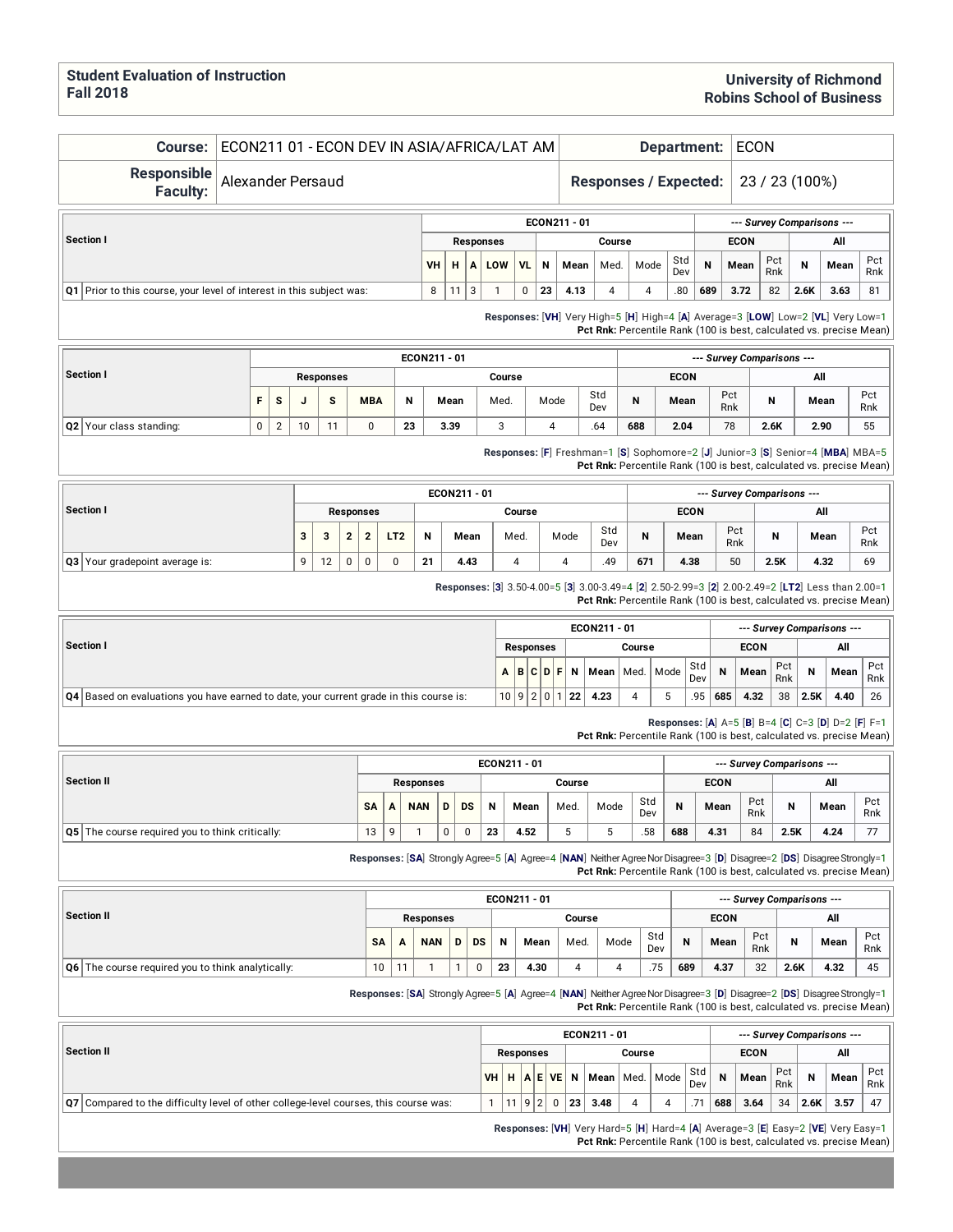|                                                                          |             |           |                  |                  |             |             |    | ECON211 - 01     |                             |                         |                     |                  |                |              |             | --- Survey Comparisons --- |                   |                                                                                                                                                                                |            |
|--------------------------------------------------------------------------|-------------|-----------|------------------|------------------|-------------|-------------|----|------------------|-----------------------------|-------------------------|---------------------|------------------|----------------|--------------|-------------|----------------------------|-------------------|--------------------------------------------------------------------------------------------------------------------------------------------------------------------------------|------------|
| <b>Section II</b>                                                        |             |           | <b>Responses</b> |                  |             |             |    |                  |                             | Course                  |                     |                  |                |              | <b>ECON</b> |                            |                   | All                                                                                                                                                                            |            |
|                                                                          | <b>WTF</b>  | <b>TF</b> | AR               | <b>TS</b>        |             | <b>WTS</b>  | N  | Mean             |                             | Med.                    | Mode                | Std<br>Dev       | N              |              | Mean        | Pct<br>Rnk                 | N                 | Mean                                                                                                                                                                           | Pct<br>Rnk |
| Q8 The pace of this course was:                                          | $\mathbf 0$ | $\pmb{4}$ | 18               | $\mathbf{1}$     |             | $\mathbf 0$ | 23 | 3.13             |                             | 3                       | 3                   | .45              | 687            |              | 3.23        | 36                         | 2.6K              | 3.21                                                                                                                                                                           | 46         |
|                                                                          |             |           |                  |                  |             |             |    |                  |                             |                         |                     |                  |                |              |             |                            |                   | Responses: [WTF] Way Too Fast=5 [TF] Too Fast=4 [AR] About Right=3 [TS] Too Slow=2 [WTS] Way Too Slow=1<br>Pct Rnk: Percentile Rank (100 is best, calculated vs. precise Mean) |            |
|                                                                          |             |           |                  |                  |             |             |    |                  |                             |                         | ECON211 - 01        |                  |                |              |             |                            |                   | --- Survey Comparisons ---                                                                                                                                                     |            |
| <b>Section II</b>                                                        |             |           |                  |                  |             |             |    | <b>Responses</b> |                             |                         |                     | Course           |                |              |             | <b>ECON</b>                |                   | All                                                                                                                                                                            |            |
|                                                                          |             |           |                  |                  |             | <b>SA</b>   | Α  | <b>NAN</b>       | D DS                        | N                       | Mean                | Med.             | Mode           | Std<br>Dev   | N           | Mean                       | Pct<br>Rnk        | N<br>Mean                                                                                                                                                                      | Pct<br>Rnk |
| Q9 The course significantly increased your knowledge of the subject:     |             |           |                  |                  |             | 9           | 13 | $\mathbf 0$      | $\mathbf{1}$<br>$\mathbf 0$ | 23                      | 4.30                | $\overline{4}$   | 4              | .69          | 689         | 4.28                       | 43                | 2.6K<br>4.30                                                                                                                                                                   | 42         |
|                                                                          |             |           |                  |                  |             |             |    | ECON211 - 01     |                             |                         |                     |                  |                |              |             | --- Survey Comparisons --- |                   | Pct Rnk: Percentile Rank (100 is best, calculated vs. precise Mean)                                                                                                            |            |
| <b>Section II</b>                                                        |             |           |                  | <b>Responses</b> |             |             |    |                  |                             | Course                  |                     |                  |                |              | <b>ECON</b> |                            |                   | All                                                                                                                                                                            |            |
|                                                                          |             | E         | G                | F                | P           | <b>VP</b>   | N  | Mean             |                             | Med.                    | Mode                | Std<br>Dev       | N              |              | Mean        | Pct<br>Rnk                 | N                 | Mean                                                                                                                                                                           | Pct<br>Rnk |
| Q10 The overall quality of this course is:                               |             | 10        | 9                | $\overline{4}$   | $\mathbf 0$ | 0           | 23 | 4.26             |                             | $\overline{\mathbf{4}}$ | 5                   | .74              | 689            |              | 4.18        | 53                         | 2.6K              | 4.20                                                                                                                                                                           | 48         |
|                                                                          |             |           |                  |                  |             |             |    |                  |                             |                         |                     |                  |                |              |             |                            |                   | Responses: [E] Excellent=5 [G] Good=4 [F] Fair=3 [P] Poor=2 [VP] Very Poor=1<br>Pct Rnk: Percentile Rank (100 is best, calculated vs. precise Mean)                            |            |
|                                                                          |             |           |                  |                  |             |             |    |                  |                             |                         |                     |                  |                |              |             | <b>Alexander Persaud</b>   |                   |                                                                                                                                                                                |            |
| <b>Section III</b>                                                       |             |           |                  |                  |             |             |    |                  |                             |                         |                     | <b>Responses</b> |                |              |             |                            | <b>Individual</b> |                                                                                                                                                                                |            |
|                                                                          |             |           |                  |                  |             |             |    |                  |                             |                         | <b>SA</b><br>A      | <b>NAN</b>       | D              | <b>DS</b>    | N           | Mean                       | Med.              | Mode                                                                                                                                                                           | Std<br>Dev |
|                                                                          |             |           |                  |                  |             |             |    |                  |                             |                         |                     |                  |                |              |             |                            |                   |                                                                                                                                                                                |            |
| Q11 The assigned text and other course materials are useful in learning. |             |           |                  |                  |             |             |    |                  |                             |                         | $\overline{7}$<br>9 | $\overline{2}$   | $\overline{4}$ | $\mathbf{1}$ | 23          | 3.83                       | 4                 | 5                                                                                                                                                                              |            |
|                                                                          |             |           |                  |                  |             |             |    |                  |                             |                         |                     |                  |                |              |             |                            |                   | Responses: [SA] Strongly Agree=5 [A] Agree=4 [NAN] Neither Agree Nor Disagree=3 [D] Disagree=2 [DS] Disagree Strongly=1                                                        | 1.24       |
|                                                                          |             |           |                  |                  |             |             |    |                  |                             |                         |                     |                  |                |              |             | <b>Alexander Persaud</b>   |                   |                                                                                                                                                                                |            |

|                                                                                                                            | <b>SA</b> |                 | NAN D DS |   |    | N   Mean   Med. | Mode | ow<br>Dev |
|----------------------------------------------------------------------------------------------------------------------------|-----------|-----------------|----------|---|----|-----------------|------|-----------|
| $\vert$ Q12 Considering the difficulty of the material, the instructor presents the subject matter clearly.                |           |                 |          |   | 23 | 4.26            |      | .90       |
| <b>Q13</b> Teaching methods and strategies are effective in helping you achieve the key learning objectives of the course. | q         | 10 <sub>1</sub> |          |   | 23 | 4.17            |      | .82       |
| <b>Q14</b> The instructor is well prepared for class.                                                                      | 20        |                 |          | 0 | 23 | 4.87            |      | 34        |
| <b>Q15</b> The instructor is effective in stimulating your interest in the subject.                                        | 9         | 10              |          |   | 23 | 4.17            |      | 82        |
| <b>Q16</b> The instructor is enthusiastic in teaching the course.                                                          | 20        |                 |          |   | 23 | 4.83            |      | 48        |

**Responses:** [SA] Strongly Agree=5 [A] Agree=4 [NAN] Neither Agree Nor Disagree=3 [D] Disagree=2 [DS] Disagree Strongly=1

|                                                                                                                                                       |      |                  |          |          |    | <b>Alexander Persaud</b> |                   |                                |            |
|-------------------------------------------------------------------------------------------------------------------------------------------------------|------|------------------|----------|----------|----|--------------------------|-------------------|--------------------------------|------------|
| Section III                                                                                                                                           |      | <b>Responses</b> |          |          |    |                          | <b>Individual</b> |                                |            |
|                                                                                                                                                       |      |                  |          |          |    |                          |                   | SA A NAN D DS N Mean Med. Mode | Std<br>Dev |
| The instructor is both available and willing to confer with students outside the classroom. (Leave blank if you did not<br>017<br>seek a conference.) | 17 4 |                  | $\Omega$ | $\Omega$ | 22 | 4.73                     |                   |                                | .54        |
| Q18 The instructor treats students with respect.                                                                                                      | 20 2 |                  | $\Omega$ | $\Omega$ | 22 | 4.91                     |                   |                                | .29        |

**Responses:** [**SA**] Strongly Agree=5 [**A**] Agree=4 [**NAN**] NeitherAgreeNorDisagree=3 [**D**] Disagree=2 [**DS**] DisagreeStrongly=1

|                                                                                                           |       |       |           |          |          |                 | <b>Alexander Persaud</b> |            |           |            |
|-----------------------------------------------------------------------------------------------------------|-------|-------|-----------|----------|----------|-----------------|--------------------------|------------|-----------|------------|
| <b>Section III</b>                                                                                        |       |       | Responses |          |          |                 |                          | Individual |           |            |
|                                                                                                           | SΔ    |       |           |          |          |                 | NAN D DS N Mean          |            | Med. Mode | Std<br>Dev |
| Q19 Exams and other graded materials are appropriate assessments of your understanding of course content. |       | 10    |           |          | $\Omega$ | 23              | 4.00                     | 4          | 4         | .83        |
| Q20 Feedback received from the instructor improved your learning.                                         | 10 11 |       | $\Omega$  | 0        | $\Omega$ | 23 <sup>1</sup> | 4.35                     | 4          | 4         | .63        |
| $\vert$ Q21 Given the type and quantity of assignments/quizzes/tests, feedback is timely.                 |       | 13 10 | $\Omega$  | $\Omega$ | $\Omega$ | 23              | 4.57                     |            |           | .50        |

**Responses:** [SA] Strongly Agree=5 [A] Agree=4 [NAN] Neither Agree Nor Disagree=3 [D] Disagree=2 [DS] Disagree Strongly=1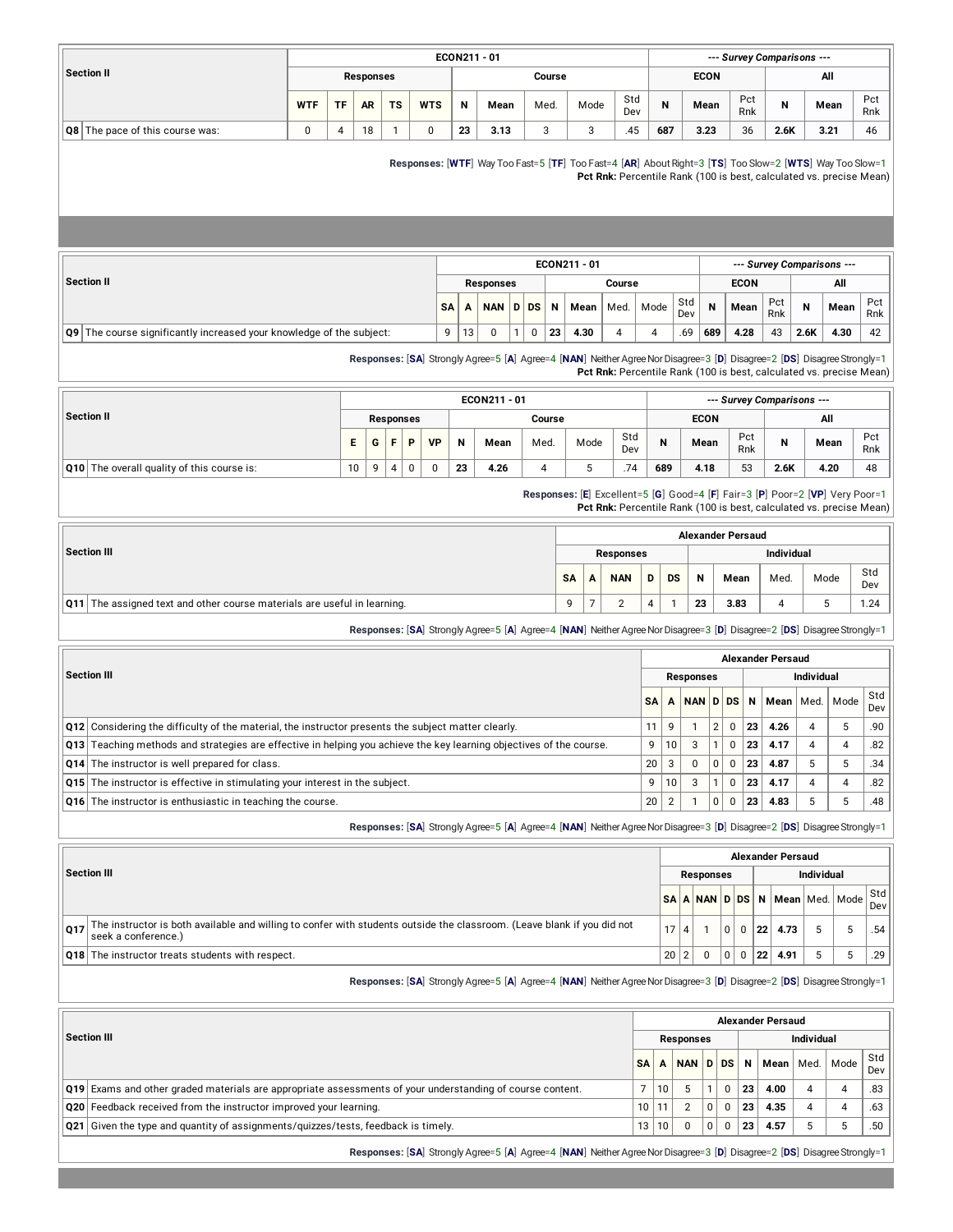|                                                    |    |   |            |   |           |    | <b>Alexander Persaud</b> |                   |      |            |
|----------------------------------------------------|----|---|------------|---|-----------|----|--------------------------|-------------------|------|------------|
| <b>Section III</b>                                 |    |   | Responses  |   |           |    |                          | <b>Individual</b> |      |            |
|                                                    |    | G |            | D | <b>VP</b> | N  | Mean                     | Med.              | Mode | Std<br>Dev |
| Q22 This instructor's overall teaching ability is: | 13 |   | $\sqrt{2}$ | 0 |           | 23 | 4.48                     |                   |      | .65        |

#### **Responses:** [**E**] Excellent=5 [**G**] Good=4 [**F**] Fair=3 [**P**] Poor=2 [**VP**] Very Poor=1

|                       |                                  | Question: Estimate the average number of hours that you spent on this course per week, including time spent in-class and out-of-class. |   |
|-----------------------|----------------------------------|----------------------------------------------------------------------------------------------------------------------------------------|---|
|                       | Response Rate: 91.30% (21 of 23) |                                                                                                                                        |   |
| 1 9                   |                                  |                                                                                                                                        | Q |
| $2 \mid 7$            |                                  |                                                                                                                                        | Q |
| $3 \mid 7$            |                                  |                                                                                                                                        | Q |
| 4 6                   |                                  |                                                                                                                                        | Q |
| 5 6                   |                                  |                                                                                                                                        | Q |
| 6 6                   |                                  |                                                                                                                                        | Q |
| 7 6                   |                                  |                                                                                                                                        | Q |
| 8 6                   |                                  |                                                                                                                                        | Q |
|                       | $9   6-7$                        |                                                                                                                                        | Q |
|                       | $10 6-10$                        |                                                                                                                                        | Q |
| $11 \mid 5$           |                                  |                                                                                                                                        | Q |
| $12 \mid 5$           |                                  |                                                                                                                                        | Q |
| $13 \mid 4$           |                                  |                                                                                                                                        | Q |
| $14 \mid 3$           |                                  |                                                                                                                                        | Q |
| 15 20                 |                                  |                                                                                                                                        | Q |
| 16 10                 |                                  |                                                                                                                                        | Q |
| 17 10                 |                                  |                                                                                                                                        | Q |
| $18$ 10               |                                  |                                                                                                                                        | Q |
| 19 10                 |                                  |                                                                                                                                        | Q |
| $\vert$ 20 $\vert$ 10 |                                  |                                                                                                                                        | Q |
|                       | $21   10-12$                     |                                                                                                                                        | Q |

**Faculty: Alexander Persaud**

**Question: What are the greatest strengths of this instructor?**

**Response Rate: 78.26**% (**18** of **23**)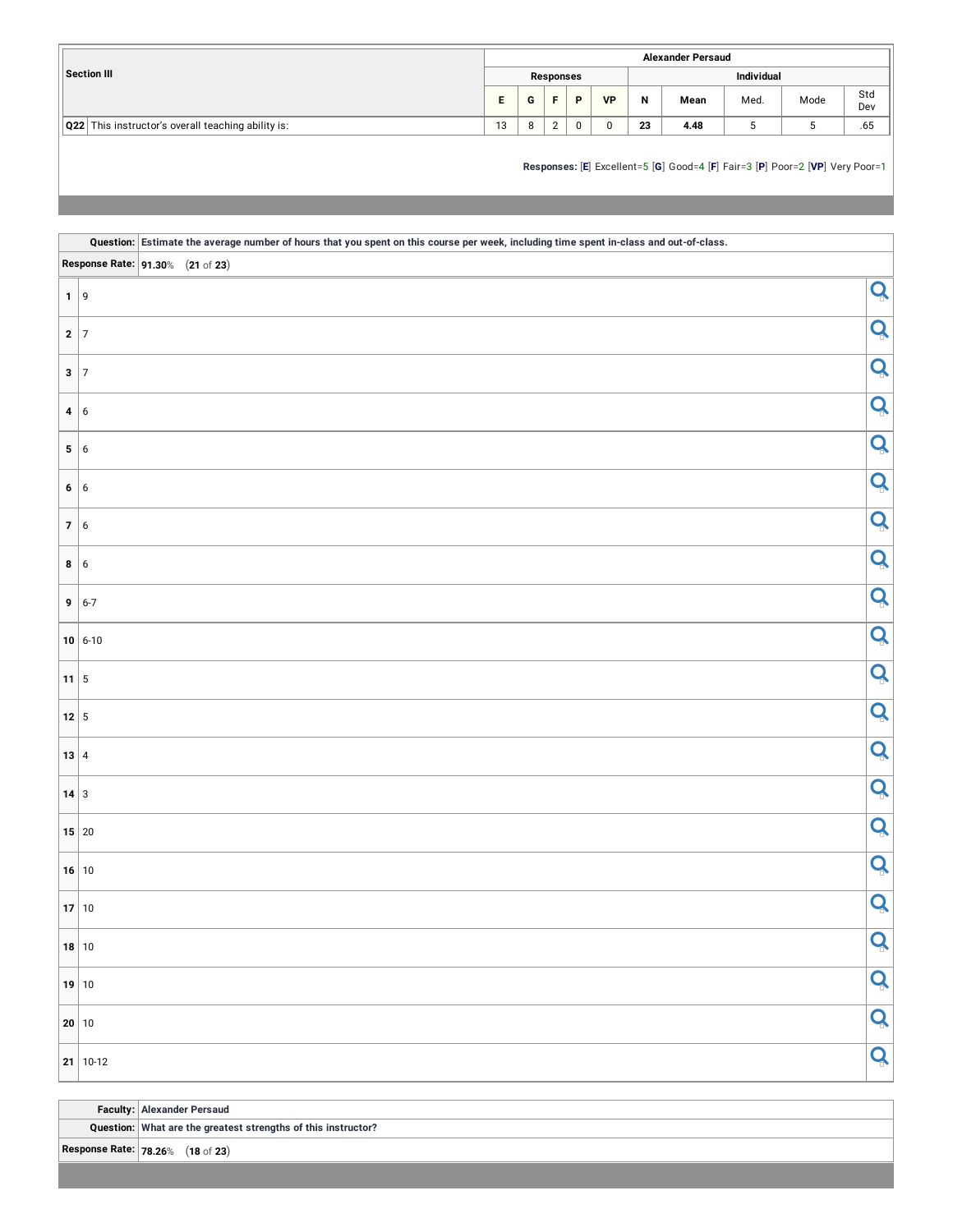| 1            | knowledge of subject. vast understanding of theories and the readings. teaching ability. willingness to help with difficult topics                                                                                                                                                                                                                                                                                                                                                                                                                                                                                                        | Q |
|--------------|-------------------------------------------------------------------------------------------------------------------------------------------------------------------------------------------------------------------------------------------------------------------------------------------------------------------------------------------------------------------------------------------------------------------------------------------------------------------------------------------------------------------------------------------------------------------------------------------------------------------------------------------|---|
| $\mathbf{2}$ | enthusiasm                                                                                                                                                                                                                                                                                                                                                                                                                                                                                                                                                                                                                                | Q |
| 3            | clear on readings and other course materials                                                                                                                                                                                                                                                                                                                                                                                                                                                                                                                                                                                              | Q |
| 4            | Very knowledgable about what he teaches. Have many interesting stories.                                                                                                                                                                                                                                                                                                                                                                                                                                                                                                                                                                   | Q |
| 5            | This was one of my favorite classes at UR. The teaching was really engaging and he made the course material interesting and relevant with real world examples. The<br>readings we did were extremely relevant and interesting. I would highly recommend this course to anybody.                                                                                                                                                                                                                                                                                                                                                           | Q |
|              | Knowledge of development and circumstances in many countries                                                                                                                                                                                                                                                                                                                                                                                                                                                                                                                                                                              |   |
|              | Encouraging participation in class                                                                                                                                                                                                                                                                                                                                                                                                                                                                                                                                                                                                        |   |
| 6            | Excitement about development studies                                                                                                                                                                                                                                                                                                                                                                                                                                                                                                                                                                                                      |   |
|              | Funny and relevant anecdotes                                                                                                                                                                                                                                                                                                                                                                                                                                                                                                                                                                                                              | Q |
| 7            | Intelligent, funny, down-to-earth, very knowledgeable, I hope he teaches more econ classes, I'm an econ major and I would love to take more with him!                                                                                                                                                                                                                                                                                                                                                                                                                                                                                     | Q |
| 8            | I have really enjoyed having Dr. Persaud as a professor. This class was super interesting and Dr. Persaud did a great job leading class discussion and explaining the<br>readings.                                                                                                                                                                                                                                                                                                                                                                                                                                                        | Q |
| 9            | He is very knowledgeable of all aspects of the course, and is up to date with current affairs, starting each class with articles within the past week relevant to the<br>subject matter.                                                                                                                                                                                                                                                                                                                                                                                                                                                  | Q |
|              | 10 He is very caring, and easily accessible outside of class. I have to admit that Dr. Persaud tries hard to make the class interesting even if that hasn't worked in my case.                                                                                                                                                                                                                                                                                                                                                                                                                                                            | Q |
|              |                                                                                                                                                                                                                                                                                                                                                                                                                                                                                                                                                                                                                                           |   |
|              | 11   He is very enthusiastic and presents material in an interesting and engaging way.                                                                                                                                                                                                                                                                                                                                                                                                                                                                                                                                                    | Q |
|              | $12$ $\mid$ He is very nice and knowledgable about the topic. He is willing to help students and to repeat concepts that are unclear.                                                                                                                                                                                                                                                                                                                                                                                                                                                                                                     | Q |
|              | $13$ $\mid$ He is the greatest, he is continuously looking for ways to improve. Incredibly smart. Won jeopardy three times, unreal                                                                                                                                                                                                                                                                                                                                                                                                                                                                                                        | Q |
|              | 14 Great at breaking down a very complex topic like economic development, into digestible pieces that are easier to focus on each class.                                                                                                                                                                                                                                                                                                                                                                                                                                                                                                  | Q |
|              | <b>15</b> Enthusiasm, deep knowledge of what he teaches, relies on massive research on the topics                                                                                                                                                                                                                                                                                                                                                                                                                                                                                                                                         | Q |
| 16           | Dr. Persaud is an enthusiastic professor. He is always looking for class participation and I think this allowed us to think critically and analyze the topic in order to<br>engage in class discussions.                                                                                                                                                                                                                                                                                                                                                                                                                                  | Q |
|              | Moreover, he is respectful with student opinions and let us develop new ideas and enriching discussions. This made the class really enjoyable.                                                                                                                                                                                                                                                                                                                                                                                                                                                                                            |   |
| 17           | Dr. Persaud knows a lot about just about everything. He is incredibly knowledgable, especially on a global level. He speaks clearly and is very organized, prompt, etc. His<br>intelligence is truly fascinating.                                                                                                                                                                                                                                                                                                                                                                                                                         |   |
| 18           | Accessibility, both during and after office hours, in addition to a depth of knowledge that far exceeds what is used in class. Always makes real links to ongoing events,<br>studies, and relevant organizations operating with or within the spectrum of our classwork.                                                                                                                                                                                                                                                                                                                                                                  | Q |
|              |                                                                                                                                                                                                                                                                                                                                                                                                                                                                                                                                                                                                                                           |   |
|              | <b>Alexander Persaud</b><br>Faculty:                                                                                                                                                                                                                                                                                                                                                                                                                                                                                                                                                                                                      |   |
|              | What are potential areas for most improvement by this instructor?<br><b>Question:</b>                                                                                                                                                                                                                                                                                                                                                                                                                                                                                                                                                     |   |
|              | Response Rate: 65.22% (15 of 23)                                                                                                                                                                                                                                                                                                                                                                                                                                                                                                                                                                                                          |   |
|              | 1 the readings should be less and more discussed in class since they are so important for the exams                                                                                                                                                                                                                                                                                                                                                                                                                                                                                                                                       | Q |
| $\mathbf{2}$ | more class activities, maybe use class problems or give short quizes that are similar to the test questions so that we might have a better understanding of how you<br>grade the test and what you look for. I did not do well on the first test because the repetitive readings became monotinous. teacher did a great job with test review and<br>my grade reflects more on me than the teachers efforts, however having more problems, solving things in class, ect would definetely have helped my understanding of<br>the material and his expectations better, and I guarentee this will help other students like me in the future. | Q |
| з            | make expectations of exams clearer                                                                                                                                                                                                                                                                                                                                                                                                                                                                                                                                                                                                        | Q |
|              | When there are class discussions, facilitate them so there are discussions between students rather than people raising their hands to recite a fact to be written on the<br>whiteboard.                                                                                                                                                                                                                                                                                                                                                                                                                                                   |   |
| 4            | When teaching a paper or economic concept, explain it and give your definition first, then ask for comments/opinions from students.                                                                                                                                                                                                                                                                                                                                                                                                                                                                                                       | Q |
|              | Be more assertive when starting and ending class, and when transitioning between activities/topics.                                                                                                                                                                                                                                                                                                                                                                                                                                                                                                                                       |   |
| 5            | The first exam was much harder than the second                                                                                                                                                                                                                                                                                                                                                                                                                                                                                                                                                                                            | Q |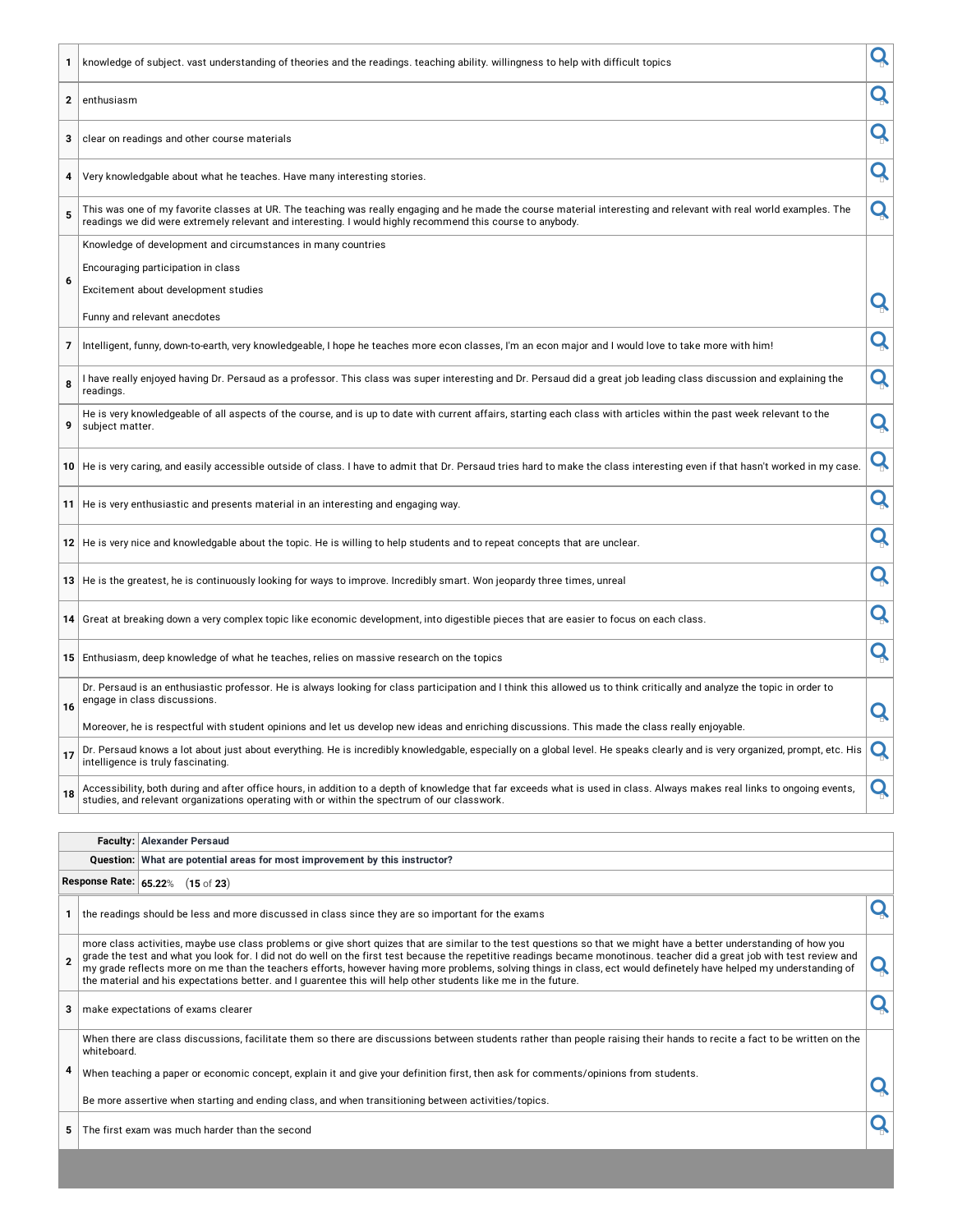|                | Dr. Persaud assigns very long readings (80-90 pages) in the middle of the week. It's as if his class is the only one I have to study for. He wants us to participate in<br>class, but only 30% of his questions are about the readings. 70% of the questions refer to things he has just introduced in the lecture and he expects my brain to have<br>15 processed it right away. My econ background only includes ECON 101 and 102. I feel like econ majors who have taken much more classes have more knowledge and<br>the thinking required to answer Dr. Persaud's questions. Regarding the exams, I wish Dr. Persaud gave a list of all the terms or themes/ topics we should know so that<br>we are better prepared. Previous professors have done it and it is a great help. Also, doing more activities and examples in class would be very helpful, as well. |   |
|----------------|-----------------------------------------------------------------------------------------------------------------------------------------------------------------------------------------------------------------------------------------------------------------------------------------------------------------------------------------------------------------------------------------------------------------------------------------------------------------------------------------------------------------------------------------------------------------------------------------------------------------------------------------------------------------------------------------------------------------------------------------------------------------------------------------------------------------------------------------------------------------------|---|
|                | 14 I can't really think of anything, I really enjoyed this class.                                                                                                                                                                                                                                                                                                                                                                                                                                                                                                                                                                                                                                                                                                                                                                                                     |   |
|                | 13 I think he is still getting use to teaching at Richmond, he just needs to figure that out and he will be the best econ professor in this school                                                                                                                                                                                                                                                                                                                                                                                                                                                                                                                                                                                                                                                                                                                    |   |
| 12             | I think that the course could have a few things fine tuned and clarified. I think that all of the right content is there, however, I feel as though sometimes given the vast<br>nature of the topics, Dr. Persaud's answer key / idea of a right answer was a bit too narrow.                                                                                                                                                                                                                                                                                                                                                                                                                                                                                                                                                                                         | Q |
| 11             | I think the reading assigned by the instructor was too much, and sometimes I did not understand the relevance, so maybe instead of assigning all the same articles as<br>this year he could limit it and focus on the most important papers as sometimes we did not have tome to talk about all the papers set as reading.                                                                                                                                                                                                                                                                                                                                                                                                                                                                                                                                            | O |
| 10             | I would struggle to find an area that Dr. Persaud lacked significantly within. If anything, maybe engaging the class with a non-lecture formatted class. The several times<br>we used this were very interesting, and was cool to see the class participate as a whole.                                                                                                                                                                                                                                                                                                                                                                                                                                                                                                                                                                                               | Q |
|                | $9$ N/a                                                                                                                                                                                                                                                                                                                                                                                                                                                                                                                                                                                                                                                                                                                                                                                                                                                               |   |
| 8              | None! Amazing professor!                                                                                                                                                                                                                                                                                                                                                                                                                                                                                                                                                                                                                                                                                                                                                                                                                                              |   |
| $\overline{7}$ | Perhaps a class or two dedicated to a case study of how all the different areas we touched on throughout the semester come together to form a recommendation for a<br>particular country. Would make the final project more tangible to students.                                                                                                                                                                                                                                                                                                                                                                                                                                                                                                                                                                                                                     | O |
|                | Sometime it's hard to keep up with the readings and sometimes he should set his lessons in a more frontal way, because we don't have enough background to<br>effectively interact and give an added value to the discussion through our interaction.                                                                                                                                                                                                                                                                                                                                                                                                                                                                                                                                                                                                                  |   |

#### **Student Evaluation of Instruction Fall 2018**

#### **University of Richmond Robins School of Business**

**Course:** ECON211 02 - ECON DEV IN ASIA/AFRICA/LAT AM **Department:** ECON

**Responsible**

Alexander Persaud **Responses / Expected:** 24 / 24 (100%)

**Faculty:**

**Section I ECON211 - 02** *--- Survey Comparisons ---* **Responses Course ECON All VH H A LOW VL N Mean** Med. Mode Std Dev **N Mean** Pct Rnk **N Mean** Pct Rnk **Q1** Prior to this course, your level of interest in this subject was: 9 10 4 0 1 **24 4.08** 4 4 .95 **689 3.72** 80 **2.6K 3.63** 79

**Responses:** [**VH**] Very High=5 [**H**] High=4 [**A**] Average=3 [**LOW**] Low=2 [**VL**] Very Low=1 **Pct Rnk:** Percentile Rank (100 is best, calculated vs. precise Mean)

|                         |    |              |                |            |    | ECON211 - 02 |        |      |            |     |             |            | --- Survey Comparisons --- |      |            |
|-------------------------|----|--------------|----------------|------------|----|--------------|--------|------|------------|-----|-------------|------------|----------------------------|------|------------|
| Section I               |    |              | Responses      |            |    |              | Course |      |            |     | <b>ECON</b> |            |                            | All  |            |
|                         | Е. | <sub>S</sub> | $\bullet$<br>ъ | <b>MBA</b> | N  | Mean         | Med.   | Mode | Std<br>Dev | N   | Mean        | Pct<br>Rnk | N                          | Mean | Pct<br>Rnk |
| Q2 Your class standing: | 0  | 4            | 14             | 0          | 24 | 3.42         | 4      |      | .76        | 688 | 2.04        | 85         | 2.6K                       | 2.90 | 56         |

**Responses:** [**F**] Freshman=1 [**S**] Sophomore=2 [**J**] Junior=3 [**S**] Senior=4 [**MBA**] MBA=5 **Pct Rnk:** Percentile Rank (100 is best, calculated vs. precise Mean)

|                                       |    |   |                  |                 |    | ECON211 - 02 |        |      |            |     |             |            | --- Survey Comparisons --- |      |            |
|---------------------------------------|----|---|------------------|-----------------|----|--------------|--------|------|------------|-----|-------------|------------|----------------------------|------|------------|
| Section I                             |    |   | <b>Responses</b> |                 |    |              | Course |      |            |     | <b>ECON</b> |            |                            | All  |            |
|                                       |    | ີ |                  | LT <sub>2</sub> | N  | Mean         | Med.   | Mode | Std<br>Dev | N   | Mean        | Pct<br>Rnk | N                          | Mean | Pct<br>Rnk |
| <b>Q3</b> Your gradepoint average is: | 15 |   |                  | $\Omega$        | 24 | 4.54         | w      |      | .64        | 671 | 4.38        | 84         | 2.5K                       | 4.32 | 85         |

**Responses:** [**3**] 3.50-4.00=5 [**3**] 3.00-3.49=4 [**2**] 2.50-2.99=3 [**2**] 2.00-2.49=2 [**LT2**] Less than 2.00=1

**Pct Rnk:** Percentile Rank (100 is best, calculated vs. precise Mean)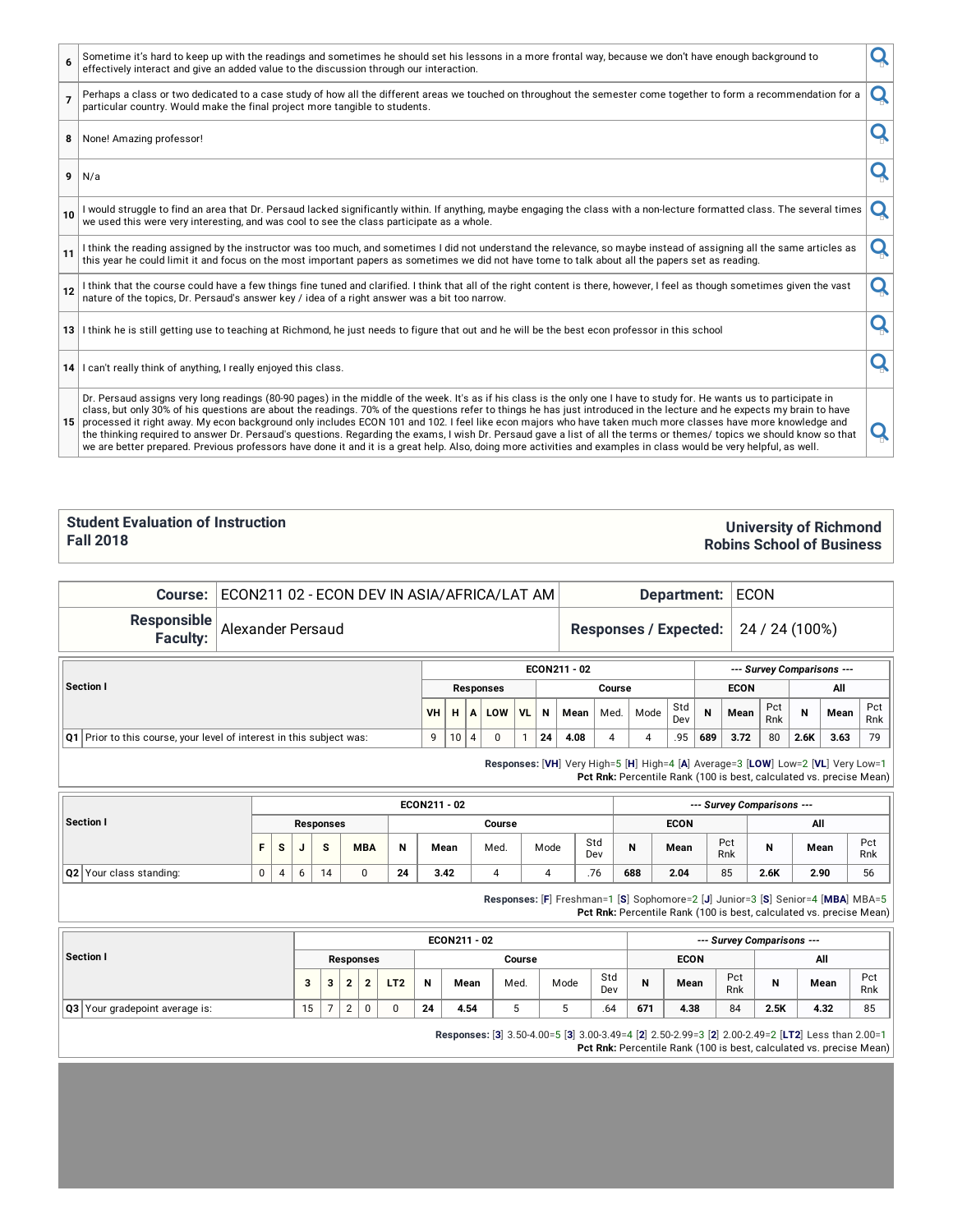|                                                                                        |                     |  |           |      | ECON211 - 02       |        |            |     |             |            |      | --- Survey Comparisons --- |            |
|----------------------------------------------------------------------------------------|---------------------|--|-----------|------|--------------------|--------|------------|-----|-------------|------------|------|----------------------------|------------|
| Section I                                                                              |                     |  | Responses |      |                    | Course |            |     | <b>ECON</b> |            |      | All                        |            |
|                                                                                        | $A$ $B$ $C$ $D$ $F$ |  |           | N    | Mean   Med.   Mode |        | Std<br>Dev | N   | Mean        | Pct<br>Rnk |      | Mean                       | Pct<br>Rnk |
| Q4 Based on evaluations you have earned to date, your current grade in this course is: | 15 8                |  |           | 0024 | 4.58               |        | .57        | 685 | 4.32        | 77         | 2.5K | 4.40                       | 62         |

**Responses:** [**A**] A=5 [**B**] B=4 [**C**] C=3 [**D**] D=2 [**F**] F=1

**Pct Rnk:** Percentile Rank (100 is best, calculated vs. precise Mean)

|                                                        |           |    |                  |   |           |    | ECON211 - 02 |        |      |            |     |             |            | --- Survey Comparisons --- |      |            |
|--------------------------------------------------------|-----------|----|------------------|---|-----------|----|--------------|--------|------|------------|-----|-------------|------------|----------------------------|------|------------|
| <b>Section II</b>                                      |           |    | <b>Responses</b> |   |           |    |              | Course |      |            |     | <b>ECON</b> |            |                            | All  |            |
|                                                        | <b>SA</b> | A  | <b>NAN</b>       | D | <b>DS</b> | N  | Mean         | Med.   | Mode | Std<br>Dev | N   | Mean        | Pct<br>Rnk | N                          | Mean | Pct<br>Rnk |
| <b>Q5</b> The course required you to think critically: | 8         | 15 |                  | 0 | $\Omega$  | 24 | 4.29         | 4      | Δ    | .54        | 688 | 4.31        | 45         | 2.5K                       | 4.24 | 50         |

**Responses:** [**SA**] Strongly Agree=5 [**A**] Agree=4 [**NAN**] NeitherAgreeNorDisagree=3 [**D**] Disagree=2 [**DS**] DisagreeStrongly=1 **Pct Rnk:** Percentile Rank (100 is best, calculated vs. precise Mean)

|                                                        |           |   |                  |   |           |    | ECON211 - 02 |        |      |            |     |             |            | --- Survey Comparisons --- |      |            |
|--------------------------------------------------------|-----------|---|------------------|---|-----------|----|--------------|--------|------|------------|-----|-------------|------------|----------------------------|------|------------|
| Section II                                             |           |   | <b>Responses</b> |   |           |    |              | Course |      |            |     | <b>ECON</b> |            |                            | All  |            |
|                                                        | <b>SA</b> | A | <b>NAN</b>       | D | <b>DS</b> | N  | Mean         | Med.   | Mode | Std<br>Dev | N   | Mean        | Pct<br>Rnk | N                          | Mean | Pct<br>Rnk |
| The course required you to think analytically:<br>  06 | $\Omega$  |   |                  |   |           | 24 | 4.21         |        |      | $\cdot$    | 689 | 4.37        | 20         | 2.6K                       | 4.32 | 32         |

**Responses:** [SA] Strongly Agree=5 [A] Agree=4 [NAN] Neither Agree Nor Disagree=3 [D] Disagree=2 [DS] Disagree Strongly=1 **Pct Rnk:** Percentile Rank (100 is best, calculated vs. precise Mean)

|                                                                                        |          |                  |   |    | ECON211 - 02 |        |                    |            |     | --- Survey Comparisons --- |            |      |      |            |
|----------------------------------------------------------------------------------------|----------|------------------|---|----|--------------|--------|--------------------|------------|-----|----------------------------|------------|------|------|------------|
| Section II                                                                             |          | <b>Responses</b> |   |    |              | Course |                    |            |     | <b>ECON</b>                |            |      | All  |            |
|                                                                                        | VHHAEVEN |                  |   |    |              |        | Mean   Med.   Mode | Std<br>Dev | N   | Mean                       | Pct<br>Rnk |      | Mean | Pct<br>Rnk |
| Q7   Compared to the difficulty level of other college-level courses, this course was: |          | 16 <sub>1</sub>  | 0 | 24 | 3.25         | $\sim$ |                    | .52        | 688 | 3.64                       | 23         | 2.6K | 3.57 | 31         |

**Responses:** [**VH**] Very Hard=5 [**H**] Hard=4 [**A**] Average=3 [**E**] Easy=2 [**VE**] Very Easy=1 **Pct Rnk:** Percentile Rank (100 is best, calculated vs. precise Mean)

|                                        |            |           |           |           |            |    | ECON211 - 02 |        |      |            |     |             |            | --- Survey Comparisons --- |      |            |
|----------------------------------------|------------|-----------|-----------|-----------|------------|----|--------------|--------|------|------------|-----|-------------|------------|----------------------------|------|------------|
| Section II                             |            |           | Responses |           |            |    |              | Course |      |            |     | <b>ECON</b> |            |                            | All  |            |
|                                        | <b>WTF</b> | <b>TF</b> | <b>AR</b> | <b>TS</b> | <b>WTS</b> | N  | Mean         | Med.   | Mode | Std<br>Dev | N   | Mean        | Pct<br>Rnk | N                          | Mean | Pct<br>Rnk |
| <b>Q8</b> The pace of this course was: |            |           | ົດ<br>∠∠  |           |            | 24 | 3.08         |        | J    | .28        | 687 | 3.23        | 31         | 2.6K                       | 3.21 | 36         |

**Responses:** [**WTF**] Way Too Fast=5 [**TF**] Too Fast=4 [**AR**] AboutRight=3 [**TS**] Too Slow=2 [**WTS**] Way Too Slow=1 **Pct Rnk:** Percentile Rank (100 is best, calculated vs. precise Mean)

|                                                                          |           |    |                  |                |              |    | ECON211 - 02 |        |      |            |     |             |            |      | --- Survey Comparisons --- |            |
|--------------------------------------------------------------------------|-----------|----|------------------|----------------|--------------|----|--------------|--------|------|------------|-----|-------------|------------|------|----------------------------|------------|
| Section II                                                               |           |    | <b>Responses</b> |                |              |    |              | Course |      |            |     | <b>ECON</b> |            |      | All                        |            |
|                                                                          | <b>SA</b> |    | NAN DDS          |                |              | N  | Mean         | Med.   | Mode | Std<br>Dev | N   | Mean        | Pct<br>Rnk | N    | Mean                       | Pct<br>Rnk |
| $\log$ The course significantly increased your knowledge of the subject: | 11        | 12 |                  | 0 <sup>1</sup> | $\mathbf{0}$ | 24 | 4.42         |        |      | .57        | 689 | 4.28        | 64         | 2.6K | 4.30                       | 54         |

**Responses:** [**SA**] Strongly Agree=5 [**A**] Agree=4 [**NAN**] NeitherAgreeNorDisagree=3 [**D**] Disagree=2 [**DS**] DisagreeStrongly=1 **Pct Rnk:** Percentile Rank (100 is best, calculated vs. precise Mean)

|                                               |    |        |                  |   |           |    | ECON211 - 02 |        |      |            |     |             |            | --- Survey Comparisons --- |      |            |
|-----------------------------------------------|----|--------|------------------|---|-----------|----|--------------|--------|------|------------|-----|-------------|------------|----------------------------|------|------------|
| Section II                                    |    |        | <b>Responses</b> |   |           |    |              | Course |      |            |     | <b>ECON</b> |            |                            | All  |            |
|                                               | Е  | G      |                  | Þ | <b>VP</b> | N  | Mean         | Med.   | Mode | Std<br>Dev | N   | Mean        | Pct<br>Rnk | N                          | Mean | Pct<br>Rnk |
| The overall quality of this course is:<br>Q10 | 10 | $\sim$ |                  | 0 | 0         | 24 | 4.38         |        |      | .56        | 689 | 4.18        | 64         | 2.6K                       | 4.20 | 57         |

**Responses:** [**E**] Excellent=5 [**G**] Good=4 [**F**] Fair=3 [**P**] Poor=2 [**VP**] Very Poor=1 **Pct Rnk:** Percentile Rank (100 is best, calculated vs. precise Mean)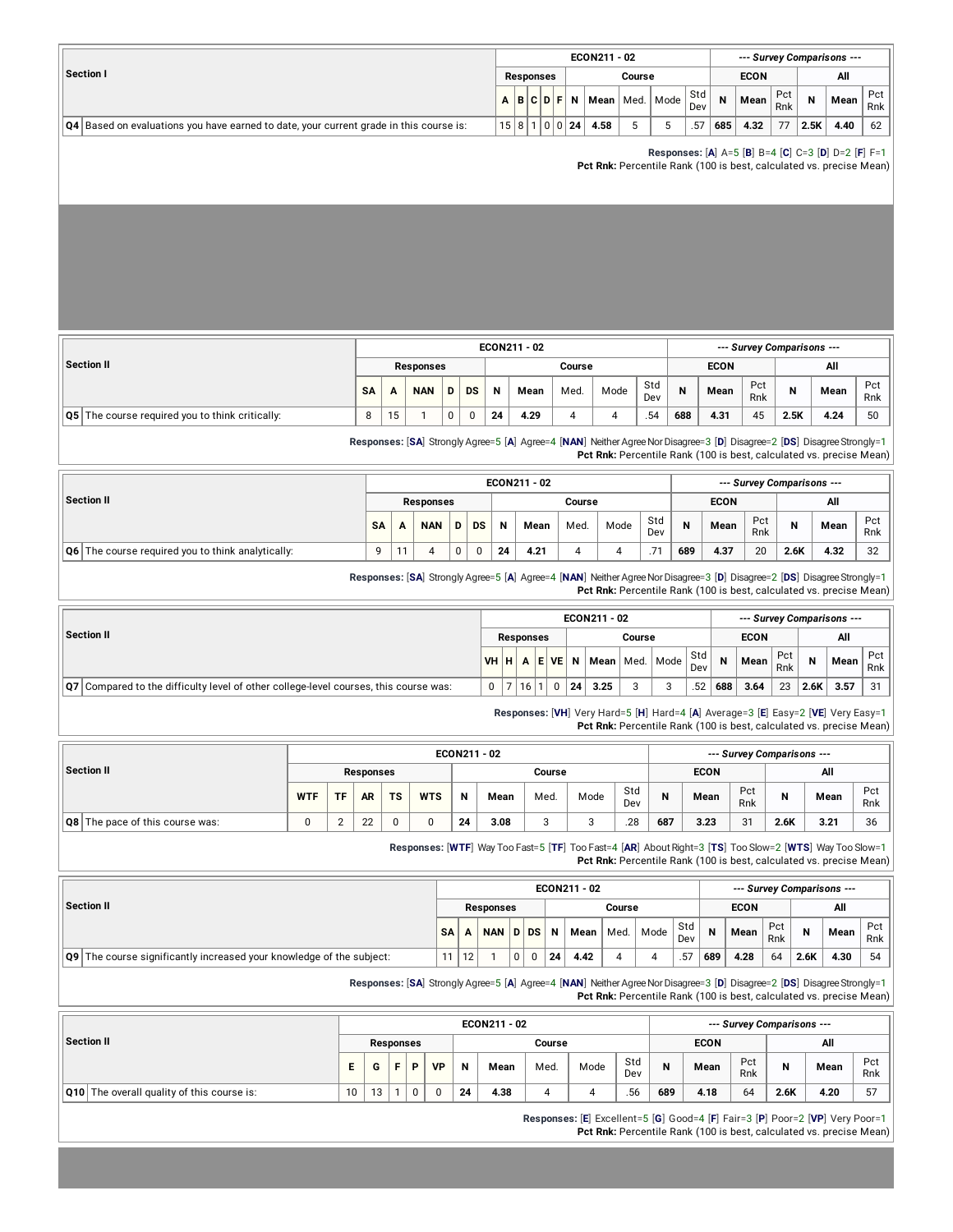|                                                                                 |           |   |                  |   |    |    | <b>Alexander Persaud</b> |                   |      |                |
|---------------------------------------------------------------------------------|-----------|---|------------------|---|----|----|--------------------------|-------------------|------|----------------|
| <b>Section III</b>                                                              |           |   | <b>Responses</b> |   |    |    |                          | <b>Individual</b> |      |                |
|                                                                                 | <b>SA</b> | А | <b>NAN</b>       | D | DS | N  | Mean                     | Med.              | Mode | Std<br>Dev     |
| <b>Q11</b> The assigned text and other course materials are useful in learning. | b         |   | b                | 3 |    | 24 | 3.75                     |                   |      | Q <sub>7</sub> |

**Responses:** [**SA**] Strongly Agree=5 [**A**] Agree=4 [**NAN**] NeitherAgreeNorDisagree=3 [**D**] Disagree=2 [**DS**] DisagreeStrongly=1

|                                                                                                                     | <b>Alexander Persaud</b> |         |                  |   |          |                   |      |      |      |            |  |  |  |  |
|---------------------------------------------------------------------------------------------------------------------|--------------------------|---------|------------------|---|----------|-------------------|------|------|------|------------|--|--|--|--|
| <b>Section III</b>                                                                                                  |                          |         | <b>Responses</b> |   |          | <b>Individual</b> |      |      |      |            |  |  |  |  |
|                                                                                                                     |                          |         | SAANANDDSN       |   |          |                   | Mean | Med. | Mode | Std<br>Dev |  |  |  |  |
| Q12 Considering the difficulty of the material, the instructor presents the subject matter clearly.                 | 14                       | ⇁       | $\overline{2}$   | 0 | $\Omega$ | 23                | 4.52 | 5    | ÷.   | .65        |  |  |  |  |
| Q13 Teaching methods and strategies are effective in helping you achieve the key learning objectives of the course. | 14                       | ⇁       | $\overline{2}$   |   | $\Omega$ | 24                | 4.42 | -5   | 5    | .81        |  |  |  |  |
| Q14 The instructor is well prepared for class.                                                                      | 22                       | 2       | $\Omega$         | 0 | $\Omega$ | 24                | 4.92 | -5   |      | .28        |  |  |  |  |
| Q15 The instructor is effective in stimulating your interest in the subject.                                        | 15                       | $\vert$ | 5                | 0 | $\Omega$ | 24                | 4.42 | -5   | -5   | .81        |  |  |  |  |
| Q16 The instructor is enthusiastic in teaching the course.                                                          | 20                       | 4       | 0                | 0 | 0        | 24                | 4.83 | 5    | C.   | .37        |  |  |  |  |

**Responses:** [**SA**] Strongly Agree=5 [**A**] Agree=4 [**NAN**] NeitherAgreeNorDisagree=3 [**D**] Disagree=2 [**DS**] DisagreeStrongly=1

|     |                                                                                                                                                | <b>Alexander Persaud</b> |  |                  |   |   |                     |      |   |                                |            |  |  |  |  |
|-----|------------------------------------------------------------------------------------------------------------------------------------------------|--------------------------|--|------------------|---|---|---------------------|------|---|--------------------------------|------------|--|--|--|--|
|     | <b>Section III</b>                                                                                                                             |                          |  | <b>Responses</b> |   |   | <b>Individual</b>   |      |   |                                |            |  |  |  |  |
|     |                                                                                                                                                |                          |  |                  |   |   |                     |      |   | SA A NAN D DS N Mean Med. Mode | Std<br>Dev |  |  |  |  |
| 017 | The instructor is both available and willing to confer with students outside the classroom. (Leave blank if you did not<br>seek a conference.) | 18                       |  |                  |   | 0 | $^{\circ}$ 22 $\pm$ | 4.82 | 5 |                                | .39        |  |  |  |  |
|     | Q18 The instructor treats students with respect.                                                                                               | 20                       |  | $\Omega$         | 0 | 0 | 24 <sup>1</sup>     | 4.83 | 5 |                                | .37        |  |  |  |  |
|     |                                                                                                                                                |                          |  |                  |   |   |                     |      |   |                                |            |  |  |  |  |

**Responses:** [SA] Strongly Agree=5 [A] Agree=4 [NAN] Neither Agree Nor Disagree=3 [D] Disagree=2 [DS] Disagree Strongly=1

|                                                                                                                  | <b>Alexander Persaud</b> |       |                  |               |          |    |                        |     |  |              |  |  |  |
|------------------------------------------------------------------------------------------------------------------|--------------------------|-------|------------------|---------------|----------|----|------------------------|-----|--|--------------|--|--|--|
| <b>Section III</b>                                                                                               |                          |       | <b>Responses</b> |               |          |    | <b>Individual</b>      |     |  |              |  |  |  |
|                                                                                                                  | <b>SA</b>                |       | NAN D DS         |               |          |    | N   Mean   Med.   Mode |     |  | Std  <br>Dev |  |  |  |
|                                                                                                                  |                          |       |                  |               |          |    |                        |     |  |              |  |  |  |
| <b>Q19</b> Exams and other graded materials are appropriate assessments of your understanding of course content. |                          | 12 10 | $\Omega$         |               |          | 24 | 4.29                   | 4.5 |  | .98          |  |  |  |
| Q20 Feedback received from the instructor improved your learning.                                                | 14                       |       | 3                |               | $\Omega$ | 24 | 4.46                   |     |  |              |  |  |  |
| Q21 Given the type and quantity of assignments/quizzes/tests, feedback is timely.                                | 14                       |       |                  | $\mathcal{D}$ | $\Omega$ | 24 | 4.38                   |     |  | .90          |  |  |  |

**Responses:** [**SA**] Strongly Agree=5 [**A**] Agree=4 [**NAN**] NeitherAgreeNorDisagree=3 [**D**] Disagree=2 [**DS**] DisagreeStrongly=1

|                                                    |    |   |           |   |           |    | <b>Alexander Persaud</b> |                   |                                                                              |            |
|----------------------------------------------------|----|---|-----------|---|-----------|----|--------------------------|-------------------|------------------------------------------------------------------------------|------------|
| Section III                                        |    |   | Responses |   |           |    |                          | <b>Individual</b> |                                                                              |            |
|                                                    | Е. | G |           | D | <b>VP</b> | N  | Mean                     | Med.              | Mode                                                                         | Std<br>Dev |
| Q22 This instructor's overall teaching ability is: | 17 |   |           |   | 0         | 24 | 4.67                     | 5                 |                                                                              | .55        |
|                                                    |    |   |           |   |           |    |                          |                   | Responses: [E] Excellent=5 [G] Good=4 [F] Fair=3 [P] Poor=2 [VP] Very Poor=1 |            |

Ouestion: Estimate the average number of hours that you spent on this course per week, including time spent in-class and out-of-class.

|   |                                  | depending commercially indirected to mean that you opens on this boarde per mean, morealing three opens in order and out or brade. |  |
|---|----------------------------------|------------------------------------------------------------------------------------------------------------------------------------|--|
|   | Response Rate: 95.83% (23 of 24) |                                                                                                                                    |  |
| 1 | 8                                |                                                                                                                                    |  |
|   | $2 \mid 8$                       |                                                                                                                                    |  |
| 3 | $\overline{7}$                   |                                                                                                                                    |  |
|   | $4 \mid 6$                       |                                                                                                                                    |  |
|   | $5 \mid 6$                       |                                                                                                                                    |  |
|   | $6 \mid 6$                       |                                                                                                                                    |  |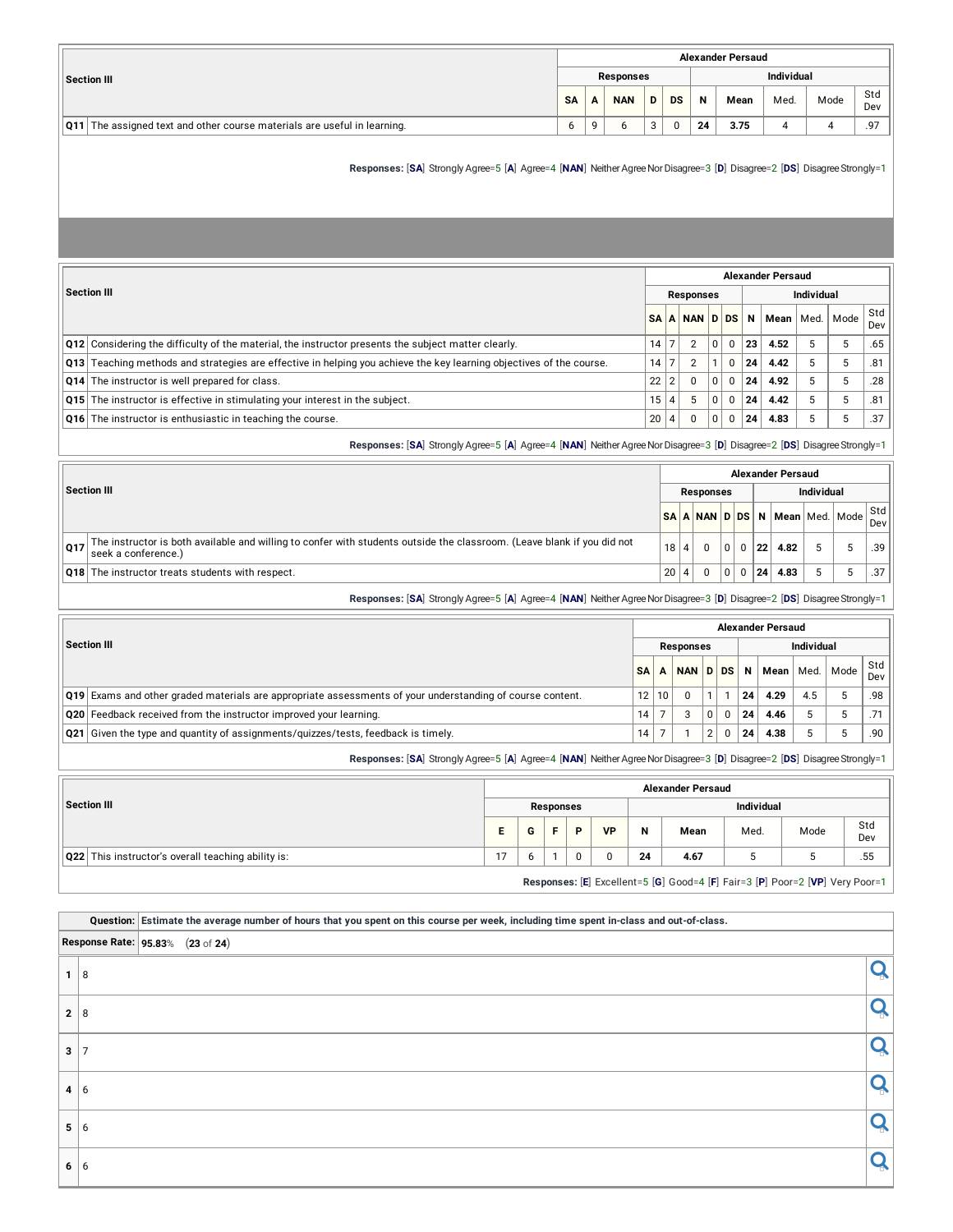| 7 6                        |             | Q |
|----------------------------|-------------|---|
|                            | 8 6         | Q |
|                            | 9   6.5     | Q |
| $\sim$<br>10 5             |             | Q |
| Ξ<br>$11 \mid 5$           |             | Q |
| Ξ                          | $12 \mid 5$ | Q |
|                            | $13 \mid 3$ | Q |
|                            | $14$ 14     | Q |
| $\sim$                     | $15$ 13     | Q |
| $\mathcal{L}(\mathcal{A})$ | $16$ 12     | Q |
|                            | $17$ 12     | Q |
|                            | $18$ 10     | Q |
|                            | $19$ 10     | Q |
| $\sim$                     | 20 10       | Q |
|                            | 21 10       | Q |
|                            | 22 10       | Q |
|                            | 23 10       | Q |

# **Faculty: Alexander Persaud**

|                | Question: What are the greatest strengths of this instructor? |  |                                                                                                                                                                                                                                                                                                                                                                                                                                                                                                                                                                                                                                                                                                                                                                                                                              |   |  |  |  |  |  |  |  |
|----------------|---------------------------------------------------------------|--|------------------------------------------------------------------------------------------------------------------------------------------------------------------------------------------------------------------------------------------------------------------------------------------------------------------------------------------------------------------------------------------------------------------------------------------------------------------------------------------------------------------------------------------------------------------------------------------------------------------------------------------------------------------------------------------------------------------------------------------------------------------------------------------------------------------------------|---|--|--|--|--|--|--|--|
|                | Response Rate: 83.33% (20 of 24)                              |  |                                                                                                                                                                                                                                                                                                                                                                                                                                                                                                                                                                                                                                                                                                                                                                                                                              |   |  |  |  |  |  |  |  |
| $\mathbf{1}$   |                                                               |  | this was an amazing class and professor persaud did a wonderful job explaining difficult articles in a manner that the entire class could understand                                                                                                                                                                                                                                                                                                                                                                                                                                                                                                                                                                                                                                                                         |   |  |  |  |  |  |  |  |
| $\overline{2}$ |                                                               |  | Wide range of knowledge applied to any questions from students                                                                                                                                                                                                                                                                                                                                                                                                                                                                                                                                                                                                                                                                                                                                                               |   |  |  |  |  |  |  |  |
| 3              |                                                               |  | Understands material very well and makes connections and applications to the real world that are easy to understand.                                                                                                                                                                                                                                                                                                                                                                                                                                                                                                                                                                                                                                                                                                         |   |  |  |  |  |  |  |  |
|                |                                                               |  | The readings he assigned tend to be rather difficult: this greatly expanded my knowledge of the subject and I am highly in favor of. Especially when, as Dr. Persaud, the<br>professor is excellent at breaking them down in class. He was always funny and kept my interest in the material.                                                                                                                                                                                                                                                                                                                                                                                                                                                                                                                                |   |  |  |  |  |  |  |  |
| 5              |                                                               |  | Professor Persaud is incredibly smart and knowledgeable on the subject material. He is approachable and makes class interesting.                                                                                                                                                                                                                                                                                                                                                                                                                                                                                                                                                                                                                                                                                             |   |  |  |  |  |  |  |  |
| 6              |                                                               |  | I think Professor Persaud is extremely well versed in the subject area, and it shows through in his lectures. He is also extremely respectful of students, always<br>prepared for class, and is very professional. Compared to my other professors this semester, Persaud was the most on top of the teaching materials and grading, and I<br>really valued his commitment to the course. He did not come off as pompous or rude, and his grading and policies are fair.                                                                                                                                                                                                                                                                                                                                                     | Q |  |  |  |  |  |  |  |
| $\overline{7}$ |                                                               |  | His knowledge. Incredibly knowledgable, provides lots of unique examples and make the course interesting                                                                                                                                                                                                                                                                                                                                                                                                                                                                                                                                                                                                                                                                                                                     |   |  |  |  |  |  |  |  |
| 8              |                                                               |  | His class was one of my favorite I have taken at UR. The class was based on the reading of very interesting and challenging economics papers that required us to<br>critically think more than other business classes at UR that rely heavily on a textbook. It is clear that the professor is extremely intelligent and well-versed on the topic<br>of the class. He is able to explain the material better than most professors and constantly ties in real-world material. Additionally, there were great class discussions<br>because of his interactive approach to lectures. The class was well-balanced between gaining financial/economic theory and cultural knowledge. I would highly<br>recommend this class to other students within and outside the business school because it developed my global perspective. |   |  |  |  |  |  |  |  |
|                |                                                               |  | He was able to use his expertise to make the material more understandable. He did a great job about making sure that all students were given enough background<br>before applying theory. He was very easy to understand.                                                                                                                                                                                                                                                                                                                                                                                                                                                                                                                                                                                                    |   |  |  |  |  |  |  |  |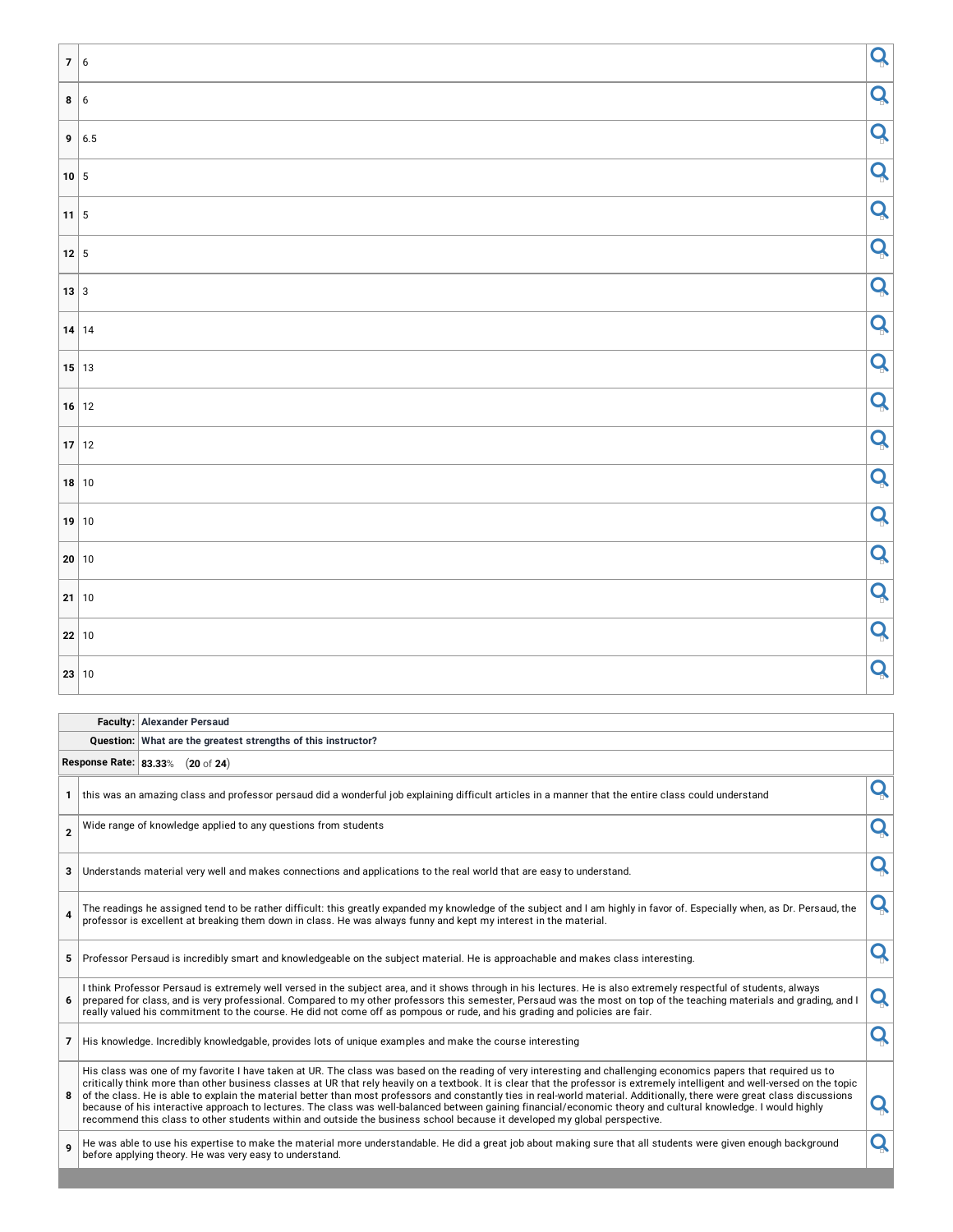| 10           |                       | He is very good at simplifying more complicated economic concepts in class. As someone who is not an Economics major and has struggled with economics in the<br>past, I have always comprehended the class material thanks to Dr. Persaud's teaching style.                                                                                                                                                                                                                                                                                                                                                                                                                                                             | Q |
|--------------|-----------------------|-------------------------------------------------------------------------------------------------------------------------------------------------------------------------------------------------------------------------------------------------------------------------------------------------------------------------------------------------------------------------------------------------------------------------------------------------------------------------------------------------------------------------------------------------------------------------------------------------------------------------------------------------------------------------------------------------------------------------|---|
|              |                       | 11 He is very understanding of students and he is always open to questions.                                                                                                                                                                                                                                                                                                                                                                                                                                                                                                                                                                                                                                             | Q |
|              |                       | 12 He can really break down complicated concepts into very basic terms                                                                                                                                                                                                                                                                                                                                                                                                                                                                                                                                                                                                                                                  | Q |
|              |                       | 13 Enthusiastic and knowledgeable. Always answers student questions during class                                                                                                                                                                                                                                                                                                                                                                                                                                                                                                                                                                                                                                        | Q |
| 14           |                       | Dr. Persaud slows down the pace of the lecture if the class does not seem to understand the content- he takes time to explain it. He provides lots of realistic and<br>current case studies that is happening around the world, which allows us to connect our learnings to real-life scenarios.                                                                                                                                                                                                                                                                                                                                                                                                                        | Q |
| 15           |                       | Dr. Persaud is very engaging, clear and supportive of his students' interests. He makes the classroom a highly interactive and welcoming environment. I was impressed<br>that he knew all of our names, majors and personal interests by the second class and always took feedback and class interest to heart when planning readings and<br>course material. Dr. Persaud faced a significant challenge in that the class had a wide range of interests and background in economics but was able to teach each of<br>us new and exciting material                                                                                                                                                                       | Q |
|              |                       | Dr. Persaud brings a huge wealth of knowledge about the subject into the class. He could just present topics conceptually, but he always has real-world examples or<br>personal anecdotes that helped me understand the topic as well as increase my interest in it overall. As an accounting major, I did not expect to be extremely<br>16 interested in the class material and also expected to struggle with the class since it has been years since my last econ class. However, Dr. Persaud went above and<br>beyond to meet with me in office hours and put the economics into a framework of accounting that helped me understand it a lot better. By the end of the semester,<br>this became my favorite class. | Q |
| 17           | assignments/exams.    | Dr. Persaud is very knowledgeable and always did his best to make the content relevant and accessible for such a diverse class (in terms of year, major,<br>international/domestic students, etc.). He always came to class prepared and was helpful in answering students' questions throughout the lectures and activities. He<br>also always made an effort to connect class material to other relevant topics like current events. He was very clear at communicating and very timely with feedback on                                                                                                                                                                                                              | Q |
|              |                       | 18 Dr. Persaud is really great at bringing in real life examples and making the course feel relevant.                                                                                                                                                                                                                                                                                                                                                                                                                                                                                                                                                                                                                   | Q |
|              |                       | 19 Dr. Persaud has very helpful methods of teaching our class that made understanding and learning material much for interesting.                                                                                                                                                                                                                                                                                                                                                                                                                                                                                                                                                                                       | Q |
|              |                       | 20 Amazed everyday by the professors breadth of knowledge concerning both material related to and unrelated to the course                                                                                                                                                                                                                                                                                                                                                                                                                                                                                                                                                                                               | Q |
|              |                       |                                                                                                                                                                                                                                                                                                                                                                                                                                                                                                                                                                                                                                                                                                                         |   |
|              | Faculty:<br>Question: | <b>Alexander Persaud</b><br>What are potential areas for most improvement by this instructor?                                                                                                                                                                                                                                                                                                                                                                                                                                                                                                                                                                                                                           |   |
|              |                       | Response Rate: 87.50% (21 of 24)                                                                                                                                                                                                                                                                                                                                                                                                                                                                                                                                                                                                                                                                                        |   |
| $\mathbf{1}$ |                       | spend more time on certain topics.                                                                                                                                                                                                                                                                                                                                                                                                                                                                                                                                                                                                                                                                                      | Q |
| $\mathbf{2}$ | na                    |                                                                                                                                                                                                                                                                                                                                                                                                                                                                                                                                                                                                                                                                                                                         | Q |
|              |                       | making things more simple for college level students. Oftentimes, questions on the test are worded in a very complex way, while the concept itself is simple                                                                                                                                                                                                                                                                                                                                                                                                                                                                                                                                                            |   |
| ¢            |                       | It would also be nice to have more assignments, so that our grades factor in more than just exams and participation. Maybe a little homework sheet to go with a couple<br>readings, small map quizzes, something like that                                                                                                                                                                                                                                                                                                                                                                                                                                                                                              |   |
| 4            |                       | he assigns a ridiculous amount of reading                                                                                                                                                                                                                                                                                                                                                                                                                                                                                                                                                                                                                                                                               | Q |
| 5            |                       | The readings should be cut down more                                                                                                                                                                                                                                                                                                                                                                                                                                                                                                                                                                                                                                                                                    | Q |
|              |                       |                                                                                                                                                                                                                                                                                                                                                                                                                                                                                                                                                                                                                                                                                                                         |   |
| 6            |                       | The homework readings were long and dense sometimes. Maybe give suggestions for the important parts to read                                                                                                                                                                                                                                                                                                                                                                                                                                                                                                                                                                                                             | Q |
| 7            |                       | Some of the assigned readings seemed superfluous                                                                                                                                                                                                                                                                                                                                                                                                                                                                                                                                                                                                                                                                        | Q |
| 8            |                       | Nothing comes to mind - really enjoyed this class and thought expectations were clear.                                                                                                                                                                                                                                                                                                                                                                                                                                                                                                                                                                                                                                  | Q |

 $\boxed{9}$  N/a – he should get tenure!

**<sup>10</sup>** N/A

**<sup>11</sup>** N/A

**12** My only suggestion would be to clearly layout the goal/agenda for the class as a whole and how each topic relates to development because I felt a little lost at times **Q** 

**<sup>13</sup>** Less reading. The course has very dense and long reading assignments, which discourages students from completing them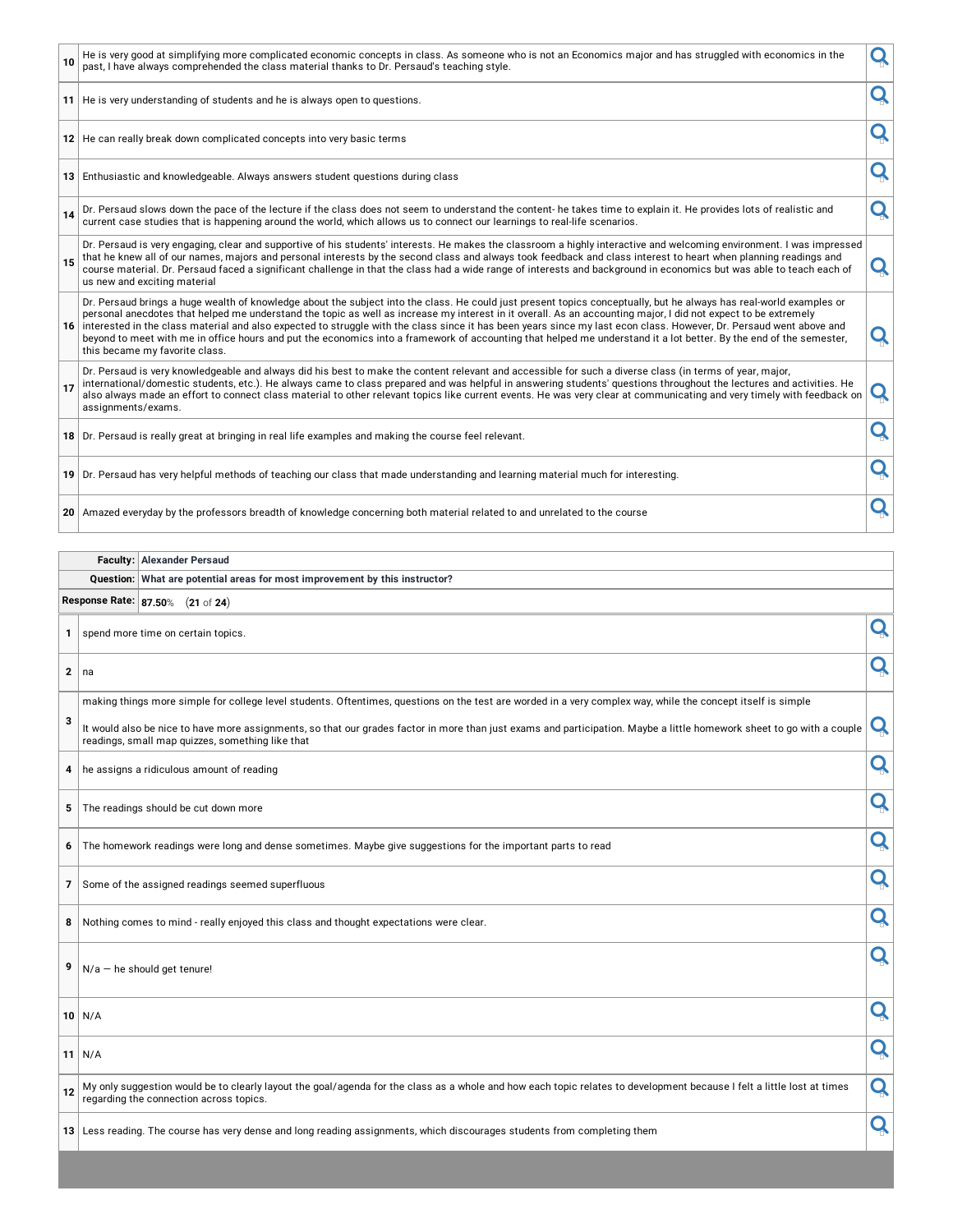|                 | 14 I would like him to talk more about some economics theories that are applicable to other issues.                                                                                                                                                           |  |
|-----------------|---------------------------------------------------------------------------------------------------------------------------------------------------------------------------------------------------------------------------------------------------------------|--|
| (15)            | I know this is his first time teaching this course here at Richmond, and so the syllabus might just need a little cleaning up in the sense of narrowing down the most<br>relevant readings in order to encourage more students to do the readings thoroughly. |  |
|                 | Dr. Persaud should become more confident in his teaching ability in the classroom. Especially in the beginning of the semester, he seemed a bit nervous but should<br>know that he has the respect of his students.                                           |  |
| 17              | Dr. Persaud has been by far one of my favorite professors from the business school. Personally, I know that this topic is very complex and I would have loved to have<br>watched some documentaries about the cases that we studi                             |  |
|                 | 18 Diversifying away from lecture and minor activities may be helpful. This may only be possible in a smaller context with more guaranteed motivation however.                                                                                                |  |
| 19 <sup>1</sup> | Assigned reading is a bit much                                                                                                                                                                                                                                |  |
| 20              | A decent percentage of the readings were too long or complex for the class, which was primarily conceptual and omitted much of the statistical/mathematical aspects  <br>of economics.                                                                        |  |
|                 | - reduce the level of assigned readings                                                                                                                                                                                                                       |  |
| 21              | - Discuss relevant papers in more detail                                                                                                                                                                                                                      |  |
|                 | - connect real-world view with more theory to enable students ability to abstract                                                                                                                                                                             |  |

#### **Student Evaluation of Instruction Spring 2019**

#### **University of Richmond Robins School of Business**

**Responsible Faculty:** Alexander Persaud **Responses** / **Expected:** 24 / 25 (96%)

|                                                                          |                            |       |    |     |           |    | <b>BUAD202 - 04</b> |      | --- Survey Comparisons --- |             |     |      |            |      |      |            |
|--------------------------------------------------------------------------|----------------------------|-------|----|-----|-----------|----|---------------------|------|----------------------------|-------------|-----|------|------------|------|------|------------|
| Section I                                                                | Course<br><b>Responses</b> |       |    |     |           |    |                     |      |                            | <b>BUAD</b> |     |      |            |      |      |            |
|                                                                          | VH <sub>1</sub>            | . H ' |    | LOW | <b>VL</b> | N  | Mean                | Med. | Mode                       | Std<br>Dev  | N   | Mean | Pct<br>Rnk | N    | Mean | Pct<br>Rnk |
| $ Q1 $ Prior to this course, your level of interest in this subject was: | $\mathbf{r}$<br>J          |       | 13 |     | 0         | 24 | 3.50                |      |                            | .76         | 431 | 3.46 | 52         | 2.8K | 3.70 | 34         |

**Course:** BUAD202 04 - STATISTICS FOR BUS & ECON **Department:** BUAD

**Responses:** [**VH**] Very High=5 [**H**] High=4 [**A**] Average=3 [**LOW**] Low=2 [**VL**] Very Low=1 **Pct Rnk:** Percentile Rank (100 is best, calculated vs. precise Mean)

|                                |    |   |   |             |            |    | <b>BUAD202 - 04</b> |        |      |            |     | --- Survey Comparisons --- |            |       |      |            |  |
|--------------------------------|----|---|---|-------------|------------|----|---------------------|--------|------|------------|-----|----------------------------|------------|-------|------|------------|--|
| Section I                      |    |   |   | Responses   |            |    |                     | Course |      |            |     | <b>BUAD</b>                |            | All   |      |            |  |
|                                |    | s | u | s           | <b>MBA</b> | N  | Mean                | Med.   | Mode | Std<br>Dev | N   | Mean                       | Pct<br>Rnk | M<br> | Mean | Pct<br>Rnk |  |
| <b>Q2</b> Your class standing: | 16 | J |   | $\sim$<br>∸ |            | 24 | 1.54                |        |      | .91        | 431 | 2.29                       | 18         | 2.8K  | 2.64 | 15         |  |

**Responses:** [**F**] Freshman=1 [**S**] Sophomore=2 [**J**] Junior=3 [**S**] Senior=4 [**MBA**] MBA=5 **Pct Rnk:** Percentile Rank (100 is best, calculated vs. precise Mean)

|                                       |    |  |   |           |                 |    | <b>BUAD202 - 04</b> |        |      |            | --- Survey Comparisons --- |             |            |      |      |            |  |  |  |  |
|---------------------------------------|----|--|---|-----------|-----------------|----|---------------------|--------|------|------------|----------------------------|-------------|------------|------|------|------------|--|--|--|--|
| Section I                             |    |  |   | Responses |                 |    |                     | Course |      |            |                            | <b>BUAD</b> |            | All  |      |            |  |  |  |  |
|                                       |    |  | ◠ | ົ         | LT <sub>2</sub> | N  | Mean                | Med.   | Mode | Std<br>Dev | N                          | Mean        | Pct<br>Rnk | N    | Mean | Pct<br>Rnk |  |  |  |  |
| <b>Q3</b> Your gradepoint average is: | 13 |  | 3 | 0         |                 | 24 | 4.42                | w      | v    | .70        | 427                        | 4.29        | 69         | 2.8K | 4.33 | 64         |  |  |  |  |

**Responses:** [**3**] 3.50-4.00=5 [**3**] 3.00-3.49=4 [**2**] 2.50-2.99=3 [**2**] 2.00-2.49=2 [**LT2**] Less than 2.00=1 **Pct Rnk:** Percentile Rank (100 is best, calculated vs. precise Mean)

|                                                                                            |  |           |                | <b>BUAD202 - 04</b> |        |                    |            |     | --- Survey Comparisons --- |            |      |      |            |
|--------------------------------------------------------------------------------------------|--|-----------|----------------|---------------------|--------|--------------------|------------|-----|----------------------------|------------|------|------|------------|
| Section I                                                                                  |  | Responses |                |                     | Course |                    |            |     | <b>BUAD</b>                |            |      | All  |            |
|                                                                                            |  | ABCDF     | $\overline{N}$ |                     |        | Mean   Med.   Mode | Std<br>Dev | N   | Mean                       | Pct<br>Rnk | N    | Mean | Pct<br>Rnk |
| $ Q4 $ Based on evaluations you have earned to date, your current grade in this course is: |  |           | 2 19 3 0 0 24  | 3.96                |        |                    | .45        | 430 | 4.48                       |            | 2.8K | 4.40 |            |

**Responses:** [**A**] A=5 [**B**] B=4 [**C**] C=3 [**D**] D=2 [**F**] F=1

**Pct Rnk:** Percentile Rank (100 is best, calculated vs. precise Mean)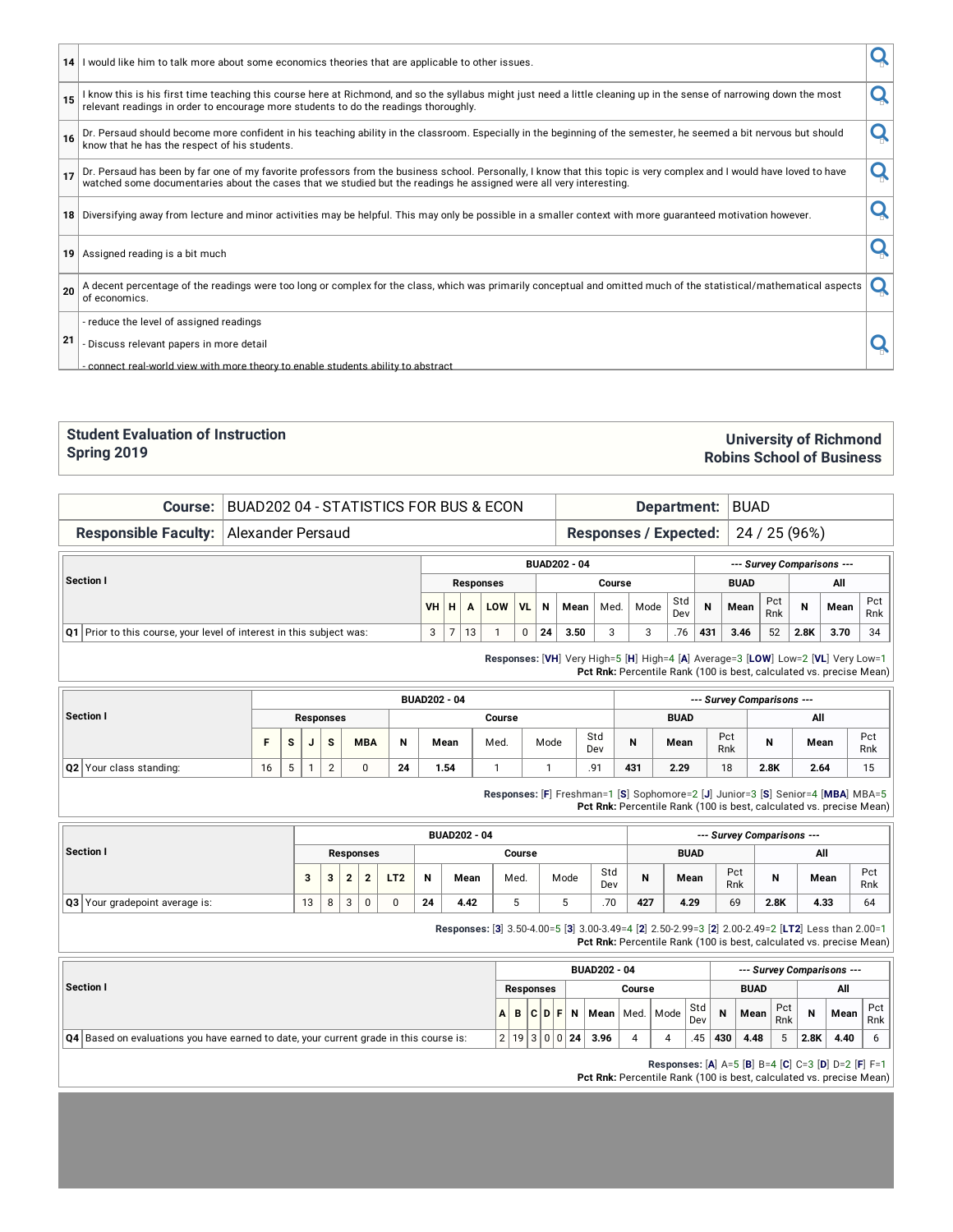|                                                        |           |    |                  |   |          |    | <b>BUAD202 - 04</b> |        |      |            |     |             |            | --- Survey Comparisons --- |      |            |
|--------------------------------------------------------|-----------|----|------------------|---|----------|----|---------------------|--------|------|------------|-----|-------------|------------|----------------------------|------|------------|
| <b>Section II</b>                                      |           |    | <b>Responses</b> |   |          |    |                     | Course |      |            |     | <b>BUAD</b> |            |                            | All  |            |
|                                                        | <b>SA</b> | A  | <b>NAN</b>       | D | DS       | N  | Mean                | Med.   | Mode | Std<br>Dev | N   | Mean        | Pct<br>Rnk | N                          | Mean | Pct<br>Rnk |
| <b>Q5</b> The course required you to think critically: |           | 14 |                  |   | $\Omega$ | 24 | 4.13                |        |      | .73        | 426 | 3.97        | 68         | 2.8K                       | 4.20 | -38        |

**Responses:** [**SA**] Strongly Agree=5 [**A**] Agree=4 [**NAN**] NeitherAgreeNorDisagree=3 [**D**] Disagree=2 [**DS**] DisagreeStrongly=1 **Pct Rnk:** Percentile Rank (100 is best, calculated vs. precise Mean)

|                                                       |           |              |            |   |    |    | <b>BUAD202 - 04</b> |        |      |            |     |             |            | --- Survey Comparisons --- |      |            |
|-------------------------------------------------------|-----------|--------------|------------|---|----|----|---------------------|--------|------|------------|-----|-------------|------------|----------------------------|------|------------|
| Section II                                            |           |              | Responses  |   |    |    |                     | Course |      |            |     | <b>BUAD</b> |            |                            | All  |            |
|                                                       | <b>SA</b> |              | <b>NAN</b> | D | DS | N  | Mean                | Med.   | Mode | Std<br>Dev | N   | Mean        | Pct<br>Rnk | N                          | Mean | Pct<br>Rnk |
| $ Q6 $ The course required you to think analytically: | $\Omega$  | 12<br>$\sim$ | ←          |   |    | 24 | 4.21                |        |      | .76        | 429 | 4.00        | 76         | 2.8K                       | 4.29 | 45         |

**Responses:** [**SA**] Strongly Agree=5 [**A**] Agree=4 [**NAN**] NeitherAgreeNorDisagree=3 [**D**] Disagree=2 [**DS**] DisagreeStrongly=1 **Pct Rnk:** Percentile Rank (100 is best, calculated vs. precise Mean)

|                                                                                             |                     |                  |                            |    | <b>BUAD202 - 04</b> |        |                    |            |     |             |            |      | --- Survey Comparisons --- |            |
|---------------------------------------------------------------------------------------------|---------------------|------------------|----------------------------|----|---------------------|--------|--------------------|------------|-----|-------------|------------|------|----------------------------|------------|
| Section II                                                                                  |                     | <b>Responses</b> |                            |    |                     | Course |                    |            |     | <b>BUAD</b> |            |      | All                        |            |
|                                                                                             | VHHAEVEN            |                  |                            |    |                     |        | Mean   Med.   Mode | Std<br>Dev | N   | Mean        | Pct<br>Rnk | N    | Mean                       | Pct<br>Rnk |
| <b>Q7</b> Compared to the difficulty level of other college-level courses, this course was: | $10 \mid 13 \mid 1$ |                  | $\overline{0}$<br>$\Omega$ | 24 | 4.38                | Δ.     |                    | .56        | 431 | 3.37        | 89         | 2.8K | 3.59                       | 92         |

**Responses:** [**VH**] Very Hard=5 [**H**] Hard=4 [**A**] Average=3 [**E**] Easy=2 [**VE**] Very Easy=1 **Pct Rnk:** Percentile Rank (100 is best, calculated vs. precise Mean)

|                                        |            |           |                  |           |            |    | <b>BUAD202 - 04</b> |        |      |            |     |             |            | --- Survey Comparisons --- |      |            |
|----------------------------------------|------------|-----------|------------------|-----------|------------|----|---------------------|--------|------|------------|-----|-------------|------------|----------------------------|------|------------|
| Section II                             |            |           | <b>Responses</b> |           |            |    |                     | Course |      |            |     | <b>BUAD</b> |            |                            | All  |            |
|                                        | <b>WTF</b> | <b>TF</b> | <b>AR</b>        | <b>TS</b> | <b>WTS</b> | N  | Mean                | Med.   | Mode | Std<br>Dev | N   | Mean        | Pct<br>Rnk | N                          | Mean | Pct<br>Rnk |
| <b>Q8</b> The pace of this course was: | ◠<br>ັ     | 10        | 11               |           | Ο          | 24 | 3.67                | д      |      | .69        | 431 | 3.24        | 85         | 2.8K                       | 3.20 | 93         |

**Responses:** [**WTF**] Way Too Fast=5 [**TF**] Too Fast=4 [**AR**] AboutRight=3 [**TS**] Too Slow=2 [**WTS**] Way Too Slow=1 **Pct Rnk:** Percentile Rank (100 is best, calculated vs. precise Mean)

|                                                                          |                 |    |                  |      |                       | <b>BUAD202 - 04</b> |        |      |            |     |             |            |      | --- Survey Comparisons --- |             |
|--------------------------------------------------------------------------|-----------------|----|------------------|------|-----------------------|---------------------|--------|------|------------|-----|-------------|------------|------|----------------------------|-------------|
| Section II                                                               |                 |    | <b>Responses</b> |      |                       |                     | Course |      |            |     | <b>BUAD</b> |            |      | All                        |             |
|                                                                          | SA <sub>1</sub> | A  | NAN              | D DS | $\cdot$ N $^{\prime}$ | Mean                | Med.   | Mode | Std<br>Dev | N   | Mean        | Pct<br>Rnk | N    | Mean                       | Pct.<br>Rnk |
| $\log$ The course significantly increased your knowledge of the subject: | 8               | 11 |                  |      | 24                    | 4.00                |        |      |            | 430 | 4.23        | 39         | 2.8K | 4.30                       | 24          |

**Responses:** [**SA**] Strongly Agree=5 [**A**] Agree=4 [**NAN**] NeitherAgreeNorDisagree=3 [**D**] Disagree=2 [**DS**] DisagreeStrongly=1

**Pct Rnk:** Percentile Rank (100 is best, calculated vs. precise Mean)

|                                                   |    |    |                  |           |    | <b>BUAD202 - 04</b> |        |      |            |     |             |            | --- Survey Comparisons --- |      |            |
|---------------------------------------------------|----|----|------------------|-----------|----|---------------------|--------|------|------------|-----|-------------|------------|----------------------------|------|------------|
| <b>Section II</b>                                 |    |    | <b>Responses</b> |           |    |                     | Course |      |            |     | <b>BUAD</b> |            |                            | All  |            |
|                                                   | Е. | G  | Þ                | <b>VD</b> | N  | Mean                | Med.   | Mode | Std<br>Dev | N   | Mean        | Pct<br>Rnk |                            | Mean | Pct<br>Rnk |
| <b>Q10</b> The overall quality of this course is: |    | 12 |                  |           | 24 | 3.75                |        |      | 1.01       | 431 | 4.12        | 21         | 2.8K                       | 4.18 | 16         |

**Responses:** [**E**] Excellent=5 [**G**] Good=4 [**F**] Fair=3 [**P**] Poor=2 [**VP**] Very Poor=1 **Pct Rnk:** Percentile Rank (100 is best, calculated vs. precise Mean)

|                                                                                                                         |           |    |                  |   |           |    | <b>Alexander Persaud</b> |                   |      |            |
|-------------------------------------------------------------------------------------------------------------------------|-----------|----|------------------|---|-----------|----|--------------------------|-------------------|------|------------|
| Section III                                                                                                             |           |    | <b>Responses</b> |   |           |    |                          | <b>Individual</b> |      |            |
|                                                                                                                         | <b>SA</b> | A  | <b>NAN</b>       | D | <b>DS</b> | N  | Mean                     | Med.              | Mode | Std<br>Dev |
| <b>Q11</b> The assigned text and other course materials are useful in learning.                                         |           | 13 |                  |   |           | 24 | 3.83                     |                   |      | .90        |
| Responses: [SA] Strongly Agree=5 [A] Agree=4 [NAN] Neither Agree Nor Disagree=3 [D] Disagree=2 [DS] Disagree Strongly=1 |           |    |                  |   |           |    |                          |                   |      |            |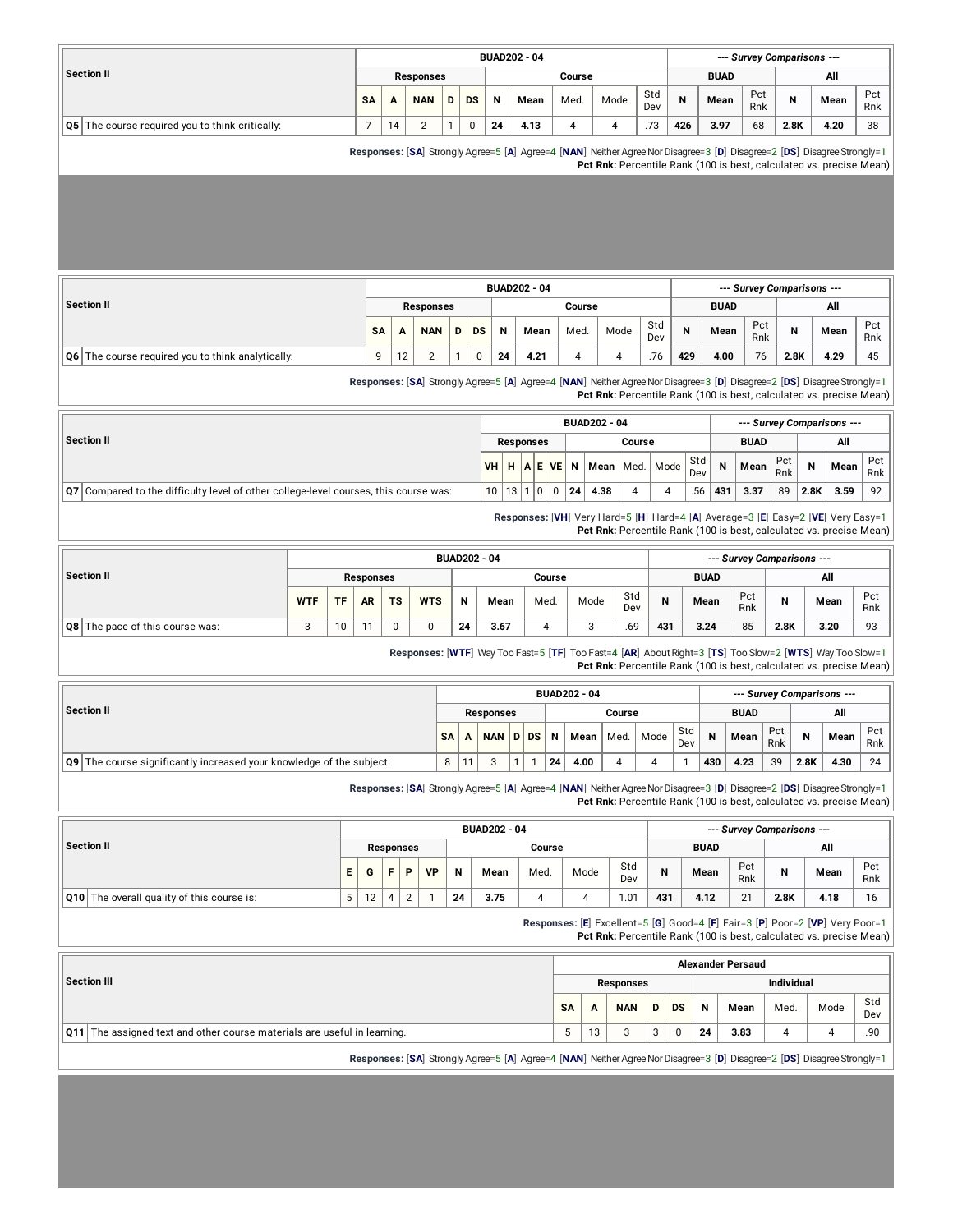|                                                                                                                            |    |                |           |                |                |    | <b>Alexander Persaud</b> |                   |      |                  |
|----------------------------------------------------------------------------------------------------------------------------|----|----------------|-----------|----------------|----------------|----|--------------------------|-------------------|------|------------------|
| Section III                                                                                                                |    |                | Responses |                |                |    |                          | <b>Individual</b> |      |                  |
|                                                                                                                            |    |                | SAANNDDS  |                |                | N  | Mean                     | Med.              | Mode | Std              |
|                                                                                                                            |    |                |           |                |                |    |                          |                   |      | Dev <sub>1</sub> |
| $\vert$ Q12 Considering the difficulty of the material, the instructor presents the subject matter clearly.                | q  | $\overline{7}$ |           |                | $\overline{2}$ | 24 | 3.83                     | $\overline{4}$    | 5    | 1.21             |
| <b>Q13</b> Teaching methods and strategies are effective in helping you achieve the key learning objectives of the course. | 10 | 9              | 3         | $\Omega$       | 2              | 24 | 4.04                     | 4                 | 5    | 1.14             |
| <b>Q14</b> The instructor is well prepared for class.                                                                      | 16 | 8 <sup>1</sup> | $\Omega$  | 0 <sup>1</sup> | $\Omega$       | 24 | 4.67                     | 5                 | 5    | .47              |
| <b>Q15</b> The instructor is effective in stimulating your interest in the subject.                                        | 8  | $\overline{7}$ | h         |                | 2              | 24 | 3.75                     | $\overline{4}$    | 5    | 1.20             |
| <b>Q16</b> The instructor is enthusiastic in teaching the course.                                                          | 14 | $6 \mid$       |           | $\mathcal{D}$  | $\Omega$       | 24 | 4.33                     | 5                 | 5    | .94              |

**Responses:** [**SA**] Strongly Agree=5 [**A**] Agree=4 [**NAN**] NeitherAgreeNorDisagree=3 [**D**] Disagree=2 [**DS**] DisagreeStrongly=1

|     |                                                                                                                                                |                 |    |                  |          |                 | <b>Alexander Persaud</b>  |                   |                       |
|-----|------------------------------------------------------------------------------------------------------------------------------------------------|-----------------|----|------------------|----------|-----------------|---------------------------|-------------------|-----------------------|
|     | Section III                                                                                                                                    |                 |    | <b>Responses</b> |          |                 |                           | <b>Individual</b> |                       |
|     |                                                                                                                                                | <b>SA</b>       |    |                  |          |                 | NAN D DS N Mean Med. Mode |                   | $ \text{Std} $<br>Dev |
| Q17 | The instructor is both available and willing to confer with students outside the classroom. (Leave blank if you did not<br>seek a conference.) | 10 <sub>1</sub> | 12 |                  | $\Omega$ | 23 <sup>1</sup> | 4.39                      |                   | .57 I                 |
|     | <b>Q18</b> The instructor treats students with respect.                                                                                        | 15 <sub>1</sub> | 8  |                  | 0        | 24              | 4.58                      |                   | .57 I                 |

**Responses:** [**SA**] Strongly Agree=5 [**A**] Agree=4 [**NAN**] NeitherAgreeNorDisagree=3 [**D**] Disagree=2 [**DS**] DisagreeStrongly=1

|                                                                                                                   |           |    |           |  |    | <b>Alexander Persaud</b> |                   |      |     |
|-------------------------------------------------------------------------------------------------------------------|-----------|----|-----------|--|----|--------------------------|-------------------|------|-----|
| <b>Section III</b>                                                                                                |           |    | Responses |  |    |                          | <b>Individual</b> |      |     |
|                                                                                                                   | <b>SA</b> |    | NAN D DS  |  | N  | Mean   Med.              |                   | Mode | Std |
|                                                                                                                   |           |    |           |  |    |                          |                   |      | Dev |
| $\vert$ Q19 Exams and other graded materials are appropriate assessments of your understanding of course content. | 4         |    | 8         |  | 24 | 3.33                     |                   | 3    | .14 |
| Q20 Feedback received from the instructor improved your learning.                                                 | 5         | 8  | 8         |  | 24 | 3.63                     |                   | 3,4  | .95 |
| Q21 Given the type and quantity of assignments/quizzes/tests, feedback is timely.                                 | 9         | 12 |           |  | 24 | 4.13                     |                   | 4    | .97 |
|                                                                                                                   |           |    |           |  |    |                          |                   |      |     |

**Responses:** [**SA**] Strongly Agree=5 [**A**] Agree=4 [**NAN**] NeitherAgreeNorDisagree=3 [**D**] Disagree=2 [**DS**] DisagreeStrongly=1

|                                                           |    |    |           |   |           |    | <b>Alexander Persaud</b> |                   |      |            |
|-----------------------------------------------------------|----|----|-----------|---|-----------|----|--------------------------|-------------------|------|------------|
| Section III                                               |    |    | Responses |   |           |    |                          | <b>Individual</b> |      |            |
|                                                           | E. | G  | Е.        | D | <b>VP</b> | N  | Mean                     | Med.              | Mode | Std<br>Dev |
| <b>Q22</b> This instructor's overall teaching ability is: | 8  | 10 | 3         |   |           | 24 | 3.92                     |                   |      | 1.08       |
|                                                           |    |    |           |   |           |    |                          |                   |      |            |

**Responses:** [**E**] Excellent=5 [**G**] Good=4 [**F**] Fair=3 [**P**] Poor=2 [**VP**] Very Poor=1

|              |                         | Question: Estimate the average number of hours that you spent on this course per week, including time spent in-class and out-of-class. |  |
|--------------|-------------------------|----------------------------------------------------------------------------------------------------------------------------------------|--|
|              |                         | Response Rate: 95.83% (23 of 24)                                                                                                       |  |
|              | 9                       |                                                                                                                                        |  |
| $\mathbf{2}$ | 8                       |                                                                                                                                        |  |
| 3            | 8                       |                                                                                                                                        |  |
| 4            | 8                       |                                                                                                                                        |  |
|              | $5 \vert 8 \text{ hrs}$ |                                                                                                                                        |  |
|              |                         |                                                                                                                                        |  |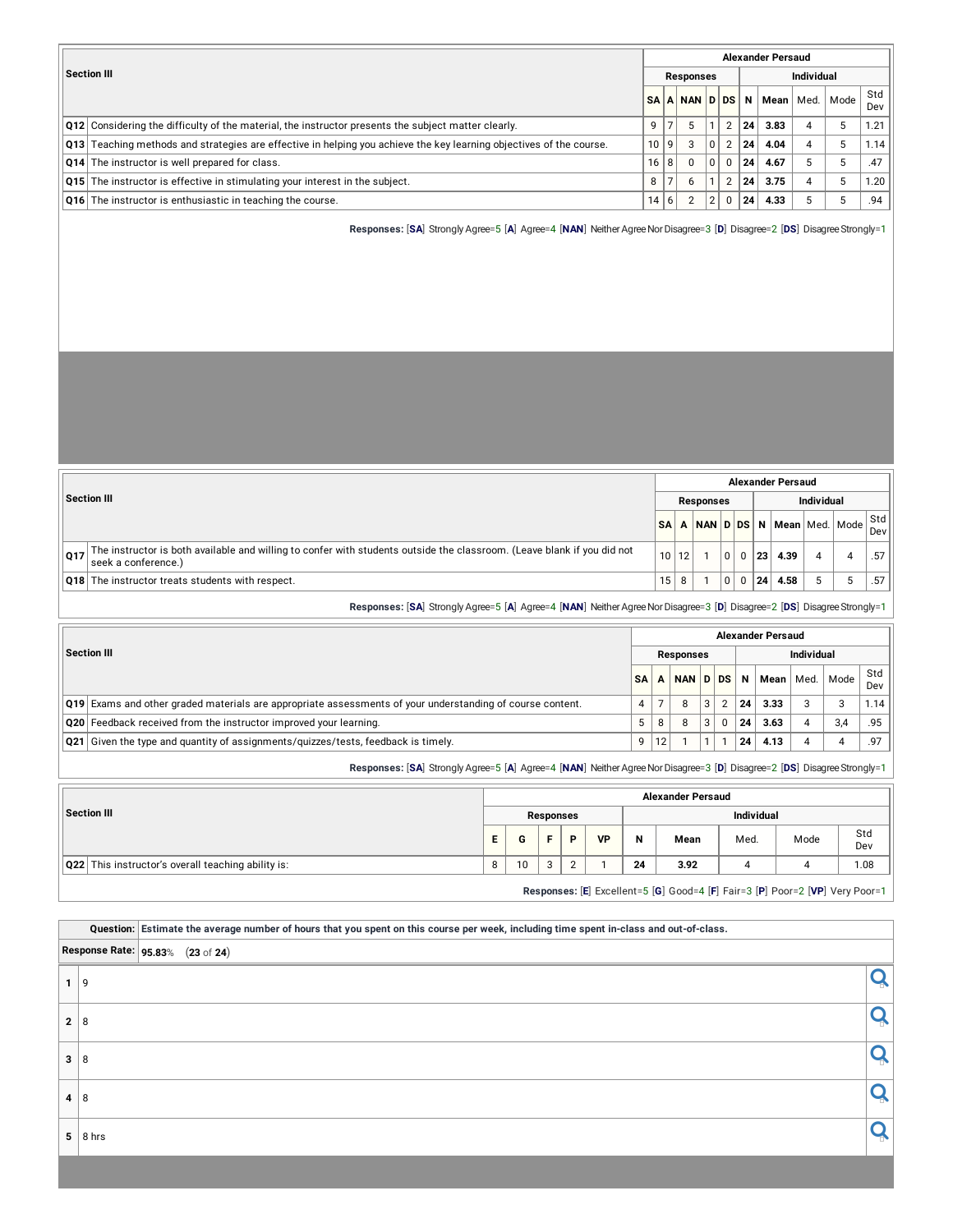|        | 6 6           | $\mathbf{Q}$ |
|--------|---------------|--------------|
|        |               |              |
| 7 6    |               | Q            |
|        | $8 \mid 3.5$  | Q            |
| n d    | $9 \mid 20$   | Q            |
| $\sim$ | $10 \vert 20$ | Q            |
|        | $11$ 16       | Q            |
|        | $12$ 15       | Q            |
|        | 13 15         | Q            |
|        | 14 15-20      | Q            |
|        | $15$ 13       | Q            |
|        | $16$ 13       | Q            |
|        | $17$ 12       | Q            |
|        | $18$ 12       | Q            |
|        | $19$ 12-15    | Q            |
|        | 20 10         | Q            |
|        | $21$ 10       | Q            |
|        | 22 10         | Q            |
|        | 23 10         | Q            |

| <b>Faculty: Alexander Persaud</b> |  |                                                                                                                                                                                                            |   |  |  |  |  |  |  |  |
|-----------------------------------|--|------------------------------------------------------------------------------------------------------------------------------------------------------------------------------------------------------------|---|--|--|--|--|--|--|--|
|                                   |  | Question: What are the greatest strengths of this instructor?                                                                                                                                              |   |  |  |  |  |  |  |  |
|                                   |  | Response Rate: 79.17% (19 of 24)                                                                                                                                                                           |   |  |  |  |  |  |  |  |
| 1                                 |  | knowledgeable, passionate, well-prepared                                                                                                                                                                   |   |  |  |  |  |  |  |  |
| $\mathbf{2}$                      |  | Really intellectual and smart teacher, very knowledgeable on the subject                                                                                                                                   | Q |  |  |  |  |  |  |  |
| 3                                 |  | Q<br>Professor Persaud is extremely intelligent and has a deep understanding of all of the material taught. He is also willing to meet out of class to help students better<br>understand the information. |   |  |  |  |  |  |  |  |
| 4                                 |  | Presenting the subject and organizing it using the whiteboard and other teaching strategies.                                                                                                               |   |  |  |  |  |  |  |  |
| 5                                 |  | His knowledge of the material, and of more subjects outside the scope of the class. Being able to draw connections from this class to others.                                                              |   |  |  |  |  |  |  |  |
| 6                                 |  | He provides lots of examples after concepts.                                                                                                                                                               |   |  |  |  |  |  |  |  |
| $\overline{7}$                    |  | He is very enthusiastic about statistics, which makes the lectures much more interesting to listen to.                                                                                                     |   |  |  |  |  |  |  |  |
| 8                                 |  | Q<br>He is incredibly helpful during his office hours and is always willing to listen to his students when they present questions to him.                                                                  |   |  |  |  |  |  |  |  |
| 9                                 |  | He is incredibly smart and good at statistics.                                                                                                                                                             |   |  |  |  |  |  |  |  |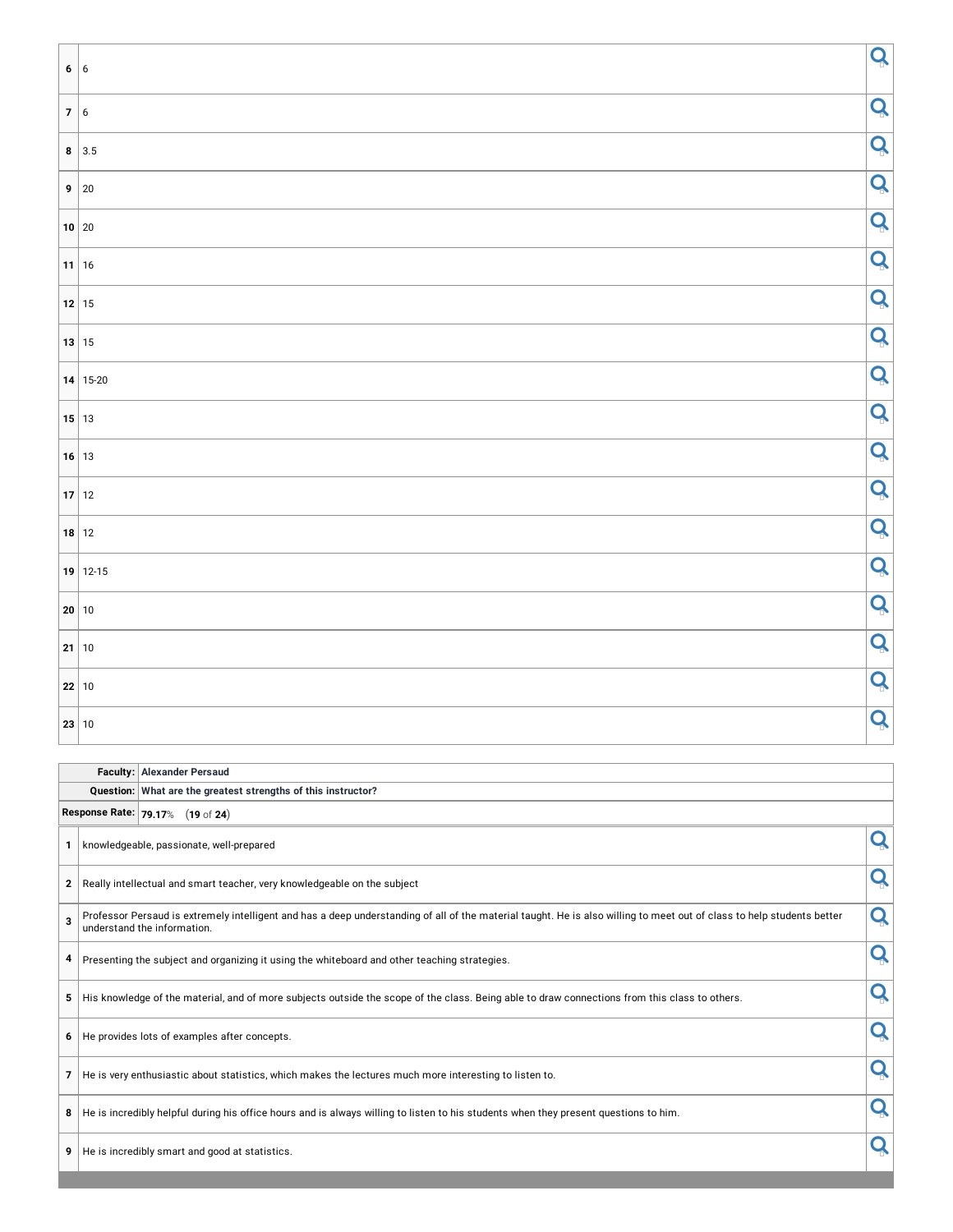|    | 10 He is extremely smart.                                                                                                                                                                                                                                                                                                                                                                                                                                                                                                                                                                                                                                                                                                                                                                                                                                                                                                                                                                                                                                                                                                                                                                                                                                                                                                                                                                                                                                                                                                                                                                                                                                                                                                                                                                                                                                                                                                                                                                                                                                                                                                                                                                                                                                        |   |
|----|------------------------------------------------------------------------------------------------------------------------------------------------------------------------------------------------------------------------------------------------------------------------------------------------------------------------------------------------------------------------------------------------------------------------------------------------------------------------------------------------------------------------------------------------------------------------------------------------------------------------------------------------------------------------------------------------------------------------------------------------------------------------------------------------------------------------------------------------------------------------------------------------------------------------------------------------------------------------------------------------------------------------------------------------------------------------------------------------------------------------------------------------------------------------------------------------------------------------------------------------------------------------------------------------------------------------------------------------------------------------------------------------------------------------------------------------------------------------------------------------------------------------------------------------------------------------------------------------------------------------------------------------------------------------------------------------------------------------------------------------------------------------------------------------------------------------------------------------------------------------------------------------------------------------------------------------------------------------------------------------------------------------------------------------------------------------------------------------------------------------------------------------------------------------------------------------------------------------------------------------------------------|---|
| 11 | He is able to connect the course to real-world applications, and tells us where we would see it in jobs we may pursue. It makes the course more worth taking interest<br>in, and he keeps the class on task while still making it entertaining.                                                                                                                                                                                                                                                                                                                                                                                                                                                                                                                                                                                                                                                                                                                                                                                                                                                                                                                                                                                                                                                                                                                                                                                                                                                                                                                                                                                                                                                                                                                                                                                                                                                                                                                                                                                                                                                                                                                                                                                                                  | Ő |
|    | 12 He is a very smart instructor who is clearly very educated.                                                                                                                                                                                                                                                                                                                                                                                                                                                                                                                                                                                                                                                                                                                                                                                                                                                                                                                                                                                                                                                                                                                                                                                                                                                                                                                                                                                                                                                                                                                                                                                                                                                                                                                                                                                                                                                                                                                                                                                                                                                                                                                                                                                                   | O |
| 13 | He is a great professor who is speaks passionately, however some of the wording in some of his questions can be a little confusing which can therefore make it tricky<br>for me to complete tasks without instructions.                                                                                                                                                                                                                                                                                                                                                                                                                                                                                                                                                                                                                                                                                                                                                                                                                                                                                                                                                                                                                                                                                                                                                                                                                                                                                                                                                                                                                                                                                                                                                                                                                                                                                                                                                                                                                                                                                                                                                                                                                                          | Q |
| 14 | Dr. Persaud did an excellent job of engaging students and simplifying complex concepts. I feel like the data days were especially useful in pulling together real-world<br>data and applying it to what we learned in class.                                                                                                                                                                                                                                                                                                                                                                                                                                                                                                                                                                                                                                                                                                                                                                                                                                                                                                                                                                                                                                                                                                                                                                                                                                                                                                                                                                                                                                                                                                                                                                                                                                                                                                                                                                                                                                                                                                                                                                                                                                     | Q |
| 15 | Dr. Persaud is a very smart man and he definitely knew everything there is to know about this course. He could answer every question asked and for the most part was<br>able to explain the answer in a way that was understandable.                                                                                                                                                                                                                                                                                                                                                                                                                                                                                                                                                                                                                                                                                                                                                                                                                                                                                                                                                                                                                                                                                                                                                                                                                                                                                                                                                                                                                                                                                                                                                                                                                                                                                                                                                                                                                                                                                                                                                                                                                             | Q |
| 16 | Dr. Persaud is an engaging instructor who uses real-world examples to make statistics relevant in the classroom. Statistics can definitely be a boring, dry topic, but not<br>in this class.                                                                                                                                                                                                                                                                                                                                                                                                                                                                                                                                                                                                                                                                                                                                                                                                                                                                                                                                                                                                                                                                                                                                                                                                                                                                                                                                                                                                                                                                                                                                                                                                                                                                                                                                                                                                                                                                                                                                                                                                                                                                     | Q |
|    | Dr. Persaud is highly knowledgeable and intelligent. He brought in fantastic examples and made sure that they learned the skills we would need in statistical analysis<br>after graduation (data days and problem sets were great!). His presentation style allowed us to follow his thought process very easily and I appreciated that he kept the<br>17 notes on the whiteboard throughout class so that we could refer back.                                                                                                                                                                                                                                                                                                                                                                                                                                                                                                                                                                                                                                                                                                                                                                                                                                                                                                                                                                                                                                                                                                                                                                                                                                                                                                                                                                                                                                                                                                                                                                                                                                                                                                                                                                                                                                  |   |
|    | He was also very available after class for extra help.                                                                                                                                                                                                                                                                                                                                                                                                                                                                                                                                                                                                                                                                                                                                                                                                                                                                                                                                                                                                                                                                                                                                                                                                                                                                                                                                                                                                                                                                                                                                                                                                                                                                                                                                                                                                                                                                                                                                                                                                                                                                                                                                                                                                           |   |
|    | Dr. Persaud is very knowledgeable, extremely competent and well prepared for class, and ultimately is good at explaining things in a way that makes complex concepts<br>seem much simpler. He demands a lot of his students, and is always focused on real-world applicability, as I believe a business professor should be (and find that<br>many aren't). He does not feel the pressure to water-down his class for the masses, which is actually a saving-grace in comparison to many other classes I have had at<br>this University, where often-times the lack of student-engagement, and the general apathy of the class body is accepted, because giving students that clearly have no<br>stake or interest in the topic a C or D is greatly frowned upon, and because class-size quotas have to be met, and you can't have too many students dropping courses<br>because of difficulty Dr. Persaud's class hasn't been impacted by these pressures yet, and I hope it isn't in the future. There is no way to "escape" or take shortcuts<br>18 on work in this class, which is a positive *if* a student is really looking to learn skills and deeply explore a subject by taking this course. If the goal is to maintain your<br>GPA with a minimal amount of work, and to "tick off" a business school prerequisite, this is not the case. Dr. Persaud is extremely helpful outside of class, and will do<br>his best to indulge student's interests or curiosities around statistical applications if they seek it out. Student's perception of him as a difficult teacher should not<br>drive them away from taking his course, because he has truly been one of the best and most effective professors I have had at this school. This said, the demand must<br>be recognized-he is not a professor for those afraid of working really hard to do well. Most students, regardless of how they finish grade-wise, should walk away with<br>greater technical skills, more of an understanding of what statisticians actually do, and a very good idea on how to handle data. I suppose some of his effectiveness as<br>a professor comes from how "unforgiving" he can be on certain things, but once students get past that, they will learn a lot. | Q |
| 19 | Dr. Persaud is very approachable and I willing to be flexible with meeting with students outside of class. He always responded to my emails and questions quickly. I<br>always felt that he genuinely wanted to help me improve.                                                                                                                                                                                                                                                                                                                                                                                                                                                                                                                                                                                                                                                                                                                                                                                                                                                                                                                                                                                                                                                                                                                                                                                                                                                                                                                                                                                                                                                                                                                                                                                                                                                                                                                                                                                                                                                                                                                                                                                                                                 | Q |

#### **Faculty: Alexander Persaud**

**Question: What are potential areas for most improvement by this instructor?**

**Response Rate: 83.33**% (**20** of **24**)

| 1                       | i would say that the wording of the questions and problems on the problem sets and on exams needs to be a clearer, a lot of time i am left wondering what the question<br>is asking for                                                                                                                                                                                                                                                                                                                                                                                                                                                                                                                                                                                                                                                                                                                                                                                                                                                                                                                                                                                                                                                                                                                                                                                                                                                                                                                                                                                                                                                                                                                                                                                                                                                                                                                                                                                                                                                                                                                                                                                                                                                   | Q |
|-------------------------|-------------------------------------------------------------------------------------------------------------------------------------------------------------------------------------------------------------------------------------------------------------------------------------------------------------------------------------------------------------------------------------------------------------------------------------------------------------------------------------------------------------------------------------------------------------------------------------------------------------------------------------------------------------------------------------------------------------------------------------------------------------------------------------------------------------------------------------------------------------------------------------------------------------------------------------------------------------------------------------------------------------------------------------------------------------------------------------------------------------------------------------------------------------------------------------------------------------------------------------------------------------------------------------------------------------------------------------------------------------------------------------------------------------------------------------------------------------------------------------------------------------------------------------------------------------------------------------------------------------------------------------------------------------------------------------------------------------------------------------------------------------------------------------------------------------------------------------------------------------------------------------------------------------------------------------------------------------------------------------------------------------------------------------------------------------------------------------------------------------------------------------------------------------------------------------------------------------------------------------------|---|
| $\overline{2}$          | class is simply too much for an intro b-stats class. this is literally mostly excel data analysis and if you have no excel experience you are at a severe disadvantage.<br>compared to other classes, the excel depth of study for this class is absurd. i would like this kind of learning in another, higher class. not intro stats                                                                                                                                                                                                                                                                                                                                                                                                                                                                                                                                                                                                                                                                                                                                                                                                                                                                                                                                                                                                                                                                                                                                                                                                                                                                                                                                                                                                                                                                                                                                                                                                                                                                                                                                                                                                                                                                                                     | n |
| $\overline{\mathbf{3}}$ | While the professor proved very good at teaching the course material, there were times when he quickly covered material that could have been gone over in greater<br>depth. However, this could have been due to schedule conflicts.                                                                                                                                                                                                                                                                                                                                                                                                                                                                                                                                                                                                                                                                                                                                                                                                                                                                                                                                                                                                                                                                                                                                                                                                                                                                                                                                                                                                                                                                                                                                                                                                                                                                                                                                                                                                                                                                                                                                                                                                      | Q |
| 4                       | While I feel I did not struggle because I have taken a stats course in the past, I think some students may struggle with tackling complex tests. Dr. Persaud spent a lot<br>of time covering concepts, which was great for someone with a history in running tests but not in understanding concepts, but it may help other students to do more<br>examples.                                                                                                                                                                                                                                                                                                                                                                                                                                                                                                                                                                                                                                                                                                                                                                                                                                                                                                                                                                                                                                                                                                                                                                                                                                                                                                                                                                                                                                                                                                                                                                                                                                                                                                                                                                                                                                                                              | Q |
| 5                       | While Dr. Persaud taught the processes in the chapter materials very well I felt that he could have better explained some of the theoretical underpinnings of the<br>analysis we were doing especially because he tested us on this material so improving his teaching on this type of content would be helpful.                                                                                                                                                                                                                                                                                                                                                                                                                                                                                                                                                                                                                                                                                                                                                                                                                                                                                                                                                                                                                                                                                                                                                                                                                                                                                                                                                                                                                                                                                                                                                                                                                                                                                                                                                                                                                                                                                                                          | Q |
| 6                       | While Dr. Persaud is very enthusiastic, I think the homework assignments often did not reflect material from class. They would be very long and more complicated<br>questions than what we had covered in class.                                                                                                                                                                                                                                                                                                                                                                                                                                                                                                                                                                                                                                                                                                                                                                                                                                                                                                                                                                                                                                                                                                                                                                                                                                                                                                                                                                                                                                                                                                                                                                                                                                                                                                                                                                                                                                                                                                                                                                                                                          | Q |
|                         | 7 There should be a little quidance with excel at the beginning of the semester.                                                                                                                                                                                                                                                                                                                                                                                                                                                                                                                                                                                                                                                                                                                                                                                                                                                                                                                                                                                                                                                                                                                                                                                                                                                                                                                                                                                                                                                                                                                                                                                                                                                                                                                                                                                                                                                                                                                                                                                                                                                                                                                                                          |   |
|                         | The work is extremely demanding, both for students that are really on top of it, and students that aren't. In comparison to other similarly named classes, I would say<br>that this class is doing significantly more and more difficult work. This is both positive and negative. Positive in that we will really learn something from the course,<br>where I have heard from my older peers that have taken other classes that this is often a "throwaway class". Positive, too, in that students may find an affinity for<br>statistics and/or econometrics, where they otherwise would have found little truly applicable exposure to their real-world functions. Negative in that, for students with<br>several other commitments, the basic understanding of statistical concepts is not enough to succeed here. I think Dr. Persaud did a good job in building in real-world<br>applicability into the course, and attempted to give Excel guidance to students, but given the topics we had to cover and the short time frame, it wasn't possible to get<br>everyone up to speed. Some of the work we have done with it near the end of the semester may have benefitted students more if it was done earlier in the semester,<br>but that is a balancing act. This seems to be less of an instructor problem, and more of a course problem. Where students may otherwise greatly succeed in this class<br>as taught by another professor with lower standards for their students, many have a harder time getting there in this class, not because of lack of understanding, but<br>more-so out of the demands of the class. Again, this is less of an instructor issue, and more of a class-selection issue for students. I do think that overall, an Excel<br>course requirement, or a statistical programming language requirement, as a prerequisite to the class would have served students very very well. The administration<br>would be wrong to change the way in which Dr. Persaud runs the class too drastically, because I think that the benefit students earn from going through it is enormous,<br>. Handburg and the state of the state of the contract of the state of the state of the state of the state of t |   |

| would be wrong to change the way in which Dr. Persaud runs the class too drastically, because I think that the benefit students earn from going through it is enormous,   |    |
|---------------------------------------------------------------------------------------------------------------------------------------------------------------------------|----|
| and he is a really talented professor that is truly interested in the topic, and is effective in making it applicable. This said, in terms of amount of work required and |    |
| impact on grades, it must be understood that the learning curve here is steep compared to other classes (both with the same course content, and other separate            |    |
| courses). Again, most of my critiques would be towards the school and course requirements, and how this course fits into it, and less towards the professor. All          |    |
| seriously statistically or economically inclined students would benefit from taking Dr. Persaud at some point, but should know in terms of difficulty what the demands    | IQ |
| of the class will be, and what background skills may benefit them.                                                                                                        |    |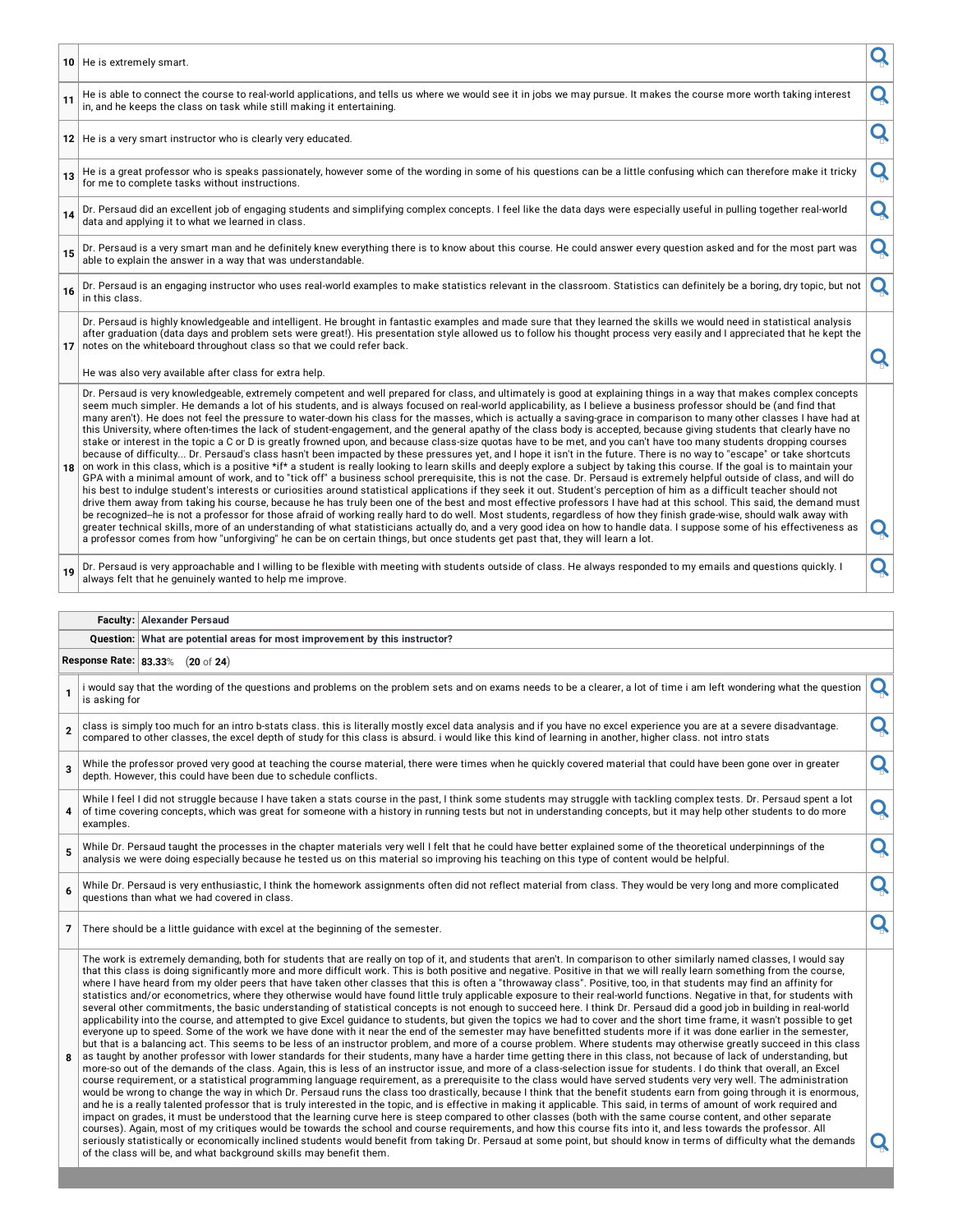|    | The work assigned is tedious and at times way more than necessary. He expects a lot out of his students and at times he should slow down because some students<br>don't have a background in stats and he will occasionally work at a pace that expects students to know more than they do.                                                                                                                                                                                                                                                                                        | Q |
|----|------------------------------------------------------------------------------------------------------------------------------------------------------------------------------------------------------------------------------------------------------------------------------------------------------------------------------------------------------------------------------------------------------------------------------------------------------------------------------------------------------------------------------------------------------------------------------------|---|
|    | 10 The problem sets would take a long time sometimes 10+ hours. Maybe make them shorter or each section less dense with questions.                                                                                                                                                                                                                                                                                                                                                                                                                                                 | Q |
| 11 | The first test given was definitely a little bit unexpected in terms of the content. He used terms that were not really used in class and the test overall was a little bit<br>too long and most people did not finish. He moved very quickly in the beginning of the year which caused some confusion on homework assignments because some<br>material was only minority touched on in class. Also, it should be stated in the course details that excel is needed because some Bstats classes do not require excel<br>knowledge but he did.                                      | Q |
|    | 12 Sometimes he expects us to be smarter than we are                                                                                                                                                                                                                                                                                                                                                                                                                                                                                                                               | Q |
|    | 13 Problem sets could due twice a week and less problems in each                                                                                                                                                                                                                                                                                                                                                                                                                                                                                                                   | Q |
|    | 14   More Excel-related work earlier in the semester.                                                                                                                                                                                                                                                                                                                                                                                                                                                                                                                              | Q |
|    | 15 He needs to find a way to make the class a little bit easier. Heavy work load and hard tests.                                                                                                                                                                                                                                                                                                                                                                                                                                                                                   | Q |
|    | He needs to be able to explain concepts not just formulas. He assigns very difficult problem sets that are mostly done on excel and we don't receive these all back<br>16 before the exams. On the test, however, excel is not allowed so we are left doing the problems by hand which we have had no practice doing. Course structure is very<br>poor and needs to be fixed. This course is way too hard for college freshmen and doesn't compare with other b-stats courses at this school.                                                                                      | Q |
|    | 17 He can illustrate excel usage earlier in the semester.                                                                                                                                                                                                                                                                                                                                                                                                                                                                                                                          | Q |
| 18 | Having the class use excel on large homework assignments with very few lessons on how to use excel. Homework difficulty compared to the exams. Relevance of<br>homework compared to the exams and class material.                                                                                                                                                                                                                                                                                                                                                                  | Q |
|    | 19 Framing more clear questions and maybe assigning less problems on the homework sets as they usually take me 6-8 hours to complete.                                                                                                                                                                                                                                                                                                                                                                                                                                              | Q |
|    | Although he is very smart, he is the worst teacher I've ever had. He teaches this course as if we already have an understanding of statistics and at an extremely fast<br>rate. Although many students did take a statistics class in high school, not everyone did (like myself) and I don't think he realizes how it takes us more time to<br>understand the material considering this is an INTRODUCTION to stats class. He also teaches based off the formulas, but I have no idea of what they mean, how they<br>apply, and what purpose they serve.                          |   |
| 20 | Additionally, the problem sets that he assigns every week are absurdly long and extremely repetitive, as there is no point in doing the exact same problem with just<br>different variables over 30 times. The worst part about the problem sets that he assigns is that they are completed through Excel, which we are not even allowed to use<br>during tests. I personally don't see a point in assigning problems for us that we won't even be asked on the test because we won't have a computer to use for tests.                                                            |   |
|    | In total, professor Persaud is not a bad guy and I think he does care about his students, however he is absolutely clueless to how long each assignments takes<br>students for to complete simply because they do not take him a while to do since he is so much smarter. I consider myself to be a very good student, but this class<br>was nearly impossible for me simply because of the fact that I had not taken statistics in high school. He has no business teaching an introductory class, as he<br>teaches it as if we already have an in depth knowledge of statistics. |   |

#### **Student Evaluation of Instruction Spring 2019**

#### **University of Richmond Robins School of Business**

**Course:** BUAD202 05 - STATISTICS FOR BUS & ECON **Department:** BUAD

## **Responsible Faculty:** Alexander Persaud **Responses** / **Expected:** 22 / 24 (91.67%)

| Section I |                                                                          |  |   | <b>BUAD202 - 05</b> |                 |           |    |      |        |        |            |             |      |            | --- Survey Comparisons --- |      |            |  |
|-----------|--------------------------------------------------------------------------|--|---|---------------------|-----------------|-----------|----|------|--------|--------|------------|-------------|------|------------|----------------------------|------|------------|--|
|           |                                                                          |  |   |                     | Responses       |           |    |      | Course |        |            | <b>BUAD</b> |      |            | All                        |      |            |  |
|           |                                                                          |  |   |                     | <b>VH HALOW</b> | <b>VL</b> | N  | Mean | Med.   | Mode   | Std<br>Dev | $\mathbf N$ | Mean | Pct<br>Rnk | N                          | Mean | Pct<br>Rnk |  |
|           | $ Q1 $ Prior to this course, your level of interest in this subject was: |  | 6 | 9                   |                 |           | 22 | 3.05 |        | 2<br>ت | .93        | 431         | 3.46 | 21         | 2.8K                       | 3.70 | 14         |  |

**Responses:** [**VH**] Very High=5 [**H**] High=4 [**A**] Average=3 [**LOW**] Low=2 [**VL**] Very Low=1 **Pct Rnk:** Percentile Rank (100 is best, calculated vs. precise Mean)

|                         |    |   |             |            |    | <b>BUAD202 - 05</b> |        | --- Survey Comparisons --- |            |     |             |            |      |      |            |  |  |
|-------------------------|----|---|-------------|------------|----|---------------------|--------|----------------------------|------------|-----|-------------|------------|------|------|------------|--|--|
| Section I               |    |   | Responses   |            |    |                     | Course |                            |            |     | <b>BUAD</b> |            | All  |      |            |  |  |
|                         |    | o | s           | <b>MBA</b> | N  | Mean                | Med.   | Mode                       | Std<br>Dev | N   | Mean        | Pct<br>Rnk | N    | Mean | Pct<br>Rnk |  |  |
| Q2 Your class standing: | 17 |   | $\mathbf 0$ |            | 22 | 1.23                |        |                            | .42        | 431 | 2.29        | 11         | 2.8K | 2.64 |            |  |  |

**Responses:** [**F**] Freshman=1 [**S**] Sophomore=2 [**J**] Junior=3 [**S**] Senior=4 [**MBA**] MBA=5 **Pct Rnk:** Percentile Rank (100 is best, calculated vs. precise Mean)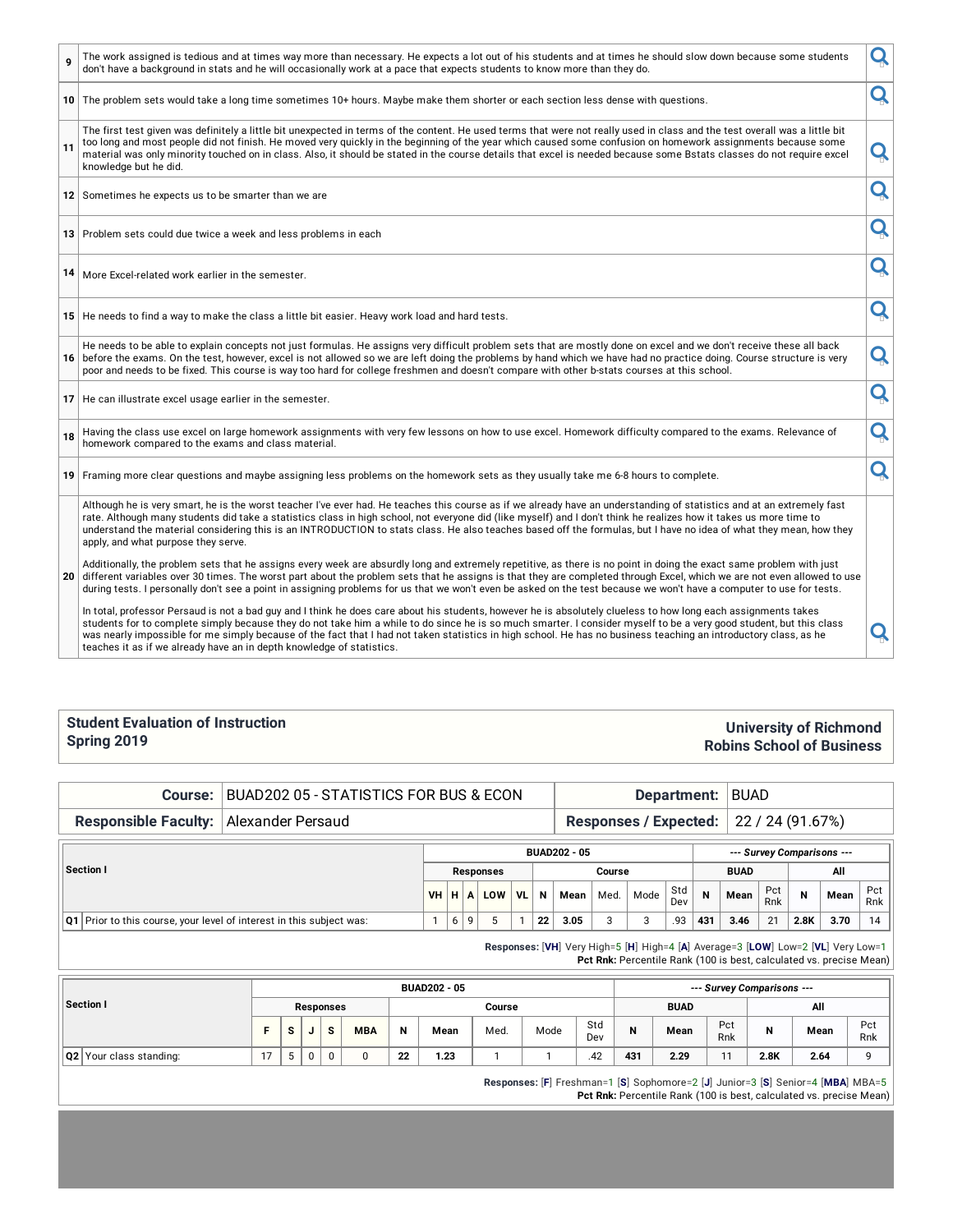|                                                                                               |            |    |                  |                         |                 |                                                                                                                         |              | <b>BUAD202 - 05</b> |                     |                |                  |                |                     |                     |                         |            |             | --- Survey Comparisons --- |                            |            |      |                                                                                                                                                                          |            |  |  |
|-----------------------------------------------------------------------------------------------|------------|----|------------------|-------------------------|-----------------|-------------------------------------------------------------------------------------------------------------------------|--------------|---------------------|---------------------|----------------|------------------|----------------|---------------------|---------------------|-------------------------|------------|-------------|----------------------------|----------------------------|------------|------|--------------------------------------------------------------------------------------------------------------------------------------------------------------------------|------------|--|--|
| Section I                                                                                     |            |    | <b>Responses</b> |                         |                 |                                                                                                                         |              |                     |                     | Course         |                  |                |                     |                     |                         |            | <b>BUAD</b> |                            |                            |            |      | All                                                                                                                                                                      |            |  |  |
|                                                                                               | 3          | 3  | $\mathbf{2}$     | $\overline{\mathbf{c}}$ | LT <sub>2</sub> | Ν                                                                                                                       |              | Mean                |                     | Med.           |                  | Mode           |                     | Std<br>Dev          | Ν                       |            | Mean        |                            | Pct<br>Rnk                 | Ν          |      | Mean                                                                                                                                                                     | Pct<br>Rnk |  |  |
| Q3 Your gradepoint average is:                                                                | 9          | 10 | 3                | $\pmb{0}$               | 0               | 22                                                                                                                      |              | 4.27                |                     | $\overline{4}$ |                  | $\overline{4}$ |                     | .69                 | 427                     |            | 4.29        |                            | 48                         | 2.8K       |      | 4.33                                                                                                                                                                     | 38         |  |  |
|                                                                                               |            |    |                  |                         |                 |                                                                                                                         |              |                     |                     |                |                  |                |                     |                     |                         |            |             |                            |                            |            |      | Responses: [3] 3.50-4.00=5 [3] 3.00-3.49=4 [2] 2.50-2.99=3 [2] 2.00-2.49=2 [LT2] Less than 2.00=1<br>Pct Rnk: Percentile Rank (100 is best, calculated vs. precise Mean) |            |  |  |
|                                                                                               |            |    |                  |                         |                 |                                                                                                                         |              |                     |                     |                |                  |                |                     | <b>BUAD202 - 05</b> |                         |            |             |                            |                            |            |      | --- Survey Comparisons ---                                                                                                                                               |            |  |  |
| Section I                                                                                     |            |    |                  |                         |                 |                                                                                                                         |              |                     |                     |                | <b>Responses</b> |                |                     |                     | Course                  |            |             |                            | <b>BUAD</b>                |            |      | All                                                                                                                                                                      |            |  |  |
|                                                                                               |            |    |                  |                         |                 |                                                                                                                         |              |                     | A                   | В              | C                | $D$ F          | Ν                   | Mean                | Med.                    | Mode       | Std<br>Dev  | N                          | Mean                       | Pct<br>Rnk | N    | Mean                                                                                                                                                                     | Pct<br>Rnk |  |  |
| <b>Q4</b> Based on evaluations you have earned to date, your current grade in this course is: |            |    |                  |                         |                 |                                                                                                                         |              |                     |                     |                | 5 12 5 0 0 22    |                |                     | 4.00                | 4                       | 4          | .67         | 430                        | 4.48                       | 8          | 2.8K | 4.40                                                                                                                                                                     | 9          |  |  |
|                                                                                               |            |    |                  |                         |                 |                                                                                                                         |              |                     |                     |                |                  |                |                     |                     |                         |            |             |                            |                            |            |      | Responses: [A] A=5 [B] B=4 [C] C=3 [D] D=2 [F] F=1<br>Pct Rnk: Percentile Rank (100 is best, calculated vs. precise Mean)                                                |            |  |  |
|                                                                                               |            |    |                  |                         |                 |                                                                                                                         |              |                     | <b>BUAD202 - 05</b> |                |                  |                |                     |                     |                         |            |             |                            | --- Survey Comparisons --- |            |      |                                                                                                                                                                          |            |  |  |
| <b>Section II</b>                                                                             |            |    |                  |                         |                 |                                                                                                                         |              |                     |                     |                |                  |                | Course              |                     |                         |            |             | <b>BUAD</b>                |                            |            | All  |                                                                                                                                                                          |            |  |  |
|                                                                                               |            |    |                  | SΑ                      | A               | <b>NAN</b>                                                                                                              | D            | <b>DS</b>           | N                   |                | Mean             |                | Med.                |                     | Std<br>Mode<br>Dev      |            | N           | Mean                       | Pct<br>Rnk                 | N          | Mean |                                                                                                                                                                          | Pct<br>Rnk |  |  |
| Q5 The course required you to think critically:                                               |            |    |                  | 7                       | 10              | 4                                                                                                                       | $\mathbf{1}$ | $\pmb{0}$           | 22                  | 4.05<br>4      |                  |                |                     |                     | 4                       | .82        | 426         | 3.97                       | 56                         | 2.8K       |      | 4.20                                                                                                                                                                     | 31         |  |  |
|                                                                                               |            |    |                  |                         |                 | Responses: [SA] Strongly Agree=5 [A] Agree=4 [NAN] Neither Agree Nor Disagree=3 [D] Disagree=2 [DS] Disagree Strongly=1 |              |                     |                     |                |                  |                |                     |                     |                         |            |             |                            |                            |            |      | Pct Rnk: Percentile Rank (100 is best, calculated vs. precise Mean)                                                                                                      |            |  |  |
|                                                                                               |            |    |                  |                         |                 |                                                                                                                         |              |                     | <b>BUAD202 - 05</b> |                |                  |                |                     |                     |                         |            |             |                            | --- Survey Comparisons --- |            |      |                                                                                                                                                                          |            |  |  |
| <b>Section II</b>                                                                             |            |    |                  |                         |                 | <b>Responses</b>                                                                                                        |              |                     |                     | Course         |                  |                |                     |                     |                         |            |             | <b>BUAD</b>                |                            |            |      | All                                                                                                                                                                      |            |  |  |
|                                                                                               |            |    |                  | SΑ                      | A               | <b>NAN</b>                                                                                                              | D            | <b>DS</b>           | N                   |                | Mean             |                | Med.                |                     | Mode                    | Std<br>Dev | N           | Mean                       | Pct<br>Rnk                 |            | Ν    | Mean                                                                                                                                                                     | Pct<br>Rnk |  |  |
| Q6   The course required you to think analytically:                                           |            |    |                  | 8                       | 10              | $\overline{2}$                                                                                                          | $\mathbf{1}$ | $\pmb{0}$           | 21                  |                | 4.19             |                | 4                   |                     | $\overline{\mathbf{4}}$ | .79        | 429         | 4.00                       | 73                         |            | 2.8K | 4.29                                                                                                                                                                     | 40         |  |  |
|                                                                                               |            |    |                  |                         |                 | Responses: [SA] Strongly Agree=5 [A] Agree=4 [NAN] Neither Agree Nor Disagree=3 [D] Disagree=2 [DS] Disagree Strongly=1 |              |                     |                     |                |                  |                |                     |                     |                         |            |             |                            |                            |            |      | Pct Rnk: Percentile Rank (100 is best, calculated vs. precise Mean)                                                                                                      |            |  |  |
| <b>Section II</b>                                                                             |            |    |                  |                         |                 |                                                                                                                         |              |                     |                     |                |                  |                |                     | <b>BUAD202 - 05</b> |                         |            |             |                            |                            |            |      | --- Survey Comparisons ---                                                                                                                                               |            |  |  |
|                                                                                               |            |    |                  |                         |                 |                                                                                                                         |              |                     |                     |                | <b>Responses</b> |                |                     |                     | Course                  |            | Std         |                            | <b>BUAD</b>                | Pct        |      | All                                                                                                                                                                      | Pct        |  |  |
|                                                                                               |            |    |                  |                         |                 |                                                                                                                         |              |                     | VH H A E VE         |                |                  |                | N                   | Mean   Med.         |                         | Mode       | Dev         | N                          | Mean                       | Rnk        | N    | Mean                                                                                                                                                                     | Rnk        |  |  |
| <b>Q7</b> Compared to the difficulty level of other college-level courses, this course was:   |            |    |                  |                         |                 |                                                                                                                         |              |                     | 13                  | 9 0 0          |                  | $\mathbf 0$    | 22                  | 4.59                | 5                       | 5          | .49         | 431                        | 3.37                       | 97         | 2.8K | 3.59                                                                                                                                                                     | 97         |  |  |
|                                                                                               |            |    |                  |                         |                 |                                                                                                                         |              |                     |                     |                |                  |                |                     |                     |                         |            |             |                            |                            |            |      | Responses: [VH] Very Hard=5 [H] Hard=4 [A] Average=3 [E] Easy=2 [VE] Very Easy=1<br>Pct Rnk: Percentile Rank (100 is best, calculated vs. precise Mean)                  |            |  |  |
|                                                                                               |            |    |                  |                         |                 |                                                                                                                         |              | <b>BUAD202 - 05</b> |                     |                |                  |                |                     |                     |                         |            |             |                            | --- Survey Comparisons --- |            |      |                                                                                                                                                                          |            |  |  |
| <b>Section II</b>                                                                             |            |    |                  | <b>Responses</b>        |                 |                                                                                                                         |              |                     |                     |                |                  | Course         |                     |                     |                         |            |             | <b>BUAD</b>                |                            |            |      | All                                                                                                                                                                      |            |  |  |
|                                                                                               | <b>WTF</b> |    | TF               | AR                      | TS              | <b>WTS</b>                                                                                                              |              | N                   | Mean                |                | Med.             |                |                     | Mode                | Std<br>Dev              | N          |             | Mean                       | Pct<br>Rnk                 | N          |      | Mean                                                                                                                                                                     | Pct<br>Rnk |  |  |
| Q8 The pace of this course was:                                                               | 2          |    | 13               | $\overline{7}$          | 0               | $\pmb{0}$                                                                                                               |              | 22                  | 3.77                |                | $\overline{4}$   |                |                     | 4                   | .60                     | 431        |             | 3.24                       | 89                         | 2.8K       |      | 3.20                                                                                                                                                                     | 96         |  |  |
|                                                                                               |            |    |                  |                         |                 | Responses: [WTF] Way Too Fast=5 [TF] Too Fast=4 [AR] About Right=3 [TS] Too Slow=2 [WTS] Way Too Slow=1                 |              |                     |                     |                |                  |                |                     |                     |                         |            |             |                            |                            |            |      | Pct Rnk: Percentile Rank (100 is best, calculated vs. precise Mean)                                                                                                      |            |  |  |
|                                                                                               |            |    |                  |                         |                 |                                                                                                                         |              |                     |                     |                |                  |                | <b>BUAD202 - 05</b> |                     |                         |            |             |                            |                            |            |      | --- Survey Comparisons ---                                                                                                                                               |            |  |  |
| <b>Section II</b>                                                                             |            |    |                  |                         |                 |                                                                                                                         |              |                     | <b>Responses</b>    |                |                  |                |                     |                     | Course                  |            |             |                            | <b>BUAD</b>                |            |      | All                                                                                                                                                                      |            |  |  |
|                                                                                               |            |    |                  |                         |                 |                                                                                                                         | SΑ           | A                   | <b>NAN</b>          | D DS           |                  | Ν              | Mean                | Med.                |                         | Mode       | Std<br>Dev  | N                          | Mean                       | Pct<br>Rnk | N    | Mean                                                                                                                                                                     | Pct<br>Rnk |  |  |

 $\boxed{ \textbf{Q9} \mid \textbf{The course significantly increased your knowledge of the subject: } \quad \boxed{ \begin{array}{c|c|c|c|c|c|c|c} \textbf{4} & \textbf{10} & \textbf{2} & \textbf{5} & \textbf{1} & \textbf{22} & \textbf{3.50} & \textbf{4} & \textbf{4} & \textbf{1.16} & \textbf{430} & \textbf{4.23} & \textbf{6} & \textbf{2.8K} & \textbf{4.30} & \textbf{6} & \textbf{6} & \textbf{2.8K} & \textbf{4.30} & \textbf{6} & \text$ 

**Responses:** [**SA**] Strongly Agree=5 [**A**] Agree=4 [**NAN**] NeitherAgreeNorDisagree=3 [**D**] Disagree=2 [**DS**] DisagreeStrongly=1 **Pct Rnk:** Percentile Rank (100 is best, calculated vs. precise Mean)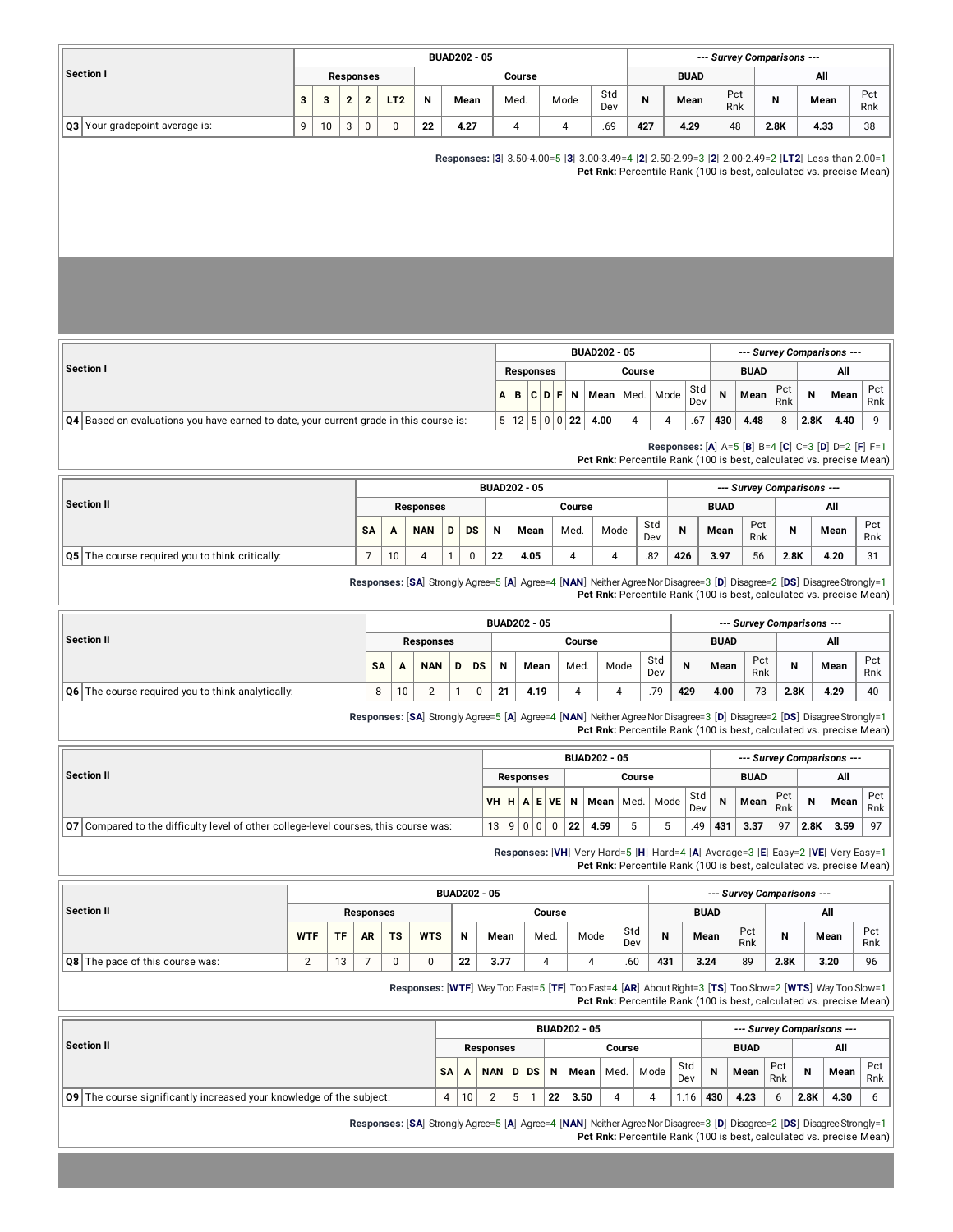|                                            |    |   |   |                  |           |    | <b>BUAD202 - 05</b> |        | --- Survey Comparisons --- |            |     |             |               |      |      |            |
|--------------------------------------------|----|---|---|------------------|-----------|----|---------------------|--------|----------------------------|------------|-----|-------------|---------------|------|------|------------|
| Section II                                 |    |   |   | <b>Responses</b> |           |    |                     | Course |                            |            |     | <b>BUAD</b> |               | All  |      |            |
|                                            | E. | G |   | Þ                | <b>VP</b> | N  | Mean                | Med.   | Mode                       | Std<br>Dev | N   | Mean        | Pct<br>Rnk    | N    | Mean | Pct<br>Rnk |
| Q10 The overall quality of this course is: | 2  | q | 4 | 6                |           | 22 | 3.23                | 3.5    |                            | 1.08       | 431 | 4.12        | $\Omega$<br>∸ | 2.8K | 4.18 |            |

**Responses:** [**E**] Excellent=5 [**G**] Good=4 [**F**] Fair=3 [**P**] Poor=2 [**VP**] Very Poor=1 **Pct Rnk:** Percentile Rank (100 is best, calculated vs. precise Mean)

|                                                                                 | <b>Alexander Persaud</b> |    |                  |   |           |    |      |                   |      |            |  |  |  |  |
|---------------------------------------------------------------------------------|--------------------------|----|------------------|---|-----------|----|------|-------------------|------|------------|--|--|--|--|
| Section III                                                                     |                          |    | <b>Responses</b> |   |           |    |      | <b>Individual</b> |      |            |  |  |  |  |
|                                                                                 | <b>SA</b>                | A  | <b>NAN</b>       | D | <b>DS</b> | N  | Mean | Med.              | Mode | Std<br>Dev |  |  |  |  |
| <b>Q11</b> The assigned text and other course materials are useful in learning. | 3                        | 10 |                  | C |           | 22 | 3.64 | 4                 |      | .83        |  |  |  |  |

**Responses:** [**SA**] Strongly Agree=5 [**A**] Agree=4 [**NAN**] NeitherAgreeNorDisagree=3 [**D**] Disagree=2 [**DS**] DisagreeStrongly=1

|                                                                                                                                     | <b>Alexander Persaud</b> |    |                  |   |                |                   |      |   |             |            |  |  |  |  |
|-------------------------------------------------------------------------------------------------------------------------------------|--------------------------|----|------------------|---|----------------|-------------------|------|---|-------------|------------|--|--|--|--|
| <b>Section III</b>                                                                                                                  |                          |    | <b>Responses</b> |   |                | <b>Individual</b> |      |   |             |            |  |  |  |  |
|                                                                                                                                     | <b>SA</b>                | А  | NAN DDS          |   |                | N                 | Mean |   | Med.   Mode | Std<br>Dev |  |  |  |  |
| <b>Q12</b> Considering the difficulty of the material, the instructor presents the subject matter clearly.                          | 3                        | 6  | 6                | 5 |                | 21                | 3.24 | 3 | 3.4         | 1.11       |  |  |  |  |
| $\vert$ Q13 $\vert$ Teaching methods and strategies are effective in helping you achieve the key learning objectives of the course. | 3                        |    | 4                | ⇁ |                | 22                | 3.18 | 3 | 2.4         | 1.15       |  |  |  |  |
| Q14 The instructor is well prepared for class.                                                                                      | 9                        | 10 | 3                | 0 | $\Omega$       | 22                | 4.27 | 4 |             | .69        |  |  |  |  |
| <b>Q15</b> The instructor is effective in stimulating your interest in the subject.                                                 | 4                        | 3  |                  | 6 | $\overline{2}$ | 22                | 3.05 | 3 | З           | 1.22       |  |  |  |  |
| Q16 The instructor is enthusiastic in teaching the course.                                                                          | 10                       | 8  | 3                | 0 | $\Omega$       | 21                | 4.33 | 4 |             | .71        |  |  |  |  |

|     |                                                                                                                                                | <b>Alexander Persaud</b> |  |  |  |  |    |                                                                                |  |    |     |  |  |  |  |
|-----|------------------------------------------------------------------------------------------------------------------------------------------------|--------------------------|--|--|--|--|----|--------------------------------------------------------------------------------|--|----|-----|--|--|--|--|
|     | Section III                                                                                                                                    | <b>Responses</b>         |  |  |  |  |    | <b>Individual</b>                                                              |  |    |     |  |  |  |  |
|     |                                                                                                                                                |                          |  |  |  |  |    | N <mark>SA   A   NAN   D   DS   N   Mean</mark>   Med.   Mode <sup>  Std</sup> |  |    |     |  |  |  |  |
| 017 | The instructor is both available and willing to confer with students outside the classroom. (Leave blank if you did not<br>seek a conference.) | 9 8                      |  |  |  |  | 20 | 4.25                                                                           |  | 5  | .83 |  |  |  |  |
|     | <b>Q18</b> The instructor treats students with respect.                                                                                        | 12 9                     |  |  |  |  | 22 | 4.50                                                                           |  | -5 | .58 |  |  |  |  |

**Responses:** [**SA**] Strongly Agree=5 [**A**] Agree=4 [**NAN**] NeitherAgreeNorDisagree=3 [**D**] Disagree=2 [**DS**] DisagreeStrongly=1

**Responses:** [**SA**] Strongly Agree=5 [**A**] Agree=4 [**NAN**] NeitherAgreeNorDisagree=3 [**D**] Disagree=2 [**DS**] DisagreeStrongly=1

|     |                                                                                                       | <b>Alexander Persaud</b> |   |            |   |              |                   |             |     |      |            |  |  |  |  |
|-----|-------------------------------------------------------------------------------------------------------|--------------------------|---|------------|---|--------------|-------------------|-------------|-----|------|------------|--|--|--|--|
|     | <b>Section III</b>                                                                                    |                          |   | Responses  |   |              | <b>Individual</b> |             |     |      |            |  |  |  |  |
|     |                                                                                                       |                          |   | SAANAND DS |   |              | N                 | Mean   Med. |     | Mode | Std<br>Dev |  |  |  |  |
| 019 | Exams and other graded materials are appropriate assessments of your understanding of course content. |                          | 6 |            |   | ົ            | 22                | 2.91        | 3   | 3    | 1.04       |  |  |  |  |
|     | Q20 Feedback received from the instructor improved your learning.                                     |                          | 9 |            |   | <sup>0</sup> | 22                | 3.45        |     | 4    | .99        |  |  |  |  |
|     | $\vert$ Q21 Given the type and quantity of assignments/quizzes/tests, feedback is timely.             |                          | 8 |            | 3 | 0            | 22                | 3.50        | 3.5 | 3.4  | .89        |  |  |  |  |

**Responses:** [**SA**] Strongly Agree=5 [**A**] Agree=4 [**NAN**] NeitherAgreeNorDisagree=3 [**D**] Disagree=2 [**DS**] DisagreeStrongly=1

|                                                    |   |                   |    |   |           |    | <b>Alexander Persaud</b> |      |                                                                              |            |
|----------------------------------------------------|---|-------------------|----|---|-----------|----|--------------------------|------|------------------------------------------------------------------------------|------------|
| <b>Section III</b>                                 |   | <b>Individual</b> |    |   |           |    |                          |      |                                                                              |            |
|                                                    | Е | G                 | ъ. | D | <b>VP</b> | N  | Mean                     | Med. | Mode                                                                         | Std<br>Dev |
| Q22 This instructor's overall teaching ability is: |   |                   | b  |   |           | 22 | 3.59                     | 3.5  |                                                                              | 1.15       |
|                                                    |   |                   |    |   |           |    |                          |      | Responses: [E] Excellent=5 [G] Good=4 [F] Fair=3 [P] Poor=2 [VP] Very Poor=1 |            |

**<sup>2</sup>** <sup>9</sup>

Question: Estimate the average number of hours that you spent on this course per week, including time spent in-class and out-of-class.

**Response Rate: 95.45**% (**21** of **22**)

 $\overline{\mathbf{Q}}$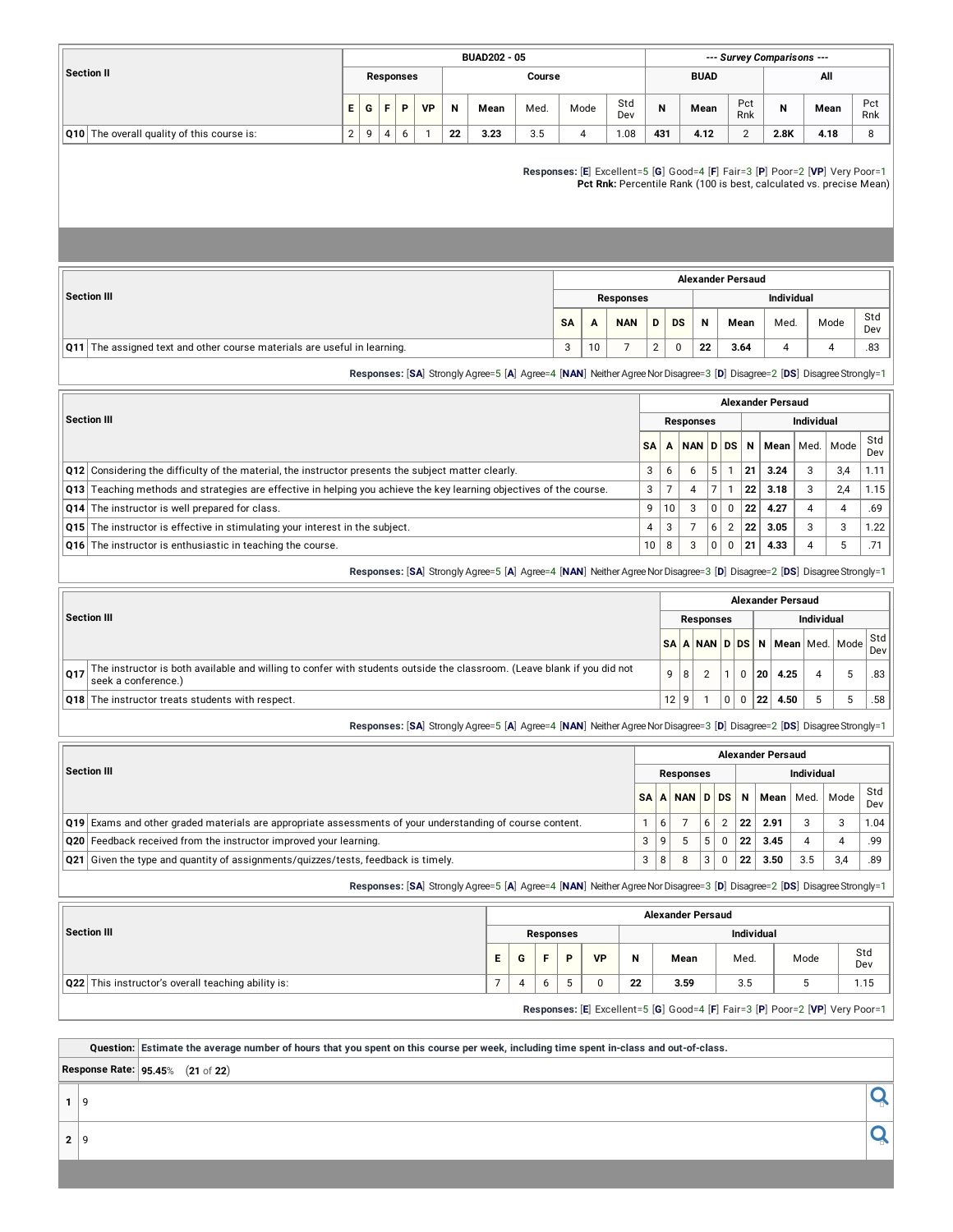| 3 8                                                |             | Q |
|----------------------------------------------------|-------------|---|
| 4 8                                                |             | Q |
| 5 8                                                |             | Q |
| 6 7                                                |             | Q |
|                                                    | $7 5-10$    | Q |
| $\begin{array}{ c c }\n\hline\n8 & 4\n\end{array}$ |             | Q |
|                                                    | $9 \mid 20$ | Q |
| $10$ 14                                            |             | Q |
| 11 14                                              |             | Q |
| 12 14                                              |             | Q |
| 13 13                                              |             | Q |
| 14 12                                              |             | Q |
| 15 12                                              |             | Q |
| $16$ 12                                            |             | Q |
| 17 10                                              |             | Q |
| 18 10                                              |             | Q |
| 19 10                                              |             | Q |
| $\vert$ 20 $\vert$ 10                              |             | Q |
| 21 10                                              |             | Q |

|                |                                                               | Faculty: Alexander Persaud                                                                                                      |   |  |  |  |  |  |  |  |  |  |
|----------------|---------------------------------------------------------------|---------------------------------------------------------------------------------------------------------------------------------|---|--|--|--|--|--|--|--|--|--|
|                | Question: What are the greatest strengths of this instructor? |                                                                                                                                 |   |  |  |  |  |  |  |  |  |  |
|                | Response Rate: 86.36% (19 of 22)                              |                                                                                                                                 |   |  |  |  |  |  |  |  |  |  |
|                |                                                               | Very smart and intellectual                                                                                                     |   |  |  |  |  |  |  |  |  |  |
| $\mathbf{2}$   |                                                               | Very passionate about course material.                                                                                          |   |  |  |  |  |  |  |  |  |  |
| 3              |                                                               | Very open to questions and explains the materials in a variety of ways.                                                         | Q |  |  |  |  |  |  |  |  |  |
| 4              |                                                               | Very approachable, applied material to real-world examples, good speed                                                          |   |  |  |  |  |  |  |  |  |  |
| 5              |                                                               | Problem Sets were helpful in preparing for the exams and certain key chapters were well taught by the professor                 |   |  |  |  |  |  |  |  |  |  |
|                |                                                               | 6   Overall he's a good guy and is very passionate about the material and tries to make some examples interesting to the class. | Q |  |  |  |  |  |  |  |  |  |
| $\overline{7}$ | None                                                          |                                                                                                                                 |   |  |  |  |  |  |  |  |  |  |
| 8              |                                                               | Making time for the students and explaining what is expected                                                                    |   |  |  |  |  |  |  |  |  |  |
|                |                                                               |                                                                                                                                 |   |  |  |  |  |  |  |  |  |  |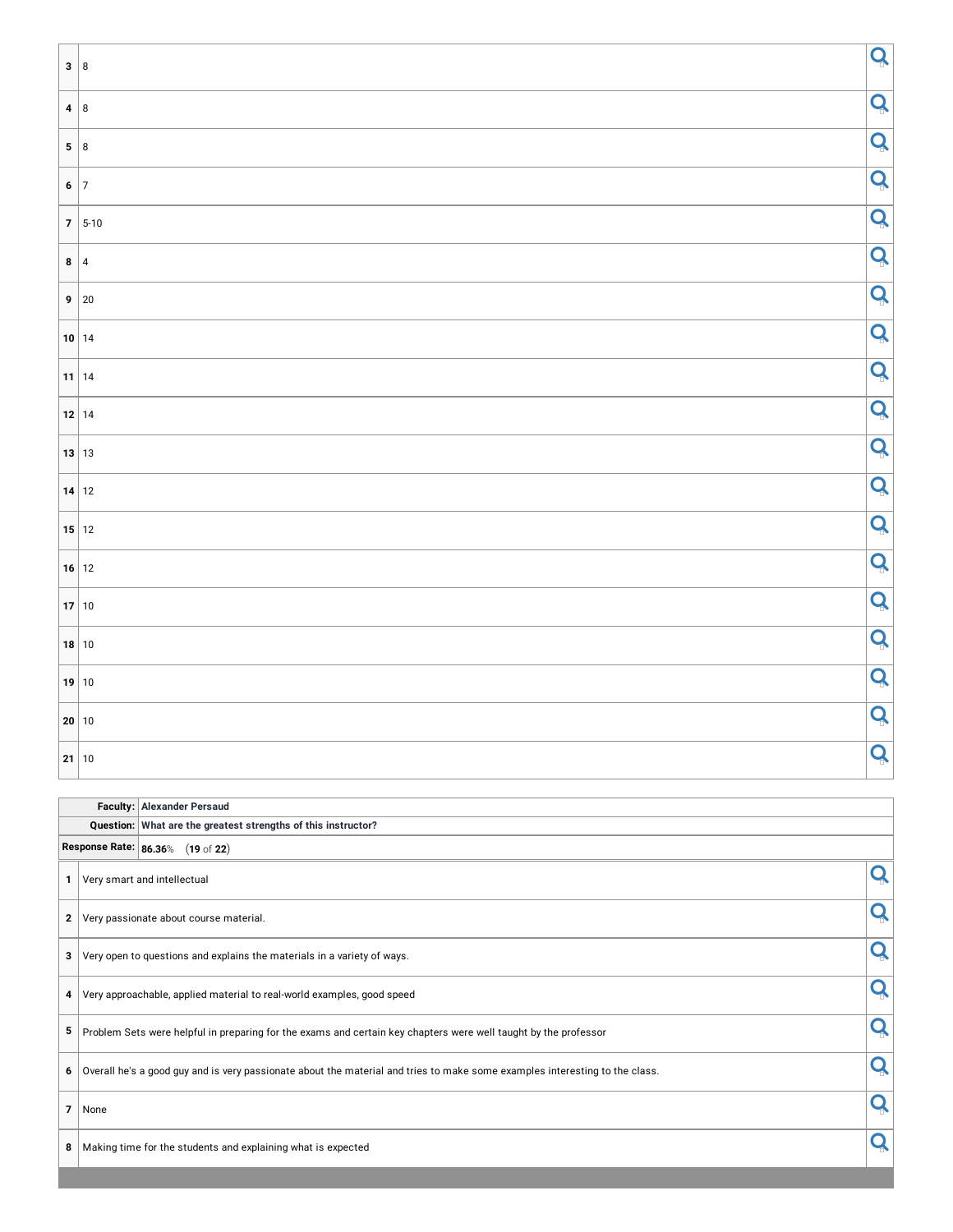|  | 9   He's very knowledgeable in the field. Can answer any question you throw at him. |  |
|--|-------------------------------------------------------------------------------------|--|
|--|-------------------------------------------------------------------------------------|--|

| 9               | He's very knowledgeable in the field. Can answer any question you throw at him.                                                                                                                                                                                                                                                                                                                                             |   |  |
|-----------------|-----------------------------------------------------------------------------------------------------------------------------------------------------------------------------------------------------------------------------------------------------------------------------------------------------------------------------------------------------------------------------------------------------------------------------|---|--|
| 10 <sup>1</sup> | He makes class very interesting by always relating topics to real life applications. He keeps us focused and on task. He is extremely knowledgeable in the subject and<br>is always well prepared for any question asked.                                                                                                                                                                                                   |   |  |
|                 | 11 He is very knowledgable about the subject and shows interest in the students learning.                                                                                                                                                                                                                                                                                                                                   |   |  |
|                 | 12 He is very smart                                                                                                                                                                                                                                                                                                                                                                                                         |   |  |
|                 | 13 He is very patient. He always explain the knowledge point in detail, and give full examples.                                                                                                                                                                                                                                                                                                                             |   |  |
|                 | 14 He definitely knows what he is talking about and he can answer every question posed to him during class. He's also very approachable and respectful to his students.                                                                                                                                                                                                                                                     |   |  |
|                 | 15 Good attitude and clear that he possesses a lot of knowledge about the subject area.                                                                                                                                                                                                                                                                                                                                     |   |  |
|                 | 16 Explains the material very well in class. Uses strong examples and practice problems to help students learn. Overall, Dr. Persaud is a excellent teacher of the subject.                                                                                                                                                                                                                                                 |   |  |
| 17 <sup>1</sup> | Enthusiastic about teaching and information                                                                                                                                                                                                                                                                                                                                                                                 |   |  |
|                 | Dr. Persaud is, without a doubt, an amazing instructor. Extremely qualified to be teaching this subject, enthusiastic about his work, and very down-to-earth, I truly<br>18 enjoyed this course mainly because of the positive qualities of Dr. Persaud. It is not often that your teacher is someone who is competent enough to be teaching the<br>subject matter. In this case, Dr. Persaud far exceeded my expectations. | Q |  |
|                 |                                                                                                                                                                                                                                                                                                                                                                                                                             |   |  |

**19** Dr. Persaud is a nice guy, no problems with his personality or treatment of students.

#### **Faculty: Alexander Persaud**

#### **Question: What are potential areas for most improvement by this instructor?**

**Response Rate: 95.45**% (**21** of **22**)

|                | <b>23.43</b> % (21 01 22)                                                                                                                                                                                                                                                                                                                                                                                                                                                                                                                                                   |   |
|----------------|-----------------------------------------------------------------------------------------------------------------------------------------------------------------------------------------------------------------------------------------------------------------------------------------------------------------------------------------------------------------------------------------------------------------------------------------------------------------------------------------------------------------------------------------------------------------------------|---|
| 1              | make the topics much more easy to understand for the normal student. Use simpler terms                                                                                                                                                                                                                                                                                                                                                                                                                                                                                      | Q |
| $\mathbf{2}$   | Understanding that not every student taking the course is a B-school major. Some students are taking the course as a requirement for other majors and do not need to<br>achieve such an in-depth and advanced understanding of course material.                                                                                                                                                                                                                                                                                                                             | Q |
| 3              | Try to make the problem sets a bit shorter. They take a very long time and you can find like 5-10 other students in the library past 2 am trying to finish them every<br>week.                                                                                                                                                                                                                                                                                                                                                                                              | Q |
| 4              | Too much/long assigned work                                                                                                                                                                                                                                                                                                                                                                                                                                                                                                                                                 | Q |
|                | The tests were not at all similar to the problem sets assigned to us in class from the book. If we got more example questions and how to solve specific questions in<br>class it would have been a lot more helpful.                                                                                                                                                                                                                                                                                                                                                        |   |
| 5              | A printed outline with the formulas we would learn each day would be really helpful in order to keep track of what is learnt each day in class.                                                                                                                                                                                                                                                                                                                                                                                                                             | Q |
|                | Also, making it more clear what each type of statistic/test portrays through handouts would be helpful.                                                                                                                                                                                                                                                                                                                                                                                                                                                                     |   |
| 6              | The teacher does not make the subject very easy and his paper or homework is different from what he teaches making the course very difficult for us                                                                                                                                                                                                                                                                                                                                                                                                                         | Q |
| $\overline{7}$ | The problem sets that we are given normally contain data sheets from excel. These normally took me around 4 hours or more to complete at the very minimum. I am<br>not sure if this is just because of my lack of ability with excel but I know that other students had to take this amount of time as well. All in all though the data sets took<br>a lot of time I think that they are still necessary to better understand the course and material looking forward.                                                                                                      | Q |
| 8              | The problem sets assigned are way too long and his expectations of our excel abilities are way too high. He seems to base the difficulty of his tests/assignments on<br>how fast/easily he can complete it which is not fair to students, as his tests and problem sets normally take way too long. He doesn't do a great job explaining the<br>material and often rushes through material and spends class time doing example problems pretty much by himself. He also doesn't give any real feedback so its<br>difficult to know what concepts I don't really understand. | Q |
| 9              | The fact that he knows so much means that sometimes the answers he gives to questions posed during class get confusing because it includes a lot of advanced<br>level knowledge of statistics. It is also very hard for people without previous AP Statstics knowledge to keep up.                                                                                                                                                                                                                                                                                          | Q |
|                | 10 The excel displayed on the screen is a little small for the person sitting in the back, and it's not very easy for me to read every word.                                                                                                                                                                                                                                                                                                                                                                                                                                | Q |
|                | 11 Stop giving absolutely ridiculously rigorous problem sets.                                                                                                                                                                                                                                                                                                                                                                                                                                                                                                               | Q |
| 12             | Some assessments, such as Test #2, penalized students for messing up the data gathering even if the steps taken afterwards were correct. I think this was a little<br>unfair. Also, the syllabus could be more descriptive with assignments.                                                                                                                                                                                                                                                                                                                                | Q |
|                | 13 Problem sets can be repetitive and timely- make more of them and shorter                                                                                                                                                                                                                                                                                                                                                                                                                                                                                                 | Q |
| 14             | I understand that too much time can't be used to teach excel as this is not an excel course. However, I found the data days helpful for the problem sets. I think starting<br>the data days earlier in the semester would be helpful because I struggled with the excel aspect of the assignments.                                                                                                                                                                                                                                                                          | Q |
|                |                                                                                                                                                                                                                                                                                                                                                                                                                                                                                                                                                                             |   |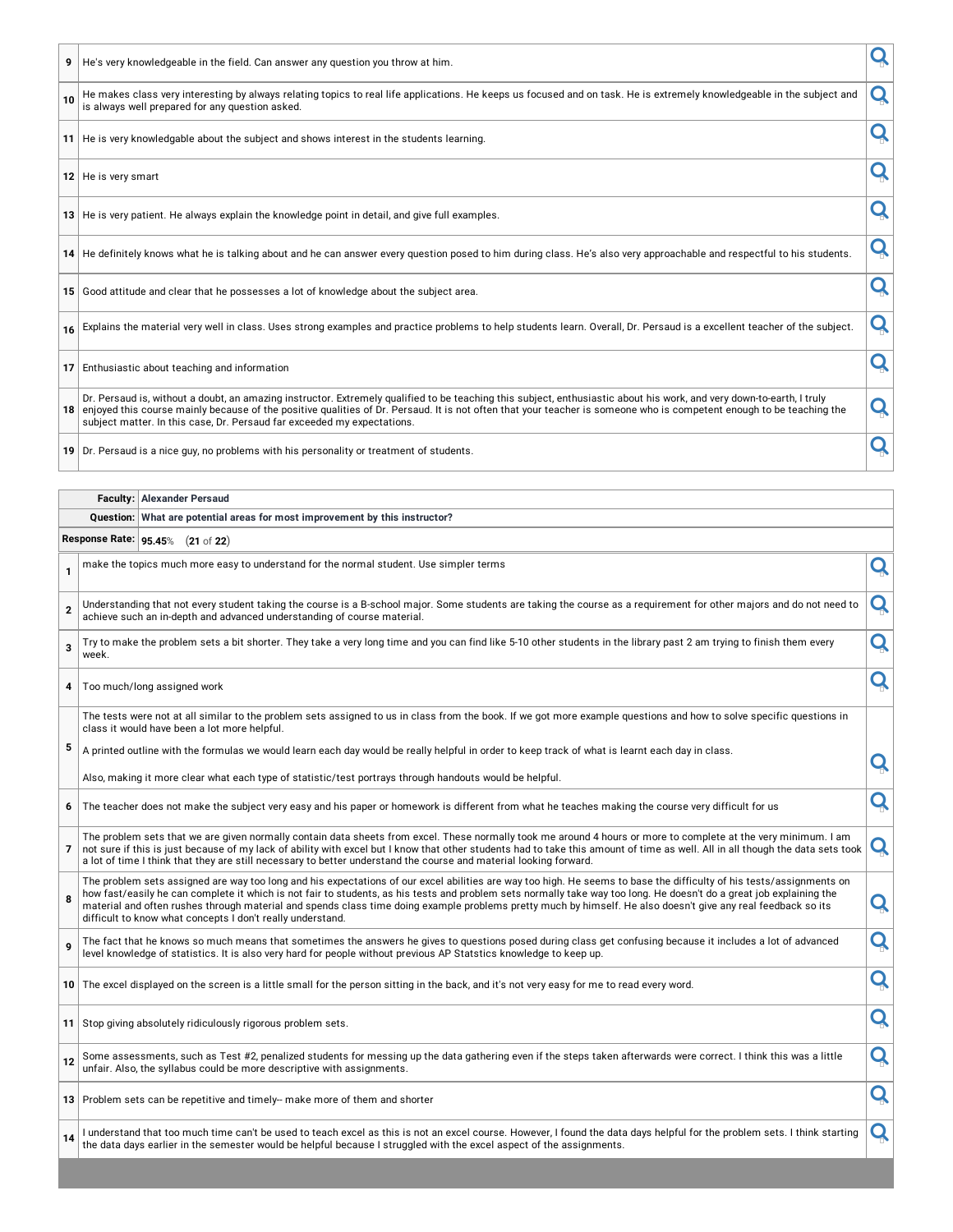|    | I think he did a good job of improving a bit with this over the course of the semester, but the weekly problem sets tend to be extremely long, and he assigned two the<br>15 week before final exams. Further, I believe he needs to write shorter exams, as we do not have reasonable time in which to complete them. If necessary, we can have<br>more exams, but they are simply too long.                                                                                                                                                                                                                                                                                                                                                                                                                                                                                                                                                                                                                                                                                                                                                                                                                                                                                                        | Q |
|----|------------------------------------------------------------------------------------------------------------------------------------------------------------------------------------------------------------------------------------------------------------------------------------------------------------------------------------------------------------------------------------------------------------------------------------------------------------------------------------------------------------------------------------------------------------------------------------------------------------------------------------------------------------------------------------------------------------------------------------------------------------------------------------------------------------------------------------------------------------------------------------------------------------------------------------------------------------------------------------------------------------------------------------------------------------------------------------------------------------------------------------------------------------------------------------------------------------------------------------------------------------------------------------------------------|---|
|    | 16 He is not a great teacher, as he assigns too much work, especially in comparison to the other B-stats classes. The problem sets are too long and the exams don't test<br>your knowledge but test your ability to finish as they are far too long.                                                                                                                                                                                                                                                                                                                                                                                                                                                                                                                                                                                                                                                                                                                                                                                                                                                                                                                                                                                                                                                 | O |
| 17 | He doesn't explain concepts with any sort of depth Without learning all major stats concepts in AP Stats, I would have not understood anything all semester. He is far<br>too smart to teach a freshman stats class, and teaches it like a high level junior or senior class. He does not adapt for students, and I have not seen an example of him<br>giving any students some sort of help with their grade. It is much easier to lose points and lower your grade than bring it up in this class. I have heard many people talk<br>about easy intro to bstats teachers at Richmond. Not only was Persaud too hard, he was the hardest teacher I've had! After getting a 5 on the AP stats exam!                                                                                                                                                                                                                                                                                                                                                                                                                                                                                                                                                                                                   |   |
|    | Giving more in class activities like problem sets or just sums to further improve the level of understanding and cover variety of problems.                                                                                                                                                                                                                                                                                                                                                                                                                                                                                                                                                                                                                                                                                                                                                                                                                                                                                                                                                                                                                                                                                                                                                          |   |
| 18 | All in all, practising sums and working in class is necessary which was absent except for the quizzes which only represented the most basic questions and dealt with<br>complex problems.                                                                                                                                                                                                                                                                                                                                                                                                                                                                                                                                                                                                                                                                                                                                                                                                                                                                                                                                                                                                                                                                                                            |   |
| 19 | Being completely honest, this class was extremely hard for an intro level course. Dr. Persaud is a very intelligent person, there is no doubt about this, but perhaps not<br>the best teacher of the subject. The tests were extremely lengthy, to the point were I no ability to finish either midterm, not to mention both were more difficult than<br>the practice test problems or textbook problems. The homework problem sets were also very difficult to complete. They took me several hours to complete, and there<br>were often excel data questions that were beyond my level of knowledge, even after having taken Software Tools. We were not taught the level of excel in this course<br>that was sufficient to do many of the homework tasks. I know that this professor is significantly more difficult than the other options via feedback from students in the<br>other course. This is upsetting because I know that my GPA will be negatively affected from this course due to its extreme difficulty. Dr. Persaud is a nice person, but<br>he would be better suited teaching at MIT or working for the Federal Reserve. I believe it would be a fair assessment to say this class was made to be a lot more<br>difficult than it needed to be as an intro and required course. |   |
|    | As much as I enjoyed this class, I felt that some of the work required of us was too difficult. We were required to complete a problem set almost every week, and these<br>problem sets could take upwards of six hours to complete. In addition, some of these problem sets required extremely complex excel processes. From an objective<br>20 point of view, I am above average when it comes to using excel as compared to the rest of my class. However, even I had trouble. One problem set in particular had over<br>69,000 rows (not an exaggeration) and hundreds of columns and took an unreasonable amount of time to complete. On the other hand, the tests given in class were<br>quite difficult and if one were to look at the class averages, it is easy to see that perhaps these exams were too difficult/long.                                                                                                                                                                                                                                                                                                                                                                                                                                                                    |   |
|    | 21 Alot of time imputing data for the problem sets                                                                                                                                                                                                                                                                                                                                                                                                                                                                                                                                                                                                                                                                                                                                                                                                                                                                                                                                                                                                                                                                                                                                                                                                                                                   |   |
|    |                                                                                                                                                                                                                                                                                                                                                                                                                                                                                                                                                                                                                                                                                                                                                                                                                                                                                                                                                                                                                                                                                                                                                                                                                                                                                                      |   |

#### **Student Evaluation of Instruction Spring 2019**

### **University of Richmond Robins School of Business**

| Course:                                                                     | BUAD202 06 - STATISTICS FOR BUS & ECON | Department:                                       |                |              |     |           |    |      |                              |                            |            |             | <b>BUAD</b> |            |      |                                                                                                                                                         |            |  |
|-----------------------------------------------------------------------------|----------------------------------------|---------------------------------------------------|----------------|--------------|-----|-----------|----|------|------------------------------|----------------------------|------------|-------------|-------------|------------|------|---------------------------------------------------------------------------------------------------------------------------------------------------------|------------|--|
| <b>Responsible Faculty:</b>                                                 | Alexander Persaud                      |                                                   |                |              |     |           |    |      | <b>Responses / Expected:</b> | 22 / 27 (81.48%)           |            |             |             |            |      |                                                                                                                                                         |            |  |
|                                                                             |                                        | <b>BUAD202 - 06</b><br>--- Survey Comparisons --- |                |              |     |           |    |      |                              |                            |            |             |             |            |      |                                                                                                                                                         |            |  |
| Section I                                                                   | <b>Responses</b>                       |                                                   |                |              |     |           |    |      |                              |                            |            | <b>BUAD</b> |             | All        |      |                                                                                                                                                         |            |  |
|                                                                             |                                        | <b>VH</b>                                         | н              | $\mathbf{A}$ | LOW | <b>VL</b> | N  | Mean | Med.                         | Mode                       | Std<br>Dev | N           | Mean        | Pct<br>Rnk | N    | Mean                                                                                                                                                    | Pct<br>Rnk |  |
| <b>Q1</b> Prior to this course, your level of interest in this subject was: |                                        | 4                                                 | $\overline{7}$ |              | 3   |           | 22 | 3.45 | 3.5                          | 3,4                        | 1.08       | 431         | 3.46        | 47         | 2.8K | 3.70                                                                                                                                                    | 31         |  |
|                                                                             |                                        |                                                   |                |              |     |           |    |      |                              |                            |            |             |             |            |      | Responses: [VH] Very High=5 [H] High=4 [A] Average=3 [LOW] Low=2 [VL] Very Low=1<br>Pct Rnk: Percentile Rank (100 is best, calculated vs. precise Mean) |            |  |
|                                                                             | <b>BUAD202 - 06</b>                    |                                                   |                |              |     |           |    |      |                              | --- Survey Comparisons --- |            |             |             |            |      |                                                                                                                                                         |            |  |

|                         |    |                            |  |                      |            |    | -------- |      | $-0.1.0$ , $-0.1.0$ , $-0.00$ |            |     |             |            |         |      |            |  |  |
|-------------------------|----|----------------------------|--|----------------------|------------|----|----------|------|-------------------------------|------------|-----|-------------|------------|---------|------|------------|--|--|
| Section I               |    | Course<br><b>Responses</b> |  |                      |            |    |          |      |                               |            |     | <b>BUAD</b> |            | All     |      |            |  |  |
|                         |    | s                          |  | $\ddot{\phantom{0}}$ | <b>MBA</b> |    | Mean     | Med. | Mode                          | Std<br>Dev | N   | Mean        | Pct<br>Rnk | ъ.<br>ш | Mean | Pct<br>Rnk |  |  |
| Q2 Your class standing: | 14 |                            |  |                      | u          | 22 | .50      |      |                               | .78        | 431 | 2.29        | 15         | 2.8K    | 2.64 |            |  |  |

**Responses:** [**F**] Freshman=1 [**S**] Sophomore=2 [**J**] Junior=3 [**S**] Senior=4 [**MBA**] MBA=5 **Pct Rnk:** Percentile Rank (100 is best, calculated vs. precise Mean)

|                                |   |    |           |                  |                 |    | <b>BUAD202 - 06</b> |        |      |            |     |             |            | --- Survey Comparisons --- |      |            |
|--------------------------------|---|----|-----------|------------------|-----------------|----|---------------------|--------|------|------------|-----|-------------|------------|----------------------------|------|------------|
| Section I                      |   |    |           | <b>Responses</b> |                 |    |                     | Course |      |            |     | <b>BUAD</b> |            |                            | All  |            |
|                                | 3 | ∍  | $\bullet$ |                  | LT <sub>2</sub> | N  | Mean                | Med.   | Mode | Std<br>Dev |     | Mean        | Pct<br>Rnk | N                          | Mean | Pct<br>Rnk |
| Q3 Your gradepoint average is: | 8 | 11 | $\sim$    |                  | $\Omega$        | 22 | 4.23                | 4      |      | .67        | 427 | 4.29        | 44         | 2.8K                       | 4.33 | 33         |

**Responses:** [**3**] 3.50-4.00=5 [**3**] 3.00-3.49=4 [**2**] 2.50-2.99=3 [**2**] 2.00-2.49=2 [**LT2**] Less than 2.00=1

**Pct Rnk:** Percentile Rank (100 is best, calculated vs. precise Mean)

|                                                                                                      |  |           |  | <b>BUAD202 - 06</b>               |        |            |                |             |                |             | --- Survey Comparisons ---                         |            |
|------------------------------------------------------------------------------------------------------|--|-----------|--|-----------------------------------|--------|------------|----------------|-------------|----------------|-------------|----------------------------------------------------|------------|
| Section I                                                                                            |  | Responses |  |                                   | Course |            |                | <b>BUAD</b> |                |             | All                                                |            |
|                                                                                                      |  |           |  | $ A $ B $ C D F N$ Mean Med. Mode |        | Std<br>Dev | $\overline{N}$ | Mean        | Pct<br>Rnk     | $\mathbf N$ | Mean                                               | Pct<br>Rnk |
| $\vert Q4 \vert$ Based on evaluations you have earned to date, your current grade in this course is: |  |           |  | 3 15 0 4 0 22 3.77                |        | .90        | 430            | 4.48        | $\overline{2}$ | 2.8K        | 4.40                                               |            |
|                                                                                                      |  |           |  |                                   |        |            |                |             |                |             | Responses: [A] A=5 [B] B=4 [C] C=3 [D] D=2 [F] F=1 |            |

**Pct Rnk:** Percentile Rank (100 is best, calculated vs. precise Mean)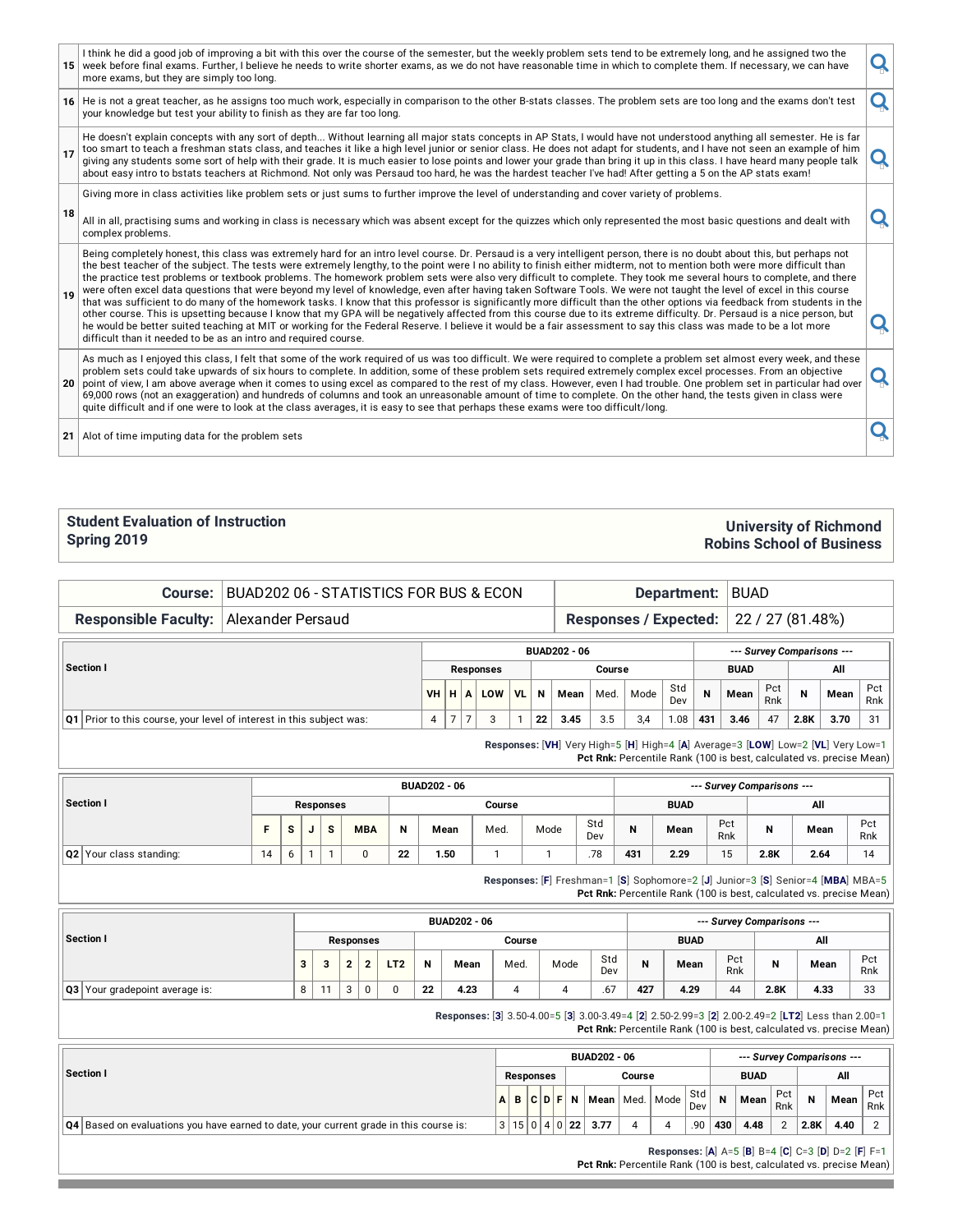|                                                    |           |   |            |           |    | <b>BUAD202 - 06</b> |        |      |            |     |             |            | --- Survey Comparisons --- |      |            |
|----------------------------------------------------|-----------|---|------------|-----------|----|---------------------|--------|------|------------|-----|-------------|------------|----------------------------|------|------------|
| <b>Section II</b>                                  |           |   | Responses  |           |    |                     | Course |      |            |     | <b>BUAD</b> |            |                            | All  |            |
|                                                    | <b>SA</b> | A | <b>NAN</b> | <b>DS</b> | N  | Mean                | Med.   | Mode | Std<br>Dev | N   | Mean        | Pct<br>Rnk | N                          | Mean | Pct<br>Rnk |
| The course required you to think critically:<br>Q5 | 12        | Q |            | 0         | 22 | 4.50                |        |      | .58        | 426 | 3.97        | 92         | 2.8K                       | 4.20 | 80         |
|                                                    |           |   |            |           |    |                     |        |      |            |     |             |            |                            |      |            |

**Responses:** [**SA**] Strongly Agree=5 [**A**] Agree=4 [**NAN**] NeitherAgreeNorDisagree=3 [**D**] Disagree=2 [**DS**] DisagreeStrongly=1 **Pct Rnk:** Percentile Rank (100 is best, calculated vs. precise Mean)

|                                                        |           |                  |   |    |    | <b>BUAD202 - 06</b> |        |      |            |     |             |            | --- Survey Comparisons --- |      |            |
|--------------------------------------------------------|-----------|------------------|---|----|----|---------------------|--------|------|------------|-----|-------------|------------|----------------------------|------|------------|
| Section II                                             |           | <b>Responses</b> |   |    |    |                     | Course |      |            |     | <b>BUAD</b> |            |                            | All  |            |
|                                                        | <b>SA</b> | <b>NAN</b>       | D | DS | N  | Mean                | Med.   | Mode | Std<br>Dev | N   | Mean        | Pct<br>Rnk | N                          | Mean | Pct<br>Rnk |
| 06  <br>The course required you to think analytically: | 14        |                  | 0 | 0  | 22 | 4.64                | 5      |      | .48        | 429 | 4.00        | 98         | 2.8K                       | 4.29 | 80         |

**Responses:** [**SA**] Strongly Agree=5 [**A**] Agree=4 [**NAN**] NeitherAgreeNorDisagree=3 [**D**] Disagree=2 [**DS**] DisagreeStrongly=1 **Pct Rnk:** Percentile Rank (100 is best, calculated vs. precise Mean)

|                                                                                                               |                |                  |  |        | <b>BUAD202 - 06</b> |        |             |            |     |             |            |      | --- Survey Comparisons --- |            |
|---------------------------------------------------------------------------------------------------------------|----------------|------------------|--|--------|---------------------|--------|-------------|------------|-----|-------------|------------|------|----------------------------|------------|
| Section II                                                                                                    |                | <b>Responses</b> |  |        |                     | Course |             |            |     | <b>BUAD</b> |            |      | All                        |            |
|                                                                                                               | VH H A E V E   |                  |  |        | Mean                |        | Med.   Mode | Std<br>Dev | N   | Mean        | Pct<br>Rnk | N    | Mean                       | Pct<br>Rnk |
| $\left  \mathbf{Q7}\right $ Compared to the difficulty level of other college-level courses, this course was: | 13   9   0   0 |                  |  | ່ 22 ເ | 4.59                |        |             | .49        | 431 | 3.37        | 97         | 2.8K | 3.59                       | 97         |

**Responses:** [**VH**] Very Hard=5 [**H**] Hard=4 [**A**] Average=3 [**E**] Easy=2 [**VE**] Very Easy=1 **Pct Rnk:** Percentile Rank (100 is best, calculated vs. precise Mean)

|                                        |            |           |           |           |            |    | <b>BUAD202 - 06</b> |        |      |            |              |             |            | --- Survey Comparisons --- |      |                |
|----------------------------------------|------------|-----------|-----------|-----------|------------|----|---------------------|--------|------|------------|--------------|-------------|------------|----------------------------|------|----------------|
| Section II                             |            |           | Responses |           |            |    |                     | Course |      |            |              | <b>BUAD</b> |            |                            | All  |                |
|                                        | <b>WTF</b> | <b>TF</b> | <b>AR</b> | <b>TS</b> | <b>WTS</b> | N  | Mean                | Med.   | Mode | Std<br>Dev | $\mathbf{N}$ | Mean        | Pct<br>Rnk | N                          | Mean | Pct<br>Rnk     |
| <b>Q8</b> The pace of this course was: | 4          |           |           | 0         |            | 22 | 3.86                |        |      | .69        | 431          | 3.24        | 95         | 2.8K                       | 3.20 | Q <sub>7</sub> |

**Responses:** [**WTF**] Way Too Fast=5 [**TF**] Too Fast=4 [**AR**] AboutRight=3 [**TS**] Too Slow=2 [**WTS**] Way Too Slow=1 **Pct Rnk:** Percentile Rank (100 is best, calculated vs. precise Mean)

|                                                                             |   |                  |      |    | <b>BUAD202 - 06</b> |        |      |            |     |             |            |      | --- Survey Comparisons --- |            |
|-----------------------------------------------------------------------------|---|------------------|------|----|---------------------|--------|------|------------|-----|-------------|------------|------|----------------------------|------------|
| Section II                                                                  |   | <b>Responses</b> |      |    |                     | Course |      |            |     | <b>BUAD</b> |            |      | All                        |            |
|                                                                             |   | SA A NAN         | D DS | N  | Mean l              | Med.   | Mode | Std<br>Dev | N   | Mean        | Pct<br>Rnk | N    | Mean                       | Pct<br>Rnk |
| <b>Q9</b> The course significantly increased your knowledge of the subject: | 8 |                  |      | 22 | 3.95                |        |      | .98        | 430 | 4.23        | 27         | 2.8K | 4.30                       | 20         |

**Responses:** [**SA**] Strongly Agree=5 [**A**] Agree=4 [**NAN**] NeitherAgreeNorDisagree=3 [**D**] Disagree=2 [**DS**] DisagreeStrongly=1 **Pct Rnk:** Percentile Rank (100 is best, calculated vs. precise Mean)

|                                                   |    |    |             |            |           |    | <b>BUAD202 - 06</b> |        |      |            |     |             |            | --- Survey Comparisons --- |      |            |
|---------------------------------------------------|----|----|-------------|------------|-----------|----|---------------------|--------|------|------------|-----|-------------|------------|----------------------------|------|------------|
| Section II                                        |    |    |             | Responses  |           |    |                     | Course |      |            |     | <b>BUAD</b> |            |                            | All  |            |
|                                                   | E. | G  | F           | Р          | <b>VD</b> | N  | Mean                | Med.   | Mode | Std<br>Dev | N   | Mean        | Pct<br>Rnk | N                          | Mean | Pct<br>Rnk |
| <b>Q10</b> The overall quality of this course is: |    | 11 | $\sim$<br>∠ | $\sqrt{2}$ |           | 22 | 3.55                |        |      | .20        | 431 | 4.12        | 11         | 2.8K                       | 4.18 | 12         |

**Responses:** [**E**] Excellent=5 [**G**] Good=4 [**F**] Fair=3 [**P**] Poor=2 [**VP**] Very Poor=1

**Pct Rnk:** Percentile Rank (100 is best, calculated vs. precise Mean)

| Individual |            |
|------------|------------|
| Mode       | Std<br>Dev |
|            | .97        |
|            |            |

**Responses:** [**SA**] Strongly Agree=5 [**A**] Agree=4 [**NAN**] NeitherAgreeNorDisagree=3 [**D**] Disagree=2 [**DS**] DisagreeStrongly=1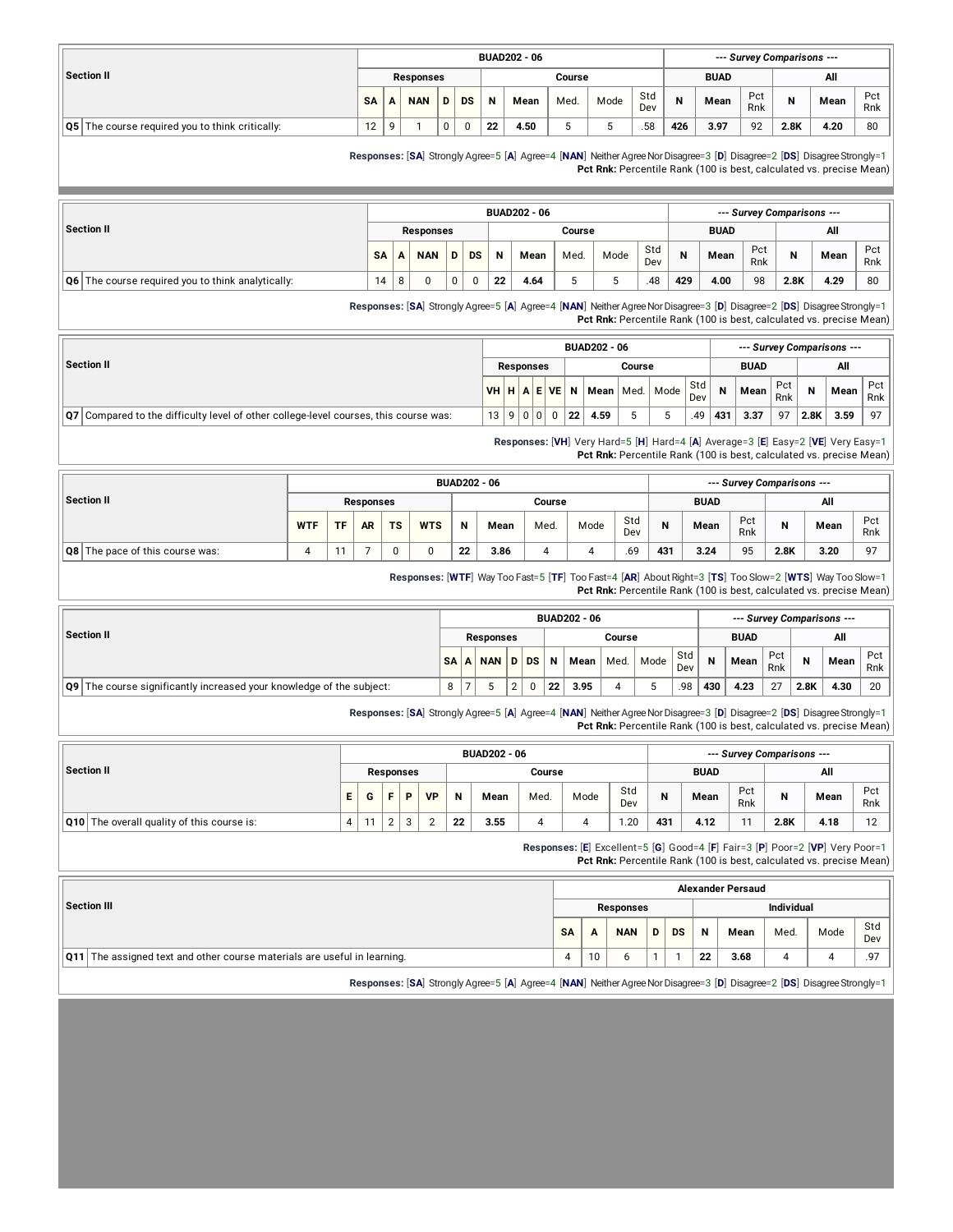|                                                                                                                                     |           |    |                |   |                |    | <b>Alexander Persaud</b> |                   |                    |            |
|-------------------------------------------------------------------------------------------------------------------------------------|-----------|----|----------------|---|----------------|----|--------------------------|-------------------|--------------------|------------|
| <b>Section III</b>                                                                                                                  |           |    | Responses      |   |                |    |                          | <b>Individual</b> |                    |            |
|                                                                                                                                     | <b>SA</b> |    | NAN D DS       |   |                | N  |                          |                   | Mean   Med.   Mode | Std<br>Dev |
| <b>Q12</b> Considering the difficulty of the material, the instructor presents the subject matter clearly.                          | 3         | 13 |                | 5 | 0              | 22 | 3.64                     | 4                 | 4                  | .98        |
| $\vert$ Q13 $\vert$ Teaching methods and strategies are effective in helping you achieve the key learning objectives of the course. | 4         | 11 | $\overline{2}$ | 4 |                | 22 | 3.59                     | 4                 | $\overline{4}$     | 1.11       |
| Q14 The instructor is well prepared for class.                                                                                      | 14        |    | $\Omega$       | 0 | $\Omega$       | 22 | 4.64                     | 5                 | 5                  | .48        |
| <b>Q15</b> The instructor is effective in stimulating your interest in the subject.                                                 | 6         | 5  |                | 2 | $\overline{2}$ | 22 | 3.50                     | 3.5               | 3                  | 1.23       |
| Q16 The instructor is enthusiastic in teaching the course.                                                                          | 13        | 6  | 3              |   | 0              | 22 | 4.45                     |                   | 5                  | .72        |

**Responses:** [**SA**] Strongly Agree=5 [**A**] Agree=4 [**NAN**] NeitherAgreeNorDisagree=3 [**D**] Disagree=2 [**DS**] DisagreeStrongly=1

|     |                                                                                                                                                |      |                  |   |             |    | <b>Alexander Persaud</b>       |            |            |
|-----|------------------------------------------------------------------------------------------------------------------------------------------------|------|------------------|---|-------------|----|--------------------------------|------------|------------|
|     | Section III                                                                                                                                    |      | <b>Responses</b> |   |             |    |                                | Individual |            |
|     |                                                                                                                                                |      |                  |   |             |    | SA A NAN D DS N Mean Med. Mode |            | Std<br>Dev |
| 017 | The instructor is both available and willing to confer with students outside the classroom. (Leave blank if you did not<br>seek a conference.) | 13 7 | C                | 0 | $\Omega$    | 22 | 4.50                           |            | .66        |
|     | <b>Q18</b> The instructor treats students with respect.                                                                                        | 15 7 | 0                | 0 | $\mathbf 0$ | 22 | 4.68                           |            | .47        |

**Responses:** [**SA**] Strongly Agree=5 [**A**] Agree=4 [**NAN**] NeitherAgreeNorDisagree=3 [**D**] Disagree=2 [**DS**] DisagreeStrongly=1

|                                                                                                           |           |    |                  |   |                 | <b>Alexander Persaud</b> |            |                |            |
|-----------------------------------------------------------------------------------------------------------|-----------|----|------------------|---|-----------------|--------------------------|------------|----------------|------------|
| <b>Section III</b>                                                                                        |           |    | <b>Responses</b> |   |                 |                          | Individual |                |            |
|                                                                                                           | <b>SA</b> |    | NAN D DS         |   | N               | Mean Med.                |            | Mode           | Std<br>Dev |
| Q19 Exams and other graded materials are appropriate assessments of your understanding of course content. |           |    |                  | b | $^{\circ}$ 22   | 3.09                     | 3          | $\overline{2}$ | ٔ 38.      |
| Q20 Feedback received from the instructor improved your learning.                                         | 4         | 12 |                  | ຳ | 22              | 3.82                     |            | 4              | .83        |
| $\alpha$ Q21 Given the type and quantity of assignments/quizzes/tests, feedback is timely.                |           |    |                  |   | $^{\circ}$ 22 . | 3.86                     |            |                | .87        |

**Responses:** [SA] Strongly Agree=5 [A] Agree=4 [NAN] Neither Agree Nor Disagree=3 [D] Disagree=2 [DS] Disagree Strongly=1

|                                                    |   |                                |           |           |            | <b>Alexander Persaud</b> |      |                                                                                                                                                                                                                                                                                                                                                                                                                                                              |            |  |  |  |
|----------------------------------------------------|---|--------------------------------|-----------|-----------|------------|--------------------------|------|--------------------------------------------------------------------------------------------------------------------------------------------------------------------------------------------------------------------------------------------------------------------------------------------------------------------------------------------------------------------------------------------------------------------------------------------------------------|------------|--|--|--|
| Section III                                        |   |                                | Responses |           | Individual |                          |      |                                                                                                                                                                                                                                                                                                                                                                                                                                                              |            |  |  |  |
|                                                    | Е | G                              | D         | <b>VP</b> | N          | Mean                     | Med. | Mode                                                                                                                                                                                                                                                                                                                                                                                                                                                         | Std<br>Dev |  |  |  |
| Q22 This instructor's overall teaching ability is: |   | 8                              |           | $\Omega$  | 22         | 3.86                     |      |                                                                                                                                                                                                                                                                                                                                                                                                                                                              | 1.01       |  |  |  |
|                                                    |   | the property of the control of |           |           |            |                          |      | $\mathcal{L} = \mathcal{L} = \mathcal{L} = \mathcal{L} = \mathcal{L} = \mathcal{L} = \mathcal{L} = \mathcal{L} = \mathcal{L} = \mathcal{L} = \mathcal{L} = \mathcal{L} = \mathcal{L} = \mathcal{L} = \mathcal{L} = \mathcal{L} = \mathcal{L} = \mathcal{L} = \mathcal{L} = \mathcal{L} = \mathcal{L} = \mathcal{L} = \mathcal{L} = \mathcal{L} = \mathcal{L} = \mathcal{L} = \mathcal{L} = \mathcal{L} = \mathcal{L} = \mathcal{L} = \mathcal{L} = \mathcal$ |            |  |  |  |

**Responses:** [**E**] Excellent=5 [**G**] Good=4 [**F**] Fair=3 [**P**] Poor=2 [**VP**] Very Poor=1

Question: Estimate the average number of hours that you spent on this course per week, including time spent in-class and out-of-class. **Response Rate: 95.45**% (**21** of **22**)  $\overline{\mathbf{Q}}$ **2** 9  $\overline{\mathbf{a}}$  8 **4** 8  $\frac{1}{2}$  7 **<sup>6</sup>** <sup>6</sup>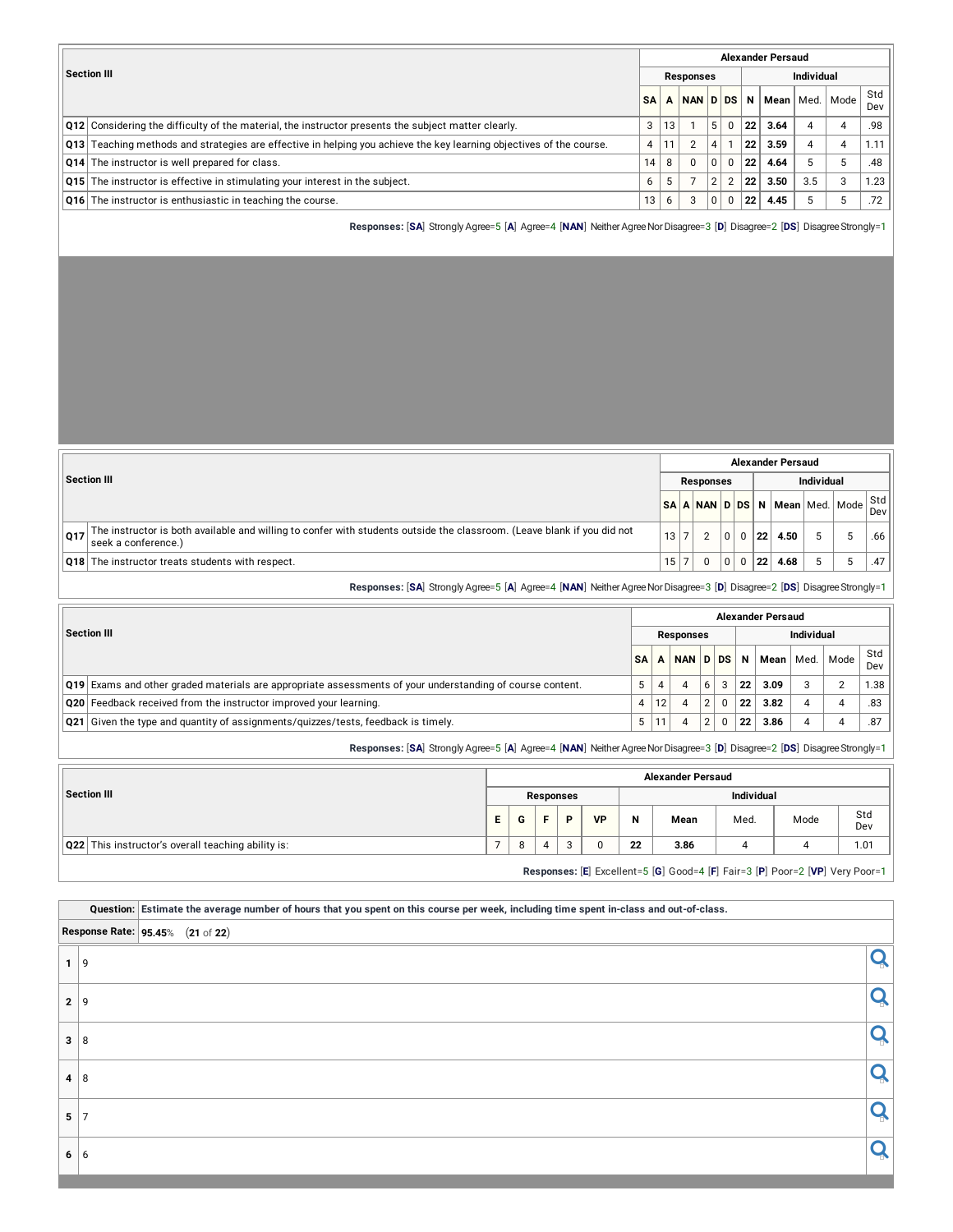| 7 6     |              | Q |
|---------|--------------|---|
| 8 6     |              | Q |
|         | $9   5$ or 6 | Q |
| 10 4    |              | Q |
| $11$ 25 |              | Q |
| 12 15   |              | Q |
| 13 15   |              | Q |
| $14$ 15 |              | Q |
| 15 15   |              | Q |
| $16$ 15 |              | Q |
| $17$ 15 |              | Q |
| $18$ 13 |              | Q |
| 19 12   |              | Q |
| 20 10   |              | Q |
| 21 10   |              | Q |

| <b>Faculty: Alexander Persaud</b>                             |
|---------------------------------------------------------------|
| Question: What are the greatest strengths of this instructor? |

**Response Rate: 81.82**% (**18** of **22**)

|   | 1 he is a good teacher but his grading is questionable                                                                                                                                                                                                                                                                                                                                                                                                                                                                                                                                     |   |
|---|--------------------------------------------------------------------------------------------------------------------------------------------------------------------------------------------------------------------------------------------------------------------------------------------------------------------------------------------------------------------------------------------------------------------------------------------------------------------------------------------------------------------------------------------------------------------------------------------|---|
|   | 2 Very smart                                                                                                                                                                                                                                                                                                                                                                                                                                                                                                                                                                               |   |
|   | 3 Very smart, knows Stats extremely well                                                                                                                                                                                                                                                                                                                                                                                                                                                                                                                                                   |   |
| 4 | This instructor is very knowledgeable about statistics; however, he lacks the ability to convey his knowledge to students. He is well-trained in excel but his expectations<br>that his students would be equipped to use high-level excel functions, without excel training, are somewhat ridiculous. He did not explain how to use excel for the<br>course at all and a comprehensive understanding of excel is necessary to succeeding in the course. He needs to take more time to explain his knowledge to students.                                                                  | Q |
| 5 | The greatest strengths Persaud has is his availability outside of class when he was not judgmental about my ability on the subject and worked with me in ways to<br>improve my grade. He is also young and excited about the topic and presented different real life examples to help our understanding as a class.                                                                                                                                                                                                                                                                        | Q |
| 6 | The Teaching technique was good and I was able to ask questions in class whenever I got stuck.                                                                                                                                                                                                                                                                                                                                                                                                                                                                                             |   |
|   | 7 Professor Persaud was always very prepared for class and is very intelligent in the information he presents.                                                                                                                                                                                                                                                                                                                                                                                                                                                                             |   |
| 8 | Professor Persaud may be my favorite professor at the University of Richmond thus far. He is an incredibly intelligent and well-prepared professor, and it showed in his<br>lectures. In class, he was able to not only give formulas, but help understand the reason the formula is relevant and often gave the derivative of the formula. He was<br>reasonable in grading, and in it the type of class where you have to work for your grade, and not simply a participation grade. His ability to answer questions on the spot,<br>with helpful in depth explanations was unparalleled. |   |
|   | 9 Pretty funny and a good teacher                                                                                                                                                                                                                                                                                                                                                                                                                                                                                                                                                          |   |
|   | 10 He's very passionate at what he does, answers questions thoroughly.                                                                                                                                                                                                                                                                                                                                                                                                                                                                                                                     |   |
|   | 11 He really knows what he's talking about and is great at drawing theory back to real-life examples.                                                                                                                                                                                                                                                                                                                                                                                                                                                                                      |   |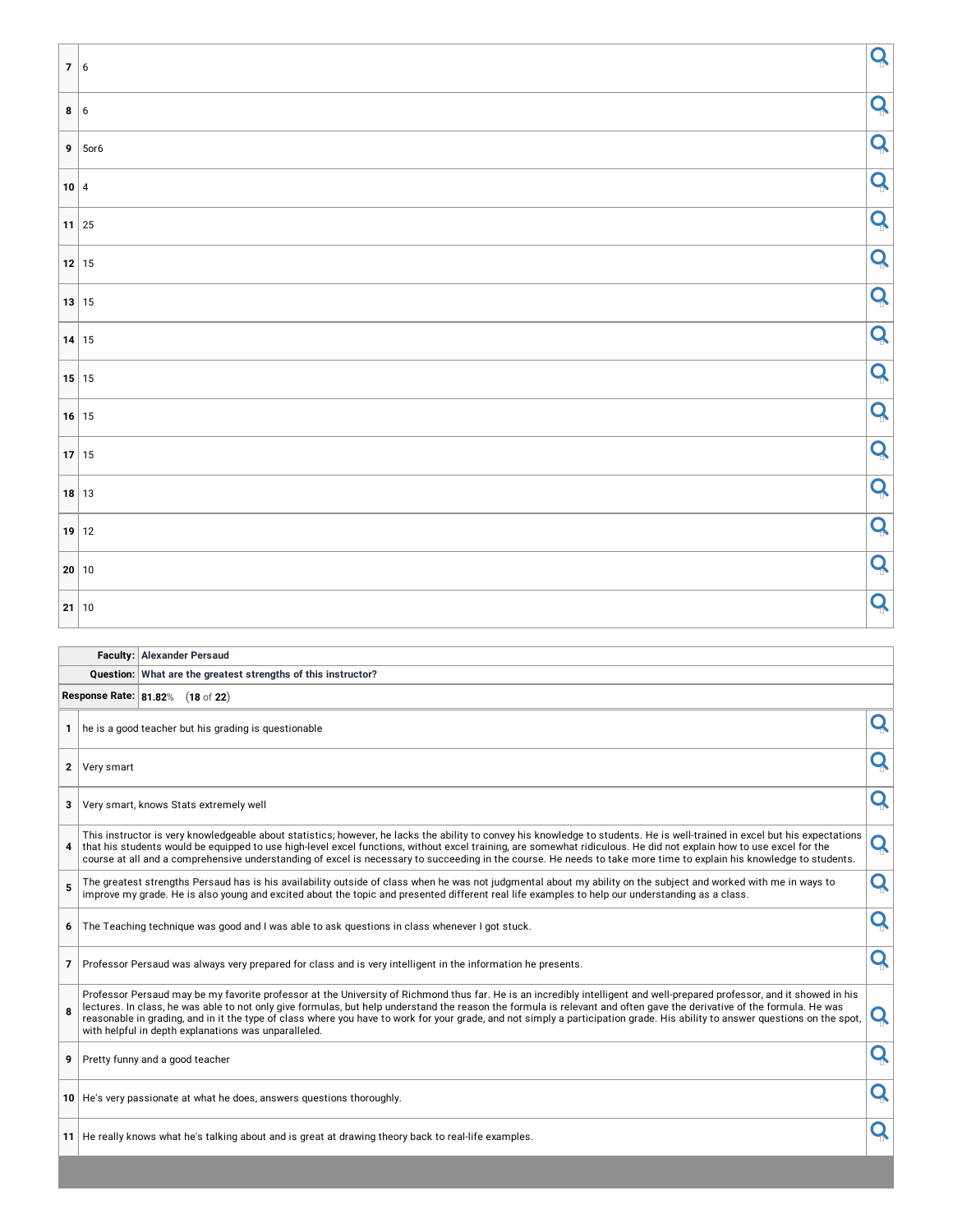| 13 He is very passionate about Stats. He is always prepared and always willing to meet outside of class if a student is having trouble<br>14   He is good at explaining mathematical concepts                                                                                                                                                                                                                                                                                                                             |  |
|---------------------------------------------------------------------------------------------------------------------------------------------------------------------------------------------------------------------------------------------------------------------------------------------------------------------------------------------------------------------------------------------------------------------------------------------------------------------------------------------------------------------------|--|
|                                                                                                                                                                                                                                                                                                                                                                                                                                                                                                                           |  |
|                                                                                                                                                                                                                                                                                                                                                                                                                                                                                                                           |  |
| Dr. Persaud is very knowledgable on the subject and is always able to explain the course material in a variety of ways to ensure that everyone understands it. He also is<br>15 able to apply the subject to interesting scenarios such as analyzing sports statistics. He is also very able and willing to provide extra help during office hours. Overall,<br>Dr. Persaud made statistics as enjoyable as it is able to be and was a very good professor that I would highly recommend. Thank you for a great semester. |  |
| Dr. Persaud is one of the smartest professors I have encountered at Richmond. He is absolutely qualified to teach this course, and knows more about statistics than I<br>16 could have anticipated.                                                                                                                                                                                                                                                                                                                       |  |
| Dr. Persaud is extremely smart and enthusiastic about business statistics. He also ties it to relevant subjects like finance and consulting for real-world application.                                                                                                                                                                                                                                                                                                                                                   |  |
| 18 Ability to relate to students and be available outside of the classroom                                                                                                                                                                                                                                                                                                                                                                                                                                                |  |
|                                                                                                                                                                                                                                                                                                                                                                                                                                                                                                                           |  |

**Faculty: Alexander Persaud**

|                | Question: What are potential areas for most improvement by this instructor?                                                                                                                                                                                                                                                                                                                                                                                                                                |   |
|----------------|------------------------------------------------------------------------------------------------------------------------------------------------------------------------------------------------------------------------------------------------------------------------------------------------------------------------------------------------------------------------------------------------------------------------------------------------------------------------------------------------------------|---|
|                | Response Rate: 90.91% (20 of 22)                                                                                                                                                                                                                                                                                                                                                                                                                                                                           |   |
| $\mathbf{1}$   | the problem sets were extremely, absurdly difficult, often taking me 15 hours a week. Since they were extremely relevant material, however, I didn't dislike them as<br>much as one would. Dr. Persaud assumes that most are as smart as him, which sadly isn't true. However, I am still glad I took the course.                                                                                                                                                                                          | Q |
| $\overline{2}$ | problem sets literally take 6-7 hours and the professor doesn't understand that, also tests are too hard to complete in the time- because he is so smart I don't think he<br>understands that it takes students longer to do things. but he is a really good teacher                                                                                                                                                                                                                                       | Q |
|                | This instructor should improve the way he teaches statistics. He teaches by simply writing equations on the board and telling students what to plug into the equations.<br>Not once in the course did I understand why we were using the equations or what they were ultimately helping us determine.                                                                                                                                                                                                      |   |
|                | The data sets provided by the professor have zero relevance. He gives ridiculously large data sets that would be far more understandable and helpful for the course if<br>they were significantly decreased in size.                                                                                                                                                                                                                                                                                       |   |
| $\overline{3}$ | Problem sets count for a great portion of the course grade and the majority of the questions do not test on course material. They test excel capabilities, which is<br>irrelevant to the course. No partial credit is given, making it extremely difficult to receive a good grade. Students may spend upwards of 6 hours on one problem set and<br>receive an extremely low grade because if the answers are not EXACTLY correct, no credit is given regardless of how much effort was put into the work. |   |
|                | In class, the professor moves far too quickly and does not base his speed on the understanding of the students. Most students are confused throughout class and he<br>disregards confusion and continues to teach. The teaching is based solely on numbers and no explanation of concept is given. I could list off a bunch of excel functions<br>that I was told how to program but I could not tell you anything about how the functions relate to the data.                                             | Q |
| $\overline{4}$ | The problem sets are waaaaaayyyy too complex for the scope of this course. I felt like i was spending most of my time trying to figure out Excel rather than learning<br>Stats. Exams were a little unrealistic in terms of timing.                                                                                                                                                                                                                                                                        | Q |
| 5              | The problem sets are very long and sometimes repetitive                                                                                                                                                                                                                                                                                                                                                                                                                                                    | Q |
| 6              | The problems sets are really long and a lot if it is very mundane excel work that could be avoided while still having relevant problems to the subject                                                                                                                                                                                                                                                                                                                                                     | Q |
| $\overline{7}$ | The pace might be a tad bit fast, and there aren't a lot of outside sources to study from besides the book, which makes it super hard to study for.                                                                                                                                                                                                                                                                                                                                                        | Q |
| 8              | The exams time was quite limited and I think the professor could improve in gauging the time required to complete the exam.                                                                                                                                                                                                                                                                                                                                                                                | Q |
| 9              | Tests are too long                                                                                                                                                                                                                                                                                                                                                                                                                                                                                         | Q |
| 10             | My biggest criticism I have is that he didn't present the material in the most effective way to grasp new material. His lectures got to be very long and hard to stay<br>engaged. I think the notes he gives us in class do not correspond with the guestions he asks on homework and tests.                                                                                                                                                                                                               | Q |
|                | 11   Moves way too fast and expects us to know everything. Tests are way too hard                                                                                                                                                                                                                                                                                                                                                                                                                          | Q |
|                | I would recommend making the exams a little shorter as I believe an exam should test your knowledge on the subject more than how quickly you can complete<br>12 problems. I also think that an Excel course should either be listed as a pre-requisite to the class, or the excel portions of the problem sets should be significantly<br>reduced as going into them with almost no knowledge of excel made them more difficult and time-consuming than I am sure they were intended to be.                | Q |
|                | 13 I think the exams are way too hard, given the information we need to know.                                                                                                                                                                                                                                                                                                                                                                                                                              | Q |
|                | 14   I hope the pace will be slower.                                                                                                                                                                                                                                                                                                                                                                                                                                                                       | Q |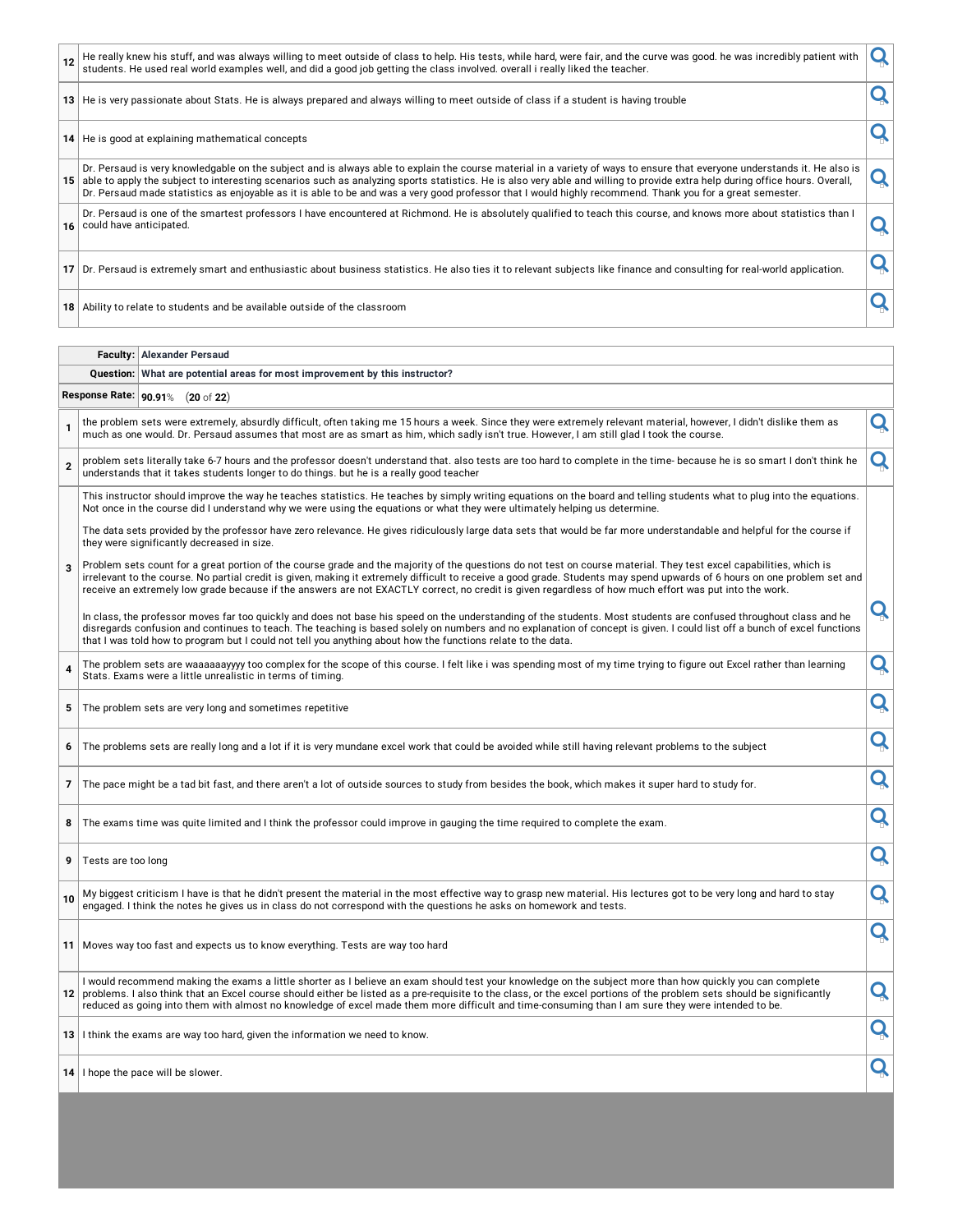I expect a lot of harsh criticism by my peers on Professor Persaud, some of which has truth behind, but the majority is likely due to students either expecting to receive an A in the class, and not getting it, or upset about the homework. They will likely manifest this by blaming Persaud. The major criticism of Persaud is likely how difficult it is to do well in the class. His tests had a regressive curve, and placed the average at an 80. In this, it is incredibly difficult to get an A in the class. On both of my tests, I received only a 1 point curve, while other students who scored below the average would receive many additional points. The second criticism of Persaud is his homeworks or "problem sets". These homeworks took many students an incredible amount of time to finish. These problem sets were always given atleast a week

**15** to finish and never took me more than 2-3 hours to finish. For others, poor time management, and not going to Persaud for help led to late nights and poor grades. In these problem sets, we were often given enormous data sets, sometimes even with over a million excel cells. This caused my computer to crash as it couldnt run such a large set of data. This may be a bit excessive, but I appreciated the concept of giving real world experience. Other students, rather than appreciating the knowledge gained from computing with these data sets, often complained, when in reality the textbook problems are not applicable to the real world, and baby students with gained from computing with these data sets, often complained, when in reality the textbook problems are not applicable to the real world, and baby students with<br>friendly numbers. I found computing these problem sets set Pe

- **16** He should provide more practice and homework takes too long to complete and was greatly repetitive. He should also have tests that are closer to the practice and the **Q**
- **17** He really needs to write bigger, as well as find markers that have ink. there were a lot of times that only the kids in front could see what he was writing. some of his He really needs to write bigger, as well as find markers that have link, there were a lot of thries that only the kids in front could see what he was writing. Some of his<br>case studies were really difficult, and he, at the
- 18 He has unreasonable expectations. Assignments are based on how long he, a statistics teacher, takes to complete them. He thinks they are not too long or difficult but  $|Q|$
- **19** Goes a little too fast. He also assumes students know things that they might not, which can make his teaching confusing.
- **20** Dr. Persaud's class was very difficult. The homework was very cumbersome and difficult, and the tests were extremely long and difficult. I think Dr. Persaud would<br>benefit from slowing the pace of his course, and making so

#### **Student Evaluation of Instruction Fall 2019**

 $Sect$ 

#### **University of Richmond Robins School of Business**

#### **Course: BUAD202 04 - STATISTICS FOR BUS & ECON Department: BUAD Responsible Faculty:** Alexander Persaud **Responses / Expected:** 18 / 24 (75%)

| Responsible Faculty. Alexander Fersaud                                   |      |   |    |           |           |    |                     |        | Responses / Expecteu. |            |     |             |            | 10/241/361 |                            |            |
|--------------------------------------------------------------------------|------|---|----|-----------|-----------|----|---------------------|--------|-----------------------|------------|-----|-------------|------------|------------|----------------------------|------------|
|                                                                          |      |   |    |           |           |    | <b>BUAD202 - 04</b> |        |                       |            |     |             |            |            | --- Survey Comparisons --- |            |
| Section I                                                                |      |   |    | Responses |           |    |                     | Course |                       |            |     | <b>BUAD</b> |            |            | All                        |            |
|                                                                          | VH H |   |    | LOW       | <b>VL</b> | N  | Mean                | Med.   | Mode                  | Std<br>Dev | N   | Mean        | Pct<br>Rnk | N          | Mean                       | Pct<br>Rnk |
| $ Q1 $ Prior to this course, your level of interest in this subject was: | 0    | 3 | 10 | 3         | ◠         | 18 | 2.78                | ٥      | Ω                     | .85        | 513 | 3.34        | 11         | 2.6K       | 3.55                       |            |

|       |  |                  |     |   |                     |        |      |            |   | Pct Rnk: Percentile Rank (100 is best, calculated vs. precise Mean) |            |                            |      |            |
|-------|--|------------------|-----|---|---------------------|--------|------|------------|---|---------------------------------------------------------------------|------------|----------------------------|------|------------|
|       |  |                  |     |   | <b>BUAD202 - 04</b> |        |      |            |   |                                                                     |            | --- Survey Comparisons --- |      |            |
| ion I |  | <b>Responses</b> |     |   |                     | Course |      |            |   | <b>BUAD</b>                                                         | All        |                            |      |            |
|       |  | s                | MBA | N | Mean                | Med.   | Mode | Std<br>Dev | N | Mean                                                                | Pct<br>Rnk | N                          | Mean | Pct<br>Rnk |

**Responses:** [**F**] Freshman=1 [**S**] Sophomore=2 [**J**] Junior=3 [**S**] Senior=4 [**MBA**] MBA=5 **Pct Rnk:** Percentile Rank (100 is best, calculated vs. precise Mean)

**Responses:** [**VH**] Very High=5 [**H**] High=4 [**A**] Average=3 [**LOW**] Low=2 [**VL**] Very Low=1

|                                       |   |   |                  |                 |    | <b>BUAD202 - 04</b> |        |      |            | --- Survey Comparisons --- |             |            |      |      |            |  |  |  |  |
|---------------------------------------|---|---|------------------|-----------------|----|---------------------|--------|------|------------|----------------------------|-------------|------------|------|------|------------|--|--|--|--|
| Section I                             |   |   | <b>Responses</b> |                 |    |                     | Course |      |            |                            | <b>BUAD</b> |            | All  |      |            |  |  |  |  |
|                                       | 3 |   | ◠                | LT <sub>2</sub> | N  | Mean                | Med.   | Mode | Std<br>Dev | N                          | Mean        | Pct<br>Rnk | N    | Mean | Pct<br>Rnk |  |  |  |  |
| <b>Q3</b> Your gradepoint average is: | 8 | a |                  |                 | 18 | 4.33                |        |      | .75        | 508                        | 4.25        | 68         | 2.5K | 4.31 | 50         |  |  |  |  |

**Q2** Your class standing: 2 14 2 0 0 **18 2.00** 2 2 .47 **514 2.58** 15 **2.6K 2.77** 17

**Responses:** [**3**] 3.50-4.00=5 [**3**] 3.00-3.49=4 [**2**] 2.50-2.99=3 [**2**] 2.00-2.49=2 [**LT2**] Less than 2.00=1 **Pct Rnk:** Percentile Rank (100 is best, calculated vs. precise Mean)

|                                                                                          |          |                  |  |  |     | <b>BUAD202 - 04</b> |        |                    |            |     |             |            | --- Survey Comparisons --- |      |            |
|------------------------------------------------------------------------------------------|----------|------------------|--|--|-----|---------------------|--------|--------------------|------------|-----|-------------|------------|----------------------------|------|------------|
| Section I                                                                                |          | <b>Responses</b> |  |  |     |                     | Course |                    |            |     | <b>BUAD</b> |            |                            | All  |            |
|                                                                                          | ABCDF    |                  |  |  | . N |                     |        | Mean   Med.   Mode | Std<br>Dev | N   | Mean        | Pct<br>Rnk | N                          | Mean | Pct<br>Rnk |
| Q4   Based on evaluations you have earned to date, your current grade in this course is: | 3 13 2 0 |                  |  |  | 18  | 4.06                |        |                    | .52        | 513 | 4.50        | 15         | 2.5K                       | 4.41 | 13         |

**Responses:** [**A**] A=5 [**B**] B=4 [**C**] C=3 [**D**] D=2 [**F**] F=1

**Pct Rnk:** Percentile Rank (100 is best, calculated vs. precise Mean)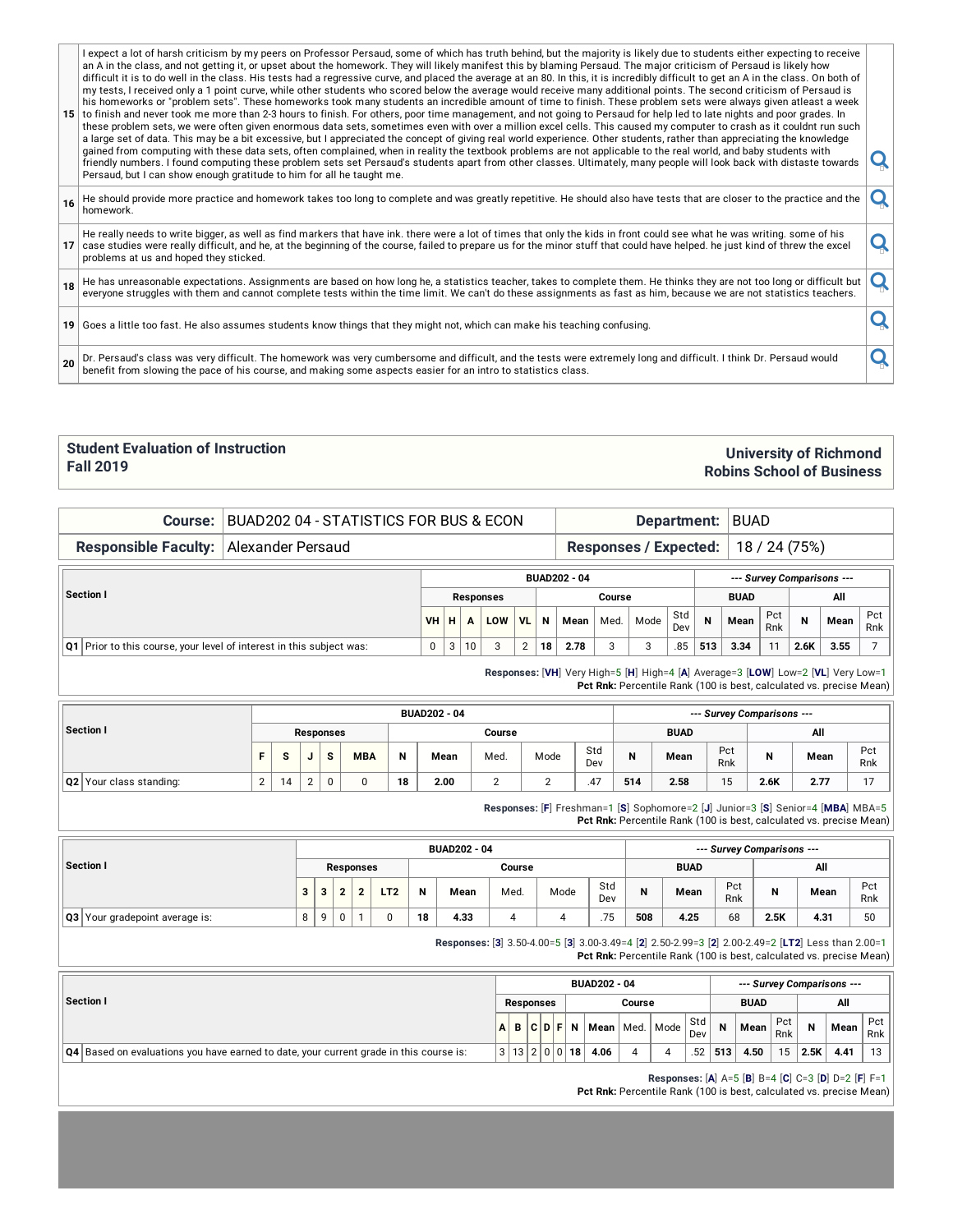|                                                   |          |   |            |   |           |    | <b>BUAD202 - 04</b> |        |      |                  | --- Survey Comparisons --- |             |            |      |      |            |  |  |
|---------------------------------------------------|----------|---|------------|---|-----------|----|---------------------|--------|------|------------------|----------------------------|-------------|------------|------|------|------------|--|--|
| <b>Section II</b>                                 |          |   | Responses  |   |           |    |                     | Course |      |                  |                            | <b>BUAD</b> |            |      | All  |            |  |  |
|                                                   | SA       | А | <b>NAN</b> | D | <b>DS</b> | N  | Mean                | Med.   | Mode | Std<br>Dev       | N                          | Mean        | Pct<br>Rnk | N    | Mean | Pct<br>Rnk |  |  |
| Q5   The course required you to think critically: | $\Omega$ | a |            | 0 |           | 18 | 4.50                | 4.5    | 4,5  | .50 <sub>1</sub> | 513                        | 4.04        | 85         | 2.6K | 4.24 | 69         |  |  |

**Responses:** [**SA**] Strongly Agree=5 [**A**] Agree=4 [**NAN**] NeitherAgreeNorDisagree=3 [**D**] Disagree=2 [**DS**] DisagreeStrongly=1 **Pct Rnk:** Percentile Rank (100 is best, calculated vs. precise Mean)

| Section II                                            |           |   |            |   |           |    | <b>BUAD202 - 04</b> | --- Survey Comparisons --- |      |            |     |             |            |      |      |            |
|-------------------------------------------------------|-----------|---|------------|---|-----------|----|---------------------|----------------------------|------|------------|-----|-------------|------------|------|------|------------|
|                                                       |           |   | Responses  |   |           |    |                     | Course                     |      |            |     | <b>BUAD</b> |            | All  |      |            |
|                                                       | <b>SA</b> |   | <b>NAN</b> |   | <b>DS</b> | N  | Mean                | Med.                       | Mode | Std<br>Dev | N   | Mean        | Pct<br>Rnk | N    | Mean | Pct<br>Rnk |
| $ Q6 $ The course required you to think analytically: | 10        | 8 | 0          | 0 | 0         | 18 | 4.56                | ь                          |      | .50        | 513 | 4.06        | 88         | 2.6K | 4.33 | 68         |

**Responses:** [**SA**] Strongly Agree=5 [**A**] Agree=4 [**NAN**] NeitherAgreeNorDisagree=3 [**D**] Disagree=2 [**DS**] DisagreeStrongly=1 **Pct Rnk:** Percentile Rank (100 is best, calculated vs. precise Mean)

|                                                                                        |           |                  |                |              | <b>BUAD202 - 04</b> |              |       |            |     |             |            |          | --- Survey Comparisons --- |            |
|----------------------------------------------------------------------------------------|-----------|------------------|----------------|--------------|---------------------|--------------|-------|------------|-----|-------------|------------|----------|----------------------------|------------|
| Section II                                                                             |           | <b>Responses</b> |                |              |                     | Course       |       |            |     | <b>BUAD</b> |            |          | All                        |            |
|                                                                                        | VHH A EVE |                  |                | $\mathbf{N}$ | Mean                | $ $ Med. $ $ | Mode, | Std<br>Dev | N   | Mean        | Pct<br>Rnk | <b>N</b> | Mean                       | Pct<br>Rnk |
| Q7   Compared to the difficulty level of other college-level courses, this course was: |           | 10 <sup>1</sup>  | $\overline{0}$ | 18           | 4.33                |              |       | .58        | 512 | 3.31        | 96         | 2.6K     | 3.58                       | 92         |

**Responses:** [**VH**] Very Hard=5 [**H**] Hard=4 [**A**] Average=3 [**E**] Easy=2 [**VE**] Very Easy=1 **Pct Rnk:** Percentile Rank (100 is best, calculated vs. precise Mean)

|                                 |            |    |           |           |            |    | <b>BUAD202 - 04</b> |        |      |            |     |             |            | --- Survey Comparisons --- |      |            |
|---------------------------------|------------|----|-----------|-----------|------------|----|---------------------|--------|------|------------|-----|-------------|------------|----------------------------|------|------------|
| Section II                      | Responses  |    |           |           |            |    |                     | Course |      |            |     | <b>BUAD</b> |            | All                        |      |            |
|                                 | <b>WTF</b> | TF | <b>AR</b> | <b>TS</b> | <b>WTS</b> | N  | Mean                | Med.   | Mode | Std<br>Dev | N   | Mean        | Pct<br>Rnk | N                          | Mean | Pct<br>Rnk |
| Q8 The pace of this course was: |            |    | 10        |           |            | 18 | 3.39                | ◠<br>ب |      | .59        | 515 | 3.18        | 85         | 2.6K                       | 3.20 | 85         |

**Responses:** [**WTF**] Way Too Fast=5 [**TF**] Too Fast=4 [**AR**] AboutRight=3 [**TS**] Too Slow=2 [**WTS**] Way Too Slow=1 **Pct Rnk:** Percentile Rank (100 is best, calculated vs. precise Mean)

|                                                                             |      |            |      |    | <b>BUAD202 - 04</b> |        |      |            |                |             |            |      | --- Survey Comparisons --- |            |
|-----------------------------------------------------------------------------|------|------------|------|----|---------------------|--------|------|------------|----------------|-------------|------------|------|----------------------------|------------|
| <b>Section II</b>                                                           |      | Responses  |      |    |                     | Course |      |            |                | <b>BUAD</b> |            |      | All                        |            |
|                                                                             | SA A | <b>NAN</b> | D DS | N  | Mean                | Med.   | Mode | Std<br>Dev | $\overline{N}$ | Mean        | Pct<br>Rnk | N    | Mean                       | Pct<br>Rnk |
| <b>Q9</b> The course significantly increased your knowledge of the subject: | 9    |            |      | 18 | 4.39                | 4.5    |      | .68        | 515            | 4.26        | 58         | 2.6K | 4.38                       | 45         |

**Responses:** [**SA**] Strongly Agree=5 [**A**] Agree=4 [**NAN**] NeitherAgreeNorDisagree=3 [**D**] Disagree=2 [**DS**] DisagreeStrongly=1 **Pct Rnk:** Percentile Rank (100 is best, calculated vs. precise Mean)

|                                                   |    |    |        |           |    |    | <b>BUAD202 - 04</b> |        |      |            |     |             |            | --- Survey Comparisons --- |      |            |
|---------------------------------------------------|----|----|--------|-----------|----|----|---------------------|--------|------|------------|-----|-------------|------------|----------------------------|------|------------|
| Section II                                        |    |    |        | Responses |    |    |                     | Course |      |            |     | <b>BUAD</b> |            |                            |      |            |
|                                                   | Е. | G  | E.     | D         | VP | N  | Mean                | Med.   | Mode | Std<br>Dev | N   | Mean        | Pct<br>Rnk | N                          | Mean | Pct<br>Rnk |
| <b>Q10</b> The overall quality of this course is: |    | 11 | $\sim$ |           |    | 18 | 3.94                |        |      | 9٠.        | 515 | 4.17        | 28         | 2.6K                       | 4.27 | 22         |

**Responses:** [**E**] Excellent=5 [**G**] Good=4 [**F**] Fair=3 [**P**] Poor=2 [**VP**] Very Poor=1 **Pct Rnk:** Percentile Rank (100 is best, calculated vs. precise Mean)

|                                                                                 |           |    |            |   |           |    | <b>Alexander Persaud</b> |                   |      |            |
|---------------------------------------------------------------------------------|-----------|----|------------|---|-----------|----|--------------------------|-------------------|------|------------|
| Section III                                                                     |           |    | Responses  |   |           |    |                          | <b>Individual</b> |      |            |
|                                                                                 | <b>SA</b> | A  | <b>NAN</b> | D | <b>DS</b> | N  | Mean                     | Med.              | Mode | Std<br>Dev |
| <b>Q11</b> The assigned text and other course materials are useful in learning. |           | 10 |            | ົ |           | 18 | 4.11                     |                   |      | .87        |

**Responses:** [**SA**] Strongly Agree=5 [**A**] Agree=4 [**NAN**] NeitherAgreeNorDisagree=3 [**D**] Disagree=2 [**DS**] DisagreeStrongly=1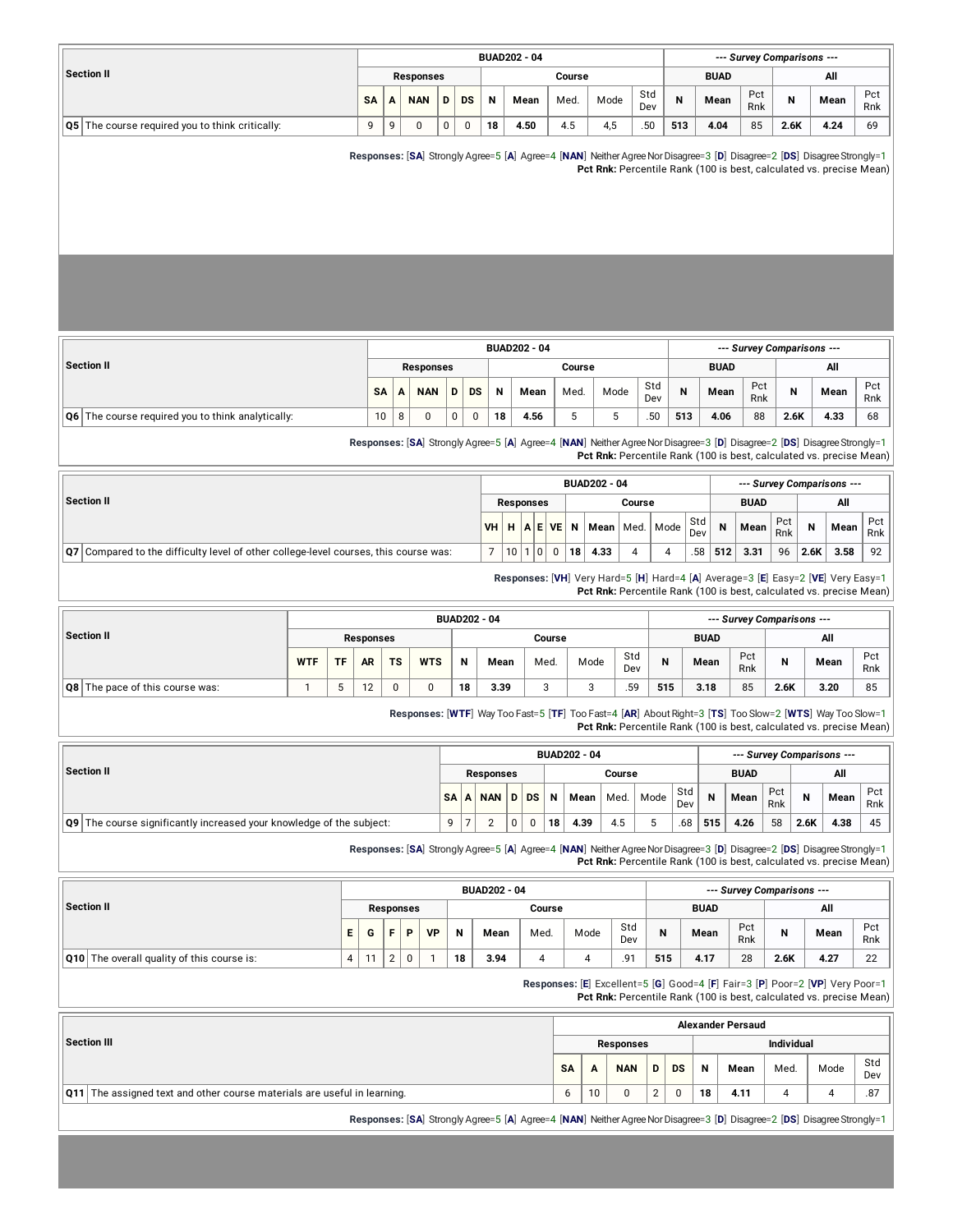|                                                                                                                                     |           |    |                  |   |          |     | <b>Alexander Persaud</b> |            |                    |            |
|-------------------------------------------------------------------------------------------------------------------------------------|-----------|----|------------------|---|----------|-----|--------------------------|------------|--------------------|------------|
| Section III                                                                                                                         |           |    | <b>Responses</b> |   |          |     |                          | Individual |                    |            |
|                                                                                                                                     | <b>SA</b> | A  | NAN DDS          |   |          | N I |                          |            | Mean   Med.   Mode | Std<br>Dev |
| Q12 Considering the difficulty of the material, the instructor presents the subject matter clearly.                                 | 6         |    | 4                |   | $\Omega$ | 18  | 4.00                     | 4          |                    | .88        |
| $\vert$ Q13 $\vert$ Teaching methods and strategies are effective in helping you achieve the key learning objectives of the course. | 6         |    | 4                | 0 |          | 18  | 3.94                     | 4          |                    | 1.03       |
| <b>Q14</b> The instructor is well prepared for class.                                                                               | 13        | 5  | $\Omega$         | 0 | $\Omega$ | 18  | 4.72                     | 5          | b                  | .45        |
| <b>Q15</b> The instructor is effective in stimulating your interest in the subject.                                                 | 4         | 10 | $\overline{2}$   |   |          | 18  | 3.83                     | 4          |                    | 1.01       |
| <b>Q16</b> The instructor is enthusiastic in teaching the course.                                                                   | 11        | 6  |                  | 0 | 0        | 18  | 4.56                     | 5          | Þ                  | .60        |

**Responses:** [**SA**] Strongly Agree=5 [**A**] Agree=4 [**NAN**] NeitherAgreeNorDisagree=3 [**D**] Disagree=2 [**DS**] DisagreeStrongly=1

|     |                                                                                                                                                |     |   |                  |  |    | <b>Alexander Persaud</b> |                   |                                                                    |     |
|-----|------------------------------------------------------------------------------------------------------------------------------------------------|-----|---|------------------|--|----|--------------------------|-------------------|--------------------------------------------------------------------|-----|
|     | Section III                                                                                                                                    |     |   | <b>Responses</b> |  |    |                          | <b>Individual</b> |                                                                    |     |
|     |                                                                                                                                                |     |   |                  |  |    |                          |                   | NSA <mark>  A   NAN   D   DS   N   Mean</mark>   Med.   Mode   Std |     |
| 017 | The instructor is both available and willing to confer with students outside the classroom. (Leave blank if you did not<br>seek a conference.) | 9 8 |   |                  |  | 18 | 4.44                     |                   |                                                                    | .60 |
|     | <b>Q18</b> The instructor treats students with respect.                                                                                        | 11  | 4 |                  |  | 18 | 4.39                     |                   | -5                                                                 | .89 |

**Responses:** [**SA**] Strongly Agree=5 [**A**] Agree=4 [**NAN**] NeitherAgreeNorDisagree=3 [**D**] Disagree=2 [**DS**] DisagreeStrongly=1

|                                                                                                           |           |    |                  |  | <b>Alexander Persaud</b> |            |      |      |
|-----------------------------------------------------------------------------------------------------------|-----------|----|------------------|--|--------------------------|------------|------|------|
| Section III                                                                                               |           |    | <b>Responses</b> |  |                          | Individual |      |      |
|                                                                                                           | <b>SA</b> |    | NAN D DS         |  | N<br>Mean l              | Med.       | Mode | Std  |
|                                                                                                           |           |    |                  |  |                          |            |      | Dev  |
| Q19 Exams and other graded materials are appropriate assessments of your understanding of course content. |           | 3  |                  |  | 3.39<br>18 <sub>1</sub>  | 3          | 3,5  | 1.25 |
| <b>Q20</b> Feedback received from the instructor improved your learning.                                  | 6         | 10 |                  |  | 4.17<br>18               |            |      | .76  |
| $\sqrt{21}$ Given the type and quantity of assignments/quizzes/tests, feedback is timely.                 | q         |    |                  |  | 4.33<br>18               | 4.5        |      | .82  |
|                                                                                                           |           |    |                  |  |                          |            |      |      |

**Responses:** [**SA**] Strongly Agree=5 [**A**] Agree=4 [**NAN**] NeitherAgreeNorDisagree=3 [**D**] Disagree=2 [**DS**] DisagreeStrongly=1

|                                                           |   |    |           |   |              |    | <b>Alexander Persaud</b>                                                     |            |      |            |
|-----------------------------------------------------------|---|----|-----------|---|--------------|----|------------------------------------------------------------------------------|------------|------|------------|
| Section III                                               |   |    | Responses |   |              |    |                                                                              | Individual |      |            |
|                                                           | E |    |           | D | <b>VP</b>    | N  | Mean                                                                         | Med.       | Mode | Std<br>Dev |
| <b>Q22</b> This instructor's overall teaching ability is: |   | 10 |           |   | <sup>0</sup> | 18 | 4.17                                                                         |            |      | .76        |
|                                                           |   |    |           |   |              |    | Responses: [E] Excellent=5 [G] Good=4 [F] Fair=3 [P] Poor=2 [VP] Very Poor=1 |            |      |            |

Question: Estimate the average number of hours that you spent on this course per week, including time spent in-class and out-of-class.

|     | <b>Response Rate: 94.44% (17 of 18)</b> |   |           |
|-----|-----------------------------------------|---|-----------|
|     | $1 \vert 8$                             |   | $\Omega$  |
| 2 8 |                                         | ∩ |           |
| 3   | 7                                       | ∩ |           |
|     | 4 6                                     | ∩ |           |
| 5 6 |                                         |   |           |
|     | $6 \mid 5$                              | ∩ |           |
|     | 7 20                                    |   | $\bigcap$ |
|     | $8 \mid 20$                             |   |           |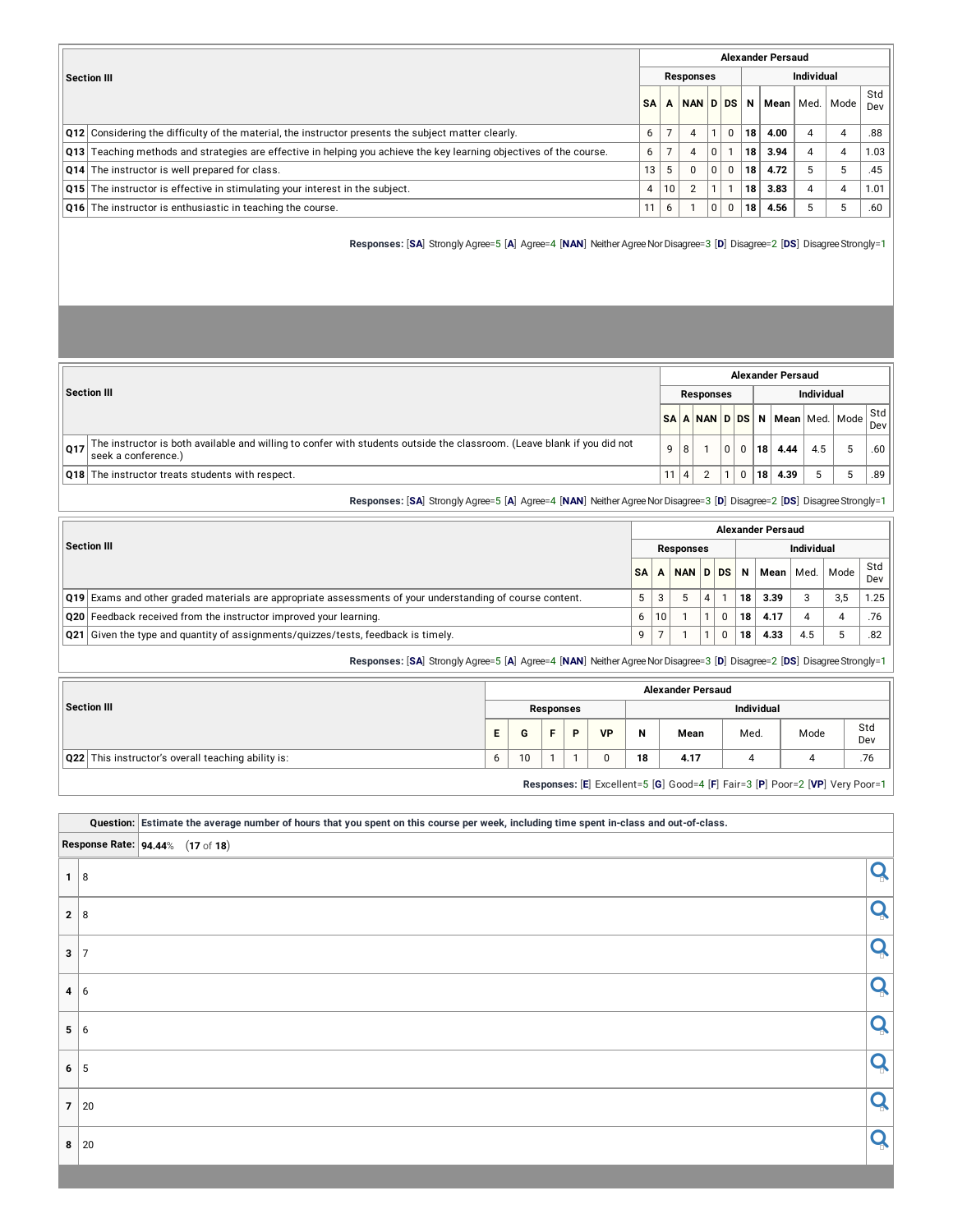| 9 16    | Q |
|---------|---|
| 10 15   | Q |
| $11$ 15 | Q |
| $12$ 12 | Q |
| 13 12   | Q |
| 14 10   | Q |
| 15 10   | O |
| 16 10   | Q |
| 17 10   | Q |

| <b>Faculty: Alexander Persaud</b> |
|-----------------------------------|
|                                   |

#### **Question: What are the greatest strengths of this instructor?**

**Response Rate: 83.33**% (**15** of **18**)

| 1              | smart                                                                                                                                                                                                                                                                                                                                                           | Q |
|----------------|-----------------------------------------------------------------------------------------------------------------------------------------------------------------------------------------------------------------------------------------------------------------------------------------------------------------------------------------------------------------|---|
| $\overline{2}$ | This instructor is clearly very knowledgable in the subject area and passionate about what he is teaching. He does a good job of connecting what we are learning in<br>class to examples from the real world.                                                                                                                                                   | Q |
| 3              | The professor is always prepared for class and expresses the subject in a very clear manner which is really nice. He has a great teaching style, writing out everything<br>on the board (really appreciate that!) The professor graciously accepts all class questions. He holds lots of office hours which is really nice. He is also a really fair<br>grader. | Q |
| 4              | Teaching material effectively                                                                                                                                                                                                                                                                                                                                   | Q |
| 5              | Smart.                                                                                                                                                                                                                                                                                                                                                          | Q |
| 6              | Professor Persaud is incredibly intelligent, he understands the course material very well.                                                                                                                                                                                                                                                                      | Q |
| $\overline{7}$ | My professor knew what he was teaching and would break it down very nicely where it was understandable. Although, his test are very hard and we are not given well<br>preparation for them.                                                                                                                                                                     | Q |
| 8              | Intelligent, good at explaining concepts                                                                                                                                                                                                                                                                                                                        | Q |
|                | 9   He was always positive and helped me even though I struggled greatly.                                                                                                                                                                                                                                                                                       | Q |
|                | 10 He is so smart and easy to follow in the class. Not many work load, but when there is it is hard.                                                                                                                                                                                                                                                            | Q |
|                | 11 He is extremely knowledgable about the subject matter.                                                                                                                                                                                                                                                                                                       | Q |
|                | 12 He is clearly very good at statistics and can answer any question. He is also very pleasant and makes his class interesting and energetic.                                                                                                                                                                                                                   | Q |
| 13             | Dr. Persaud was very good at relating topics back to real life scenarios so we can easily understand topics and concepts that we were learning. I thought he was always<br>well-prepared and could handle anyone's questions.                                                                                                                                   | Q |
|                | 14 Being available, grading quickly, pacing, making sure the class knows whats going on                                                                                                                                                                                                                                                                         | Q |
|                | 15 Available outside of class, very helpful and respectful                                                                                                                                                                                                                                                                                                      | Q |

#### **Faculty: Alexander Persaud**

**Question: What are potential areas for most improvement by this instructor?**

**Response Rate: 88.89**% (**16** of **18**)

**1** dry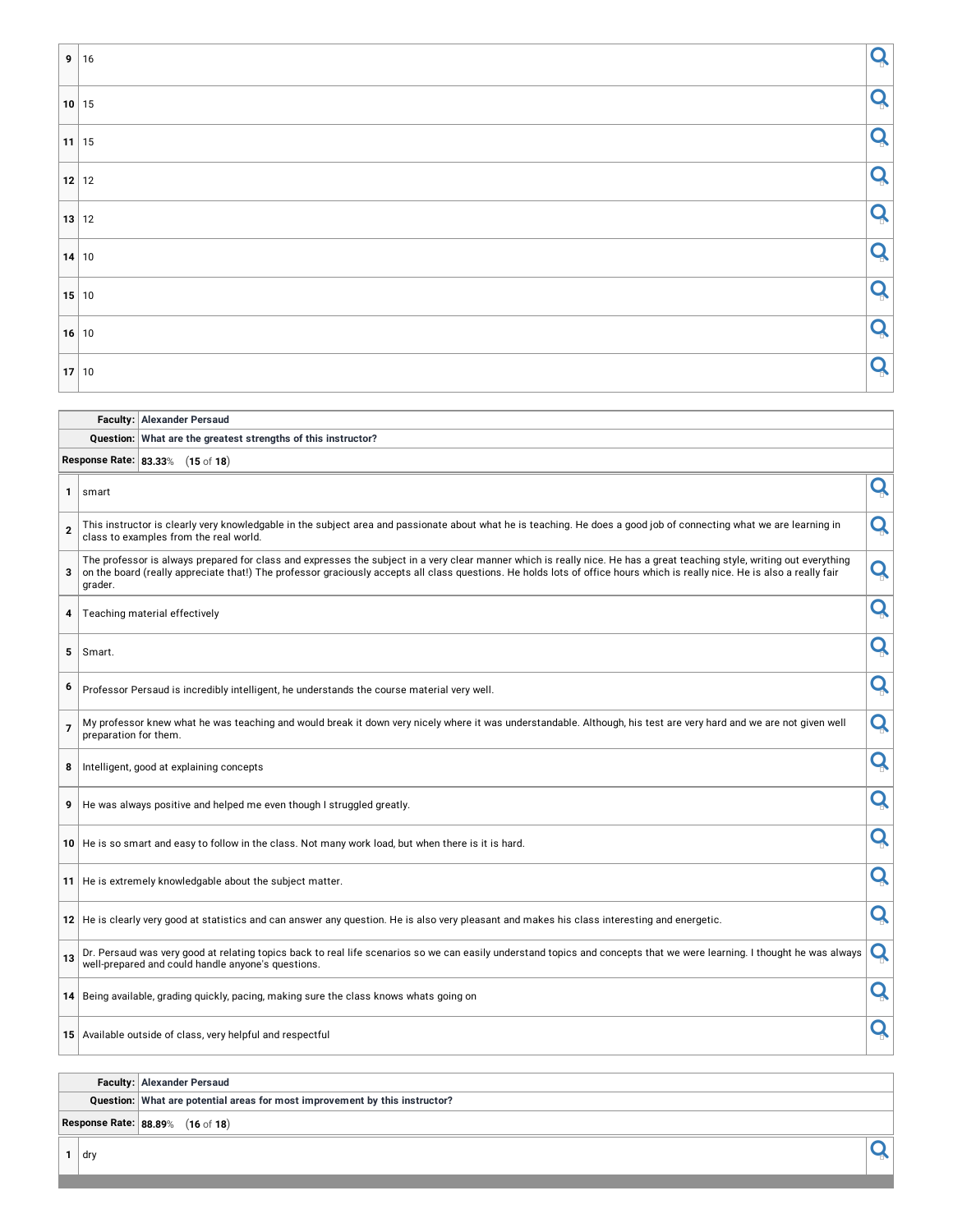| $\overline{2}$ | We could do more problems in class that had a similar difficulty level to those on the exams just so we can get a better idea of how difficult the exams would be.                                                                                                                                                                                                                                                                                                                                                                                                                             | Q |
|----------------|------------------------------------------------------------------------------------------------------------------------------------------------------------------------------------------------------------------------------------------------------------------------------------------------------------------------------------------------------------------------------------------------------------------------------------------------------------------------------------------------------------------------------------------------------------------------------------------------|---|
| 3              | This course is way too fast paced and excel heavy. I wish that the data given did not require so much manipulation, I feel like, as a basic pre-req. bstats class, we<br>should not have to do this much data manipulation. The homework was also rather excessive, it took several hours to complete. The exams were too challenging with<br>not enough time to take them. I think that our professor is extremely intelligent, but doesn't realize that we are not at his same capability in the slightest. This was by<br>far the most difficult and dreaded class that I have every taken. | Q |
| 4              | The material taught in this course is much more advanced than the material taught by the majority of sections taught by other professors. It requires an in depth<br>understanding of prior knowledge on the subject if one has any desire to do well. Otherwise, you will be playing a horrible game of catch up while trying to learn the new<br>material simultaneously.                                                                                                                                                                                                                    | Q |
| 5              | The class material is already really hard. Then homework and exams are extra extra hard. I really liked doing statistics but at the end if the class, I was just completely<br>lost with the assignments I was doing. The grading is super relax, however, I would prefer to receive a moderate difficulty in the exams and get the point I put. Or<br>maybe, there can be a pool of questions given before the exam and take some of the questions during the exam.                                                                                                                           | Q |
| 6              | Sometimes I felt the exams were more difficult than the practice problems                                                                                                                                                                                                                                                                                                                                                                                                                                                                                                                      | Q |
| 7              | One potential area in which this instructor can improve would be to assign problems on weekly homework that are based on the material we have covered in class.<br>There were many times throughout the semester where it seemed that many students were confused by homework problems if we had not discussed how to do them<br>in class, which often led to frustration.                                                                                                                                                                                                                     | Q |
| 8              | N/A                                                                                                                                                                                                                                                                                                                                                                                                                                                                                                                                                                                            | Q |
| 9              | My professor could improve in terms of feedback. We have problem sets due that we do not get an answer key to. This does not allow me to go back and find my<br>mistake.                                                                                                                                                                                                                                                                                                                                                                                                                       | Q |
|                | 10 Maybe better test prep                                                                                                                                                                                                                                                                                                                                                                                                                                                                                                                                                                      | Q |
| 11             | I wish the course was taught at a somewhat slower pace, I was overwhelmed towards the end of the semester by the difficulty and speed at which we learned the<br>material.                                                                                                                                                                                                                                                                                                                                                                                                                     | Q |
|                | 12 I think some of the exam questions are too difficult compared to what he gives us on problem sets or as study guides. In specific Test number 2.                                                                                                                                                                                                                                                                                                                                                                                                                                            | Q |
|                | 13 I think answer keys to submitted problem sets would be helpful.                                                                                                                                                                                                                                                                                                                                                                                                                                                                                                                             | Q |
| 14             | Gives an absurd amount of work that doesn't help with comprehension, it's simply busy work that takes hours on end. It seems as though he enjoys making students<br>struggle.                                                                                                                                                                                                                                                                                                                                                                                                                  | Q |
|                | 15 Better explanations of how to use excel.                                                                                                                                                                                                                                                                                                                                                                                                                                                                                                                                                    | Q |
|                | 16 Balancing length of tests with the time given for the tests                                                                                                                                                                                                                                                                                                                                                                                                                                                                                                                                 | Q |

#### **Student Evaluation of Instruction Fall 2019**

### **University of Richmond Robins School of Business**

**Course:** BUAD202 05 - STATISTICS FOR BUS & ECON **Department:** BUAD

### **Responsible Faculty:** Alexander Persaud **Responses** / **Expected:** 15 / 19 (78.95%)

|                                                                        |   |   |   |                 |           |    | <b>BUAD202 - 05</b> |        |      |            |     |             |            |      | --- Survey Comparisons --- |              |
|------------------------------------------------------------------------|---|---|---|-----------------|-----------|----|---------------------|--------|------|------------|-----|-------------|------------|------|----------------------------|--------------|
| Section I                                                              |   |   |   | Responses       |           |    |                     | Course |      |            |     | <b>BUAD</b> |            |      | All                        |              |
|                                                                        |   |   |   | <b>VH HALOW</b> | <b>VL</b> | N  | Mean                | Med.   | Mode | Std<br>Dev | N   | Mean        | Pct<br>Rnk | N    | Mean                       | Pct<br>Rnk   |
| Q1   Prior to this course, your level of interest in this subject was: | 0 | 4 | 5 | b               | 0         | 15 | 2.87                |        |      | .81        | 513 | 3.34        | 20         | 2.6K | 3.55                       | $10^{\circ}$ |

**Responses:** [**VH**] Very High=5 [**H**] High=4 [**A**] Average=3 [**LOW**] Low=2 [**VL**] Very Low=1 Pct Rnk: Percentile Rank (100 is best, calculated vs. precise Mean)

|                         |    |          |   |           |            |    | <b>BUAD202 - 05</b> |        |      |            |     |             |            | --- Survey Comparisons --- |      |            |
|-------------------------|----|----------|---|-----------|------------|----|---------------------|--------|------|------------|-----|-------------|------------|----------------------------|------|------------|
| Section I               |    |          |   | Responses |            |    |                     | Course |      |            |     | <b>BUAD</b> |            |                            | All  |            |
|                         | F. | <b>S</b> | v | <b>s</b>  | <b>MBA</b> | N  | Mean                | Med.   | Mode | Std<br>Dev | N   | Mean        | Pct<br>Rnk | N                          | Mean | Pct<br>Rnk |
| Q2 Your class standing: | 4  | 10       |   |           | 0          | 15 | 1.80                | ∠      | ∸    | .54        | 514 | 2.58        |            | 2.6K                       | 2.77 | 12         |

**Responses:** [**F**] Freshman=1 [**S**] Sophomore=2 [**J**] Junior=3 [**S**] Senior=4 [**MBA**] MBA=5 **Pct Rnk:** Percentile Rank (100 is best, calculated vs. precise Mean)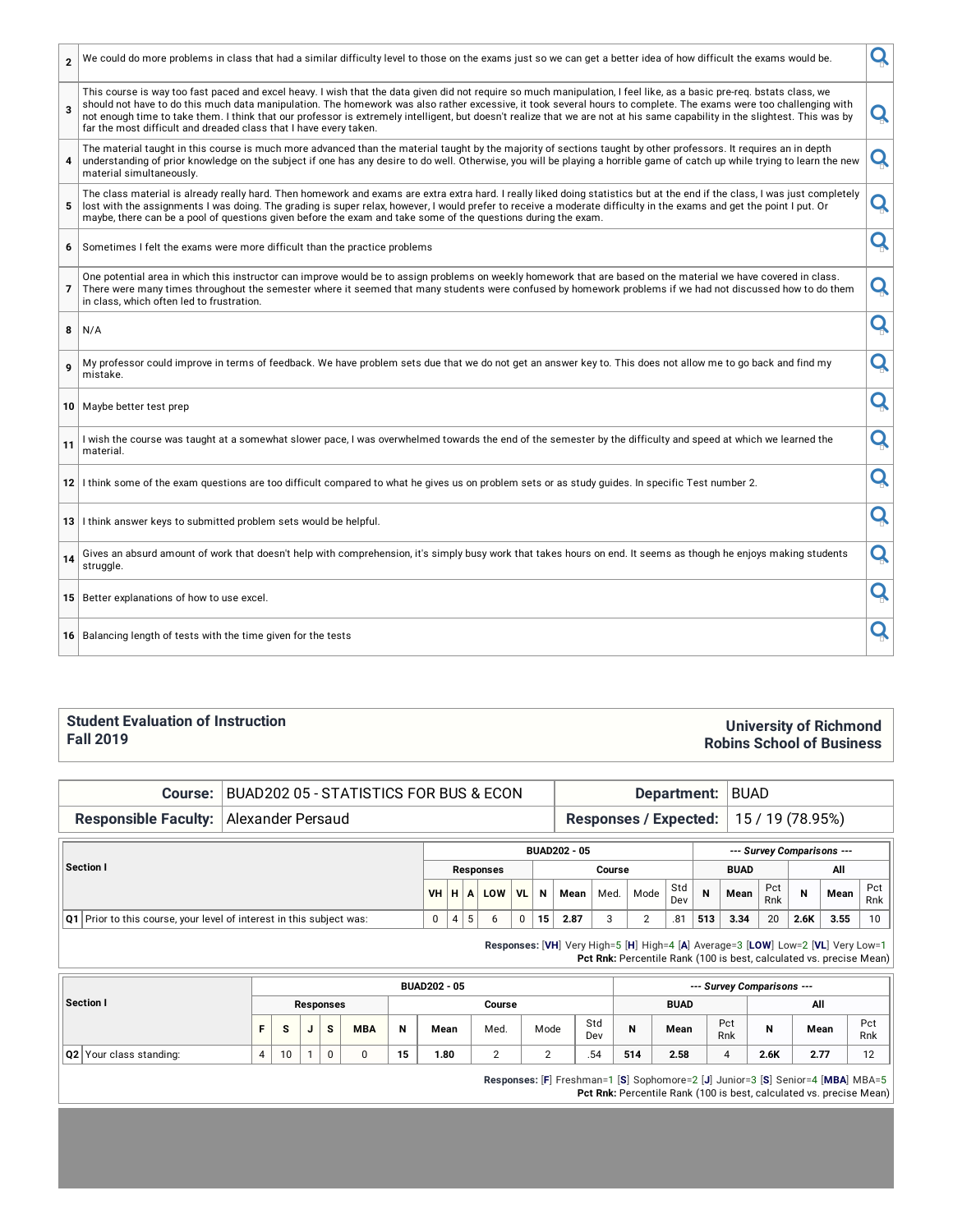|                                    |   |   |   |                  |                |    | <b>BUAD202 - 05</b> |        |      |            |     |             |            | --- Survey Comparisons --- |      |            |
|------------------------------------|---|---|---|------------------|----------------|----|---------------------|--------|------|------------|-----|-------------|------------|----------------------------|------|------------|
| Section I                          |   |   |   | <b>Responses</b> |                |    |                     | Course |      |            |     | <b>BUAD</b> |            |                            | All  |            |
|                                    | 3 | 3 |   |                  | T <sub>2</sub> | N  | Mean                | Med.   | Mode | Std<br>Dev | N   | Mean        | Pct<br>Rnk | N                          | Mean | Pct<br>Rnk |
| Your gradepoint average is:<br> Q3 | 6 | - | 0 |                  |                | 14 | 4.29                |        |      | .80        | 508 | 4.25        | 54         | 2.5K                       | 4.31 | 40         |

**Responses:** [**3**] 3.50-4.00=5 [**3**] 3.00-3.49=4 [**2**] 2.50-2.99=3 [**2**] 2.00-2.49=2 [**LT2**] Less than 2.00=1

**Pct Rnk:** Percentile Rank (100 is best, calculated vs. precise Mean)

|                                                                                                        |  |           |                |    | <b>BUAD202 - 05</b> |        |            |     | --- Survey Comparisons --- |            |      |      |            |
|--------------------------------------------------------------------------------------------------------|--|-----------|----------------|----|---------------------|--------|------------|-----|----------------------------|------------|------|------|------------|
| Section I                                                                                              |  | Responses |                |    |                     | Course |            |     | <b>BUAD</b>                |            |      | All  |            |
|                                                                                                        |  | ABCDF     |                | N  | Mean   Med.   Mode  |        | Std<br>Dev | N   | Mean                       | Pct<br>Rnk | N    | Mean | Pct<br>Rnk |
| $\vert$ Q4 $\vert$ Based on evaluations you have earned to date, your current grade in this course is: |  | 2 11 2 0  | $\overline{0}$ | 15 | 4.00                |        | .52        | 513 | 4.50                       | 9          | 2.5K | 4.41 | -11        |

**Responses:** [**A**] A=5 [**B**] B=4 [**C**] C=3 [**D**] D=2 [**F**] F=1

**Pct Rnk:** Percentile Rank (100 is best, calculated vs. precise Mean)

|                                                        |           |   |            |   |           |    | <b>BUAD202 - 05</b> |        |      |            |     |             |            | --- Survey Comparisons --- |      |            |
|--------------------------------------------------------|-----------|---|------------|---|-----------|----|---------------------|--------|------|------------|-----|-------------|------------|----------------------------|------|------------|
| Section II                                             |           |   | Responses  |   |           |    |                     | Course |      |            |     | <b>BUAD</b> |            |                            | All  |            |
|                                                        | <b>SA</b> | A | <b>NAN</b> | D | <b>DS</b> | N  | Mean                | Med.   | Mode | Std<br>Dev | N   | Mean        | Pct<br>Rnk | N                          | Mean | Pct<br>Rnk |
| <b>Q5</b> The course required you to think critically: | д         | 8 |            |   |           | 15 | 4.00                |        |      | .82        | 513 | 4.04        | 45         | 2.6K                       | 4.24 | 26         |

**Responses:** [**SA**] Strongly Agree=5 [**A**] Agree=4 [**NAN**] NeitherAgreeNorDisagree=3 [**D**] Disagree=2 [**DS**] DisagreeStrongly=1 **Pct Rnk:** Percentile Rank (100 is best, calculated vs. precise Mean)

|                                                                   |           |    |                  |   |           |    | <b>BUAD202 - 05</b> |        |      |            |     |             |            | --- Survey Comparisons --- |      |            |
|-------------------------------------------------------------------|-----------|----|------------------|---|-----------|----|---------------------|--------|------|------------|-----|-------------|------------|----------------------------|------|------------|
| Section II                                                        |           |    | <b>Responses</b> |   |           |    |                     | Course |      |            |     | <b>BUAD</b> |            |                            | All  |            |
|                                                                   | <b>SA</b> |    | <b>NAN</b>       | D | <b>DS</b> | N  | Mean                | Med.   | Mode | Std<br>Dev | N   | Mean        | Pct<br>Rnk | N                          | Mean | Pct<br>Rnk |
| $\mathsf{Q6}\vert$ The course required you to think analytically: |           | 10 | 0                | 0 |           | 15 | 4.33                | д      | 4    | .47        | 513 | 4.06        | 73         | 2.6K                       | 4.33 | 42         |

**Responses:** [SA] Strongly Agree=5 [A] Agree=4 [NAN] Neither Agree Nor Disagree=3 [D] Disagree=2 [DS] Disagree Strongly=1 **Pct Rnk:** Percentile Rank (100 is best, calculated vs. precise Mean)

|                                                                                        |      |                  |          |   |      | <b>BUAD202 - 05</b> |        |                            |            |     |             |            |      | --- Survey Comparisons --- |            |
|----------------------------------------------------------------------------------------|------|------------------|----------|---|------|---------------------|--------|----------------------------|------------|-----|-------------|------------|------|----------------------------|------------|
| Section II                                                                             |      | <b>Responses</b> |          |   |      |                     | Course |                            |            |     | <b>BUAD</b> |            |      | All                        |            |
|                                                                                        | VH H |                  |          |   |      |                     |        | $A E V E N$ Mean Med. Mode | Std<br>Dev | N   | Mean        | Pct<br>Rnk | N    | Mean                       | Pct<br>Rnk |
| Q7   Compared to the difficulty level of other college-level courses, this course was: |      |                  | $\Omega$ | 0 | ່ 15 | 4.40                | 4      | 4.5                        | .61        | 512 | 3.31        | 99         | 2.6K | 3.58                       | 94         |

**Responses:** [**VH**] Very Hard=5 [**H**] Hard=4 [**A**] Average=3 [**E**] Easy=2 [**VE**] Very Easy=1 **Pct Rnk:** Percentile Rank (100 is best, calculated vs. precise Mean)

|                                        |            |           |           |           |            |    | <b>BUAD202 - 05</b> |        |      |            |     |             |            | --- Survey Comparisons --- |      |            |
|----------------------------------------|------------|-----------|-----------|-----------|------------|----|---------------------|--------|------|------------|-----|-------------|------------|----------------------------|------|------------|
| Section II                             |            |           | Responses |           |            |    |                     | Course |      |            |     | <b>BUAD</b> |            |                            | All  |            |
|                                        | <b>WTF</b> | <b>TF</b> | <b>AR</b> | <b>TS</b> | <b>WTS</b> | N  | Mean                | Med.   | Mode | Std<br>Dev | N   | Mean        | Pct<br>Rnk | N                          | Mean | Pct<br>Rnk |
| <b>Q8</b> The pace of this course was: |            |           |           |           |            | 15 | 3.47                |        | ◠    | .50        | 515 | 3.18        | 88         | 2.6K                       | 3.20 | 90         |

**Responses:** [**WTF**] Way Too Fast=5 [**TF**] Too Fast=4 [**AR**] AboutRight=3 [**TS**] Too Slow=2 [**WTS**] Way Too Slow=1

**Pct Rnk:** Percentile Rank (100 is best, calculated vs. precise Mean)

|                                                                               |   |   |                  |         |    | <b>BUAD202 - 05</b> |        |      |            |     |             |            |      | --- Survey Comparisons --- |             |
|-------------------------------------------------------------------------------|---|---|------------------|---------|----|---------------------|--------|------|------------|-----|-------------|------------|------|----------------------------|-------------|
| Section II                                                                    |   |   | <b>Responses</b> |         |    |                     | Course |      |            |     | <b>BUAD</b> |            |      | All                        |             |
|                                                                               |   |   | SA A NAN         | $D$ $D$ | N  | Mean                | Med.   | Mode | Std<br>Dev | N   | Mean        | Pct<br>Rnk | N    | Mean                       | Pct.<br>Rnk |
| $\sqrt{Q9}$ The course significantly increased your knowledge of the subject: | 4 | 9 |                  |         | 15 | 4.13                |        |      | .62        | 515 | 4.26        | 41         | 2.6K | 4.38                       | 26          |

**Responses:** [**SA**] Strongly Agree=5 [**A**] Agree=4 [**NAN**] NeitherAgreeNorDisagree=3 [**D**] Disagree=2 [**DS**] DisagreeStrongly=1

**Pct Rnk:** Percentile Rank (100 is best, calculated vs. precise Mean)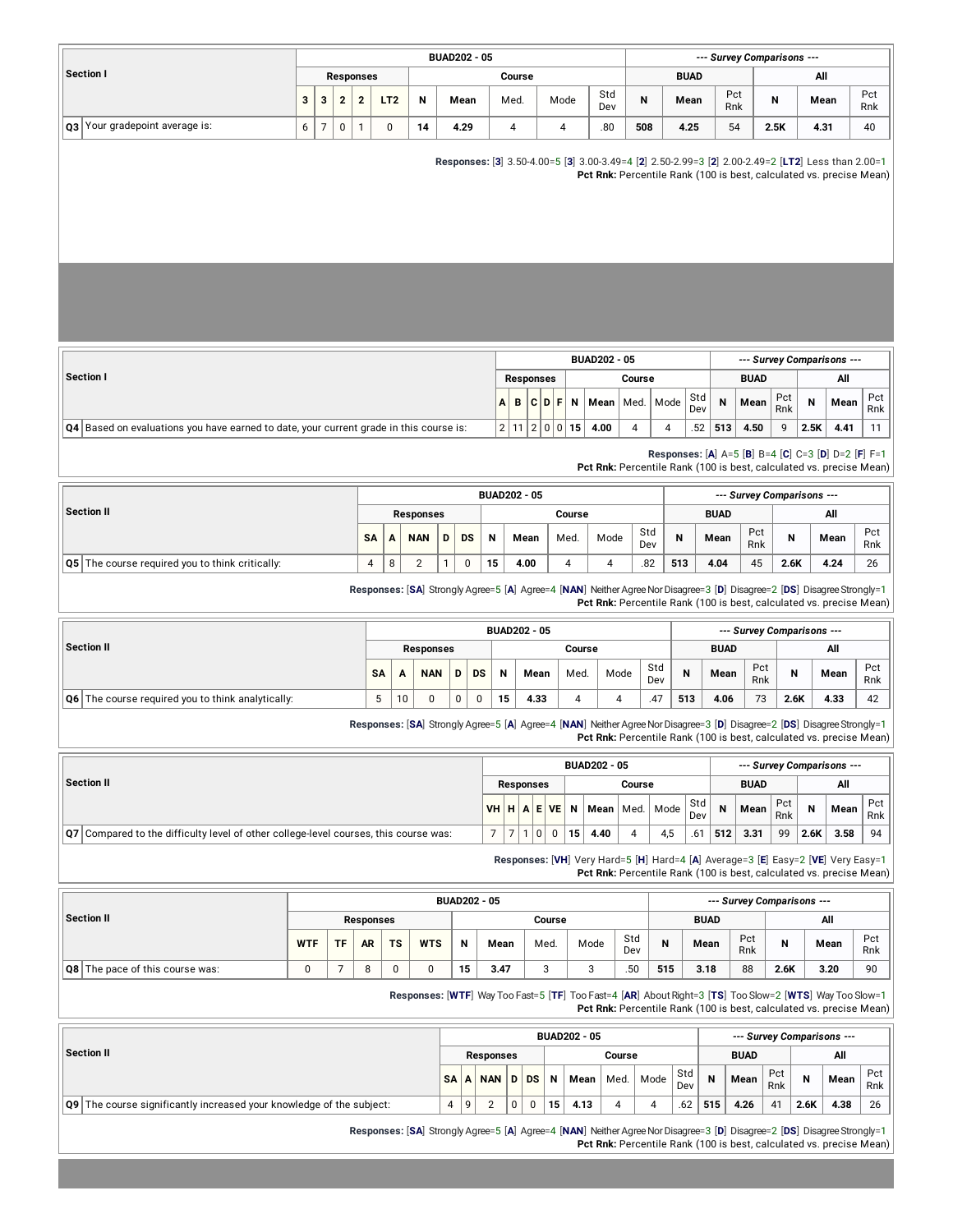|                                                    |    |   |                  |           |    | <b>BUAD202 - 05</b> |        |        |            |     |             |            | --- Survey Comparisons --- |      |            |
|----------------------------------------------------|----|---|------------------|-----------|----|---------------------|--------|--------|------------|-----|-------------|------------|----------------------------|------|------------|
| <b>Section II</b>                                  |    |   | <b>Responses</b> |           |    |                     | Course |        |            |     | <b>BUAD</b> |            |                            | All  |            |
|                                                    | Е. | G |                  | <b>VP</b> | N  | Mean                | Med.   | Mode   | Std<br>Dev | N   | Mean        | Pct<br>Rnk | N                          | Mean | Pct<br>Rnk |
| $\vert$ Q10 The overall quality of this course is: |    |   |                  |           | 15 | 3.47                | ັ      | ≏<br>N | .72        | 515 | 4.17        |            | 2.6K                       | 4.27 |            |

**Responses:** [**E**] Excellent=5 [**G**] Good=4 [**F**] Fair=3 [**P**] Poor=2 [**VP**] Very Poor=1 **Pct Rnk:** Percentile Rank (100 is best, calculated vs. precise Mean)

|                                                                                 |           |                  |                   |   |           |    | <b>Alexander Persaud</b> |      |      |            |
|---------------------------------------------------------------------------------|-----------|------------------|-------------------|---|-----------|----|--------------------------|------|------|------------|
| Section III                                                                     |           | <b>Responses</b> | <b>Individual</b> |   |           |    |                          |      |      |            |
|                                                                                 | <b>SA</b> | A                | <b>NAN</b>        | D | <b>DS</b> | N  | Mean                     | Med. | Mode | Std<br>Dev |
| <b>Q11</b> The assigned text and other course materials are useful in learning. | 0         | - -              |                   |   |           | 15 | 3.67                     | 4    |      | .60        |

**Responses:** [SA] Strongly Agree=5 [A] Agree=4 [NAN] Neither Agree Nor Disagree=3 [D] Disagree=2 [DS] Disagree Strongly=1

|                                                                                                                     | <b>Alexander Persaud</b> |    |                  |                |          |                 |      |   |                    |            |  |  |  |  |
|---------------------------------------------------------------------------------------------------------------------|--------------------------|----|------------------|----------------|----------|-----------------|------|---|--------------------|------------|--|--|--|--|
| <b>Section III</b>                                                                                                  |                          |    | <b>Responses</b> |                |          | Individual      |      |   |                    |            |  |  |  |  |
|                                                                                                                     | SΑ                       | A  | NAN DDS          |                |          | N               |      |   | Mean   Med.   Mode | Std<br>Dev |  |  |  |  |
| Q12 Considering the difficulty of the material, the instructor presents the subject matter clearly.                 | 2                        | 8  | 3                | 2              | $\Omega$ | 15 <sub>1</sub> | 3.67 | 4 | 4                  | .87        |  |  |  |  |
| Q13 Teaching methods and strategies are effective in helping you achieve the key learning objectives of the course. | $\overline{2}$           | 8  | 3                | $\overline{2}$ | $\Omega$ | 15              | 3.67 | 4 | 4                  | .87        |  |  |  |  |
| Q14 The instructor is well prepared for class.                                                                      | 10                       | 5  | $\Omega$         | 0 <sup>1</sup> | $\Omega$ | 15              | 4.67 | 5 | n                  | .47        |  |  |  |  |
| Q15 The instructor is effective in stimulating your interest in the subject.                                        | 0                        | 10 | 3                |                |          | 15              | 3.47 |   | 4                  | .88        |  |  |  |  |
| Q16 The instructor is enthusiastic in teaching the course.                                                          | 3                        | 8  |                  | 2              |          | 15              | 3.67 |   | 4                  | 1.14       |  |  |  |  |

**Responses:** [**SA**] Strongly Agree=5 [**A**] Agree=4 [**NAN**] NeitherAgreeNorDisagree=3 [**D**] Disagree=2 [**DS**] DisagreeStrongly=1

|     |                                                                                                                                                | Alexander Persaud |    |           |  |  |    |                                                                        |  |   |     |  |  |  |  |
|-----|------------------------------------------------------------------------------------------------------------------------------------------------|-------------------|----|-----------|--|--|----|------------------------------------------------------------------------|--|---|-----|--|--|--|--|
|     | Section III                                                                                                                                    |                   |    | Responses |  |  |    | <b>Individual</b>                                                      |  |   |     |  |  |  |  |
|     |                                                                                                                                                | <b>SAI</b>        |    |           |  |  |    | ੇ! <mark>A │NAN │D │DS │</mark> N │Mean │Med. │Mode │ <sup>Std</sup> ⊦ |  |   | Dev |  |  |  |  |
| Q17 | The instructor is both available and willing to confer with students outside the classroom. (Leave blank if you did not<br>seek a conference.) | 5                 | 10 |           |  |  | 15 | 4.33                                                                   |  | Δ | .47 |  |  |  |  |
|     | <b>Q18</b> The instructor treats students with respect.                                                                                        | 8                 | 6  |           |  |  | 15 | 4.47                                                                   |  | 5 | .62 |  |  |  |  |

**Responses:** [**SA**] Strongly Agree=5 [**A**] Agree=4 [**NAN**] NeitherAgreeNorDisagree=3 [**D**] Disagree=2 [**DS**] DisagreeStrongly=1

|                                                                                                                  | <b>Alexander Persaud</b> |    |            |  |                   |                 |      |      |                |            |  |  |  |  |
|------------------------------------------------------------------------------------------------------------------|--------------------------|----|------------|--|-------------------|-----------------|------|------|----------------|------------|--|--|--|--|
| <b>Section III</b>                                                                                               |                          |    | Responses  |  | <b>Individual</b> |                 |      |      |                |            |  |  |  |  |
|                                                                                                                  | <b>SA</b>                | A  | NAN D DS N |  |                   |                 | Mean | Med. | Mode           | Std<br>Dev |  |  |  |  |
| <b>Q19</b> Exams and other graded materials are appropriate assessments of your understanding of course content. |                          |    |            |  |                   | 15 <sup>1</sup> | 2.67 |      | $\overline{2}$ | 1.25       |  |  |  |  |
| Q20 Feedback received from the instructor improved your learning.                                                |                          | 6  |            |  |                   | 15 <sup>1</sup> | 3.13 |      | 4              | 1.09       |  |  |  |  |
| $\alpha$ Q21 Given the type and quantity of assignments/quizzes/tests, feedback is timely.                       | 2                        | 12 |            |  |                   | 15              | 4.07 |      |                | .44        |  |  |  |  |

**Responses:** [**SA**] Strongly Agree=5 [**A**] Agree=4 [**NAN**] NeitherAgreeNorDisagree=3 [**D**] Disagree=2 [**DS**] DisagreeStrongly=1

|                                                    |    |    |           |   |           |            | <b>Alexander Persaud</b>                                                     |      |      |            |  |  |  |
|----------------------------------------------------|----|----|-----------|---|-----------|------------|------------------------------------------------------------------------------|------|------|------------|--|--|--|
| Section III                                        |    |    | Responses |   |           | Individual |                                                                              |      |      |            |  |  |  |
|                                                    | E. | G  | F.        | Þ | <b>VP</b> | N          | Mean                                                                         | Med. | Mode | Std<br>Dev |  |  |  |
| Q22 This instructor's overall teaching ability is: | 3  | 10 |           |   |           | 15         | 4.00                                                                         | 4    |      | .73        |  |  |  |
|                                                    |    |    |           |   |           |            | Responses: [E] Excellent=5 [G] Good=4 [F] Fair=3 [P] Poor=2 [VP] Very Poor=1 |      |      |            |  |  |  |

Question: Estimate the average number of hours that you spent on this course per week, including time spent in-class and out-of-class.

**Response Rate: 93.33**% (**14** of **15**)

|   | c |  |
|---|---|--|
| 2 |   |  |
| з | c |  |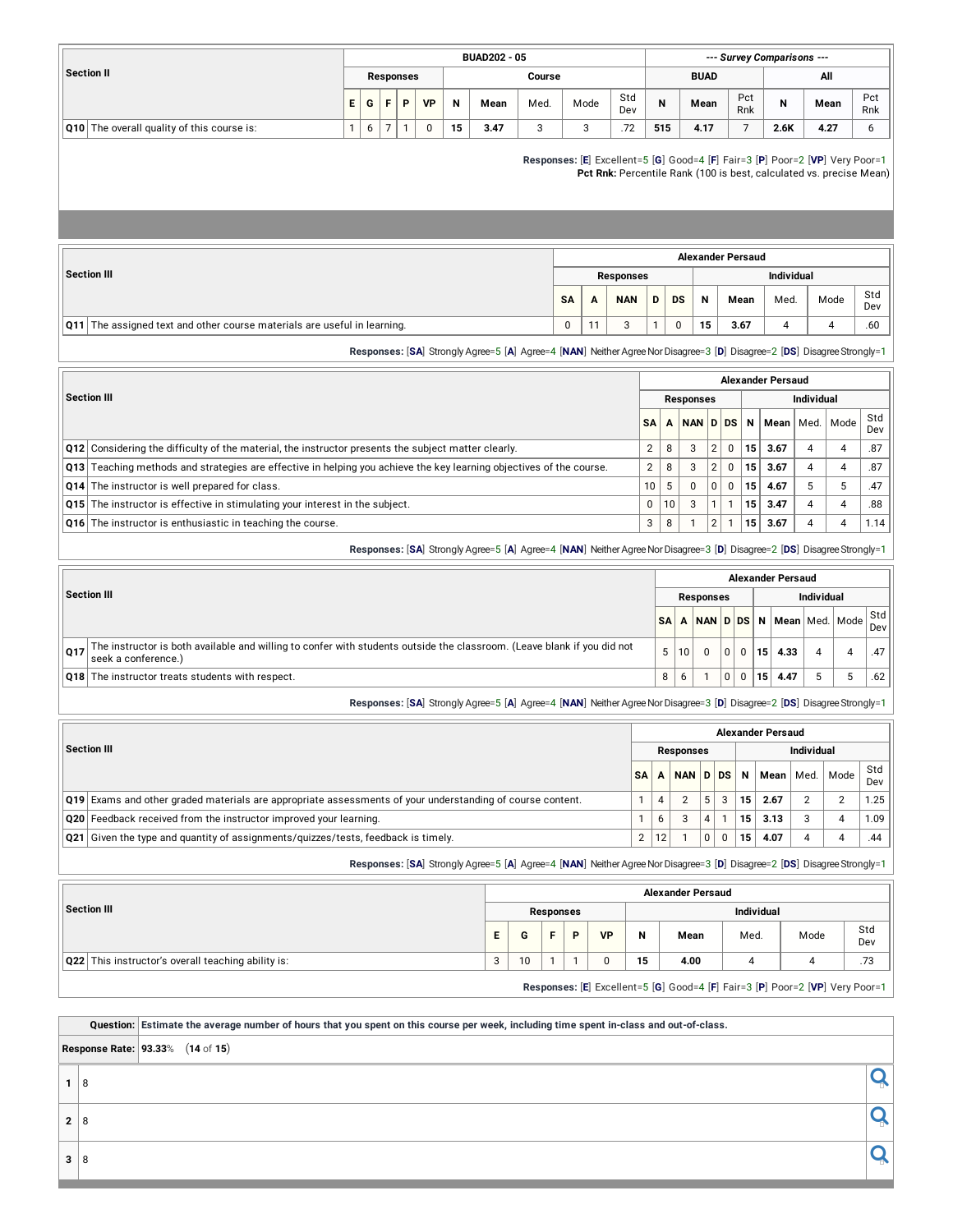| Q |
|---|
| Q |
| Q |
| Q |
| Q |
| Q |
| Q |
| Q |
| Q |
| Q |
| Q |
|   |

|    |                                  | Question: What are the greatest strengths of this instructor?                                                                                                                                                                                                                      |   |
|----|----------------------------------|------------------------------------------------------------------------------------------------------------------------------------------------------------------------------------------------------------------------------------------------------------------------------------|---|
|    | Response Rate: 86.67% (13 of 15) |                                                                                                                                                                                                                                                                                    |   |
| 1. | Very prepared for class          |                                                                                                                                                                                                                                                                                    | Q |
|    |                                  | 2 Very good at presenting material in a clear manner that is easy to understand.                                                                                                                                                                                                   | Q |
| 3  |                                  | Treats the course unlike any other bstat professor. We did things in excel that no other professor makes their student do and by extension, we have a harder class just<br>based off of having this professor which is unfair. curriculum should be uniform across all professors. | Q |
| 4  |                                  | The professor knows the material very well and is excited to teach it.                                                                                                                                                                                                             | Q |
| 5  |                                  | Letting the class decide what to learn (i.e. move on to another topic or go over a previous topic) based on our confidence of each individual topic.                                                                                                                               | Q |
| 6  |                                  | He related everything to real -life examples. Will definitely be more prepared for other classes in business compared to other bstats courses. But my grade probably<br>suffered because we were expected to know so much more.                                                    | Q |
|    |                                  | 7   He is a really good teacher and is able to keep the class engaged.                                                                                                                                                                                                             | Q |
|    |                                  | 8   He helps student thoroughly understand the material.                                                                                                                                                                                                                           | Q |
|    |                                  | 9   He expects more than us than any other business statistics teacher                                                                                                                                                                                                             | Q |
|    |                                  | 10 Frames topics easy enough to understand.                                                                                                                                                                                                                                        | Q |
|    |                                  | 11 Dr. Perseus really knows a lot about excel                                                                                                                                                                                                                                      | Q |
|    |                                  | 12 Dr. Persaud is extremely knowledgeable and I've found meeting him outside of class to be very helpful.                                                                                                                                                                          | Q |
| 13 |                                  | Dr. Persaud is very knowledgeable on the topics he teaches and is able to explain complicated tasks in a clear and concise manner. He goes at a slow pace and makes<br>sure everyone is on the same page.                                                                          | Q |

#### **Faculty: Alexander Persaud**

**Faculty: Alexander Persaud**

**Question: What are potential areas for most improvement by this instructor?**

**Response Rate: 86.67**% (**13** of **15**)

The tests and quizzes are often very hard to fully complete in the allotted time given.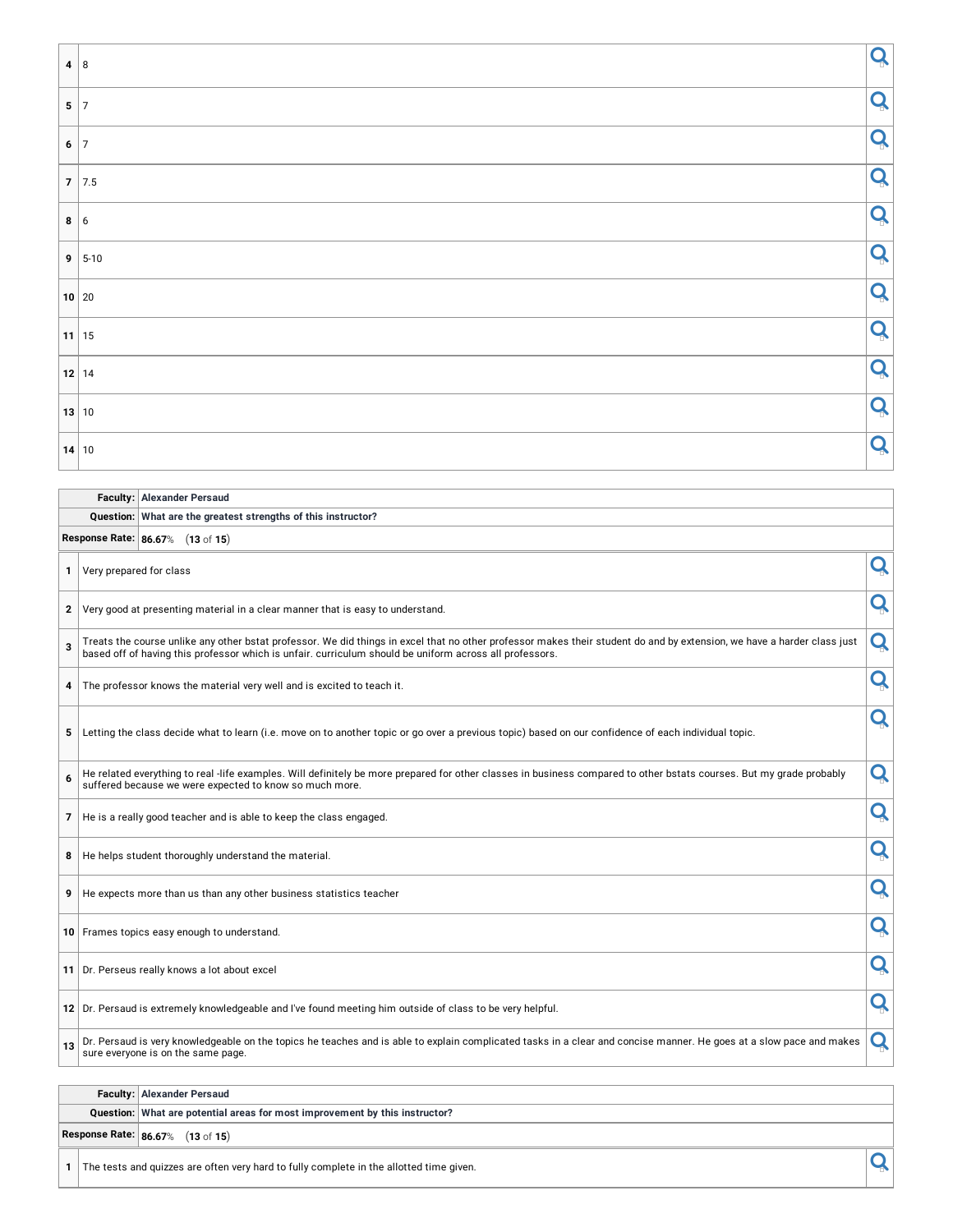| $\overline{2}$ | The assessments are too hard. They test don't just test your knowledge of the subject Matter it tests whether you can think critically within the parameters of the<br>course content. oftentimes theres a twist in test problem that we have never practiced in class.                                                                                                                                                                                                                                                                                                                                                                                                                 | Ő |
|----------------|-----------------------------------------------------------------------------------------------------------------------------------------------------------------------------------------------------------------------------------------------------------------------------------------------------------------------------------------------------------------------------------------------------------------------------------------------------------------------------------------------------------------------------------------------------------------------------------------------------------------------------------------------------------------------------------------|---|
| 3              | The amount of homework is so overwhelmed and the difficulty levels of homework and exams are different from examples in class.                                                                                                                                                                                                                                                                                                                                                                                                                                                                                                                                                          |   |
| 4              | Tests seem a bit long. More of a test of how fast you can do the exercises than whether or not you know and understand the material.                                                                                                                                                                                                                                                                                                                                                                                                                                                                                                                                                    | Q |
| 5              | Sometimes goes through the material a little too fast, and it's hard to keep up in class                                                                                                                                                                                                                                                                                                                                                                                                                                                                                                                                                                                                | Q |
| 6              | Our entire last final was in excel. I wish we had a lesson teaching us the basics of excel, given that we had problem sets on it from the first week of excel. It's hard<br>when you spend 10 hours a week on a problem set, and they end up only being 15% of your grade in total-combined. I tried really hard to get all A's this semester but<br>because of the vast difference between professors of this course- my grades will suffer and my peers grades will not. There should be an additional curve solely for<br>Persauds class.                                                                                                                                            | Q |
| $\overline{7}$ | Most students I have talked with said they had a very hard time using excel in this course. Dr. Persaud jumps into using excel for statistics too rapidly, and does not<br>explain very well how to do complicated tasks on excel.                                                                                                                                                                                                                                                                                                                                                                                                                                                      | Q |
| 8              | His test are way too hard. Most of the difficulty is because there was way too many questions for the amount of time. It doesn't test the understanding of the material<br>but instead speed.                                                                                                                                                                                                                                                                                                                                                                                                                                                                                           | Q |
|                | He should stop making tests so hard that they need to be seriously curved. It gives students panic attacks (myself included) and generally is not an efficient way to<br>test knowledge. Each test, I had a hard time even processing because the tests were so long. If almost the entire class can barely finish the test, I don't think thats a<br>good indication of your ability to test knowledge. It's completely unfair that this teacher expected so much out of us, while other B-Stats teachers like Nicholson are<br>historically regarded as Easy A's. I'm alright with hard teachers, but bothered when other teachers in different sections don't have the same standard | Q |
|                | 10 He can move a little slower when giving instructions for in class assignments.                                                                                                                                                                                                                                                                                                                                                                                                                                                                                                                                                                                                       |   |
| 11             | Dr. Persaud doesn't seem to care about whether we learn the course material. He makes weak attempts to motivate us, but relies too heavily on students to supply our<br>own examples before we've even learned the topic. Lectures were often difficult to understand, particularly at the beginning of the course.                                                                                                                                                                                                                                                                                                                                                                     | Q |
| 12             | Coherence between what is taught in class and what is asked to do for tests and problems sets. This is about the use of excel (problem sets) and calculators for<br>exams. If you do not know the tricks on both to solve problems it affects your grades (specially in exams where we are timed)                                                                                                                                                                                                                                                                                                                                                                                       | Q |
|                | 13 Class could be more fun and notes could be more clear.                                                                                                                                                                                                                                                                                                                                                                                                                                                                                                                                                                                                                               |   |

#### **Student Evaluation of Instruction Fall 2019**

#### **Course:** BUAD202 06 - STATISTICS FOR BUS & ECON **Department:** BUAD

**University of Richmond Robins School of Business**

**Responsible Faculty:** Alexander Persaud **Responses** / **Expected:** 17 / 17 (100%)

|                                                                          |     |   |    |                  |    |    | <b>BUAD202 - 06</b> |        | --- Survey Comparisons --- |            |     |             |            |      |      |            |
|--------------------------------------------------------------------------|-----|---|----|------------------|----|----|---------------------|--------|----------------------------|------------|-----|-------------|------------|------|------|------------|
| Section I                                                                |     |   |    | <b>Responses</b> |    |    |                     | Course |                            |            |     | <b>BUAD</b> |            |      | All  |            |
|                                                                          | VHH |   |    | LOW              | VL | N  | Mean                | Med.   | Mode                       | Std<br>Dev | N   | Mean        | Pct<br>Rnk | N    | Mean | Pct<br>Rnk |
| $ Q1 $ Prior to this course, your level of interest in this subject was: |     | 5 | 10 |                  |    | 17 | 3.12                |        |                            | .76        | 513 | 3.34        | 28         | 2.6K | 3.55 | 17         |

**Responses:** [**VH**] Very High=5 [**H**] High=4 [**A**] Average=3 [**LOW**] Low=2 [**VL**] Very Low=1 **Pct Rnk:** Percentile Rank (100 is best, calculated vs. precise Mean)

|                         |  |   |        |           |            |    | <b>BUAD202 - 06</b> |        |      |            | --- Survey Comparisons --- |             |            |      |      |            |  |  |  |  |
|-------------------------|--|---|--------|-----------|------------|----|---------------------|--------|------|------------|----------------------------|-------------|------------|------|------|------------|--|--|--|--|
| Section I               |  |   |        | Responses |            |    |                     | Course |      |            |                            | <b>BUAD</b> |            | All  |      |            |  |  |  |  |
|                         |  | s | u      | s         | <b>MBA</b> | N  | Mean                | Med.   | Mode | Std<br>Dev | N                          | Mean        | Pct<br>Rnk | IV   | Mean | Pct<br>Rnk |  |  |  |  |
| Q2 Your class standing: |  | 6 | $\sim$ |           |            | 17 | 1.71                |        |      | .75        | 514                        | 2.58        |            | 2.6K | 2.77 |            |  |  |  |  |

**Responses:** [**F**] Freshman=1 [**S**] Sophomore=2 [**J**] Junior=3 [**S**] Senior=4 [**MBA**] MBA=5 **Pct Rnk:** Percentile Rank (100 is best, calculated vs. precise Mean)

|                                |   |        |        |                  |                 |    | <b>BUAD202 - 06</b> |        |      |                       | --- Survey Comparisons --- |             |            |      |               |            |  |  |  |  |
|--------------------------------|---|--------|--------|------------------|-----------------|----|---------------------|--------|------|-----------------------|----------------------------|-------------|------------|------|---------------|------------|--|--|--|--|
| Section I                      |   |        |        | <b>Responses</b> |                 |    |                     | Course |      |                       |                            | <b>BUAD</b> |            | All  |               |            |  |  |  |  |
|                                | 3 |        |        | ໍ                | LT <sub>2</sub> | N  | Mean                | Med.   | Mode | Std<br>Dev            | N                          | Mean        | Pct<br>Rnk | N    | Mean          | Pct<br>Rnk |  |  |  |  |
| Q3 Your gradepoint average is: | 8 | 片<br>◡ | ◠<br>చ | 0                |                 | 16 | 4.31                | 4.5    |      | 77<br>$\cdot$ $\cdot$ | 508                        | 4.25        | 62         | 2.5K | $4.3^{\circ}$ | 45         |  |  |  |  |

**Responses:** [**3**] 3.50-4.00=5 [**3**] 3.00-3.49=4 [**2**] 2.50-2.99=3 [**2**] 2.00-2.49=2 [**LT2**] Less than 2.00=1 **Pct Rnk:** Percentile Rank (100 is best, calculated vs. precise Mean)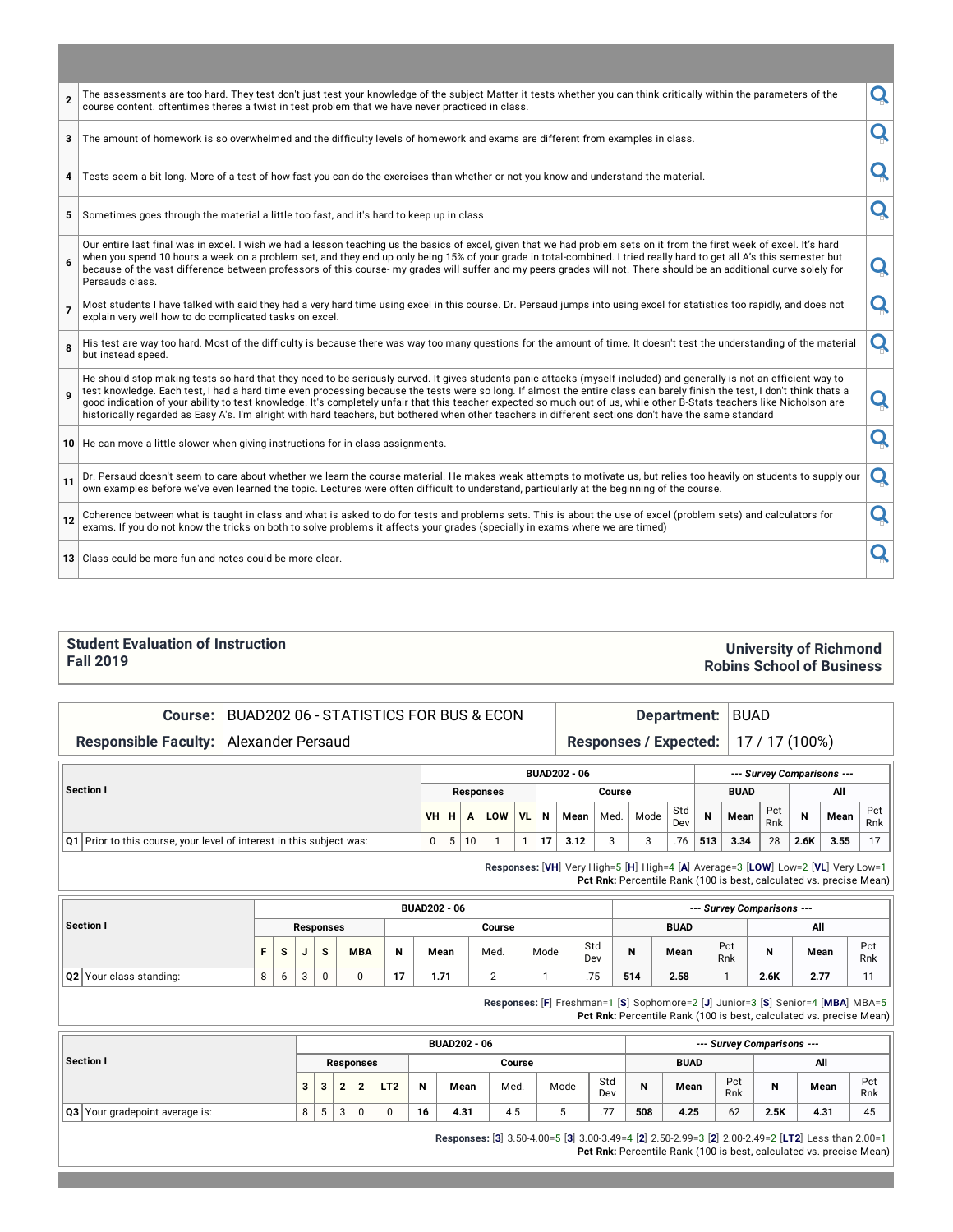|                                                                                        |  |                     |              | <b>BUAD202 - 06</b> |        |                    |            |     | --- Survey Comparisons --- |            |      |      |            |
|----------------------------------------------------------------------------------------|--|---------------------|--------------|---------------------|--------|--------------------|------------|-----|----------------------------|------------|------|------|------------|
| Section I                                                                              |  | <b>Responses</b>    |              |                     | Course |                    |            |     | <b>BUAD</b>                |            |      | All  |            |
|                                                                                        |  | $A$ $B$ $C$ $D$ $F$ | <b>N</b>     |                     |        | Mean   Med.   Mode | Std<br>Dev | N   | Mean                       | Pct<br>Rnk | N    | Mean | Pct<br>Rnk |
| Q4 Based on evaluations you have earned to date, your current grade in this course is: |  |                     | 9 5 3 0 0 17 | 4.35                |        |                    | .76        | 513 | 4.50                       | 20         | 2.5K | 4.41 | 39         |

**Responses:** [**A**] A=5 [**B**] B=4 [**C**] C=3 [**D**] D=2 [**F**] F=1

**Pct Rnk:** Percentile Rank (100 is best, calculated vs. precise Mean)

|                                                        |          |   |                  |   |           |    | <b>BUAD202 - 06</b> |        |      |            |     |             |            | --- Survey Comparisons --- |      |            |
|--------------------------------------------------------|----------|---|------------------|---|-----------|----|---------------------|--------|------|------------|-----|-------------|------------|----------------------------|------|------------|
| Section II                                             |          |   | <b>Responses</b> |   |           |    |                     | Course |      |            |     | <b>BUAD</b> |            |                            | All  |            |
|                                                        | SA       |   | <b>NAN</b>       | D | <b>DS</b> | N  | Mean                | Med.   | Mode | Std<br>Dev | N   | Mean        | Pct<br>Rnk | N                          | Mean | Pct<br>Rnk |
| <b>Q5</b> The course required you to think critically: | $\Omega$ | ь |                  |   |           | 17 | 4.35                | نۍ     |      | .84        | 513 | 4.04        | 77         | 2.6K                       | 4.24 | 52         |

**Responses:** [SA] Strongly Agree=5 [A] Agree=4 [NAN] Neither Agree Nor Disagree=3 [D] Disagree=2 [DS] Disagree Strongly=1 **Pct Rnk:** Percentile Rank (100 is best, calculated vs. precise Mean)

|                                                       |           |   |                  |   |           |    | <b>BUAD202 - 06</b> |        |      |            |     |             |            | --- Survey Comparisons --- |      |            |
|-------------------------------------------------------|-----------|---|------------------|---|-----------|----|---------------------|--------|------|------------|-----|-------------|------------|----------------------------|------|------------|
| Section II                                            |           |   | <b>Responses</b> |   |           |    |                     | Course |      |            |     | <b>BUAD</b> |            |                            | All  |            |
|                                                       | <b>SA</b> | A | <b>NAN</b>       | D | <b>DS</b> | N  | Mean                | Med.   | Mode | Std<br>Dev | N   | Mean        | Pct<br>Rnk | N                          | Mean | Pct<br>Rnk |
| $ Q6 $ The course required you to think analytically: | 14        | చ | 0                | 0 |           | 17 | 4.82                |        |      | .38        | 513 | 4.06        | 99         | 2.6K                       | 4.33 | 90         |

**Responses:** [**SA**] Strongly Agree=5 [**A**] Agree=4 [**NAN**] NeitherAgreeNorDisagree=3 [**D**] Disagree=2 [**DS**] DisagreeStrongly=1 **Pct Rnk:** Percentile Rank (100 is best, calculated vs. precise Mean)

|                                                                                              |                  |    |  | <b>BUAD202 - 06</b>                                                                  |        |            |             | --- Survey Comparisons --- |            |      |      |            |
|----------------------------------------------------------------------------------------------|------------------|----|--|--------------------------------------------------------------------------------------|--------|------------|-------------|----------------------------|------------|------|------|------------|
| Section II                                                                                   | <b>Responses</b> |    |  |                                                                                      | Course |            |             | <b>BUAD</b>                |            |      | All  |            |
|                                                                                              |                  |    |  | VH $\mid$ H $\mid$ A $\mid$ E VE $\mid$ N $\mid$ Mean $\mid$ Med. $\mid$ Mode $\mid$ |        | Std<br>Dev | $\mathbf N$ | Mean                       | Pct<br>Rnk |      | Mean | Pct<br>Rnk |
| $\sqrt{q}$ Compared to the difficulty level of other college-level courses, this course was: |                  | 50 |  | 3.76                                                                                 |        | .55        | 512         | 3.31                       | 82         | 2.6K | 3.58 | 68         |

**Responses:** [**VH**] Very Hard=5 [**H**] Hard=4 [**A**] Average=3 [**E**] Easy=2 [**VE**] Very Easy=1 **Pct Rnk:** Percentile Rank (100 is best, calculated vs. precise Mean)

|                                        |            |           |                  |           |            | <b>BUAD202 - 06</b> |      |        |      |            |     |             |            | --- Survey Comparisons --- |      |            |
|----------------------------------------|------------|-----------|------------------|-----------|------------|---------------------|------|--------|------|------------|-----|-------------|------------|----------------------------|------|------------|
| Section II                             |            |           | <b>Responses</b> |           |            |                     |      | Course |      |            |     | <b>BUAD</b> |            |                            | All  |            |
|                                        | <b>WTF</b> | <b>TF</b> | <b>AR</b>        | <b>TS</b> | <b>WTS</b> | N                   | Mean | Med.   | Mode | Std<br>Dev | N   | Mean        | Pct<br>Rnk |                            | Mean | Pct<br>Rnk |
| <b>Q8</b> The pace of this course was: | 0          | n         | 1 5<br>. ب       | 0         |            | 17                  | 3.12 | ⌒<br>ັ |      | .32        | 515 | 3.18        | 66         | 2.6K                       | 3.20 | 44         |

**Responses:** [**WTF**] Way Too Fast=5 [**TF**] Too Fast=4 [**AR**] AboutRight=3 [**TS**] Too Slow=2 [**WTS**] Way Too Slow=1 **Pct Rnk:** Percentile Rank (100 is best, calculated vs. precise Mean)

|                                                                          |      |                  |      |           |    | <b>BUAD202 - 06</b> |        |      |            |          |             |            |      | --- Survey Comparisons --- |            |
|--------------------------------------------------------------------------|------|------------------|------|-----------|----|---------------------|--------|------|------------|----------|-------------|------------|------|----------------------------|------------|
| Section II                                                               |      | <b>Responses</b> |      |           |    |                     | Course |      |            |          | <b>BUAD</b> |            |      | All                        |            |
|                                                                          | SA A | <b>NAN</b>       | ID ! | <b>DS</b> | N  | Mean                | Med.   | Mode | Std<br>Dev | <b>N</b> | Mean        | Pct<br>Rnk | N    | Mean                       | Pct<br>Rnk |
| $\log$ The course significantly increased your knowledge of the subject: | 11   |                  |      |           | 17 | 4.65                |        |      | .48        | 515      | 4.26        | 82         | 2.6K | 4.38                       |            |

**Responses:** [SA] Strongly Agree=5 [A] Agree=4 [NAN] Neither Agree Nor Disagree=3 [D] Disagree=2 [DS] Disagree Strongly=1 **Pct Rnk:** Percentile Rank (100 is best, calculated vs. precise Mean)

|            |                                        |    |   |                  |           |    | <b>BUAD202 - 06</b> |        |      |            |     |             |            | --- Survey Comparisons --- |      |            |
|------------|----------------------------------------|----|---|------------------|-----------|----|---------------------|--------|------|------------|-----|-------------|------------|----------------------------|------|------------|
| Section II |                                        |    |   | <b>Responses</b> |           |    |                     | Course |      |            |     | <b>BUAD</b> |            |                            | All  |            |
|            |                                        | Е  | G | D                | <b>VP</b> | N  | Mean                | Med.   | Mode | Std<br>Dev | N   | Mean        | Pct<br>Rnk | N                          | Mean | Pct<br>Rnk |
| Q10        | The overall quality of this course is: | 11 | 5 | 0                |           | 17 | 4.59                |        |      | .60        | 515 | 4.17        | 76         | 2.6K                       | 4.27 | 74         |

**Responses:** [**E**] Excellent=5 [**G**] Good=4 [**F**] Fair=3 [**P**] Poor=2 [**VP**] Very Poor=1 **Pct Rnk:** Percentile Rank (100 is best, calculated vs. precise Mean)

|                                                                                 |           |   |                  |   |           |             | <b>Alexander Persaud</b> |                   |      |            |
|---------------------------------------------------------------------------------|-----------|---|------------------|---|-----------|-------------|--------------------------|-------------------|------|------------|
| Section III                                                                     |           |   | <b>Responses</b> |   |           |             |                          | <b>Individual</b> |      |            |
|                                                                                 | <b>SA</b> | A | <b>NAN</b>       | D | <b>DS</b> | $\mathbf N$ | Mean                     | Med.              | Mode | Std<br>Dev |
| <b>Q11</b> The assigned text and other course materials are useful in learning. |           | a |                  |   |           | 17          | 4.29                     |                   |      | .75        |
|                                                                                 |           |   |                  |   |           |             |                          |                   |      |            |

**Responses:** [SA] Strongly Agree=5 [A] Agree=4 [NAN] Neither Agree Nor Disagree=3 [D] Disagree=2 [DS] Disagree Strongly=1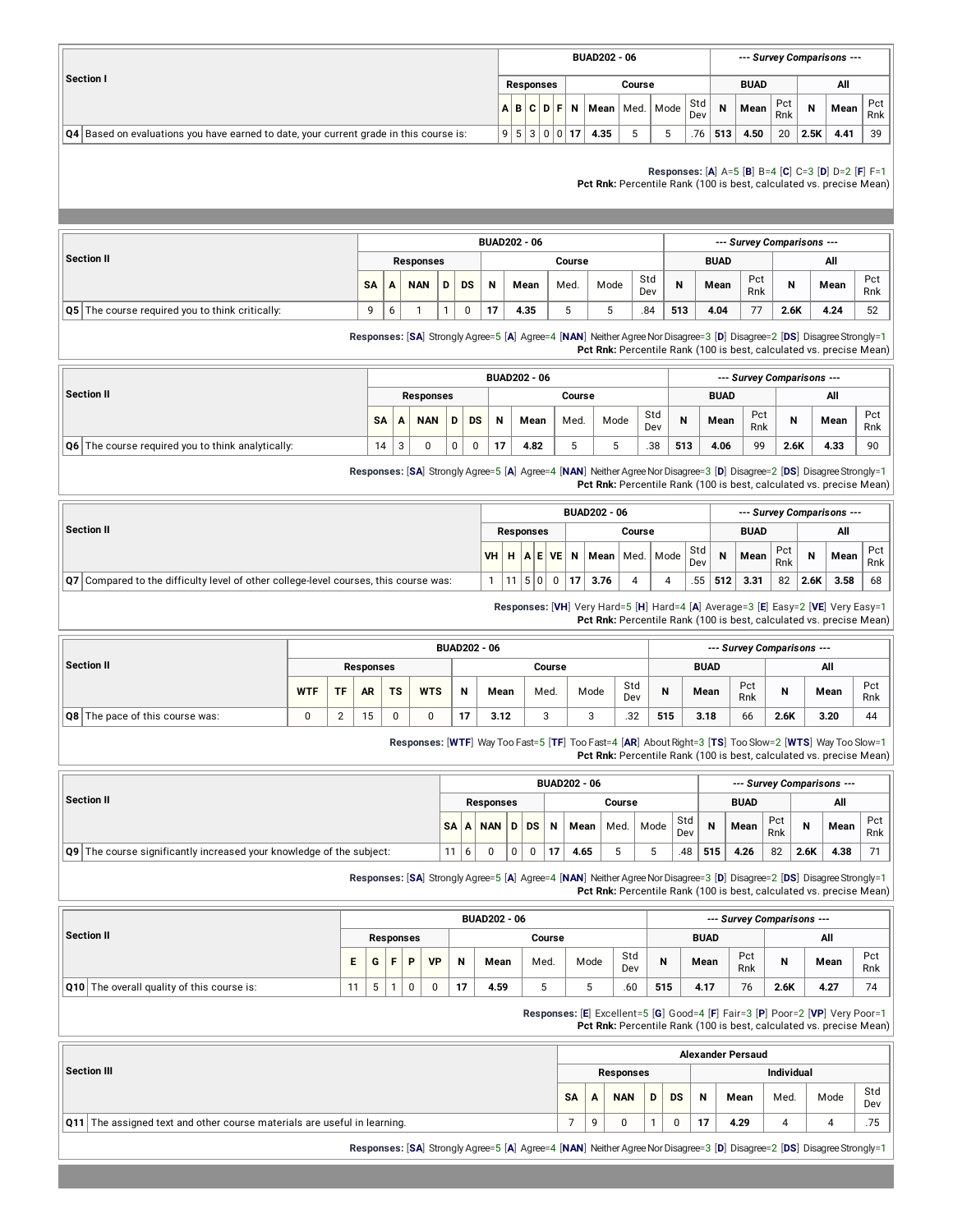|                                                                                                                                     |    |                |                  |            |             |    | <b>Alexander Persaud</b> |                   |      |            |
|-------------------------------------------------------------------------------------------------------------------------------------|----|----------------|------------------|------------|-------------|----|--------------------------|-------------------|------|------------|
| Section III                                                                                                                         |    |                | <b>Responses</b> |            |             |    |                          | <b>Individual</b> |      |            |
|                                                                                                                                     |    |                | SAANNDDS         |            |             | N  | Mean                     | Med.              | Mode | Std<br>Dev |
| $\vert$ Q12 Considering the difficulty of the material, the instructor presents the subject matter clearly.                         | 11 | 5 <sup>1</sup> |                  | $\Omega$   | $\Omega$    | 17 | 4.59                     | 5                 | -5   | .60        |
| $\vert$ Q13 $\vert$ Teaching methods and strategies are effective in helping you achieve the key learning objectives of the course. | 8  |                |                  |            | $\Omega$    | 17 | 4.29                     | $\overline{4}$    | 5    | .82        |
| <b>Q14</b> The instructor is well prepared for class.                                                                               | 13 | $\vert$        |                  | $\Omega$   | $\Omega$    | 17 | 4.76                     | 5                 | 5    | .42        |
| <b>Q15</b> The instructor is effective in stimulating your interest in the subject.                                                 | 12 |                |                  | $^{\circ}$ | $\Omega$    | 17 | 4.35                     | 5                 | 5    | 1.08       |
| <b>Q16</b> The instructor is enthusiastic in teaching the course.                                                                   | 12 | $\overline{4}$ |                  | 0          | $\mathbf 0$ | 17 | 4.65                     | 5                 | 5    | .59        |

**Responses:** [SA] Strongly Agree=5 [A] Agree=4 [NAN] Neither Agree Nor Disagree=3 [D] Disagree=2 [DS] Disagree Strongly=1

|     |                                                                                                                                                |      |                  |   |             |           | <b>Alexander Persaud</b>       |                   |                       |
|-----|------------------------------------------------------------------------------------------------------------------------------------------------|------|------------------|---|-------------|-----------|--------------------------------|-------------------|-----------------------|
|     | <b>Section III</b>                                                                                                                             |      | <b>Responses</b> |   |             |           |                                | <b>Individual</b> |                       |
|     |                                                                                                                                                |      |                  |   |             |           | SA A NAN D DS N Mean Med. Mode |                   | $ \text{Std} $<br>Dev |
| Q17 | The instructor is both available and willing to confer with students outside the classroom. (Leave blank if you did not<br>seek a conference.) | 10 6 |                  | 0 | $\Omega$    | 16        | 4.63                           | 5                 | .48                   |
|     | <b>Q18</b> The instructor treats students with respect.                                                                                        | 13 4 | $\Omega$         | 0 | $\mathbf 0$ | <b>17</b> | 4.76                           |                   | .42                   |

**Responses:** [**SA**] Strongly Agree=5 [**A**] Agree=4 [**NAN**] NeitherAgreeNorDisagree=3 [**D**] Disagree=2 [**DS**] DisagreeStrongly=1

|                                                                                                                  |    |    |                  |          |          |                 | <b>Alexander Persaud</b> |            |      |            |
|------------------------------------------------------------------------------------------------------------------|----|----|------------------|----------|----------|-----------------|--------------------------|------------|------|------------|
| <b>Section III</b>                                                                                               |    |    | <b>Responses</b> |          |          |                 |                          | Individual |      |            |
|                                                                                                                  | SΑ | A  | NAN D DS         |          |          | N               | Mean l                   | Med. l     | Mode | Std<br>Dev |
| <b>Q19</b> Exams and other graded materials are appropriate assessments of your understanding of course content. |    |    | っ                |          | $\Omega$ | 17.             | 4.24                     |            |      | .94        |
| Q20 Feedback received from the instructor improved your learning.                                                |    |    |                  | $\Omega$ | $\Omega$ | 16 <sup>1</sup> | 4.31                     |            | 4.5  | .68        |
| Q21 Given the type and quantity of assignments/quizzes/tests, feedback is timely.                                | 11 | -6 | $\Omega$         | 0        | $\Omega$ | 17              | 4.65                     |            |      | .48        |

**Responses:** [**SA**] Strongly Agree=5 [**A**] Agree=4 [**NAN**] NeitherAgreeNorDisagree=3 [**D**] Disagree=2 [**DS**] DisagreeStrongly=1

|                                                    |    |   |           |   |           |    | <b>Alexander Persaud</b> |                   |                                                                              |            |
|----------------------------------------------------|----|---|-----------|---|-----------|----|--------------------------|-------------------|------------------------------------------------------------------------------|------------|
| Section III                                        |    |   | Responses |   |           |    |                          | <b>Individual</b> |                                                                              |            |
|                                                    | ь. | G |           | D | <b>VP</b> | N  | Mean                     | Med.              | Mode                                                                         | Std<br>Dev |
| Q22 This instructor's overall teaching ability is: | 13 |   | 0         | 0 |           | 17 | 4.76                     |                   |                                                                              | .42        |
|                                                    |    |   |           |   |           |    |                          |                   | Responses: [E] Excellent=5 [G] Good=4 [F] Fair=3 [P] Poor=2 [VP] Very Poor=1 |            |

|             |                                                            | Question: Estimate the average number of hours that you spent on this course per week, including time spent in-class and out-of-class. |   |
|-------------|------------------------------------------------------------|----------------------------------------------------------------------------------------------------------------------------------------|---|
|             | Response Rate: $\boxed{100.00\%}\quad (17 \text{ of } 17)$ |                                                                                                                                        |   |
| $1 \vert 8$ |                                                            |                                                                                                                                        | Q |
| $2 \mid 7$  |                                                            |                                                                                                                                        | Q |
| $3 \mid 7$  |                                                            |                                                                                                                                        | Q |
| $4 \mid 6$  |                                                            |                                                                                                                                        | Q |
|             | $5 \mid 5$                                                 |                                                                                                                                        | Q |
|             | 6   5.5                                                    |                                                                                                                                        | Q |
|             | 7 4                                                        |                                                                                                                                        | Q |
| $8 \mid 4$  |                                                            |                                                                                                                                        | Q |
|             | 9 13                                                       |                                                                                                                                        | Q |
|             | 10 12                                                      |                                                                                                                                        | Q |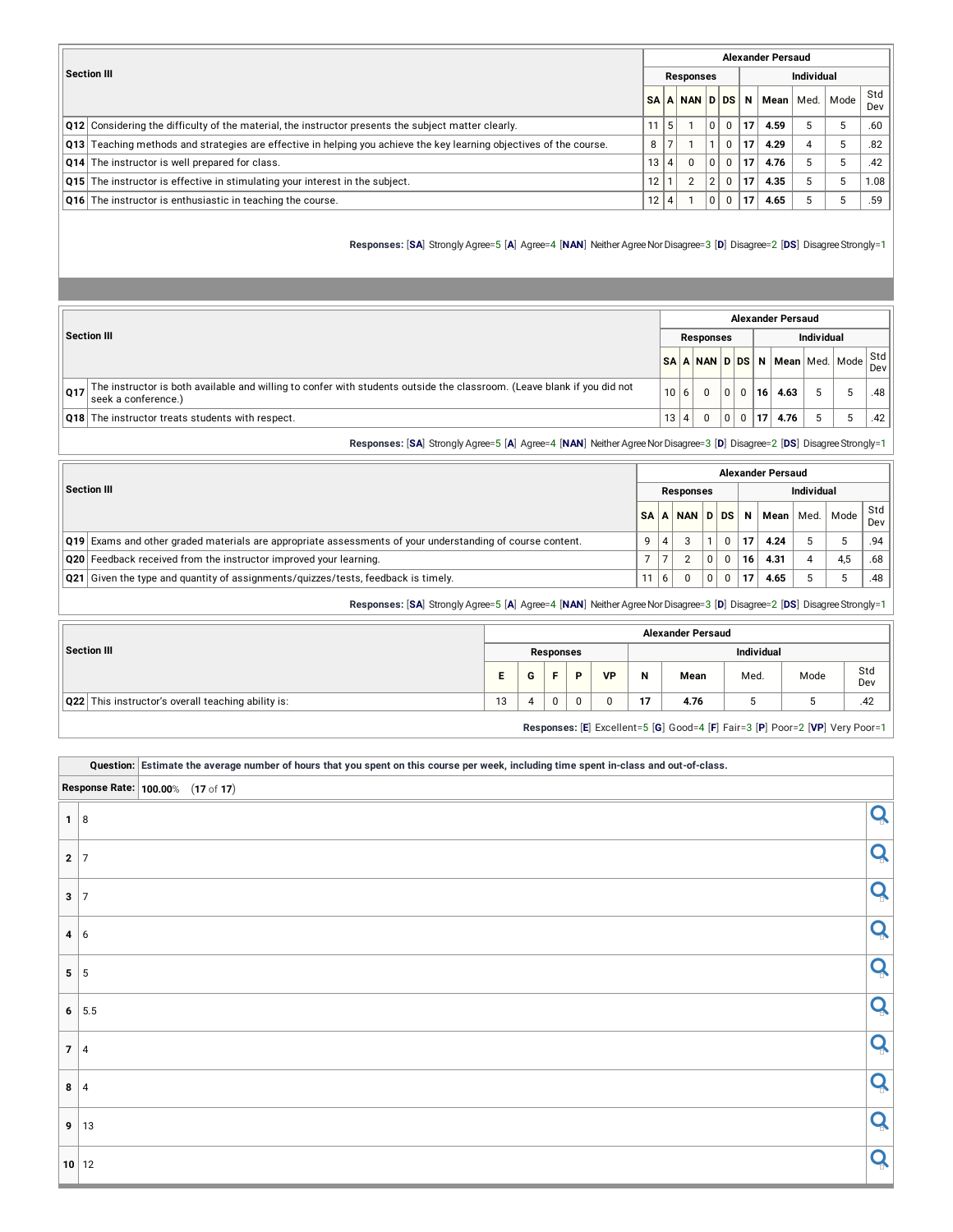| $11$ 12 |           |
|---------|-----------|
| $12$ 11 | $\bigcap$ |
| 13 10   | $\bigcap$ |
| $14$ 10 |           |
| 15 10   |           |
| $16$ 10 |           |
| $17$ 10 |           |

**Faculty: Alexander Persaud**

|                |                   | Question: What are the greatest strengths of this instructor?                                                                                                                                                                                                                                                 |   |
|----------------|-------------------|---------------------------------------------------------------------------------------------------------------------------------------------------------------------------------------------------------------------------------------------------------------------------------------------------------------|---|
|                |                   | Response Rate: 88.24% (15 of 17)                                                                                                                                                                                                                                                                              |   |
| 1              |                   | he has the clear logic, willing to use fun examples to illustrate the concept                                                                                                                                                                                                                                 | Q |
| 2              |                   | Is able to reinforce the material to the students well. Cares about the students well being and makes him self available outside of class.                                                                                                                                                                    | Q |
| 3              | I love him        |                                                                                                                                                                                                                                                                                                               | Q |
| 4              |                   | He uses wit, interesting anecdotes, and examples to keep the class engaged. I enjoyed this very much.                                                                                                                                                                                                         | Q |
| 5              |                   | He tells us the information we need and in a very organized way. No power points, just writing on the whiteboard, so I felt I could easily follow and everything he was<br>writing down was important. He spoke energetically and always had examples at hand to better help us with understanding materials. | Q |
| 6              |                   | He is very nice and patient                                                                                                                                                                                                                                                                                   | Q |
| $\overline{7}$ | lot of Excel.     | He is very knowledgable about the subject matter but is very good at making it tangible for an intro class. He is a timely and fair grader. I am grateful that I learned a                                                                                                                                    | Q |
| 8              |                   | He is extremely knowledgeable about the subject.                                                                                                                                                                                                                                                              | Q |
| 9              |                   | He is a clear and effective communicator, and does an excellent job of breaking down complex topics into their fundamental concepts.                                                                                                                                                                          | Q |
|                |                   | Dr.Persuad is an excellent teacher.                                                                                                                                                                                                                                                                           |   |
| 10             |                   | Some might think his courses are too difficult. However, the examples and skills in class are extremely useful and relevant.                                                                                                                                                                                  | Q |
|                |                   | He is gentle to students and gives timely feedback.                                                                                                                                                                                                                                                           |   |
| 11             |                   | Dr. Persaud's strengths include making the examples in class relevant to real life and applicable to his student's lives. he is also very clear in explaining problems when<br>you have specific questions.                                                                                                   | Q |
|                |                   | 12 Dr. Persaud is extremely smart, and knows the material really well. He also uses examples like sports and other things to try and get students more interested.                                                                                                                                            | Q |
|                |                   | 13 Dr. Persaud consistently brought the class material into fascinating real life conversations that I thoroughly enjoyed. One of the best teachers I have ever had.                                                                                                                                          | Q |
| 14             | entertaining!     | Dr Persaud is an awesome professor, he is very knowledgeable and very enthusiastic in class. I cannot think of another professor to teach stats and make it as                                                                                                                                                | Q |
|                | 15 Clear lectures |                                                                                                                                                                                                                                                                                                               | Q |

**Faculty: Alexander Persaud Question: What are potential areas for most improvement by this instructor? Response Rate: 88.24**% (**15** of **17**) **1** speak louder would be helpful **<sup>2</sup>** none.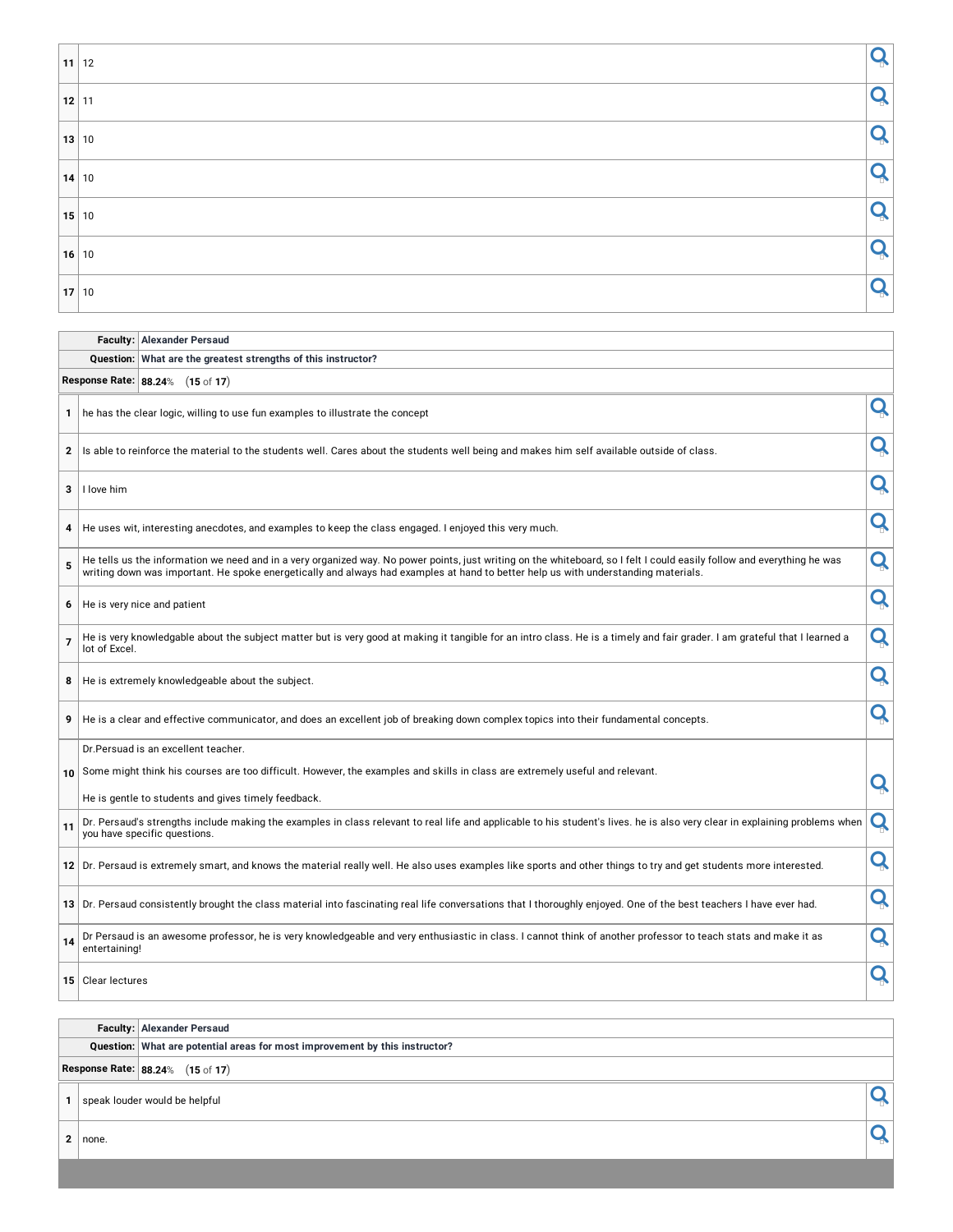| 3              | make homework harder                                                                                                                                                                                                                                                                                                                                                                                |   |
|----------------|-----------------------------------------------------------------------------------------------------------------------------------------------------------------------------------------------------------------------------------------------------------------------------------------------------------------------------------------------------------------------------------------------------|---|
| 4              | homework and practice                                                                                                                                                                                                                                                                                                                                                                               | Q |
| 5              | None that I can think of, I very much enjoyed his class.                                                                                                                                                                                                                                                                                                                                            | Q |
|                | 6 Make the tests shorter so that they can be completed in the allotted time.                                                                                                                                                                                                                                                                                                                        | Q |
| $\overline{7}$ | I'd say to mitigate the difficulty gap between homework and exams a little bit, and also the gap between practice exam and real exam. So that we can all get a hint of<br>what the real exam will be like.                                                                                                                                                                                          | Q |
|                | 8 I think Dr. Persaud could improve by not speeding up his presentation of topics that some students have covered in previous courses.                                                                                                                                                                                                                                                              | Q |
| 9              | I know some students brought up the fact that his pace was too fast and his exams were too long.                                                                                                                                                                                                                                                                                                    | Q |
|                | 10   I can't think of anything honestly.                                                                                                                                                                                                                                                                                                                                                            | Q |
|                | 11 He should explain the assignments more clearly.                                                                                                                                                                                                                                                                                                                                                  | Q |
|                | 12 He is a little too smart, and moves kinda fast at times, as some students don't process info as quick as he does.                                                                                                                                                                                                                                                                                | Q |
|                | 13 During the first unit, I wish that he had taught us more Excel skills, but he improved on this greatly in the second and third units.                                                                                                                                                                                                                                                            | Q |
| 14             | As someone who has never taken a stats class I found that this a tough subject to get the hang of. I feel that more practice in class would be extremely helpful. For<br>example I would recommend having us try example problems in class on our own for 5 minutes and then explaining it. That way we get the opportunity to try the<br>problem and better understand what we did wrong or right. | Q |
|                | 15 A participation element in the grade breakdown? I feel as if I know more than my grade shows and a particpation component may help with that.                                                                                                                                                                                                                                                    |   |

#### **Student Evaluation of Instruction Fall 2020**

#### **University of Richmond Robins School of Business**

### **Course:** BUAD202 04 - STATISTICS FOR BUS & ECON **Department:** BUAD

**Responsible Faculty:** Alexander Persaud **Responses** / **Expected:** 22 / 22 (100%)

|                                                                        |           |    |   |                  |         |     | <b>BUAD202 - 04</b> |        |      |            |     |             |            |      | --- Survey Comparisons --- |            |
|------------------------------------------------------------------------|-----------|----|---|------------------|---------|-----|---------------------|--------|------|------------|-----|-------------|------------|------|----------------------------|------------|
| Section I                                                              |           |    |   | <b>Responses</b> |         |     |                     | Course |      |            |     | <b>BUAD</b> |            |      | All                        |            |
|                                                                        | <b>VH</b> | н. |   | $A$ LOW          | $ V_L $ | - N | Mean                | Med.   | Mode | Std<br>Dev | N   | Mean        | Pct<br>Rnk | N    | Mean                       | Pct<br>Rnk |
| Q1   Prior to this course, your level of interest in this subject was: |           | 10 | 8 |                  |         | 22  | 3.23                |        |      | .85        | 635 | 3.35        | 33         | 2.6K | 3.58                       | 24         |

**Responses:** [**VH**] Very High=5 [**H**] High=4 [**A**] Average=3 [**LOW**] Low=2 [**VL**] Very Low=1 **Pct Rnk:** Percentile Rank (100 is best, calculated vs. precise Mean)

|                                |    |                 |                      |            |    | <b>BUAD202 - 04</b> |        |      |            |     |             |            | --- Survey Comparisons --- |      |            |
|--------------------------------|----|-----------------|----------------------|------------|----|---------------------|--------|------|------------|-----|-------------|------------|----------------------------|------|------------|
| Section I                      |    |                 | <b>Responses</b>     |            |    |                     | Course |      |            |     | <b>BUAD</b> |            |                            | All  |            |
|                                |    | $\epsilon$<br>۰ | $\ddot{\phantom{0}}$ | <b>MBA</b> | N  | Mean                | Med.   | Mode | Std<br>Dev | B   | Mean        | Pct<br>Rnk | N                          | Mean | Pct<br>Rnk |
| <b>Q2</b> Your class standing: | 13 | ₽               |                      |            | 22 | 1.45                |        |      | .58        | 635 | 2.51        | o          | 2.6K                       | 2.76 | $\Omega$   |

**Responses:** [**F**] Freshman=1 [**S**] Sophomore=2 [**J**] Junior=3 [**S**] Senior=4 [**MBA**] MBA=5

**Pct Rnk:** Percentile Rank (100 is best, calculated vs. precise Mean)

|                                |    |          |           |                 |    | <b>BUAD202 - 04</b> |        |      |            |     |             |            | --- Survey Comparisons --- |      |            |
|--------------------------------|----|----------|-----------|-----------------|----|---------------------|--------|------|------------|-----|-------------|------------|----------------------------|------|------------|
| Section I                      |    |          | Responses |                 |    |                     | Course |      |            |     | <b>BUAD</b> |            |                            | All  |            |
|                                |    | 2<br>o   | c         | LT <sub>2</sub> |    | Mean                | Med.   | Mode | Std<br>Dev | N   | Mean        | Pct<br>Rnk | N                          | Mean | Pct<br>Rnk |
| Q3 Your gradepoint average is: | 12 | $\Omega$ | u         | ι.              | 22 | 4.50                |        |      | .58        | 630 | 4.53        | 48         | 2.6K                       | 4.51 | 44         |

**Responses:** [**3**] 3.50-4.00=5 [**3**] 3.00-3.49=4 [**2**] 2.50-2.99=3 [**2**] 2.00-2.49=2 [**LT2**] Less than 2.00=1 **Pct Rnk:** Percentile Rank (100 is best, calculated vs. precise Mean)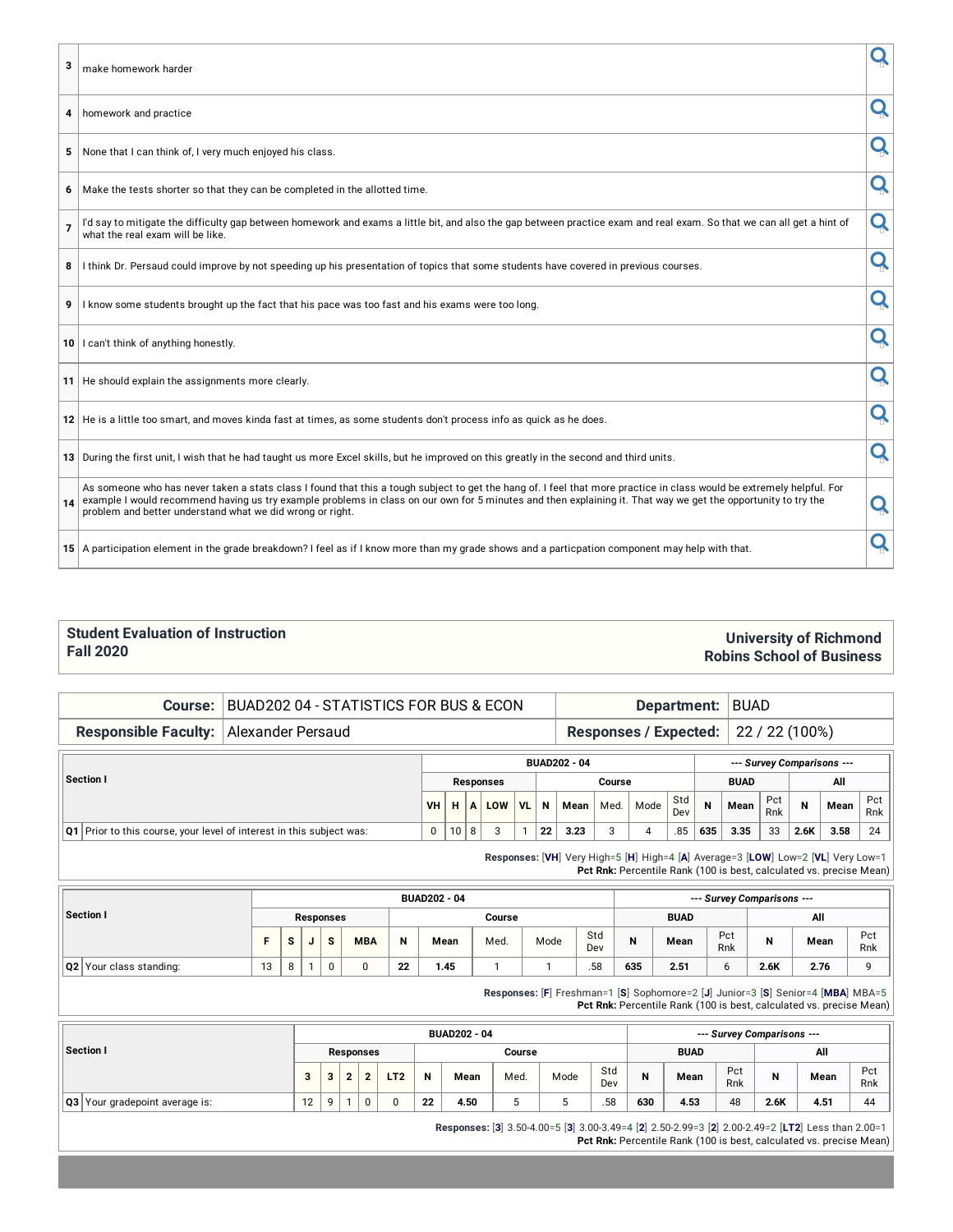|                                                                                            |  |                  |               | <b>BUAD202 - 04</b> |        |                                                                           |            |     |             |            |             | --- Survey Comparisons --- |            |
|--------------------------------------------------------------------------------------------|--|------------------|---------------|---------------------|--------|---------------------------------------------------------------------------|------------|-----|-------------|------------|-------------|----------------------------|------------|
| <b>Section I</b>                                                                           |  | <b>Responses</b> |               |                     | Course |                                                                           |            |     | <b>BUAD</b> |            |             | All                        |            |
|                                                                                            |  |                  |               |                     |        | $A \mid B \mid C \mid D \mid F \mid N \mid Mean \mid Med. \mid Mode \mid$ | Std<br>Dev | N   | Mean        | Pct<br>Rnk | $\mathbf N$ | Mean                       | Pct<br>Rnk |
| $ Q4 $ Based on evaluations you have earned to date, your current grade in this course is: |  |                  | 12 9 1 0 0 22 | 4.50                |        |                                                                           | .58        | 633 | 4.70        | 24         | 2.6K        | 4.60                       | 40         |

**Responses:** [**A**] A=5 [**B**] B=4 [**C**] C=3 [**D**] D=2 [**F**] F=1

**Pct Rnk:** Percentile Rank (100 is best, calculated vs. precise Mean)

|                                                     |   |    |                  |   |           |    | <b>BUAD202 - 04</b> |        |      |            |     |             |            | --- Survey Comparisons --- |      |            |
|-----------------------------------------------------|---|----|------------------|---|-----------|----|---------------------|--------|------|------------|-----|-------------|------------|----------------------------|------|------------|
| Section II                                          |   |    | <b>Responses</b> |   |           |    |                     | Course |      |            |     | <b>BUAD</b> |            |                            | All  |            |
|                                                     |   | A  | <b>NAN</b>       | D | <b>DS</b> | N  | Mean                | Med.   | Mode | Std<br>Dev | N   | Mean        | Pct<br>Rnk | N                          | Mean | Pct<br>Rnk |
| $ Q5 $ The course required you to think critically: | 8 | 12 |                  | 0 |           | 22 | 4.27                |        |      | .62        | 630 | 4.14        | 65         | 2.6K                       | 4.25 | 46         |

**Responses:** [SA] Strongly Agree=5 [A] Agree=4 [NAN] Neither Agree Nor Disagree=3 [D] Disagree=2 [DS] Disagree Strongly=1 **Pct Rnk:** Percentile Rank (100 is best, calculated vs. precise Mean)

|                                                                |    |    |                  |   |           |    | <b>BUAD202 - 04</b> |        |      |            |     |             |            | --- Survey Comparisons --- |      |            |
|----------------------------------------------------------------|----|----|------------------|---|-----------|----|---------------------|--------|------|------------|-----|-------------|------------|----------------------------|------|------------|
| Section II                                                     |    |    | <b>Responses</b> |   |           |    |                     | Course |      |            |     | <b>BUAD</b> |            |                            | All  |            |
|                                                                |    |    | <b>NAN</b>       | D | <b>DS</b> | N  | Mean                | Med.   | Mode | Std<br>Dev | N   | Mean        | Pct<br>Rnk | N                          | Mean | Pct<br>Rnk |
| $\overline{Q6}$ The course required you to think analytically: | 12 | 10 |                  | 0 |           | 22 | 4.55                |        |      | .50        | 627 | 4.13        | 88         | 2.6K                       | 4.32 | 69         |

**Responses:** [**SA**] Strongly Agree=5 [**A**] Agree=4 [**NAN**] NeitherAgreeNorDisagree=3 [**D**] Disagree=2 [**DS**] DisagreeStrongly=1 **Pct Rnk:** Percentile Rank (100 is best, calculated vs. precise Mean)

|                                                                                             |                  |        |          |    | <b>BUAD202 - 04</b>                        |        |            |             |             |            |      | --- Survey Comparisons --- |            |
|---------------------------------------------------------------------------------------------|------------------|--------|----------|----|--------------------------------------------|--------|------------|-------------|-------------|------------|------|----------------------------|------------|
| Section II                                                                                  | <b>Responses</b> |        |          |    |                                            | Course |            |             | <b>BUAD</b> |            |      | All                        |            |
|                                                                                             |                  |        |          |    | VH   H   A   E VE   N   Mean   Med.   Mode |        | Std<br>Dev | $\mathbf N$ | Mean        | Pct<br>Rnk | N    | Mean                       | Pct<br>Rnk |
| <b>Q7</b> Compared to the difficulty level of other college-level courses, this course was: | $5-1$            | 13 4 0 | $\Omega$ | 22 | 4.05                                       |        | .64        | 636         | 3.29        | 94         | 2.6K | 3.52                       | 85         |

**Responses:** [**VH**] Very Hard=5 [**H**] Hard=4 [**A**] Average=3 [**E**] Easy=2 [**VE**] Very Easy=1 **Pct Rnk:** Percentile Rank (100 is best, calculated vs. precise Mean)

|                                        |  |           |                  |           |            |    | <b>BUAD202 - 04</b> |        |      |            |     |             |            | --- Survey Comparisons --- |      |            |
|----------------------------------------|--|-----------|------------------|-----------|------------|----|---------------------|--------|------|------------|-----|-------------|------------|----------------------------|------|------------|
| Section II                             |  |           | <b>Responses</b> |           |            |    |                     | Course |      |            |     | <b>BUAD</b> |            |                            | All  |            |
|                                        |  | <b>TF</b> | <b>AR</b>        | <b>TS</b> | <b>WTS</b> | N  | Mean                | Med.   | Mode | Std<br>Dev | N   | Mean        | Pct<br>Rnk | N                          | Mean | Pct<br>Rnk |
| <b>Q8</b> The pace of this course was: |  |           | $\sim$           |           |            | 21 | 3.24                | ◠      |      | .53        | 635 | 3.14        | 72         | 2.6K                       | 3.20 | 64         |

**Responses:** [**WTF**] Way Too Fast=5 [**TF**] Too Fast=4 [**AR**] AboutRight=3 [**TS**] Too Slow=2 [**WTS**] Way Too Slow=1 **Pct Rnk:** Percentile Rank (100 is best, calculated vs. precise Mean)

|                        |            |            |     |    | <b>BUAD202 - 04</b> | --- Survey Comparisons --- |      |            |     |             |            |              |      |            |
|------------------------|------------|------------|-----|----|---------------------|----------------------------|------|------------|-----|-------------|------------|--------------|------|------------|
| Section II             |            | Responses  |     |    |                     | Course                     |      |            |     | <b>BUAD</b> |            |              | All  |            |
|                        | <b>AOM</b> | <b>AOM</b> | AAE | N  | Mean                | Med.                       | Mode | Std<br>Dev | N   | Mean        | Pct<br>Rnk | $\mathbf{N}$ | Mean | Pct<br>Rnk |
| Q9 I took this course: |            | 18         |     | 22 | 1.91                |                            |      | .42        | 633 | 1.95        | 40         | 2.6K         | 1.83 | 44         |

**Responses:** [**AOM**] Allormostly on-line=1 [**AOM**] Allormostlyin aclassroom=2 [**AAE**] An approximately even mix ofon-lineand in aclassroom=3 **Pct Rnk:** Percentile Rank (100 is best, calculated vs. precise Mean)

|                                                                              |           | <b>BUAD202 - 04</b> |                  |   |      |    |      |        |      |            |     | --- Survey Comparisons --- |            |      |      |              |  |  |
|------------------------------------------------------------------------------|-----------|---------------------|------------------|---|------|----|------|--------|------|------------|-----|----------------------------|------------|------|------|--------------|--|--|
| Section II                                                                   |           |                     | <b>Responses</b> |   |      |    |      | Course |      |            |     | <b>BUAD</b>                |            |      | All  |              |  |  |
|                                                                              | <b>SA</b> | A                   | <b>NAN</b>       |   | D DS | N  | Mean | Med.   | Mode | Std<br>Dev | N   | Mean                       | Pct<br>Rnk | N    | Mean | Pct  <br>Rnk |  |  |
| <b>Q10</b> The course significantly increased your knowledge of the subject: | 14        | 6                   |                  | 0 |      | 22 | 4.55 |        |      | .66        | 636 | 4.23                       | 72         | 2.6K | 4.32 | 67           |  |  |

**Responses:** [**SA**] Strongly Agree=5 [**A**] Agree=4 [**NAN**] NeitherAgreeNorDisagree=3 [**D**] Disagree=2 [**DS**] DisagreeStrongly=1 **Pct Rnk:** Percentile Rank (100 is best, calculated vs. precise Mean)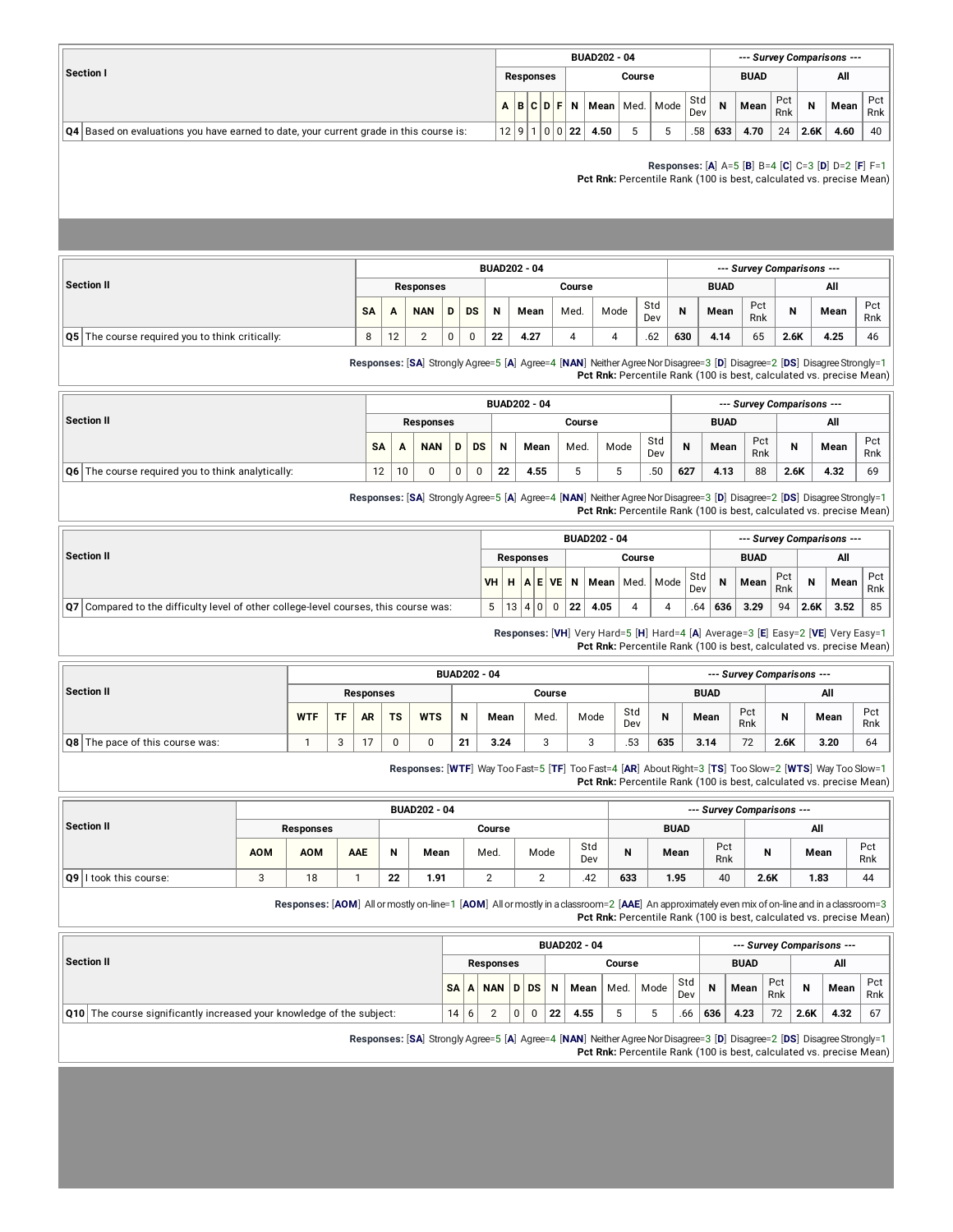|                                                |    |   |   |           |           |    | <b>BUAD202 - 04</b> |        |                                                                              | --- Survey Comparisons --- |     |                                                                     |            |      |      |            |  |  |
|------------------------------------------------|----|---|---|-----------|-----------|----|---------------------|--------|------------------------------------------------------------------------------|----------------------------|-----|---------------------------------------------------------------------|------------|------|------|------------|--|--|
| <b>Section II</b>                              |    |   |   | Responses |           |    |                     | Course |                                                                              |                            |     | <b>BUAD</b>                                                         |            | All  |      |            |  |  |
|                                                | Е  | G |   | P         | <b>VP</b> | N  | Mean                | Med.   | Mode                                                                         | Std<br>Dev                 | N   | Mean                                                                | Pct<br>Rnk | N    | Mean | Pct<br>Rnk |  |  |
| The overall quality of this course is:<br> Q11 | 10 | 8 | 3 |           |           | 22 | 4.23                | 4      |                                                                              | .85                        | 635 | 4.12                                                                | 60         | 2.6K | 4.19 | 49         |  |  |
|                                                |    |   |   |           |           |    |                     |        | Responses: [E] Excellent=5 [G] Good=4 [F] Fair=3 [P] Poor=2 [VP] Very Poor=1 |                            |     | Pct Rnk: Percentile Rank (100 is best, calculated vs. precise Mean) |            |      |      |            |  |  |

|                                                                                                                         | <b>Alexander Persaud</b> |    |                  |    |           |    |      |                   |      |            |  |  |  |  |
|-------------------------------------------------------------------------------------------------------------------------|--------------------------|----|------------------|----|-----------|----|------|-------------------|------|------------|--|--|--|--|
| Section III                                                                                                             |                          |    | <b>Responses</b> |    |           |    |      | <b>Individual</b> |      |            |  |  |  |  |
|                                                                                                                         | <b>SA</b>                |    | <b>NAN</b>       | D. | <b>DS</b> | N  | Mean | Med.              | Mode | Std<br>Dev |  |  |  |  |
| Q12 The assigned text and other course materials are useful in learning.                                                | 8                        | 12 |                  |    | $\Omega$  | 22 | 4.27 |                   |      | .62        |  |  |  |  |
| Responses: [SA] Strongly Agree=5 [A] Agree=4 [NAN] Neither Agree Nor Disagree=3 [D] Disagree=2 [DS] Disagree Strongly=1 |                          |    |                  |    |           |    |      |                   |      |            |  |  |  |  |

|                                                                                                                     | <b>Alexander Persaud</b> |    |                  |          |             |    |        |                   |      |            |  |  |
|---------------------------------------------------------------------------------------------------------------------|--------------------------|----|------------------|----------|-------------|----|--------|-------------------|------|------------|--|--|
| <b>Section III</b>                                                                                                  |                          |    | <b>Responses</b> |          |             |    |        | <b>Individual</b> |      |            |  |  |
|                                                                                                                     | SΑ                       | A  | NAN D DS         |          |             | N  | Mean l | Med.              | Mode | Std<br>Dev |  |  |
| $\vert$ Q13 Considering the difficulty of the material, the instructor presents the subject matter clearly.         | 12                       | 9  |                  | $\Omega$ | $\Omega$    | 22 | 4.50   | 5                 |      | .58        |  |  |
| Q14 Teaching methods and strategies are effective in helping you achieve the key learning objectives of the course. | 9                        | 11 | $\overline{2}$   | $\Omega$ | $\Omega$    | 22 | 4.32   | 4                 |      | .63        |  |  |
| <b>Q15</b> The instructor is well prepared for class.                                                               | 15                       |    | 0                | $\Omega$ | $\Omega$    | 22 | 4.68   | 5                 |      | .47        |  |  |
| <b>Q16</b> The instructor is effective in stimulating your interest in the subject.                                 | 5                        | 12 | 3                | 2        | $\Omega$    | 22 | 3.91   | 4                 |      | .85        |  |  |
| <b>Q17</b> The instructor is enthusiastic in teaching the course.                                                   | 13                       | 9  | $\Omega$         | $\Omega$ | $\mathbf 0$ | 22 | 4.59   | 5                 |      | .49        |  |  |

**Responses:** [**SA**] Strongly Agree=5 [**A**] Agree=4 [**NAN**] NeitherAgreeNorDisagree=3 [**D**] Disagree=2 [**DS**] DisagreeStrongly=1

|     |                                                                                                                                                |      |                  |   |          |    | <b>Alexander Persaud</b>       |                   |                       |
|-----|------------------------------------------------------------------------------------------------------------------------------------------------|------|------------------|---|----------|----|--------------------------------|-------------------|-----------------------|
|     | Section III                                                                                                                                    |      | <b>Responses</b> |   |          |    |                                | <b>Individual</b> |                       |
|     |                                                                                                                                                |      |                  |   |          |    | SA A NAN D DS N Mean Med. Mode |                   | $ \text{Std} $<br>Dev |
| 018 | The instructor is both available and willing to confer with students outside the classroom. (Leave blank if you did not<br>seek a conference.) | 14 4 | ົ                |   |          | 22 | 4.36                           |                   | .98 l                 |
|     | <b>Q19</b> The instructor treats students with respect.                                                                                        | 15 7 | 0                | 0 | $\Omega$ | 22 | 4.68                           |                   | .47                   |

**Responses:** [**SA**] Strongly Agree=5 [**A**] Agree=4 [**NAN**] NeitherAgreeNorDisagree=3 [**D**] Disagree=2 [**DS**] DisagreeStrongly=1

|                                                                                                                           |           |    |           |          |          |    | <b>Alexander Persaud</b> |                   |   |            |
|---------------------------------------------------------------------------------------------------------------------------|-----------|----|-----------|----------|----------|----|--------------------------|-------------------|---|------------|
| <b>Section III</b>                                                                                                        |           |    | Responses |          |          |    |                          | <b>Individual</b> |   |            |
|                                                                                                                           | <b>SA</b> |    | NAN D DS  |          |          |    | N   Mean   Med.   Mode   |                   |   | Std<br>Dev |
| $\vert$ Q20 $\vert$ Exams and other graded materials are appropriate assessments of your understanding of course content. |           | 8  |           |          | $\Omega$ | 22 | 4.14                     |                   |   | .87        |
| Q21 Feedback received from the instructor improved your learning.                                                         |           | 9  |           | ◠        | $\Omega$ | 22 | 3.95                     |                   | Δ | .93        |
| Q22 Given the type and quantity of assignments/quizzes/tests, feedback is timely.                                         |           | 12 | 3         | $\Omega$ | $\Omega$ | 22 | 4.18                     |                   |   | .65        |
|                                                                                                                           |           |    |           |          |          |    |                          |                   |   |            |

**Responses:** [**SA**] Strongly Agree=5 [**A**] Agree=4 [**NAN**] NeitherAgreeNorDisagree=3 [**D**] Disagree=2 [**DS**] DisagreeStrongly=1

|                                                            |    |   |           |          |           |                   | <b>Alexander Persaud</b>                                                     |      |      |            |  |  |  |
|------------------------------------------------------------|----|---|-----------|----------|-----------|-------------------|------------------------------------------------------------------------------|------|------|------------|--|--|--|
| Section III                                                |    |   | Responses |          |           | <b>Individual</b> |                                                                              |      |      |            |  |  |  |
|                                                            | Е. | G |           | Þ        | <b>VP</b> | N                 | Mean                                                                         | Med. | Mode | Std<br>Dev |  |  |  |
| $\vert$ Q23 This instructor's overall teaching ability is: | 13 | q | $\Omega$  | $\Omega$ | 0         | 22                | 4.59                                                                         | ь    |      | .49        |  |  |  |
|                                                            |    |   |           |          |           |                   | Responses: [E] Excellent=5 [G] Good=4 [F] Fair=3 [P] Poor=2 [VP] Very Poor=1 |      |      |            |  |  |  |

Question: Estimate the average number of hours that you spent on this course per week, including time spent in-class and out-of-class. **Response Rate: 100.00**% (**22** of **22**)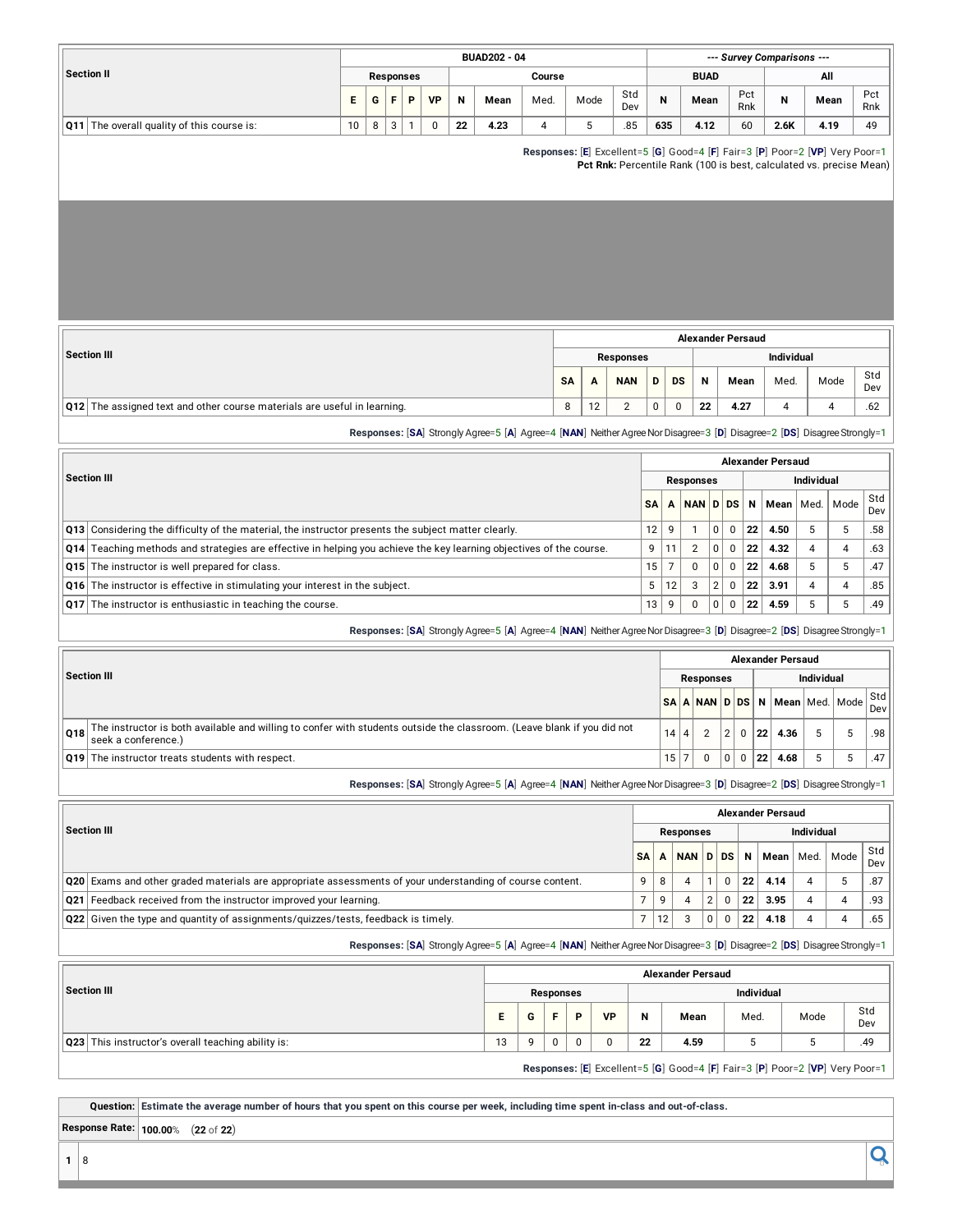| $2 \mid 8$ |            | Q |
|------------|------------|---|
| 3 8        |            | Q |
|            | 4 8        | Q |
|            | $5 \mid 8$ | Q |
|            | $6 \mid 7$ | Q |
|            | 7 18       | Q |
|            | 8 14       | Q |
|            | 9 14       | Q |
|            | 10 13      | Q |
|            | $11$ 12    | Q |
|            | $12$ 12    | Q |
|            | 13 12      | Q |
|            | $14$ 12    | Q |
|            | $15$ 12    | Q |
|            | $16$ 12    | Q |
|            | $17 12+$   | Q |
|            | $18$ 10    | Q |
|            | 19 10      | Q |
|            | 20 10      | Q |
|            | $21$ 10    | Q |
|            | $22$ 10    | Q |

|   | <b>Faculty: Alexander Persaud</b>                                                                                                                                                                                                                                                                                                                                                                                                   |  |
|---|-------------------------------------------------------------------------------------------------------------------------------------------------------------------------------------------------------------------------------------------------------------------------------------------------------------------------------------------------------------------------------------------------------------------------------------|--|
|   | Question: What are the greatest strengths of this instructor?                                                                                                                                                                                                                                                                                                                                                                       |  |
|   | Response Rate: 86.36% (19 of 22)                                                                                                                                                                                                                                                                                                                                                                                                    |  |
|   | very available to students for help                                                                                                                                                                                                                                                                                                                                                                                                 |  |
| 2 | Well-prepared, always willing to help outside of class, explains topics thoroughly                                                                                                                                                                                                                                                                                                                                                  |  |
| 3 | Very knowledgeable about the subject, and willing to aid students when help is needed.                                                                                                                                                                                                                                                                                                                                              |  |
| 4 | Teaching Excel and statistics                                                                                                                                                                                                                                                                                                                                                                                                       |  |
| 5 | Persaud is a great teacher. While I personally didn't enjoy some of his learning techniques, because it felt like a lot more work than necessary, Persaud managed to<br>make seemingly foreign concepts become second-nature to us due to giving us intensive work on certain subject areas. Persaud assigned a lot of work, but it resulted<br>in great information retention which is unmatched in comparison to any other class. |  |
| 6 | Organized, clear, respectful                                                                                                                                                                                                                                                                                                                                                                                                        |  |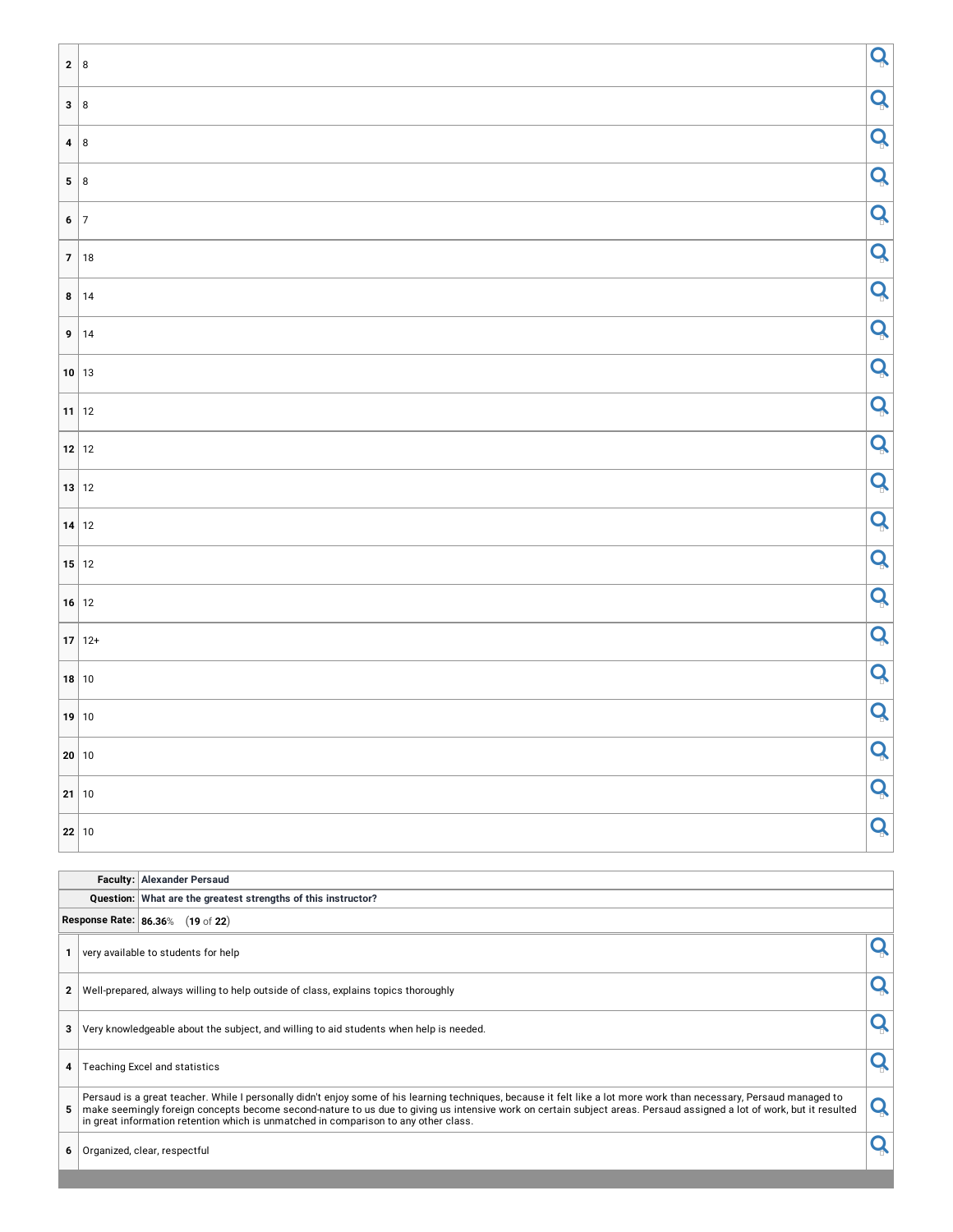|    |                   | 7 I think that he does a great job of picking material that is relevant and easy to relate to real life.                                                                                                                                                                                                                                                                                                                                                                                                                                                                                                                                                                               |   |
|----|-------------------|----------------------------------------------------------------------------------------------------------------------------------------------------------------------------------------------------------------------------------------------------------------------------------------------------------------------------------------------------------------------------------------------------------------------------------------------------------------------------------------------------------------------------------------------------------------------------------------------------------------------------------------------------------------------------------------|---|
| 8  |                   | I really liked his teaching style of working through notes and practice problems together in class. He wants to help and is good at explaining concepts when you are<br>confused. He is also accessible and easy to communicate with.                                                                                                                                                                                                                                                                                                                                                                                                                                                  | Q |
| 9  |                   | His willingness to help students. He is very open to meeting at any time and will always be willing to put in the extra work if someone doesnt understand.                                                                                                                                                                                                                                                                                                                                                                                                                                                                                                                             | Q |
|    |                   | 10 His love for the course and his work with students outside of class                                                                                                                                                                                                                                                                                                                                                                                                                                                                                                                                                                                                                 | Q |
|    |                   | 11 His knowledge of the subject he is teaching.                                                                                                                                                                                                                                                                                                                                                                                                                                                                                                                                                                                                                                        | Q |
|    |                   | 12   He is very smart and really understands the material                                                                                                                                                                                                                                                                                                                                                                                                                                                                                                                                                                                                                              | Q |
| 13 |                   | He is very dedicated to helping his students with all material that relates to his class going beyond what I would expect a professor to do in order to help a student<br>understand the material he is teaching.                                                                                                                                                                                                                                                                                                                                                                                                                                                                      | Q |
|    |                   | 14 He explains all the materials clearly and his class is easy to understand.                                                                                                                                                                                                                                                                                                                                                                                                                                                                                                                                                                                                          | Q |
| 15 |                   | Enthusiastic about the material being taught; Understanding of his students; very realistic with the way he planned the course in the beginning of the term and what we<br>accomplished by the end                                                                                                                                                                                                                                                                                                                                                                                                                                                                                     | Q |
| 16 |                   | Dr. Persaud is clearly brilliant and extremely well versed in the topic, and possesses an obvious enjoyment of the subject. He makes a clear effort to share this<br>enthusiasm with his students and get them to be invested in the material.                                                                                                                                                                                                                                                                                                                                                                                                                                         | Q |
| 17 |                   | Dr. Persaud is an effective instructor. He is enthusiastic and approachable, in and out of the classroom. He explains concepts clearly and regularly checks in to<br>address questions during the lecture.                                                                                                                                                                                                                                                                                                                                                                                                                                                                             | Q |
|    |                   | 18 Dr. Persaud is very knowledgeable about the subject, and teaches the class enthusiastically. He has a good sense of humor and makes learning fun.                                                                                                                                                                                                                                                                                                                                                                                                                                                                                                                                   | Q |
|    |                   | 19 Clear and concise notes with applicable examples                                                                                                                                                                                                                                                                                                                                                                                                                                                                                                                                                                                                                                    | Q |
|    |                   |                                                                                                                                                                                                                                                                                                                                                                                                                                                                                                                                                                                                                                                                                        |   |
|    |                   |                                                                                                                                                                                                                                                                                                                                                                                                                                                                                                                                                                                                                                                                                        |   |
|    | Faculty:          | <b>Alexander Persaud</b>                                                                                                                                                                                                                                                                                                                                                                                                                                                                                                                                                                                                                                                               |   |
|    | Question:         | What are potential areas for most improvement by this instructor?                                                                                                                                                                                                                                                                                                                                                                                                                                                                                                                                                                                                                      |   |
|    |                   | Response Rate: 86.36% (19 of 22)                                                                                                                                                                                                                                                                                                                                                                                                                                                                                                                                                                                                                                                       |   |
| 1  |                   | please make the exams shorter! It takes a full day to finish one                                                                                                                                                                                                                                                                                                                                                                                                                                                                                                                                                                                                                       | Q |
| 2  | no glaring issues |                                                                                                                                                                                                                                                                                                                                                                                                                                                                                                                                                                                                                                                                                        | Q |
| 3  |                   | feedback on homework and exams can be more detailed                                                                                                                                                                                                                                                                                                                                                                                                                                                                                                                                                                                                                                    | Q |
| 4  |                   | Understanding that a lot of his students have no understanding of excel and that he should go a little more in depth into what hes doing when he does it, in excel.                                                                                                                                                                                                                                                                                                                                                                                                                                                                                                                    | Q |
| 5  | Reduce workload   |                                                                                                                                                                                                                                                                                                                                                                                                                                                                                                                                                                                                                                                                                        | Q |
| 6  | heavy workload.   | Persaud assigns a LOT of work, and this class was quite time consuming. I imagine that Persaud assigned considerably more work within reason, and of course there's<br>the tradeoff that this uptick in work resulted in better information retention, but greater transparency on Persaud's behalf would make it easier on students, as they<br>would know what to expect for the class throughout the year. Persaud should be more transparent about when he will be assigning graded homework assignments, as<br>being told about them in class often felt like getting a wrench thrown in my schedule, and me having to take extra time out of my weekend to accommodate Persaud's | Q |
| 7  | No comment        |                                                                                                                                                                                                                                                                                                                                                                                                                                                                                                                                                                                                                                                                                        | Q |
| 8  |                   | More time spent on excel in class                                                                                                                                                                                                                                                                                                                                                                                                                                                                                                                                                                                                                                                      | Q |
| 9  |                   | More group work for class so students can interact with each other more often                                                                                                                                                                                                                                                                                                                                                                                                                                                                                                                                                                                                          | Q |
|    |                   | 10   More cooperation with his students: better response rate over email, holding true to his initial claim of setting up time slots to meet one on one with students.                                                                                                                                                                                                                                                                                                                                                                                                                                                                                                                 | Q |
|    |                   | 11 Maybe spend a little more time on basic Excel skills in the beginning of the course so everyone has a base understanding.                                                                                                                                                                                                                                                                                                                                                                                                                                                                                                                                                           | Q |

13 I think giving smaller homework assignments (maybe an hour at most) in between the bigger problem sets would help hammer home the finer points we learn in class.  $\vert\mathbf{Q}\vert$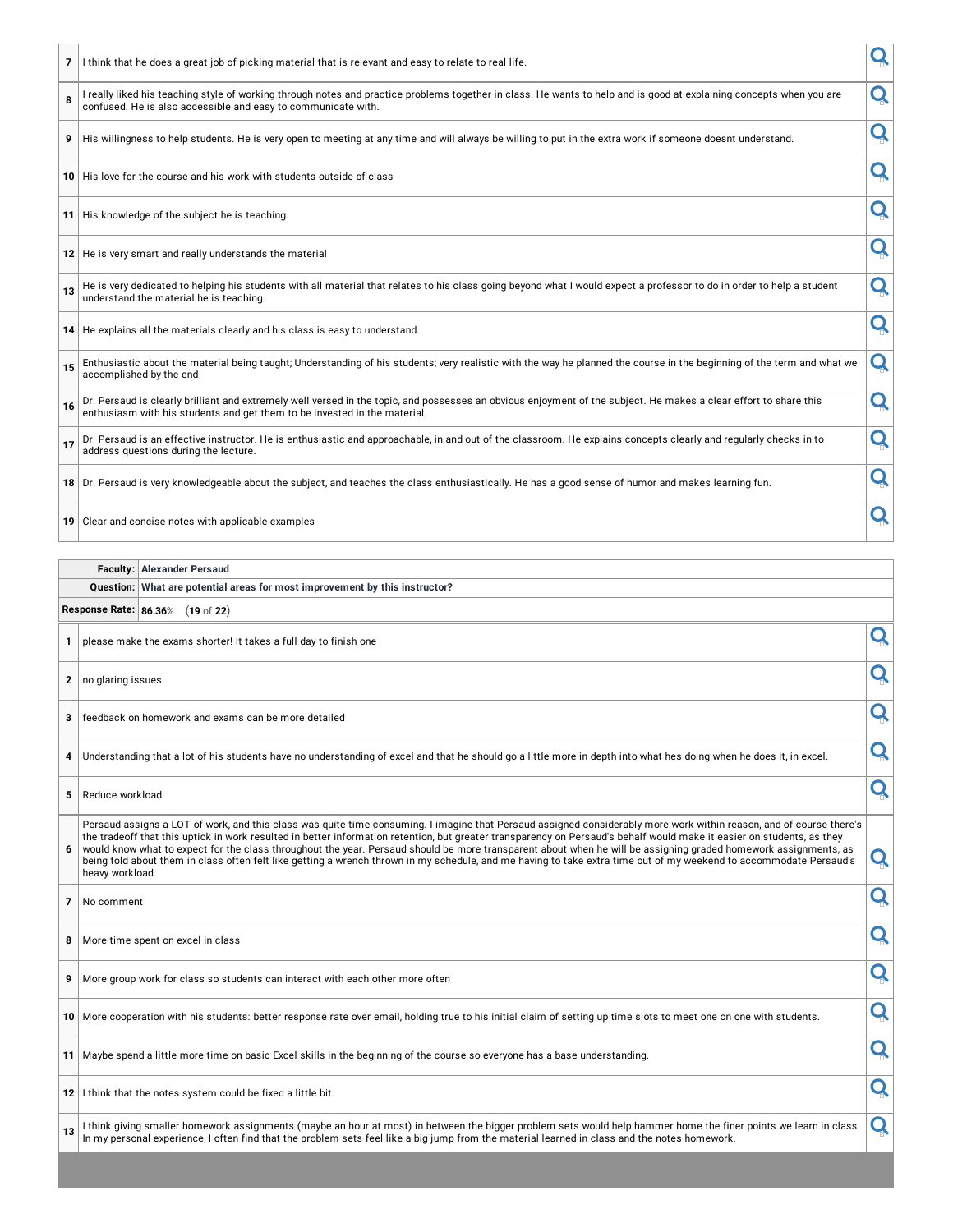|                 | 14 He can respond to emails faster and not wait for class to address emails                                                                                                               |  |
|-----------------|-------------------------------------------------------------------------------------------------------------------------------------------------------------------------------------------|--|
| 15              | Focus more on how to apply concepts in excel. Make it clear that all students need to know Excel for this course, as it makes everything significantly easier and more<br>understandable. |  |
|                 | 16 Dr. Persaud could give a bit more feedback on problem set assignments.                                                                                                                 |  |
| 17 <sup>1</sup> | Dr. Persaud did not always respond to e-mails promptly.                                                                                                                                   |  |
| 18              | Could pace the class better at times for more difficult chapters.                                                                                                                         |  |
| 19              | Being quicker at responding to emails. Extra help sessions are good but not everyone can make them.                                                                                       |  |

|                         | <b>Faculty: Alexander Persaud</b>                                                                                                                                                           |   |
|-------------------------|---------------------------------------------------------------------------------------------------------------------------------------------------------------------------------------------|---|
| <b>Ouestion:</b>        | If applicable, were there specific online learning teaching methods and strategies that were effective in helping you achieve the key learning objectives of the<br>course? Please discuss. |   |
|                         | Response Rate:   40.91% (9 of 22)                                                                                                                                                           |   |
| $1 \mid n/a$            |                                                                                                                                                                                             | Q |
|                         | 2 Yes, sharing the screen, the recordings, and showing the Excel documents helped.                                                                                                          | Q |
|                         | 3 The virtual whiteboard was what helped me feel apart of the class and understand the material better if it was not in use.                                                                | Q |
| 4 None                  |                                                                                                                                                                                             | Q |
| 5/N/A                   |                                                                                                                                                                                             | Q |
|                         | 6 I was rarely online for this course, but the virtual excel sessions in the online class are a very good way of teaching the material over zoom.                                           | Q |
|                         | 7 I think that the class structure transferred very well to online learning. This was the best online class I took because of the way it was formatted.                                     | Q |
| 8   I learned in person |                                                                                                                                                                                             | Q |
|                         | 9 Having regular and frequent options for zoom office hours.                                                                                                                                | Q |

|                |                          | <b>Faculty: Alexander Persaud</b>                                                                                                                                                                                                                                                                                                                           |  |
|----------------|--------------------------|-------------------------------------------------------------------------------------------------------------------------------------------------------------------------------------------------------------------------------------------------------------------------------------------------------------------------------------------------------------|--|
|                | Question:                | If applicable, were there specific online learning teaching methods and strategies that were NOT effective in helping you achieve the key learning objectives of<br>the course? Please discuss.                                                                                                                                                             |  |
|                |                          | Response Rate: 31.82% (7 of 22)                                                                                                                                                                                                                                                                                                                             |  |
|                | $1 \mid n/a$             |                                                                                                                                                                                                                                                                                                                                                             |  |
|                | 2 None                   |                                                                                                                                                                                                                                                                                                                                                             |  |
| 3 <sup>1</sup> | N/A                      |                                                                                                                                                                                                                                                                                                                                                             |  |
|                | $4$ N/A                  |                                                                                                                                                                                                                                                                                                                                                             |  |
| 5 <sup>1</sup> |                          | It was hard asking questions as one of the only students on zoom because the focus of the professor was on the class in front of him, not over zoom.                                                                                                                                                                                                        |  |
|                | I learned in person      |                                                                                                                                                                                                                                                                                                                                                             |  |
|                | the learning experience. | I believe that online education is inherently flawed and thus, any virtual lesson will have the underlying issue of being less effective than in-person instruction. With that<br>being said, I do not believe that this course had any specific instances where the online instruction was ineffective to the point where it was completely detrimental to |  |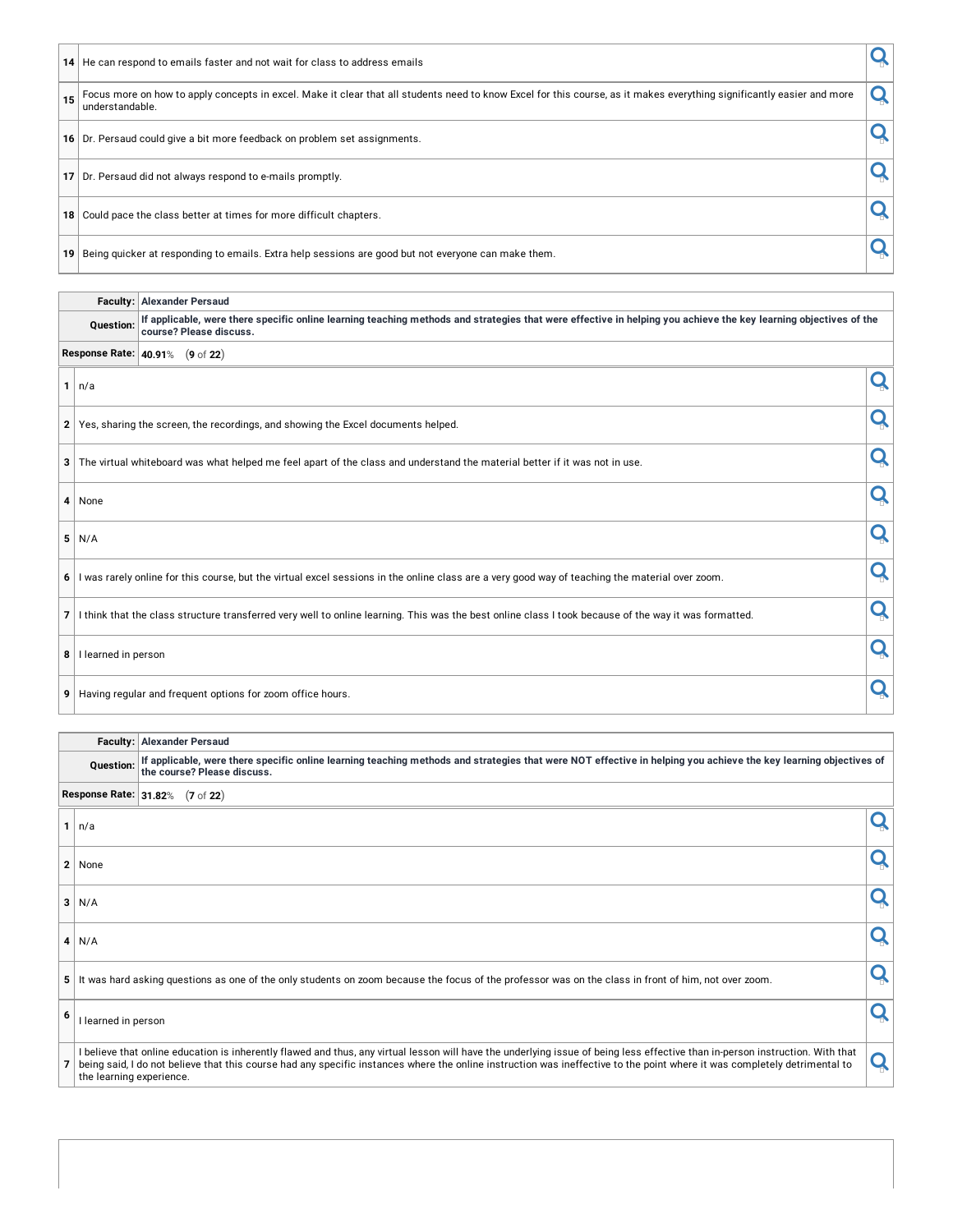| Course:                                                                                                                                                                  | BUAD202 05 - STATISTICS FOR BUS & ECON   |   |    |   |                  |  |                              |                 |                |                     |                     |                  |                     |                  |      |                         |                              |        |                |             | Department: |                            | <b>BUAD</b> |            |                  |                                                                                                                                                                                                |            |
|--------------------------------------------------------------------------------------------------------------------------------------------------------------------------|------------------------------------------|---|----|---|------------------|--|------------------------------|-----------------|----------------|---------------------|---------------------|------------------|---------------------|------------------|------|-------------------------|------------------------------|--------|----------------|-------------|-------------|----------------------------|-------------|------------|------------------|------------------------------------------------------------------------------------------------------------------------------------------------------------------------------------------------|------------|
| <b>Responsible Faculty:</b>                                                                                                                                              | Alexander Persaud                        |   |    |   |                  |  |                              |                 |                |                     |                     |                  |                     |                  |      |                         | <b>Responses / Expected:</b> |        |                |             |             |                            |             |            | 21 / 23 (91.30%) |                                                                                                                                                                                                |            |
|                                                                                                                                                                          |                                          |   |    |   |                  |  |                              |                 |                |                     |                     |                  |                     |                  |      | <b>BUAD202 - 05</b>     |                              |        |                |             |             |                            |             |            |                  | --- Survey Comparisons ---                                                                                                                                                                     |            |
| Section I                                                                                                                                                                |                                          |   |    |   |                  |  |                              |                 |                |                     |                     | <b>Responses</b> |                     |                  |      |                         |                              | Course |                |             |             | <b>BUAD</b>                |             | Pct        |                  | All                                                                                                                                                                                            | Pct        |
|                                                                                                                                                                          |                                          |   |    |   |                  |  |                              |                 |                | <b>VH</b>           | н                   | A                | LOW                 | VL.              | N    | Mean                    | Med.                         |        | Mode           | Std<br>Dev  | Ν           | Mean                       |             | Rnk        | N                | Mean                                                                                                                                                                                           | Rnk        |
| Q1 Prior to this course, your level of interest in this subject was:                                                                                                     |                                          |   |    |   |                  |  |                              |                 |                | 3                   | $\overline{4}$      | 9                | 4                   | $\mathbf{1}$     | 21   | 3.19                    | 3                            |        | 3              | 1.05        | 635         | 3.35                       |             | 26         | 2.6K             | 3.58                                                                                                                                                                                           | 21         |
|                                                                                                                                                                          |                                          |   |    |   |                  |  |                              |                 |                |                     |                     |                  |                     |                  |      |                         |                              |        |                |             |             |                            |             |            |                  | Responses: [VH] Very High=5 [H] High=4 [A] Average=3 [LOW] Low=2 [VL] Very Low=1<br>Pct Rnk: Percentile Rank (100 is best, calculated vs. precise Mean)                                        |            |
|                                                                                                                                                                          |                                          |   |    |   |                  |  |                              |                 |                | <b>BUAD202 - 05</b> |                     |                  |                     |                  |      |                         |                              |        |                |             |             | --- Survey Comparisons --- |             |            |                  |                                                                                                                                                                                                |            |
| Section I                                                                                                                                                                |                                          |   |    |   | <b>Responses</b> |  |                              |                 |                |                     |                     |                  | Course              |                  |      |                         |                              |        |                | <b>BUAD</b> |             |                            |             |            | All              |                                                                                                                                                                                                |            |
|                                                                                                                                                                          |                                          | F | s  | J | S                |  | <b>MBA</b>                   |                 | N              | Mean                |                     |                  | Med.                |                  | Mode |                         | Std<br>Dev                   |        | N              | Mean        |             | Pct<br>Rnk                 | N           |            | Mean             |                                                                                                                                                                                                | Pct<br>Rnk |
| Q2 Your class standing:                                                                                                                                                  |                                          | 3 | 15 | 3 | $\pmb{0}$        |  | $\mathbf 0$                  |                 | 21             | 2.00                |                     |                  | $\mathbf{2}$        |                  |      | $\overline{2}$          | .53                          |        | 635            | 2.51        |             | 26                         | 2.6K        |            | 2.76             |                                                                                                                                                                                                | 20         |
|                                                                                                                                                                          |                                          |   |    |   |                  |  |                              |                 |                |                     |                     |                  |                     |                  |      |                         |                              |        |                |             |             |                            |             |            |                  | Responses: [F] Freshman=1 [S] Sophomore=2 [J] Junior=3 [S] Senior=4 [MBA] MBA=5<br>Pct Rnk: Percentile Rank (100 is best, calculated vs. precise Mean)                                         |            |
|                                                                                                                                                                          |                                          |   |    |   |                  |  |                              |                 |                |                     | <b>BUAD202 - 05</b> |                  |                     |                  |      |                         |                              |        |                |             |             | --- Survey Comparisons --- |             |            |                  |                                                                                                                                                                                                |            |
| Section I                                                                                                                                                                |                                          |   |    |   |                  |  | Responses                    |                 |                |                     |                     |                  |                     | Course           |      |                         |                              |        |                |             | <b>BUAD</b> |                            |             |            |                  | All                                                                                                                                                                                            |            |
|                                                                                                                                                                          |                                          |   |    | 3 | 3                |  | $\mathbf{2}$<br>$\mathbf{2}$ | LT <sub>2</sub> |                | N                   | Mean                |                  |                     | Med.             |      | Mode                    | Std<br>Dev                   |        | N              |             | Mean        | Pct<br>Rnk                 |             | N          |                  | Mean                                                                                                                                                                                           | Pct<br>Rnk |
| Q3 Your gradepoint average is:                                                                                                                                           | 8<br>$\overline{2}$<br>$\mathsf 0$<br>11 |   |    |   |                  |  |                              |                 |                | 21                  | 4.43                |                  |                     | 5                |      | 5                       | .66                          |        | 630            |             | 4.53        | 35                         |             | 2.6K       |                  | 4.51                                                                                                                                                                                           | 33         |
| Responses: [3] 3.50-4.00=5 [3] 3.00-3.49=4 [2] 2.50-2.99=3 [2] 2.00-2.49=2 [LT2] Less than 2.00=1<br>Pct Rnk: Percentile Rank (100 is best, calculated vs. precise Mean) |                                          |   |    |   |                  |  |                              |                 |                |                     |                     |                  |                     |                  |      |                         |                              |        |                |             |             |                            |             |            |                  |                                                                                                                                                                                                |            |
|                                                                                                                                                                          |                                          |   |    |   |                  |  |                              |                 |                |                     |                     |                  |                     |                  |      |                         | <b>BUAD202 - 05</b>          |        |                |             |             |                            |             |            |                  | --- Survey Comparisons ---                                                                                                                                                                     |            |
| Section I                                                                                                                                                                |                                          |   |    |   |                  |  |                              |                 |                |                     |                     |                  |                     | <b>Responses</b> |      |                         |                              |        | Course         |             |             |                            | <b>BUAD</b> |            |                  | All                                                                                                                                                                                            |            |
|                                                                                                                                                                          |                                          |   |    |   |                  |  |                              |                 |                |                     |                     |                  | А                   |                  |      | B C D F <br>Ν           | Mean                         |        | Med. Mode      |             | Std<br>Dev  | N                          | Mean        | Pct<br>Rnk | N                | Mean                                                                                                                                                                                           | Pct<br>Rnk |
| Q4 Based on evaluations you have earned to date, your current grade in this course is:                                                                                   |                                          |   |    |   |                  |  |                              |                 |                |                     |                     |                  |                     |                  |      | 14   5   2   0   0   21 | 4.57                         |        | 5              | 5           | .66         | 633                        | 4.70        | 33         | 2.6K             | 4.60                                                                                                                                                                                           | 45         |
|                                                                                                                                                                          |                                          |   |    |   |                  |  |                              |                 |                |                     |                     |                  |                     |                  |      |                         |                              |        |                |             |             |                            |             |            |                  | Responses: [A] A=5 [B] B=4 [C] C=3 [D] D=2 [F] F=1<br>Pct Rnk: Percentile Rank (100 is best, calculated vs. precise Mean)                                                                      |            |
|                                                                                                                                                                          |                                          |   |    |   |                  |  |                              |                 |                |                     |                     |                  | <b>BUAD202 - 05</b> |                  |      |                         |                              |        |                |             |             | --- Survey Comparisons --- |             |            |                  |                                                                                                                                                                                                |            |
| <b>Section II</b>                                                                                                                                                        |                                          |   |    |   |                  |  |                              |                 |                | <b>Responses</b>    |                     |                  |                     |                  |      | Course                  |                              |        | Std            |             |             | <b>BUAD</b>                | Pct         |            |                  | All                                                                                                                                                                                            | Pct        |
|                                                                                                                                                                          |                                          |   |    |   |                  |  | SΑ                           | A               | <b>NAN</b>     |                     | D<br>DS             |                  | Ν                   | Mean             |      | Med.                    | Mode                         |        | Dev            | N           |             | Mean                       | Rnk         | N          |                  | Mean                                                                                                                                                                                           | Rnk        |
| Q5 The course required you to think critically:                                                                                                                          |                                          |   |    |   |                  |  | 8                            | 9               | $\overline{2}$ |                     | $\overline{2}$      | 0                | 21                  | 4.10             |      | 4                       |                              | 4      | 92             | 630         |             | 4.14                       | 41          | 2.6K       |                  | 4.25                                                                                                                                                                                           | 31         |
|                                                                                                                                                                          |                                          |   |    |   |                  |  |                              |                 |                |                     |                     |                  |                     |                  |      |                         |                              |        |                |             |             |                            |             |            |                  | Responses: [SA] Strongly Agree=5 [A] Agree=4 [NAN] Neither Agree Nor Disagree=3 [D] Disagree=2 [DS] Disagree Strongly=1<br>Pct Rnk: Percentile Rank (100 is best, calculated vs. precise Mean) |            |
|                                                                                                                                                                          |                                          |   |    |   |                  |  |                              |                 |                |                     |                     |                  | <b>BUAD202 - 05</b> |                  |      |                         |                              |        |                |             |             | --- Survey Comparisons --- |             |            |                  |                                                                                                                                                                                                |            |
| <b>Section II</b>                                                                                                                                                        |                                          |   |    |   |                  |  |                              |                 |                | <b>Responses</b>    |                     |                  |                     |                  |      | Course                  |                              |        |                |             |             | <b>BUAD</b>                |             |            |                  | All                                                                                                                                                                                            |            |
|                                                                                                                                                                          |                                          |   |    |   |                  |  |                              | SA              | А              | <b>NAN</b>          | D                   | DS               | N                   |                  | Mean | Med.                    |                              | Mode   | Std<br>Dev     | N           |             | Mean                       | Pct<br>Rnk  | N          |                  | Mean                                                                                                                                                                                           | Pct<br>Rnk |
| Q6 The course required you to think analytically:                                                                                                                        |                                          |   |    |   |                  |  |                              | 15              | 6              | 0                   | 0                   | 0                | 21                  |                  | 4.71 | 5                       |                              | 5      | .45            | 627         |             | 4.13                       | 92          | 2.6K       |                  | 4.32                                                                                                                                                                                           | 84         |
|                                                                                                                                                                          |                                          |   |    |   |                  |  |                              |                 |                |                     |                     |                  |                     |                  |      |                         |                              |        |                |             |             |                            |             |            |                  | Responses: [SA] Strongly Agree=5 [A] Agree=4 [NAN] Neither Agree Nor Disagree=3 [D] Disagree=2 [DS] Disagree Strongly=1<br>Pct Rnk: Percentile Rank (100 is best, calculated vs. precise Mean) |            |
|                                                                                                                                                                          |                                          |   |    |   |                  |  |                              |                 |                |                     |                     |                  |                     |                  |      |                         | <b>BUAD202 - 05</b>          |        |                |             |             |                            |             |            |                  | --- Survey Comparisons ---                                                                                                                                                                     |            |
| <b>Section II</b>                                                                                                                                                        |                                          |   |    |   |                  |  |                              |                 |                |                     |                     |                  |                     | <b>Responses</b> |      |                         |                              |        | Course         |             |             |                            | <b>BUAD</b> |            |                  | All                                                                                                                                                                                            |            |
|                                                                                                                                                                          |                                          |   |    |   |                  |  |                              |                 |                |                     |                     |                  | VH H                |                  |      | AEVEN                   | Mean   Med.                  |        |                | Mode        | Std<br>Dev  | N                          | Mean        | Pct<br>Rnk | N                | Mean                                                                                                                                                                                           | Pct<br>Rnk |
| Q7 Compared to the difficulty level of other college-level courses, this course was:                                                                                     |                                          |   |    |   |                  |  |                              |                 |                |                     |                     |                  | 5                   | 10               | 5 1  | 0<br>21                 | 3.90                         |        | $\overline{4}$ | 4           | .81         | 636                        | 3.29        | 89         | 2.6K             | 3.52                                                                                                                                                                                           | 74         |
|                                                                                                                                                                          |                                          |   |    |   |                  |  |                              |                 |                |                     |                     |                  |                     |                  |      |                         |                              |        |                |             |             |                            |             |            |                  | Responses: [VH] Very Hard=5 [H] Hard=4 [A] Average=3 [E] Easy=2 [VE] Very Easy=1<br>Pct Rnk: Percentile Rank (100 is best, calculated vs. precise Mean)                                        |            |
|                                                                                                                                                                          |                                          |   |    |   |                  |  |                              |                 |                |                     |                     |                  |                     |                  |      |                         |                              |        |                |             |             |                            |             |            |                  |                                                                                                                                                                                                |            |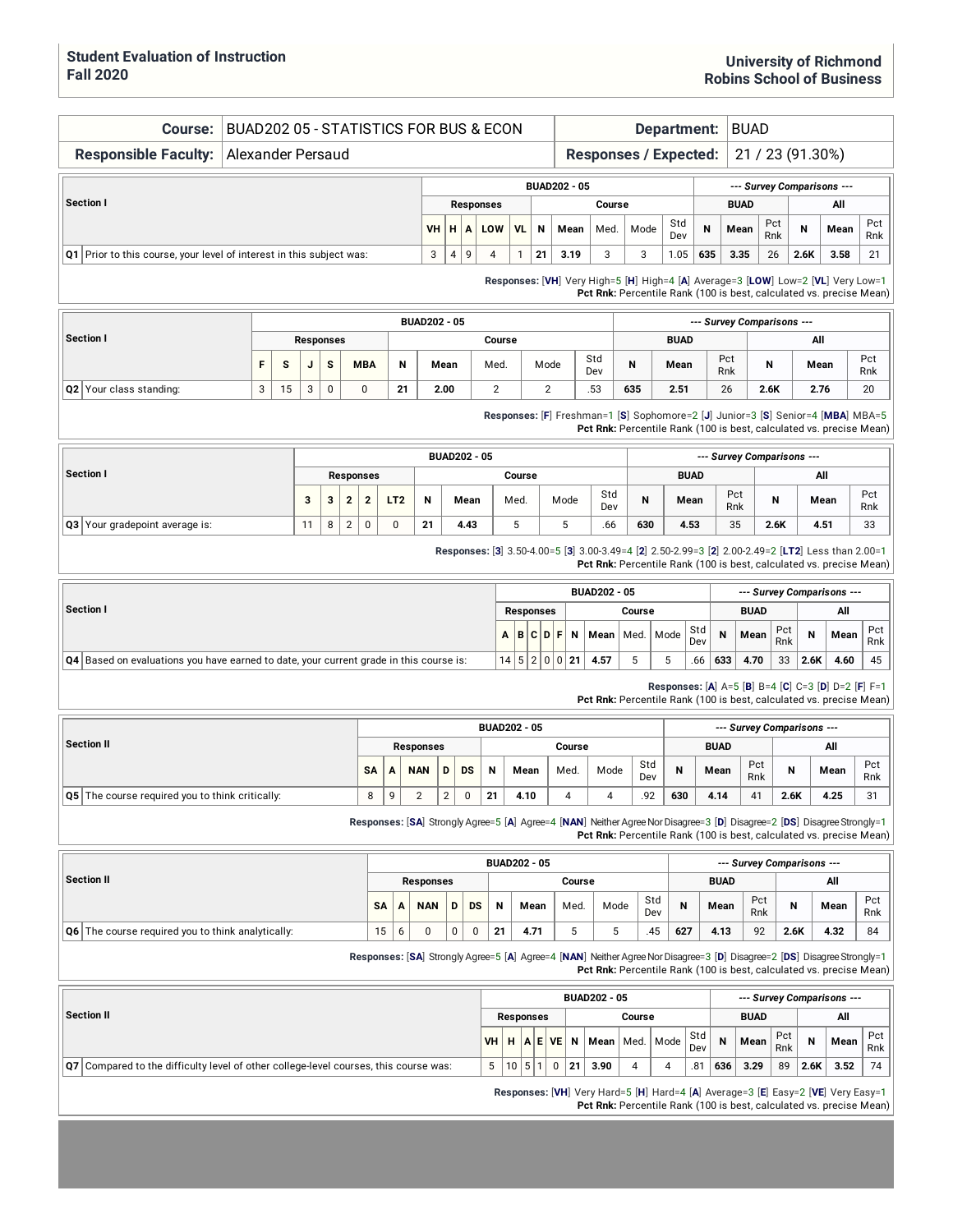|                                 |            |           |           |           |            |    | <b>BUAD202 - 05</b> |        |                 |            |     |             |            | --- Survey Comparisons --- |      |            |
|---------------------------------|------------|-----------|-----------|-----------|------------|----|---------------------|--------|-----------------|------------|-----|-------------|------------|----------------------------|------|------------|
| <b>Section II</b>               |            |           | Responses |           |            |    |                     | Course |                 |            |     | <b>BUAD</b> |            |                            | All  |            |
|                                 | <b>WTF</b> | <b>TF</b> | <b>AR</b> | <b>TS</b> | <b>WTS</b> | N  | Mean                | Med.   | Mode            | Std<br>Dev | N   | Mean        | Pct<br>Rnk | N                          | Mean | Pct<br>Rnk |
| Q8 The pace of this course was: | υ          | ь         | 14        |           | 0          | 21 | 3.24                | ົ      | $\sqrt{2}$<br>ັ | .53        | 635 | 3.14        | 72         | 2.6K                       | 3.20 | 64         |

**Responses:** [**WTF**] Way Too Fast=5 [**TF**] Too Fast=4 [**AR**] AboutRight=3 [**TS**] Too Slow=2 [**WTS**] Way Too Slow=1 **Pct Rnk:** Percentile Rank (100 is best, calculated vs. precise Mean)

|                        |            |            |     |    | <b>BUAD202 - 05</b> |        |      |            |     |             |            | --- Survey Comparisons --- |      |            |
|------------------------|------------|------------|-----|----|---------------------|--------|------|------------|-----|-------------|------------|----------------------------|------|------------|
| Section II             |            | Responses  |     |    |                     | Course |      |            |     | <b>BUAD</b> |            |                            | All  |            |
|                        | <b>AOM</b> | <b>AOM</b> | AAE | N  | Mean                | Med.   | Mode | Std<br>Dev | N   | Mean        | Pct<br>Rnk | N                          | Mean | Pct<br>Rnk |
| Q9 I took this course: | ັ          | $-$        |     | 21 | 1.90                |        |      | .43        | 633 | 1.95        | 36         | 2.6K                       | 1.83 | 43         |

**Responses:** [**AOM**] Allormostly on-line=1 [**AOM**] Allormostlyin aclassroom=2 [**AAE**] An approximately even mix ofon-lineand in aclassroom=3 **Pct Rnk:** Percentile Rank (100 is best, calculated vs. precise Mean)

|                                                                              |           |    |            |   |   |    | <b>BUAD202 - 05</b> |        |      |            |     |             |            |      | --- Survey Comparisons --- |            |
|------------------------------------------------------------------------------|-----------|----|------------|---|---|----|---------------------|--------|------|------------|-----|-------------|------------|------|----------------------------|------------|
| Section II                                                                   |           |    | Responses  |   |   |    |                     | Course |      |            |     | <b>BUAD</b> |            |      | All                        |            |
|                                                                              | <b>SA</b> | A  | NAN D DS N |   |   |    | Mean <b>I</b>       | Med.   | Mode | Std<br>Dev | N   | Mean        | Pct<br>Rnk | N    | Mean                       | Pct<br>Rnk |
| <b>Q10</b> The course significantly increased your knowledge of the subject: | 9         | 10 |            | 0 | 0 | 21 | 4.33                |        |      | .64        | 636 | 4.23        | 53         | 2.6K | 4.32                       | 44         |

**Responses:** [**SA**] Strongly Agree=5 [**A**] Agree=4 [**NAN**] NeitherAgreeNorDisagree=3 [**D**] Disagree=2 [**DS**] DisagreeStrongly=1

**Pct Rnk:** Percentile Rank (100 is best, calculated vs. precise Mean)

|                                                  |    |   |                  |           |    | <b>BUAD202 - 05</b> |        |      |                             |     |             |            | --- Survey Comparisons --- |      |            |
|--------------------------------------------------|----|---|------------------|-----------|----|---------------------|--------|------|-----------------------------|-----|-------------|------------|----------------------------|------|------------|
| Section II                                       |    |   | <b>Responses</b> |           |    |                     | Course |      |                             |     | <b>BUAD</b> |            |                            | All  |            |
|                                                  | ΕI | G | D                | <b>VP</b> | N  | Mean                | Med.   | Mode | Std<br>Dev                  | N   | Mean        | Pct<br>Rnk | N                          | Mean | Pct<br>Rnk |
| The overall quality of this course is:<br>⊺Q11 ! | 8  | 8 | 0                | 0         | 21 | 4.14                |        | 4.5  | $\overline{ }$<br>$\cdot$ . | 635 | 4.12        | 42         | 2.6K                       | 4.19 |            |

**Responses:** [**E**] Excellent=5 [**G**] Good=4 [**F**] Fair=3 [**P**] Poor=2 [**VP**] Very Poor=1 **Pct Rnk:** Percentile Rank (100 is best, calculated vs. precise Mean)

|                                                                                                                                                                                                                                 |           |   |                  |   |           |             | <b>Alexander Persaud</b> |                   |      |            |
|---------------------------------------------------------------------------------------------------------------------------------------------------------------------------------------------------------------------------------|-----------|---|------------------|---|-----------|-------------|--------------------------|-------------------|------|------------|
| Section III                                                                                                                                                                                                                     |           |   | <b>Responses</b> |   |           |             |                          | <b>Individual</b> |      |            |
|                                                                                                                                                                                                                                 | <b>SA</b> | A | <b>NAN</b>       | D | <b>DS</b> | $\mathbf N$ | Mean                     | Med.              | Mode | Std<br>Dev |
| Q12 The assigned text and other course materials are useful in learning.                                                                                                                                                        |           |   |                  | 3 | 0         | 21          | 3.86                     | 4                 | 4    | .94        |
| $\sim$ . The contract of the contract of the contract of the contract of the contract of the contract of the contract of the contract of the contract of the contract of the contract of the contract of the contract of the co |           |   |                  |   |           |             |                          |                   |      |            |

**Responses:** [SA] Strongly Agree=5 [A] Agree=4 [NAN] Neither Agree Nor Disagree=3 [D] Disagree=2 [DS] Disagree Strongly=1

|                                                                                                                            |                |                 |                  |          |          |    | <b>Alexander Persaud</b> |                   |      |            |
|----------------------------------------------------------------------------------------------------------------------------|----------------|-----------------|------------------|----------|----------|----|--------------------------|-------------------|------|------------|
| Section III                                                                                                                |                |                 | <b>Responses</b> |          |          |    |                          | <b>Individual</b> |      |            |
|                                                                                                                            | <b>SA</b>      | A               | NAN D DS         |          |          | N  | Mean   Med.              |                   | Mode | Std<br>Dev |
| Q13 Considering the difficulty of the material, the instructor presents the subject matter clearly.                        | 10             | 9               | $\overline{2}$   | $\Omega$ | $\Omega$ | 21 | 4.38                     |                   |      | .65        |
| <b>Q14</b> Teaching methods and strategies are effective in helping you achieve the key learning objectives of the course. | 9              | 8               | $\overline{4}$   | 0        | $\Omega$ | 21 | 4.24                     |                   |      | .75        |
| Q15 The instructor is well prepared for class.                                                                             | 17             | 4               | $\Omega$         | $\Omega$ | $\Omega$ | 21 | 4.81                     |                   |      | .39        |
| <b>Q16</b> The instructor is effective in stimulating your interest in the subject.                                        | $\overline{4}$ | 13 <sub>1</sub> | 4                | 0        | $\Omega$ | 21 | 4.00                     | 4                 | 4    | .62        |
| Q17 The instructor is enthusiastic in teaching the course.                                                                 | 11             | 9               |                  | 0        | 0        | 21 | 4.48                     | b                 | Ð    | .59        |
| Responses: [SA] Strongly Agree=5 [A] Agree=4 [NAN] Neither Agree Nor Disagree=3 [D] Disagree=2 [DS] Disagree Strongly=1    |                |                 |                  |          |          |    |                          |                   |      |            |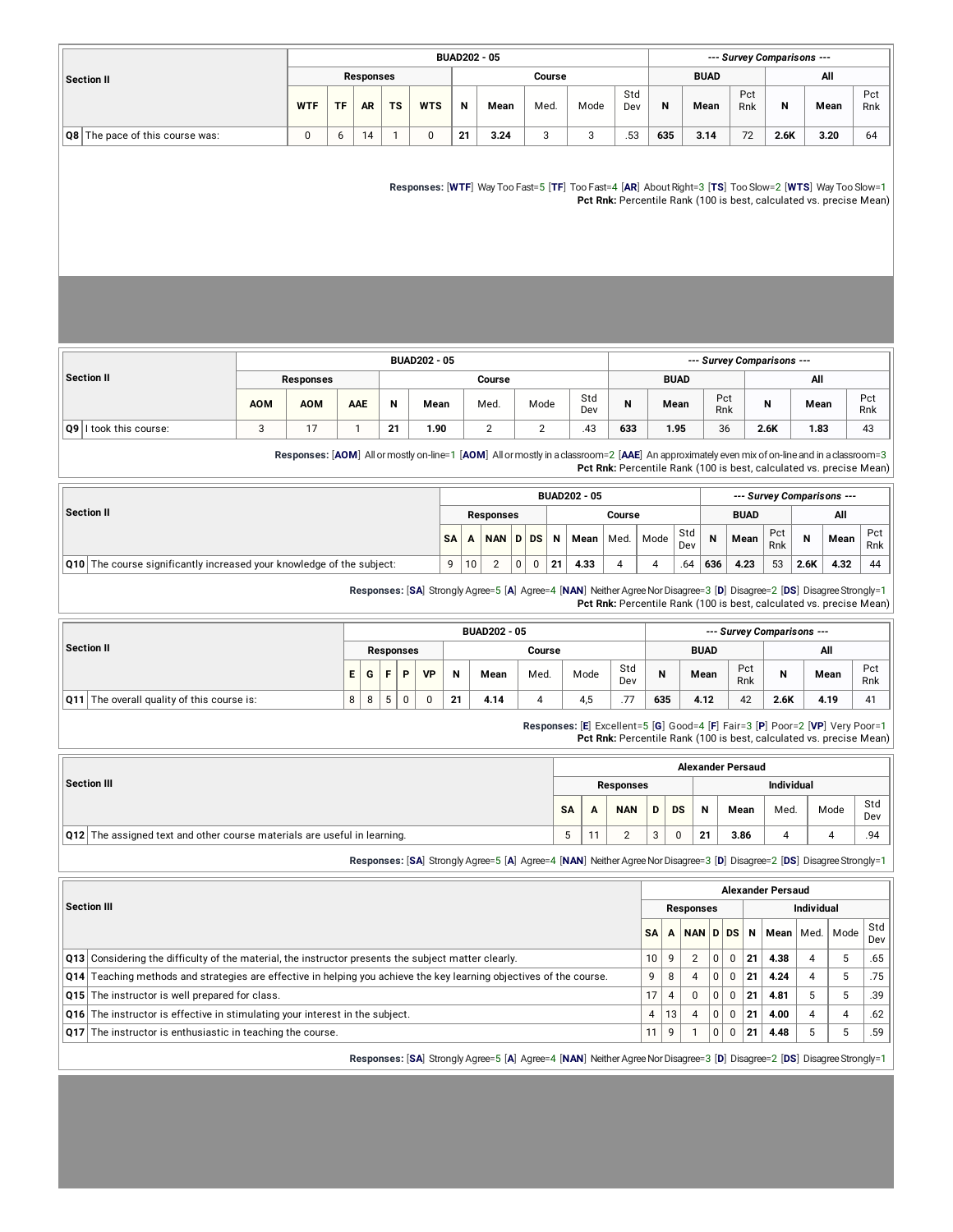|     |                                                                                                                                                |      |    |           |   |             |     | <b>Alexander Persaud</b>       |            |   |            |
|-----|------------------------------------------------------------------------------------------------------------------------------------------------|------|----|-----------|---|-------------|-----|--------------------------------|------------|---|------------|
|     | Section III                                                                                                                                    |      |    | Responses |   |             |     |                                | Individual |   |            |
|     |                                                                                                                                                |      |    |           |   |             |     | SA A NAN D DS N Mean Med. Mode |            |   | Std<br>Dev |
| 018 | The instructor is both available and willing to confer with students outside the classroom. (Leave blank if you did not<br>seek a conference.) |      | -5 |           |   | 0           | 21  | 4.24                           |            |   | .92        |
|     | <b>Q19</b> The instructor treats students with respect.                                                                                        | 12 8 |    |           | 0 | $\mathbf 0$ | 121 | 4.52                           | 5          | 5 | .59        |

**Responses:** [SA] Strongly Agree=5 [A] Agree=4 [NAN] Neither Agree Nor Disagree=3 [D] Disagree=2 [DS] Disagree Strongly=1

|                                                                                                           |           |    |           |   |    | <b>Alexander Persaud</b> |                   |      |            |
|-----------------------------------------------------------------------------------------------------------|-----------|----|-----------|---|----|--------------------------|-------------------|------|------------|
| <b>Section III</b>                                                                                        |           |    | Responses |   |    |                          | <b>Individual</b> |      |            |
|                                                                                                           | <b>SA</b> |    | NAN D DS  |   | N  | Mean                     | Med.              | Mode | Std<br>Dev |
| Q20 Exams and other graded materials are appropriate assessments of your understanding of course content. | 5         |    | h         | ŋ | 21 | 3.81                     | Δ                 |      | .96        |
| <b>Q21</b> Feedback received from the instructor improved your learning.                                  | 5         |    |           | 3 | 21 | 3.48                     |                   |      | 1.14       |
| $\vert$ Q22 Given the type and quantity of assignments/quizzes/tests, feedback is timely.                 | 5         | 10 |           |   | 21 | 3.90                     |                   |      | .81        |

**Responses:** [SA] Strongly Agree=5 [A] Agree=4 [NAN] Neither Agree Nor Disagree=3 [D] Disagree=2 [DS] Disagree Strongly=1

|                                                    |    |    |           |   |           |    | <b>Alexander Persaud</b> |                   |                                                                              |            |
|----------------------------------------------------|----|----|-----------|---|-----------|----|--------------------------|-------------------|------------------------------------------------------------------------------|------------|
| Section III                                        |    |    | Responses |   |           |    |                          | <b>Individual</b> |                                                                              |            |
|                                                    | E. | G  | F.        | Þ | <b>VP</b> | N  | Mean                     | Med.              | Mode                                                                         | Std<br>Dev |
| Q23 This instructor's overall teaching ability is: |    | 14 | $\Omega$  |   |           | 21 | 4.33                     |                   |                                                                              | .47        |
|                                                    |    |    |           |   |           |    |                          |                   | Responses: [E] Excellent=5 [G] Good=4 [F] Fair=3 [P] Poor=2 [VP] Very Poor=1 |            |

|                                   |              | Question: Estimate the average number of hours that you spent on this course per week, including time spent in-class and out-of-class. |   |
|-----------------------------------|--------------|----------------------------------------------------------------------------------------------------------------------------------------|---|
| Response Rate: 100.00% (21 of 21) |              |                                                                                                                                        |   |
| $1 \mid 9$                        |              |                                                                                                                                        | Q |
| $2 \mid 8$                        |              |                                                                                                                                        | Q |
| 3 8                               |              |                                                                                                                                        | Q |
| $4 \mid 8$                        |              |                                                                                                                                        | Q |
| $5 \mid 8$                        |              |                                                                                                                                        | Q |
| $6 \mid 7$                        |              |                                                                                                                                        | Q |
| $7 \vert 7$                       |              |                                                                                                                                        | Q |
|                                   | $8 \mid 6.5$ |                                                                                                                                        | Q |
| $9 \mid 5$                        |              |                                                                                                                                        | Q |
|                                   | $10$ 15      |                                                                                                                                        | Q |
|                                   |              |                                                                                                                                        |   |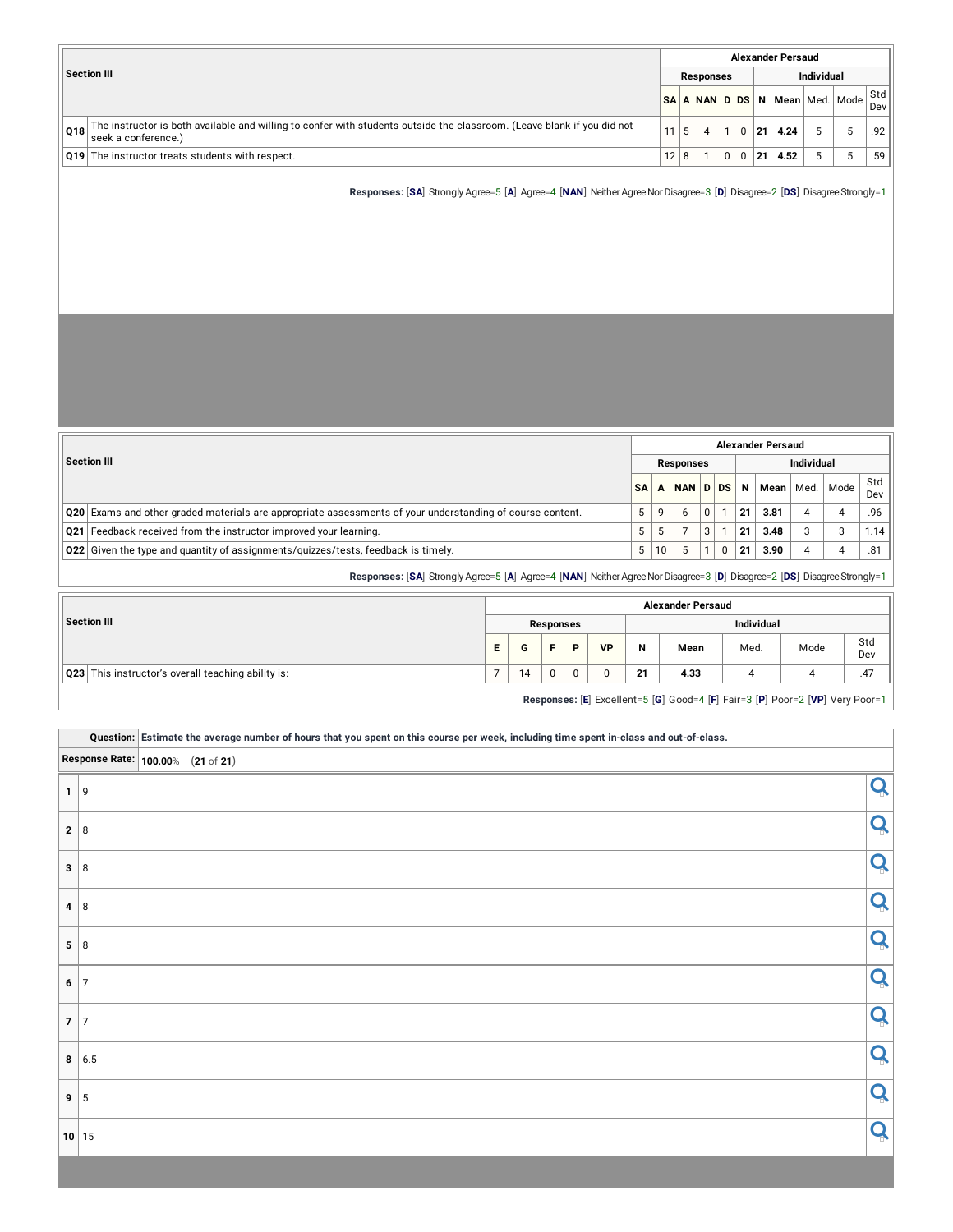| $11$ 15               | Q |
|-----------------------|---|
|                       | Q |
| $\vert$ 13 $\vert$ 13 | Q |
| $\vert$ 14 $\vert$ 12 | Q |
| 15 12                 | Q |
| 16 12                 | Q |
| 17 10                 | Q |
| 18 10                 | Q |
| $19$ 10               | Q |
| 20 10                 | Q |
| 21 10                 | Q |

| <b>Faculty: Alexander Persaud</b>                             |
|---------------------------------------------------------------|
| Question: What are the greatest strengths of this instructor? |

**Response Rate: 90.48**% (**19** of **21**)

| 1            | always prepared and makes sure everyone understands the subject before moving on                                                                                                                                                                                             | Q |
|--------------|------------------------------------------------------------------------------------------------------------------------------------------------------------------------------------------------------------------------------------------------------------------------------|---|
| $\mathbf{2}$ | Was able to explain the concepts in a way that was easy to understand                                                                                                                                                                                                        | Q |
| 3            | Some of my friends took this course (with different professors), and said that it was very easy but they did not learn much from it. This course has been difficult, but I<br>have learned a ton. I would definitely recommend this instructor to friends taking the course. | Q |
| 4            | Prof. Persaud is very smart and passionate about the subject he is teaching, I think his strength is explaining concepts and analyze datas for the class.                                                                                                                    | Q |
| 5            | Office hours and availability to help with any questions and assignments                                                                                                                                                                                                     | Q |
| 6            | N/A                                                                                                                                                                                                                                                                          | Q |
| 7            | Knows the material extremely well and is prepared to bypass topics beyond the scope of the course                                                                                                                                                                            | Q |
| 8            | Keeping the class relevant to current topics                                                                                                                                                                                                                                 | Q |
| 9            | Intelligence                                                                                                                                                                                                                                                                 | Q |
|              | 10 His knowledge on the subject is unrivaled. I completely trust in the material he is teaching and therefore am more interested in the material he teaches.                                                                                                                 | Q |
|              | 11 He teaches at a great pace and is great about answering questions.                                                                                                                                                                                                        | Q |
|              | 12 He is very nice and helpful outside of class during office hours. He also encourages participation and tried to engage students.                                                                                                                                          | Q |
|              | 13 He is able to elaborate on each concept so students can understand; he also answers questions and is patient, so everyone can be on the same page.                                                                                                                        | Q |
|              | 14 He has a relatively slow pace in class so that it's easy to catch on. His class atmosphere is relaxing.                                                                                                                                                                   | Q |
|              | 15 Enthusiastic and engaging.                                                                                                                                                                                                                                                | Q |
|              | 16 Dr. Persaud clearly presents all of the information in the course                                                                                                                                                                                                         | Q |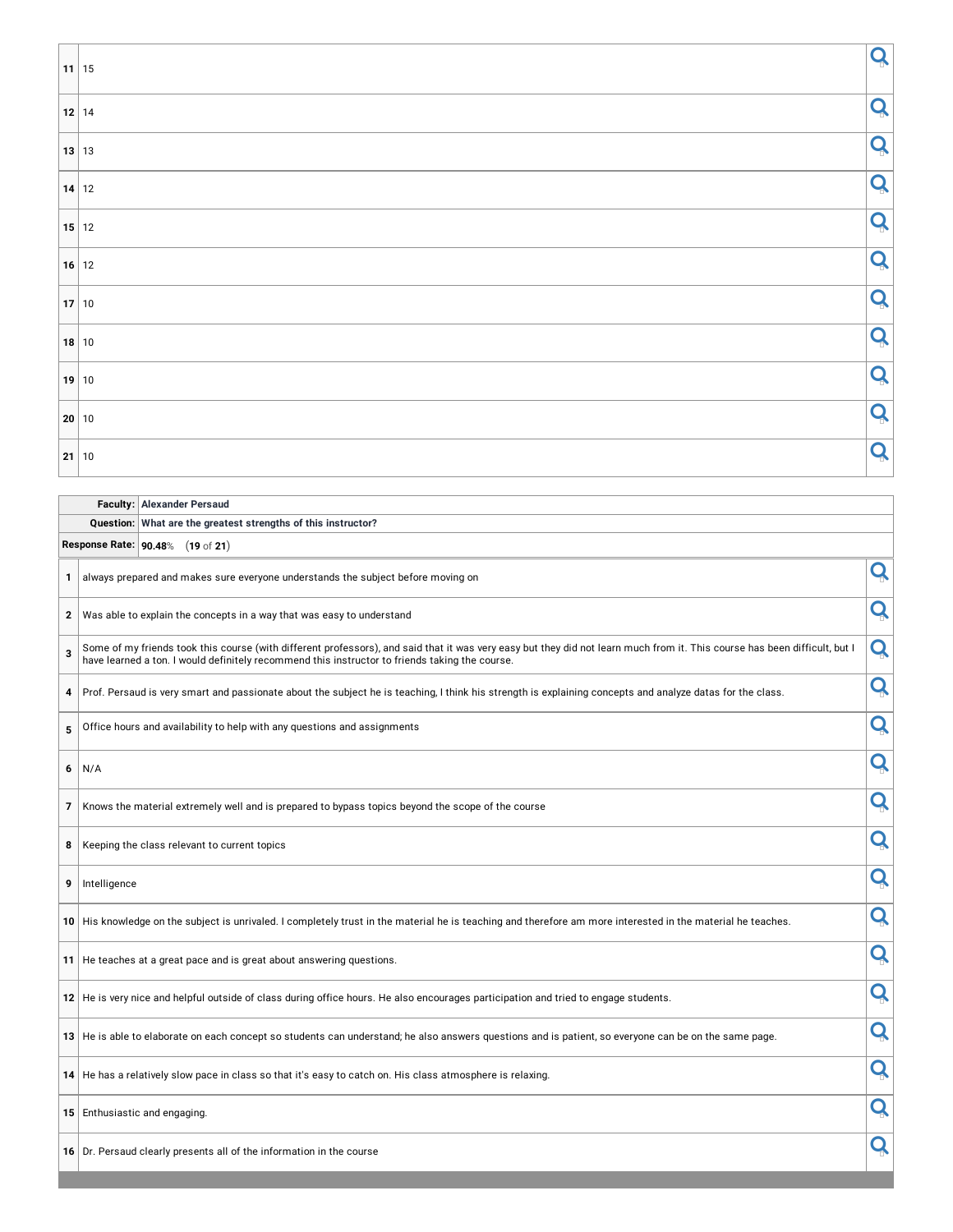|    |                                                                                                                                  | Dr. Persaud was very available for office hours which was nice. The way he conducted class (sharing his whiteboard screen and taking notes with us) was helpful and<br>slowed down the pace of class which was appreciated. |  |  |  |  |  |  |
|----|----------------------------------------------------------------------------------------------------------------------------------|-----------------------------------------------------------------------------------------------------------------------------------------------------------------------------------------------------------------------------|--|--|--|--|--|--|
| 18 | Dr. Persaud has an incredibly deep understanding of the subject and does a good job explaining material and answering questions. |                                                                                                                                                                                                                             |  |  |  |  |  |  |
| 19 | Clear and constant type of teaching. Concept + Example + Practices simple but works just right                                   |                                                                                                                                                                                                                             |  |  |  |  |  |  |
|    |                                                                                                                                  |                                                                                                                                                                                                                             |  |  |  |  |  |  |
|    |                                                                                                                                  | <b>Faculty: Alexander Persaud</b>                                                                                                                                                                                           |  |  |  |  |  |  |
|    | Question: What are potential areas for most improvement by this instructor?                                                      |                                                                                                                                                                                                                             |  |  |  |  |  |  |
|    | Response Rate: 80.95%<br>$(17 \text{ of } 21)$                                                                                   |                                                                                                                                                                                                                             |  |  |  |  |  |  |

**1** the problem sets took forever

**<sup>2</sup>** n/a

**3** What we talk about in class, what's on the problem sets and what's on the exams aren't always similar

**4** Uses the wages dataset too much, it would be nice to have more variance.

**5** There is way too much work in this class. The problem sets are way too long, tedious, and repetitive. It gets to the point where it just seems like busy work and not There is way too much work in this class. The problem sets are way too long, tedious, and repetitive. It gets to the point where it just seems like busy work and not  $\overline{\mathbf{Q}}$ 

**6** Sometimes we are asked to do things we didn't mention in the problem sets. For these contents, new types of questions, and some new perspectives of  $\vert \mathbf{Q} \vert$ 

**<sup>7</sup>** Should slow down

| 8 Problem sets tend to be very tedious and feel like busywork. I do feel that it leads to mastery of the material but the same effect could be accomplished with less busy $\vert \bullet \rangle$<br>' work. |  |
|---------------------------------------------------------------------------------------------------------------------------------------------------------------------------------------------------------------|--|
| 9 None.                                                                                                                                                                                                       |  |

**<sup>10</sup>** N/A

**<sup>11</sup>** Maybe <sup>a</sup> little more time in class for excel? But beyond that it was perfect.

**12** He is so smart he is confusing

**<sup>13</sup>** He is difficult to meet with outside of office hours.

14 He gives a lot of work which can be long and challenging at times. Test are hard and require lots of time as well. Also, doing a little more Excel learning in class would **14** help a great deal.

The expects you to come into the class being an excel wizard. Luckily I took the excel course over the summer so I was comfortable havigating excel but if I had not, I and not, I and not in the class due to how Excel heavy He expects you to come into the class being an excel wizard. Luckily I took the excel course over the summer so I was comfortable navigating excel but if I had not, I

**16** Greatly reduce the length of the problem sets, they took me over 6 hours to complete, and the notes' submissions weren't helpful for me.

First, the connections between the class content and nomework and assignment length, the problem set doesn't always connect to what we learn in class and the data.<br>The sercise is always relatively harder comparing to class First, the connections between the class content and homework and assignment length, the problem set doesn't always connect to what we learn in class and the data

**Faculty: Alexander Persaud** .<br>Ta shekara kara shikara na skhirida ilayyi skenka eta alikuk maso s

|                                                                                                   |                       | Question: IT applicable, were there specific online learning teaching methods and strategies that were effective in helping you achieve the key learning objectives of the<br>course? Please discuss. |  |  |  |  |  |  |  |  |
|---------------------------------------------------------------------------------------------------|-----------------------|-------------------------------------------------------------------------------------------------------------------------------------------------------------------------------------------------------|--|--|--|--|--|--|--|--|
|                                                                                                   | Response Rate: 42.86% | $(9 \text{ of } 21)$                                                                                                                                                                                  |  |  |  |  |  |  |  |  |
|                                                                                                   | $1 \mid n/a$          |                                                                                                                                                                                                       |  |  |  |  |  |  |  |  |
| 2 The parts of the course I took online were effective.                                           |                       |                                                                                                                                                                                                       |  |  |  |  |  |  |  |  |
| 3<br>Really enjoyed his virtual whiteboard! Thought that was effective. Excel was also very good. |                       |                                                                                                                                                                                                       |  |  |  |  |  |  |  |  |
|                                                                                                   | $4$ No                |                                                                                                                                                                                                       |  |  |  |  |  |  |  |  |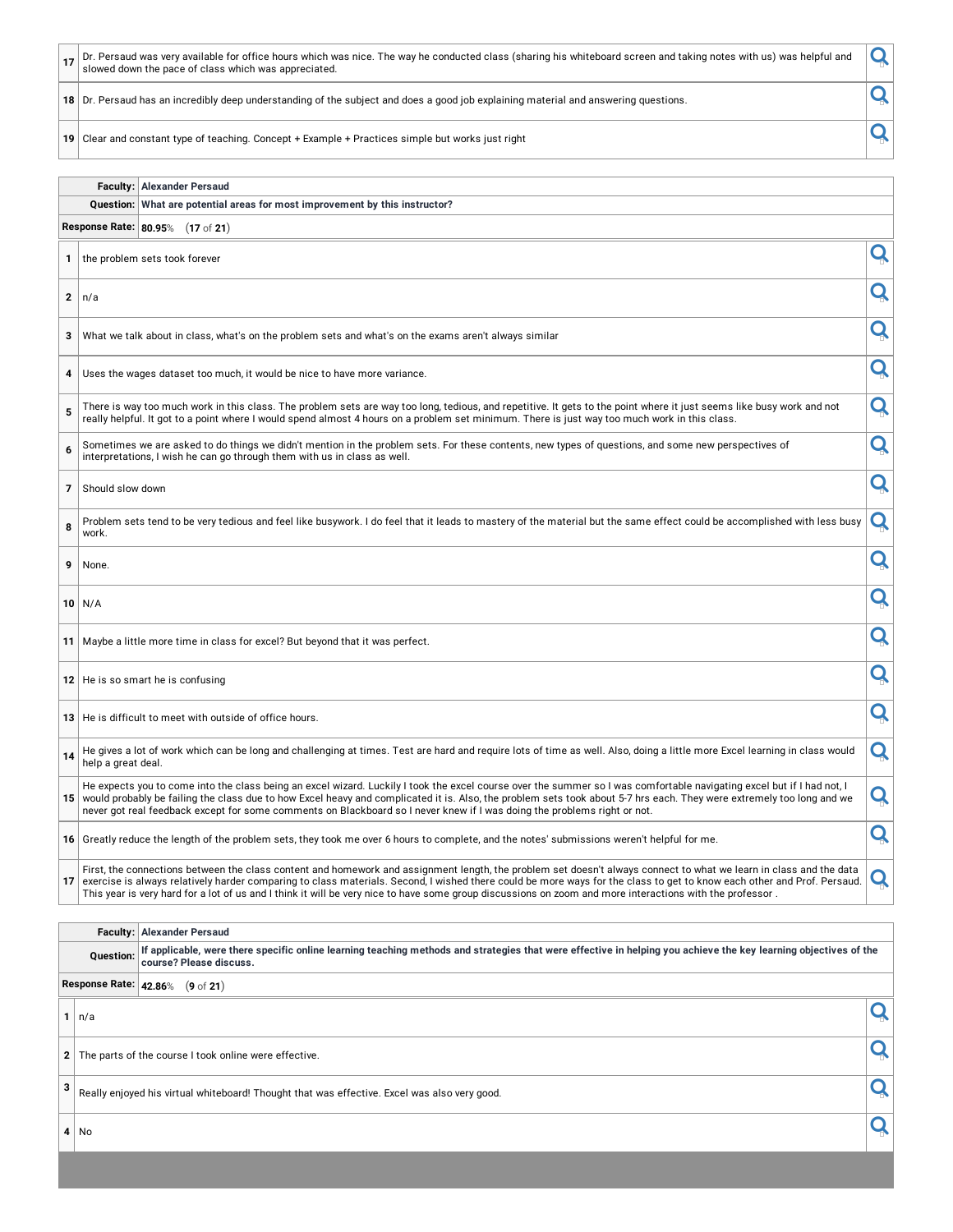**<sup>5</sup>** N/A

| $6$   I like the share screen option- using excel it helped follow the instructor and see it visually. |  |
|--------------------------------------------------------------------------------------------------------|--|

**7** Excel was very helpful but it would have been nice if we were taught how to use it more and allowed to use computers in class

**8** Every class is recorded, which is quite helpful.

**9** Being able to see what could be done on a white board online was very helpful in being able to see how to do problems

|              |              | <b>Faculty: Alexander Persaud</b>                                                                                                                                                                                                          |  |
|--------------|--------------|--------------------------------------------------------------------------------------------------------------------------------------------------------------------------------------------------------------------------------------------|--|
| Question:    |              | If applicable, were there specific online learning teaching methods and strategies that were NOT effective in helping you achieve the key learning objectives of<br>the course? Please discuss.                                            |  |
|              |              | Response Rate: 28.57% (6 of 21)                                                                                                                                                                                                            |  |
|              | $1 \mid n/a$ |                                                                                                                                                                                                                                            |  |
| $\mathbf{2}$ |              | Taking notes by hand and having to rewrite them                                                                                                                                                                                            |  |
| 3            | No           |                                                                                                                                                                                                                                            |  |
|              | 4 N/A        |                                                                                                                                                                                                                                            |  |
| 5            | N/A          |                                                                                                                                                                                                                                            |  |
| 6            |              | I think he would better upload the answers of our problem sets, so that we can check them ourselves if we did some questions wrong. It's inconvenient if I try to reach<br>him on zoom or email for every problem set as a remote student. |  |

#### **Student Evaluation of Instruction (RSB) Spring 2021**

### **University of Richmond Robins School of Business**

| ECON271 01 - MICROECONOMIC THEORY<br>Course:                         |          | Department: |                       |                           |                  |    |                                                                                  | <b>ECON</b>    |      |            |     |                            |           |             |                                                                     |           |  |
|----------------------------------------------------------------------|----------|-------------|-----------------------|---------------------------|------------------|----|----------------------------------------------------------------------------------|----------------|------|------------|-----|----------------------------|-----------|-------------|---------------------------------------------------------------------|-----------|--|
| <b>Responsible Faculty:</b><br>Alexander Persaud                     |          |             | Responses / Expected: |                           | 15 / 17 (88.24%) |    |                                                                                  |                |      |            |     |                            |           |             |                                                                     |           |  |
| Section I                                                            |          |             |                       |                           |                  |    | ECON271 - 01                                                                     |                |      |            |     | --- Survey Comparisons --- |           |             |                                                                     |           |  |
|                                                                      | $VH$ $H$ |             |                       | <b>Responses</b><br>A LOW | <b>VL</b>        | N  | Mean                                                                             | Course<br>Med. | Mode | Std        | N   | <b>ECON</b><br>Mean        | Pct       | $\mathbf N$ | All<br>Mean                                                         | Pct       |  |
| Q1 Prior to this course, your level of interest in this subject was: | 2        | 9           | 3                     |                           | $\mathbf 0$      | 15 | 3.80                                                                             | 4              | 4    | Dev<br>.75 | 479 | 3.78                       | Rnk<br>44 | 2.8K        | 3.62                                                                | Rnk<br>60 |  |
|                                                                      |          |             |                       |                           |                  |    | Responses: [VH] Very High=5 [H] High=4 [A] Average=3 [LOW] Low=2 [VL] Very Low=1 |                |      |            |     |                            |           |             | Pct Rnk: Percentile Rank (100 is best, calculated vs. precise Mean) |           |  |

| Pct<br>Rnk |
|------------|
| 44         |
|            |

**Responses:** [**F**] Freshman=1 [**S**] Sophomore=2 [**J**] Junior=3 [**S**] Senior=4 [**MBA**] MBA=5 **Pct Rnk:** Percentile Rank (100 is best, calculated vs. precise Mean)

| Section I                             |    |   |           |                 |    | ECON271 - 01 | --- Survey Comparisons --- |      |            |     |             |            |      |      |                |
|---------------------------------------|----|---|-----------|-----------------|----|--------------|----------------------------|------|------------|-----|-------------|------------|------|------|----------------|
|                                       |    |   | Responses |                 |    |              | Course                     |      |            |     | <b>ECON</b> |            | All  |      |                |
|                                       |    | ີ |           | LT <sub>2</sub> | N  | Mean         | Med.                       | Mode | Std<br>Dev |     | Mean        | Pct<br>Rnk | N    | Mean | Pct<br>Rnk     |
| <b>Q3</b> Your gradepoint average is: | 10 |   | 0         |                 | 15 | 4.60         | J                          |      | .61        | 478 | 4.66        | 34         | 2.8K | 4.58 | 5 <sup>1</sup> |

**Responses:** [**3**] 3.50-4.00=5 [**3**] 3.00-3.49=4 [**2**] 2.50-2.99=3 [**2**] 2.00-2.49=2 [**LT2**] Less than 2.00=1 **Pct Rnk:** Percentile Rank (100 is best, calculated vs. precise Mean)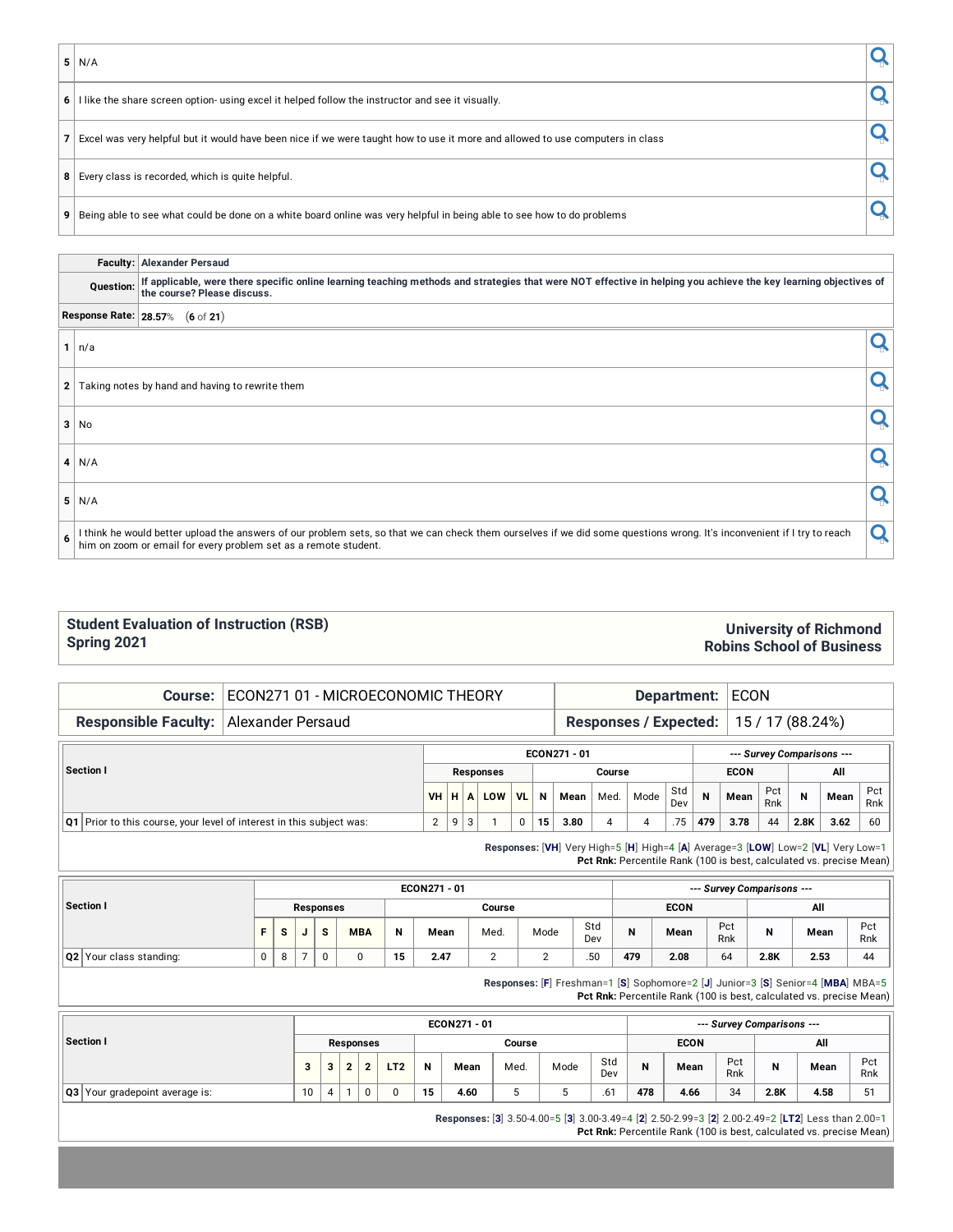|                                                                                            |  |           |                         | ECON271 - 01 |        |                    |            |                | --- Survey Comparisons --- |            |          |      |                 |
|--------------------------------------------------------------------------------------------|--|-----------|-------------------------|--------------|--------|--------------------|------------|----------------|----------------------------|------------|----------|------|-----------------|
| <b>Section I</b>                                                                           |  | Responses |                         |              | Course |                    |            |                | <b>ECON</b>                |            |          | All  |                 |
|                                                                                            |  |           | $A$ $B$ $C$ $D$ $F$ $N$ |              |        | Mean   Med.   Mode | Std<br>Dev | $\overline{N}$ | Mean                       | Pct<br>Rnk | <b>N</b> | Mean | Pct<br>Rnk      |
| $ Q4 $ Based on evaluations you have earned to date, your current grade in this course is: |  |           | 16900015                | 4.40         | 4      |                    | .49        | 479            | 4.49                       | 26         | 2.8K     | 4.57 | 22 <sub>1</sub> |

#### **Responses:** [**A**] A=5 [**B**] B=4 [**C**] C=3 [**D**] D=2 [**F**] F=1

**Pct Rnk:** Percentile Rank (100 is best, calculated vs. precise Mean)

|                                                   |           |                  |   |           |    | ECON271 - 01 |        |      |            |     |             |            | --- Survey Comparisons --- |      |            |
|---------------------------------------------------|-----------|------------------|---|-----------|----|--------------|--------|------|------------|-----|-------------|------------|----------------------------|------|------------|
| Section II                                        |           | <b>Responses</b> |   |           |    |              | Course |      |            |     | <b>ECON</b> |            |                            | All  |            |
|                                                   | <b>SA</b> | <b>NAN</b>       | D | <b>DS</b> | N  | Mean         | Med.   | Mode | Std<br>Dev | N   | Mean        | Pct<br>Rnk | N                          | Mean | Pct<br>Rnk |
| Q5   The course required you to think critically: | $\sim$    | 0                | 0 |           | 15 | 4.73         |        | J    | .44        | 479 | 4.23        | 96         | 2.7K                       | 4.22 | 96         |

**Responses:** [**SA**] Strongly Agree=5 [**A**] Agree=4 [**NAN**] NeitherAgreeNorDisagree=3 [**D**] Disagree=2 [**DS**] DisagreeStrongly=1 **Pct Rnk:** Percentile Rank (100 is best, calculated vs. precise Mean)

|                                                                |           |                  |   |           |    | ECON271 - 01 |        |      |            |     |             |            | --- Survey Comparisons --- |      |            |
|----------------------------------------------------------------|-----------|------------------|---|-----------|----|--------------|--------|------|------------|-----|-------------|------------|----------------------------|------|------------|
| Section II                                                     |           | <b>Responses</b> |   |           |    |              | Course |      |            |     | <b>ECON</b> |            |                            | All  |            |
|                                                                | <b>SA</b> | <b>NAN</b>       | D | <b>DS</b> | N  | Mean         | Med.   | Mode | Std<br>Dev | N   | Mean        | Pct<br>Rnk | N                          | Mean | Pct<br>Rnk |
| $\overline{Q6}$ The course required you to think analytically: | 12        |                  |   |           | 15 | 4.80         |        |      | .40        | 478 | 4.36        | 94         | 2.7K                       | 4.29 | 94         |

**Responses:** [**SA**] Strongly Agree=5 [**A**] Agree=4 [**NAN**] NeitherAgreeNorDisagree=3 [**D**] Disagree=2 [**DS**] DisagreeStrongly=1 **Pct Rnk:** Percentile Rank (100 is best, calculated vs. precise Mean)

|                                                                                                  |           |                  |                         |    | ECON271 - 01 |        |                    |            |     | --- Survey Comparisons --- |            |      |      |            |
|--------------------------------------------------------------------------------------------------|-----------|------------------|-------------------------|----|--------------|--------|--------------------|------------|-----|----------------------------|------------|------|------|------------|
| Section II                                                                                       |           | <b>Responses</b> |                         |    |              | Course |                    |            |     | <b>ECON</b>                |            |      | All  |            |
|                                                                                                  | VHHAEVENI |                  |                         |    |              |        | Mean   Med.   Mode | Std<br>Dev | N   | Mean                       | Pct<br>Rnk | N    | Mean | Pct<br>Rnk |
|                                                                                                  |           |                  |                         |    |              |        |                    |            |     |                            |            |      |      |            |
| $\mathsf{Q7} $ Compared to the difficulty level of other college-level courses, this course was: |           | 6 2 0            | $\overline{\mathbf{0}}$ | 15 | 4.33         |        |                    | .70        | 480 | 3.57                       | 94         | 2.8K | 3.47 | 94         |

**Responses:** [**VH**] Very Hard=5 [**H**] Hard=4 [**A**] Average=3 [**E**] Easy=2 [**VE**] Very Easy=1 **Pct Rnk:** Percentile Rank (100 is best, calculated vs. precise Mean)

|                                        |            |               |           |           |            | ECON271 - 01 |      |        |      |            |     |             |            | --- Survey Comparisons --- |      |            |
|----------------------------------------|------------|---------------|-----------|-----------|------------|--------------|------|--------|------|------------|-----|-------------|------------|----------------------------|------|------------|
| Section II                             |            |               | Responses |           |            |              |      | Course |      |            |     | <b>ECON</b> |            |                            | All  |            |
|                                        | <b>WTF</b> | <b>TF</b>     | <b>AR</b> | <b>TS</b> | <b>WTS</b> | N            | Mean | Med.   | Mode | Std<br>Dev | N   | Mean        | Pct<br>Rnk | N                          | Mean | Pct<br>Rnk |
| <b>Q8</b> The pace of this course was: | 0          | $\rightarrow$ | 10        | 0         |            | 15           | 3.33 |        |      | .4.        | 479 | 3.20        | 76         | 2.7K                       | 3.19 | 76         |

**Responses:** [**WTF**] Way Too Fast=5 [**TF**] Too Fast=4 [**AR**] AboutRight=3 [**TS**] Too Slow=2 [**WTS**] Way Too Slow=1 **Pct Rnk:** Percentile Rank (100 is best, calculated vs. precise Mean)

|                        |            |                  |     |    | ECON271 - 01 |        |      |            |     |             |            | --- Survey Comparisons --- |      |            |
|------------------------|------------|------------------|-----|----|--------------|--------|------|------------|-----|-------------|------------|----------------------------|------|------------|
| Section II             |            | <b>Responses</b> |     |    |              | Course |      |            |     | <b>ECON</b> |            |                            | All  |            |
|                        | <b>AOM</b> | AOM              | AAE | N  | Mean         | Med.   | Mode | Std<br>Dev | N   | Mean        | Pct<br>Rnk | N                          | Mean | Pct<br>Rnk |
| Q9 I took this course: | c          | 10<br>1 Z.       |     | 15 | 1.80         |        |      | .40        | 480 | 1.83        | 29         | 2.8K                       | 1.83 | 28         |

**Responses:** [**AOM**] Allormostly on-line=1 [**AOM**] Allormostlyin aclassroom=2 [**AAE**] An approximately even mix ofon-lineand in aclassroom=3 **Pct Rnk:** Percentile Rank (100 is best, calculated vs. precise Mean)

|                                                                              |           |                  |          |    | ECON271 - 01      |        |      |            |     |             |            |      | --- Survey Comparisons --- |            |
|------------------------------------------------------------------------------|-----------|------------------|----------|----|-------------------|--------|------|------------|-----|-------------|------------|------|----------------------------|------------|
| Section II                                                                   |           | <b>Responses</b> |          |    |                   | Course |      |            |     | <b>ECON</b> |            |      | All                        |            |
|                                                                              | <b>SA</b> |                  |          |    | A NAN D DS N Mean | Med.   | Mode | Std<br>Dev | N   | Mean        | Pct<br>Rnk | N    | Mean                       | Pct<br>Rnk |
| <b>Q10</b> The course significantly increased your knowledge of the subject: | 10        |                  | $\Omega$ | 15 | 4.67              |        |      | .47        | 480 | 4.23        | 80         | 2.8K | 4.32                       | 84         |

**Responses:** [**SA**] Strongly Agree=5 [**A**] Agree=4 [**NAN**] NeitherAgreeNorDisagree=3 [**D**] Disagree=2 [**DS**] DisagreeStrongly=1 **Pct Rnk:** Percentile Rank (100 is best, calculated vs. precise Mean)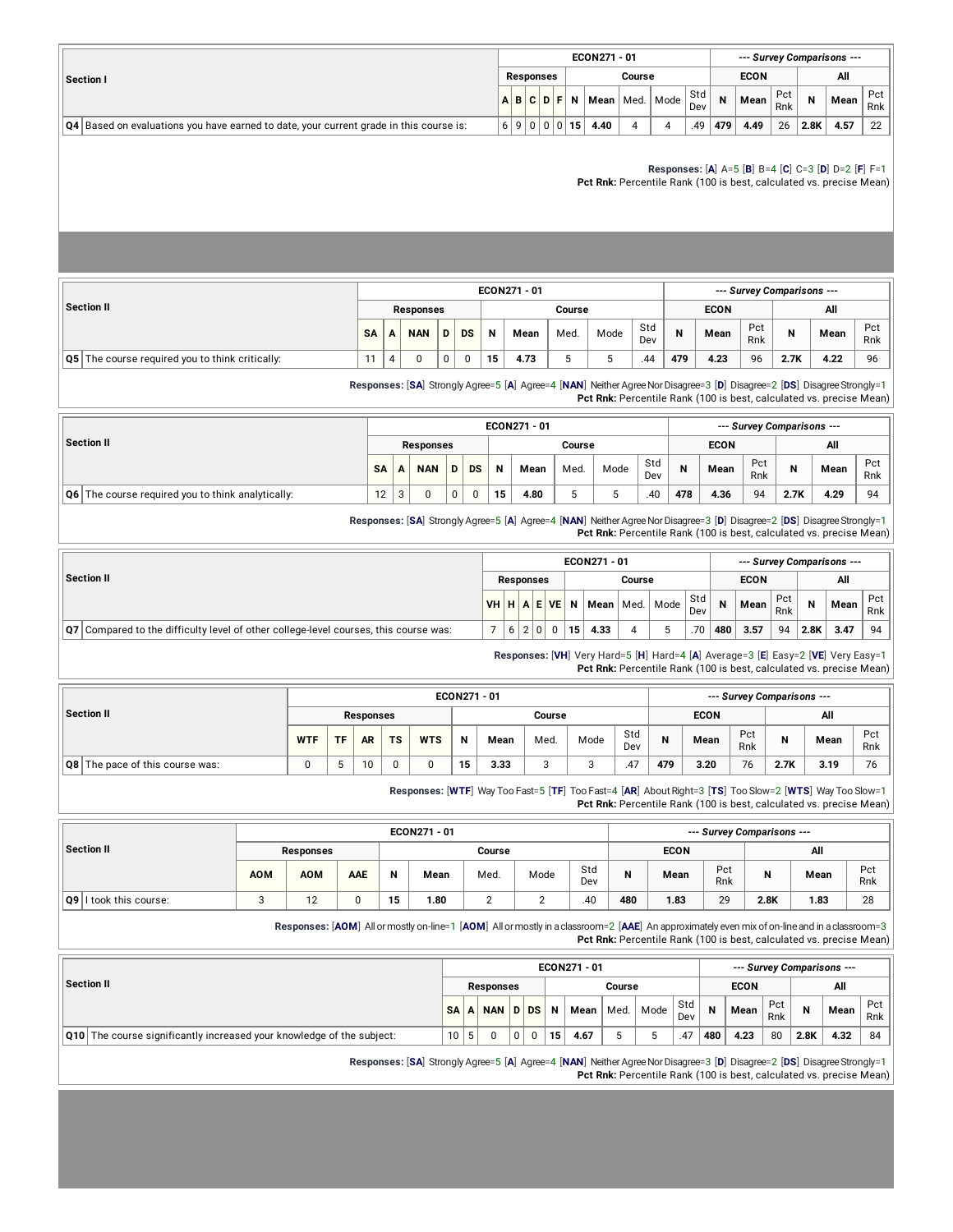|                                                                                                                                                       |                                                                                                                                                                                                                                             |                  |             |    | ECON271 - 01                                                                                                            |        |                        |      |            |                 |                |                  |                          |             |            | --- Survey Comparisons ---                                                                                                                          |                   |      |            |
|-------------------------------------------------------------------------------------------------------------------------------------------------------|---------------------------------------------------------------------------------------------------------------------------------------------------------------------------------------------------------------------------------------------|------------------|-------------|----|-------------------------------------------------------------------------------------------------------------------------|--------|------------------------|------|------------|-----------------|----------------|------------------|--------------------------|-------------|------------|-----------------------------------------------------------------------------------------------------------------------------------------------------|-------------------|------|------------|
| <b>Section II</b>                                                                                                                                     |                                                                                                                                                                                                                                             | <b>Responses</b> |             |    |                                                                                                                         | Course |                        |      |            |                 |                |                  | <b>ECON</b>              |             |            |                                                                                                                                                     | All               |      |            |
|                                                                                                                                                       | E<br>G                                                                                                                                                                                                                                      | F<br>P           | <b>VP</b>   | N  | Mean                                                                                                                    | Med.   |                        | Mode | Std<br>Dev |                 | N              |                  | Mean                     |             | Pct<br>Rnk | N                                                                                                                                                   | Mean              |      | Pct<br>Rnk |
| Q11 The overall quality of this course is:                                                                                                            | 8<br>$\overline{7}$                                                                                                                                                                                                                         | 0<br>0           | $\mathbf 0$ | 15 | 4.53                                                                                                                    | 5      |                        | 5    | .50        |                 | 479            |                  | 4.11                     |             | 84         | 2.7K                                                                                                                                                | 4.24              |      | 72         |
|                                                                                                                                                       |                                                                                                                                                                                                                                             |                  |             |    |                                                                                                                         |        |                        |      |            |                 |                |                  |                          |             |            | Responses: [E] Excellent=5 [G] Good=4 [F] Fair=3 [P] Poor=2 [VP] Very Poor=1<br>Pct Rnk: Percentile Rank (100 is best, calculated vs. precise Mean) |                   |      |            |
|                                                                                                                                                       |                                                                                                                                                                                                                                             |                  |             |    |                                                                                                                         |        |                        |      |            |                 |                |                  |                          |             |            |                                                                                                                                                     |                   |      |            |
|                                                                                                                                                       |                                                                                                                                                                                                                                             |                  |             |    |                                                                                                                         |        |                        |      |            |                 |                |                  |                          |             |            |                                                                                                                                                     |                   |      |            |
|                                                                                                                                                       |                                                                                                                                                                                                                                             |                  |             |    |                                                                                                                         |        |                        |      |            |                 |                |                  | <b>Alexander Persaud</b> |             |            |                                                                                                                                                     |                   |      |            |
| <b>Section III</b>                                                                                                                                    | Individual<br><b>Responses</b><br>Std<br>N<br>SΑ<br>D<br>DS<br>Mean<br>Med.<br>Mode<br>A<br>NAN<br>Dev<br>Q12 The assigned text and other course materials are useful in learning.<br>3<br>12<br>0<br>0<br>0<br>15<br>4.20<br>4<br>4<br>.40 |                  |             |    |                                                                                                                         |        |                        |      |            |                 |                |                  |                          |             |            |                                                                                                                                                     |                   |      |            |
|                                                                                                                                                       |                                                                                                                                                                                                                                             |                  |             |    |                                                                                                                         |        |                        |      |            |                 |                |                  |                          |             |            |                                                                                                                                                     |                   |      |            |
|                                                                                                                                                       |                                                                                                                                                                                                                                             |                  |             |    |                                                                                                                         |        |                        |      |            |                 |                |                  |                          |             |            |                                                                                                                                                     |                   |      |            |
|                                                                                                                                                       |                                                                                                                                                                                                                                             |                  |             |    |                                                                                                                         |        |                        |      |            |                 |                |                  |                          |             |            |                                                                                                                                                     |                   |      |            |
| Responses: [SA] Strongly Agree=5 [A] Agree=4 [NAN] Neither Agree Nor Disagree=3 [D] Disagree=2 [DS] Disagree Strongly=1<br><b>Alexander Persaud</b>   |                                                                                                                                                                                                                                             |                  |             |    |                                                                                                                         |        |                        |      |            |                 |                |                  |                          |             |            |                                                                                                                                                     |                   |      |            |
| <b>Section III</b><br><b>Individual</b><br><b>Responses</b><br><b>D</b> DS<br>SΑ<br>А<br><b>NAN</b><br>N                                              |                                                                                                                                                                                                                                             |                  |             |    |                                                                                                                         |        |                        |      |            |                 |                |                  |                          |             |            |                                                                                                                                                     |                   |      |            |
|                                                                                                                                                       |                                                                                                                                                                                                                                             |                  |             |    |                                                                                                                         |        |                        |      |            |                 |                |                  |                          |             |            |                                                                                                                                                     |                   |      | Std        |
|                                                                                                                                                       |                                                                                                                                                                                                                                             |                  |             |    |                                                                                                                         |        |                        |      |            |                 |                |                  |                          |             |            | Mean                                                                                                                                                | Med.              | Mode | Dev        |
|                                                                                                                                                       | Q13 Considering the difficulty of the material, the instructor presents the subject matter clearly.                                                                                                                                         |                  |             |    |                                                                                                                         |        |                        |      |            |                 |                |                  |                          |             |            | 4.27                                                                                                                                                | 4                 | 4    | .57        |
| Q14                                                                                                                                                   | Teaching methods and strategies are effective in helping you achieve the key learning objectives of the course.                                                                                                                             |                  |             |    |                                                                                                                         |        |                        |      |            |                 |                |                  |                          |             |            | 4.27                                                                                                                                                | $\overline{4}$    | 5    | .85        |
| The instructor is well prepared for class.<br>Q15                                                                                                     |                                                                                                                                                                                                                                             |                  |             |    |                                                                                                                         |        |                        |      |            | 10              | 5              | 0                | 0                        | 0           | 15         | 4.67                                                                                                                                                | 5                 | 5    | .47        |
| The instructor is effective in stimulating your interest in the subject.<br>Q16                                                                       |                                                                                                                                                                                                                                             |                  |             |    |                                                                                                                         |        |                        |      |            | 10              | 3              | $\overline{2}$   | 0                        | 0           | 15         | 4.53                                                                                                                                                | 5                 | 5    | .72        |
| The instructor is enthusiastic in teaching the course.<br>Q17                                                                                         |                                                                                                                                                                                                                                             |                  |             |    |                                                                                                                         |        |                        |      |            | 11              | $\overline{4}$ | $\mathbf 0$      | 0                        | $\mathbf 0$ | 15         | 4.73                                                                                                                                                | 5                 | 5    | .44        |
|                                                                                                                                                       |                                                                                                                                                                                                                                             |                  |             |    | Responses: [SA] Strongly Agree=5 [A] Agree=4 [NAN] Neither Agree Nor Disagree=3 [D] Disagree=2 [DS] Disagree Strongly=1 |        |                        |      |            |                 |                |                  |                          |             |            |                                                                                                                                                     |                   |      |            |
|                                                                                                                                                       |                                                                                                                                                                                                                                             |                  |             |    |                                                                                                                         |        |                        |      |            |                 |                |                  |                          |             |            | <b>Alexander Persaud</b>                                                                                                                            |                   |      |            |
| <b>Section III</b>                                                                                                                                    |                                                                                                                                                                                                                                             |                  |             |    |                                                                                                                         |        |                        |      |            |                 |                |                  | <b>Responses</b>         |             |            |                                                                                                                                                     | <b>Individual</b> |      |            |
|                                                                                                                                                       |                                                                                                                                                                                                                                             |                  |             |    |                                                                                                                         |        |                        |      |            |                 |                |                  |                          |             |            | SA   A   NAN   D   DS   N   Mean   Med.   Mode                                                                                                      |                   |      | Std<br>Dev |
| The instructor is both available and willing to confer with students outside the classroom. (Leave blank if you did not<br>Q18<br>seek a conference.) |                                                                                                                                                                                                                                             |                  |             |    |                                                                                                                         |        |                        |      |            |                 | 12 3           |                  | $\mathbf 0$              | 0           | 0          | 15  <br>4.80                                                                                                                                        | 5                 | 5    | .40        |
| Q19 The instructor treats students with respect.                                                                                                      |                                                                                                                                                                                                                                             |                  |             |    |                                                                                                                         |        |                        |      |            |                 | 14 1           |                  | $\mathbf 0$              | $\mathsf 0$ | 0          | 15<br>4.93                                                                                                                                          | 5                 | 5    | .25        |
|                                                                                                                                                       |                                                                                                                                                                                                                                             |                  |             |    | Responses: [SA] Strongly Agree=5 [A] Agree=4 [NAN] Neither Agree Nor Disagree=3 [D] Disagree=2 [DS] Disagree Strongly=1 |        |                        |      |            |                 |                |                  |                          |             |            |                                                                                                                                                     |                   |      |            |
|                                                                                                                                                       |                                                                                                                                                                                                                                             |                  |             |    |                                                                                                                         |        |                        |      |            |                 |                |                  |                          |             |            | <b>Alexander Persaud</b>                                                                                                                            |                   |      |            |
| <b>Section III</b>                                                                                                                                    |                                                                                                                                                                                                                                             |                  |             |    |                                                                                                                         |        |                        |      |            |                 |                | <b>Responses</b> |                          |             |            |                                                                                                                                                     | Individual        |      |            |
|                                                                                                                                                       |                                                                                                                                                                                                                                             |                  |             |    |                                                                                                                         |        |                        |      |            | SΑ              |                | A NAN            | D                        | <b>DS</b>   | Ν          | Mean                                                                                                                                                | Med.              | Mode | Std        |
| Q20 Exams and other graded materials are appropriate assessments of your understanding of course content.                                             |                                                                                                                                                                                                                                             |                  |             |    |                                                                                                                         |        |                        |      |            | 6               | 8              | $\mathbf{1}$     | $\mathbf 0$              | $\pmb{0}$   | 15         | 4.33                                                                                                                                                | 4                 | 4    | Dev<br>.60 |
| Q21 Feedback received from the instructor improved your learning.                                                                                     |                                                                                                                                                                                                                                             |                  |             |    |                                                                                                                         |        |                        |      |            | $\overline{c}$  | 9              | $\sqrt{2}$       | $\sqrt{2}$               | $\pmb{0}$   | 15         | 3.73                                                                                                                                                | 4                 | 4    | .85        |
| Q22 Given the type and quantity of assignments/quizzes/tests, feedback is timely.                                                                     |                                                                                                                                                                                                                                             |                  |             |    |                                                                                                                         |        |                        |      |            | 11 <sup>1</sup> | 3              | $\mathbf 0$      | $\mathbf{1}$             | $\mathbf 0$ | 15         | 4.60                                                                                                                                                | 5                 | 5    | .80        |
|                                                                                                                                                       |                                                                                                                                                                                                                                             |                  |             |    | Responses: [SA] Strongly Agree=5 [A] Agree=4 [NAN] Neither Agree Nor Disagree=3 [D] Disagree=2 [DS] Disagree Strongly=1 |        |                        |      |            |                 |                |                  |                          |             |            |                                                                                                                                                     |                   |      |            |
|                                                                                                                                                       |                                                                                                                                                                                                                                             |                  |             |    |                                                                                                                         |        |                        |      |            |                 |                |                  |                          |             |            |                                                                                                                                                     |                   |      |            |
| <b>Section III</b>                                                                                                                                    |                                                                                                                                                                                                                                             |                  |             |    |                                                                                                                         |        | <b>Responses</b>       |      |            |                 |                |                  | <b>Alexander Persaud</b> |             |            | Individual                                                                                                                                          |                   |      |            |
|                                                                                                                                                       |                                                                                                                                                                                                                                             |                  |             |    |                                                                                                                         |        |                        |      |            |                 |                |                  |                          |             |            |                                                                                                                                                     |                   |      | Std        |
|                                                                                                                                                       |                                                                                                                                                                                                                                             |                  |             |    | Е                                                                                                                       | G      | F<br>P                 |      | VP         | Ν               |                | Mean             |                          |             | Med.       |                                                                                                                                                     | Mode              |      | Dev        |
| Q23 This instructor's overall teaching ability is:                                                                                                    |                                                                                                                                                                                                                                             |                  |             |    | 12                                                                                                                      | 3      | $\pmb{0}$<br>$\pmb{0}$ |      | 0          | 15              |                | 4.80             |                          |             | 5          |                                                                                                                                                     | 5                 |      | .40        |
|                                                                                                                                                       |                                                                                                                                                                                                                                             |                  |             |    |                                                                                                                         |        |                        |      |            |                 |                |                  |                          |             |            | Responses: [E] Excellent=5 [G] Good=4 [F] Fair=3 [P] Poor=2 [VP] Very Poor=1                                                                        |                   |      |            |
|                                                                                                                                                       |                                                                                                                                                                                                                                             |                  |             |    |                                                                                                                         |        |                        |      |            |                 |                |                  |                          |             |            |                                                                                                                                                     |                   |      |            |
|                                                                                                                                                       |                                                                                                                                                                                                                                             |                  |             |    |                                                                                                                         |        |                        |      |            |                 |                |                  |                          |             |            |                                                                                                                                                     |                   |      |            |

Question: Estimate the average number of hours that you spent on this course per week, including time spent in-class and out-of-class.

**Response Rate: 100.00**% (**15** of **15**)

 $\overline{\mathbf{Q}}$ 

**<sup>2</sup>** 9-10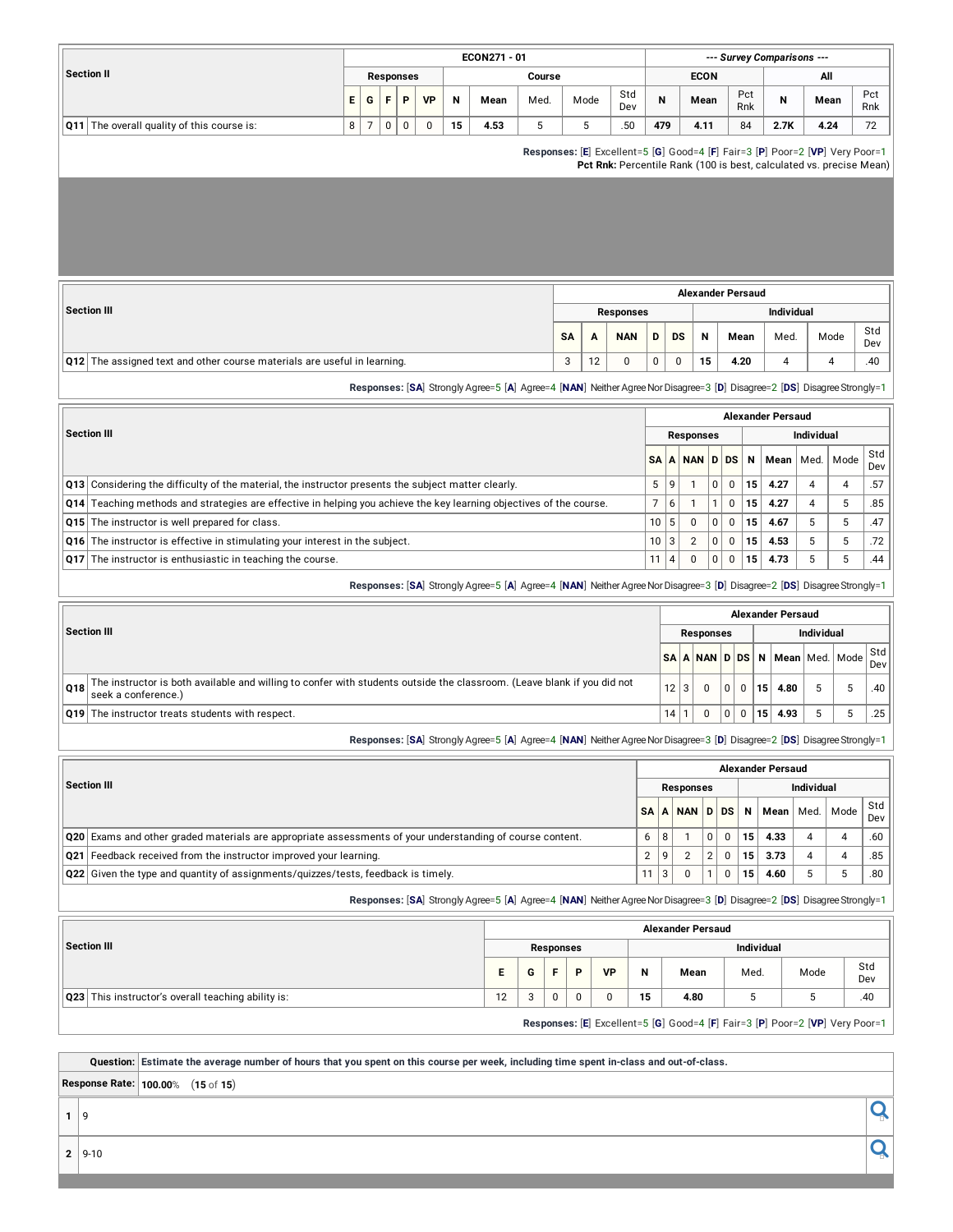| L.<br>3 8        |                       | Q |
|------------------|-----------------------|---|
| $4 \overline{8}$ |                       | Q |
| 5 8              |                       | Q |
|                  | $  6   8-10$          | Q |
| $7\overline{7}$  |                       | Q |
|                  | $\vert 8 \vert 20$    | Q |
|                  | $9 \vert 20$          | Q |
|                  | 10 20                 | Q |
|                  | $11$ 15               | Q |
|                  | $\vert$ 12 $\vert$ 12 | Q |
|                  | 13 10                 | Q |
|                  | $\vert$ 14 $\vert$ 10 | Q |
|                  | $15 10-15$            | Q |

|                | <b>Faculty: Alexander Persaud</b>                                                                                                                                                                                                                                                                                                                                                  |   |
|----------------|------------------------------------------------------------------------------------------------------------------------------------------------------------------------------------------------------------------------------------------------------------------------------------------------------------------------------------------------------------------------------------|---|
|                | Question: What are the greatest strengths of this instructor?                                                                                                                                                                                                                                                                                                                      |   |
|                | Response Rate: 86.67% (13 of 15)                                                                                                                                                                                                                                                                                                                                                   |   |
| 1              | Willing to meet to help students. Students who seek help might get graded less harshly on homework assignments.                                                                                                                                                                                                                                                                    | Q |
| 2              | Very intelligent. Expectations are outlined very clearly and there are no curveballs. Overall a very good professor.                                                                                                                                                                                                                                                               | Q |
| 3              | The instructor created an engaging course by citing relevant and interesting examples especially given the difficulty of the material. Dr. Persaud is a great professor<br>who truly wanted his students to succeed and did what he could to ensure that they did.                                                                                                                 | Q |
| 4              | In class, I feel like I learn a lot and generally understand topics. Professor Persaud does a great job of explaining these topics and makes them understandable                                                                                                                                                                                                                   | Q |
| 5              | His ability to present the information clearly.                                                                                                                                                                                                                                                                                                                                    | Q |
| 6              | He is extremely knowledgable about Microtheory and topics related to any concepts that we cover. I like how he lets the class take an active role in learning the<br>material by having students come up with examples and answer questions. He lays out concepts very clearly and is always open to explaining concepts further and is<br>very available to meet in office hours. | Q |
| 7 <sup>1</sup> | He is clearly extremely knowledgeable in the subject and presents information in a way that is very understandable.                                                                                                                                                                                                                                                                | Q |
| 8              | Effectively communicates topics in class and in office hours                                                                                                                                                                                                                                                                                                                       | Q |
| 9              | Dr. Persaud is extremely smart and knows exactly what he is teaching and wants the students to understand and think as critically as he does.                                                                                                                                                                                                                                      | Q |
|                | 10 Dr. Persaud is very knowledgeable of economics and is extremely passionate. He is able to break down the topics well.                                                                                                                                                                                                                                                           | Q |
|                | 11 Dr. Persaud teaches very tough material but is always available to help students who seek out assistance.                                                                                                                                                                                                                                                                       | Q |
|                | 12 Dr. Persaud is an excellent teacher in class. He is very knowledgeable and explains things very well.                                                                                                                                                                                                                                                                           | Q |
| 13             | Always had a solid lesson planned when coming to class. Made the problem sets challenging but helped to prepare us for tests. Having us hand in notes was really<br>helpful in engraining the material each class.                                                                                                                                                                 | Q |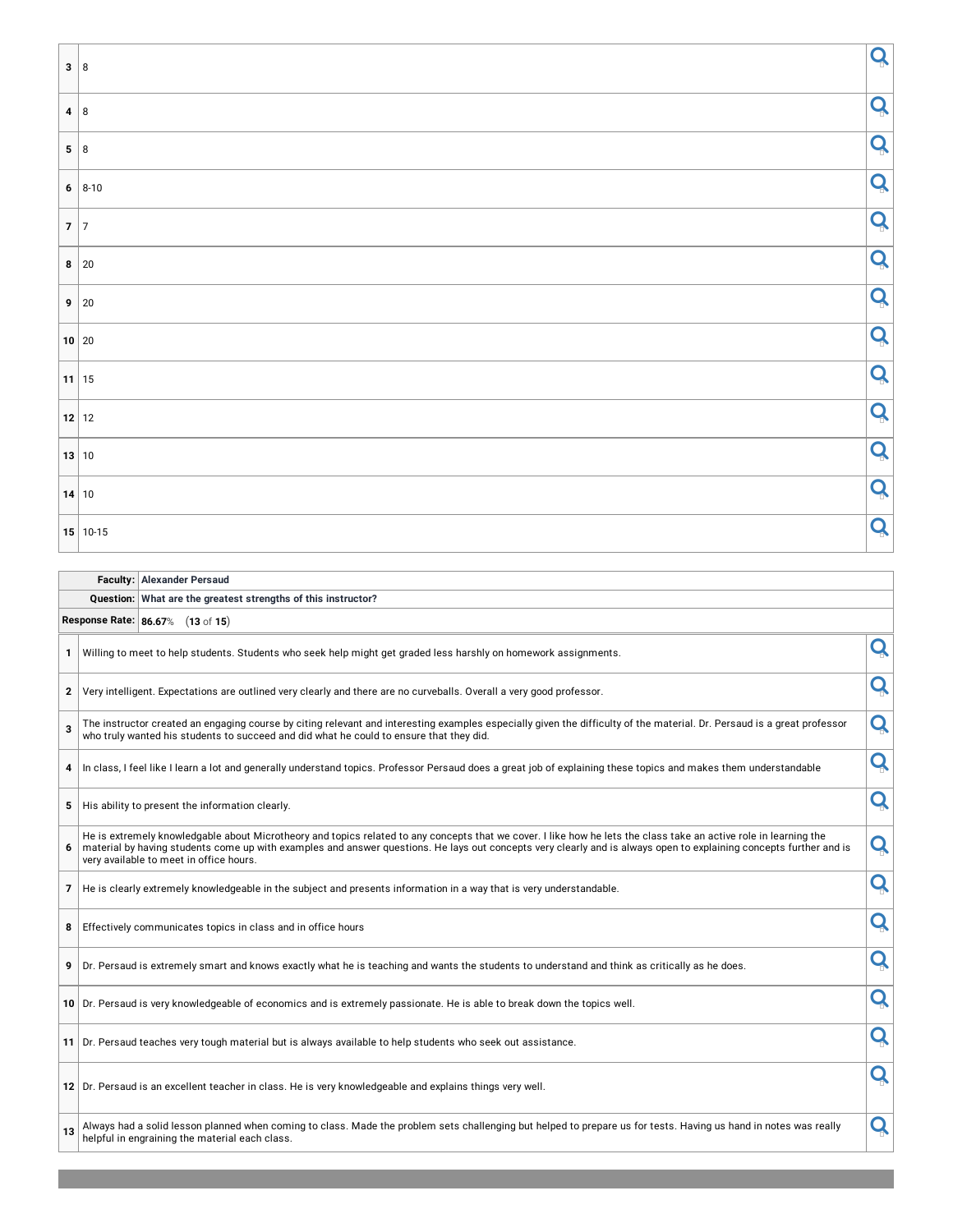# **Faculty: Alexander Persaud**

#### **Question: What are potential areas for most improvement by this instructor?**

**Response Rate: 93.33**% (**14** of **15**)

| 1              | theory.                 | Throughout this class, we were faced with very difficult problem sets that can take upwards of 20 hours to finish. Personally, I thought they were fascinating and made<br>me think critically to understand the material at a deeper level, but I also thought this was unnecessary at times. Many problem sets used concepts that were not<br>prerequisites for the course, which required outside research to understand the problem. These types of questions were also not asked on exams which made me<br>question why we were exactly doing them. However, I greatly enjoyed Microeconomic Theory with Dr. Persaud and I feel as though I found my passion for economic | Q |
|----------------|-------------------------|--------------------------------------------------------------------------------------------------------------------------------------------------------------------------------------------------------------------------------------------------------------------------------------------------------------------------------------------------------------------------------------------------------------------------------------------------------------------------------------------------------------------------------------------------------------------------------------------------------------------------------------------------------------------------------|---|
| $\mathbf{2}$   |                         | The problem sets were significantly harder than the concepts we covered in class, so sometimes it was hard to understand how to approach the problems.                                                                                                                                                                                                                                                                                                                                                                                                                                                                                                                         | Q |
| 3              |                         | The difference in difficulty between examples in class and problem set problems are drastic and can make it difficult to figure out how to solve the problem sets.                                                                                                                                                                                                                                                                                                                                                                                                                                                                                                             | Q |
| 4              |                         | Taking more time to do more questions similar to those on the problem sets.                                                                                                                                                                                                                                                                                                                                                                                                                                                                                                                                                                                                    | Q |
| 5              |                         | Sometimes he goes through complex algebra way too quickly, and leaves things a bit confusing because of this.                                                                                                                                                                                                                                                                                                                                                                                                                                                                                                                                                                  | Q |
| 6              |                         | Sometimes can go a little fast, but I caught up by studying.                                                                                                                                                                                                                                                                                                                                                                                                                                                                                                                                                                                                                   | Q |
| $\overline{7}$ |                         | Something that I think can be improved is the difficulty level of some assignments and the assumption of prior knowledge. I feel that in class sometimes we skip over<br>"easy" math that I do not recall, just showing the work on some of the problems would really help. Something else that can be improved is the problem sets, I feel that<br>the problem sets were extremely difficult as a lot of the information needed to solve some questions was not always shown in-depth in class. On some of the long<br>problem sets, I would spend up to 10 hours working and trying to figure out the problems, which I felt was a little excessive.                         | Q |
| 8              |                         | Slow down the pace of the class, and go in depth on topics.                                                                                                                                                                                                                                                                                                                                                                                                                                                                                                                                                                                                                    | Q |
| 9              |                         | Problem sets and Exams are difficult and time consuming. Exams shouldn't necessarily be easy but the first one was almost impossible. The second exam, however,<br>was much more reasonable. The problem sets take me several hours across several days to complete. Again, course material should be challenging, but sometimes<br>the workload can be brutal.                                                                                                                                                                                                                                                                                                                | Q |
| 10             |                         | Often he speeds through the algebra and solving of problems once they're set up and he assumes that the steps are logical, which they probably are, but it would be<br>helpful to have more guidance                                                                                                                                                                                                                                                                                                                                                                                                                                                                           | Q |
|                |                         | 11 I think some of the problem sets were very long and hard to complete in time along with coursework from all my other classes.                                                                                                                                                                                                                                                                                                                                                                                                                                                                                                                                               | Q |
| 12             | we've learned in class. | I think he could do more examples in class that are similar to what we might see on a problem set. Sometimes the problem sets seem much more difficult than what                                                                                                                                                                                                                                                                                                                                                                                                                                                                                                               | Q |
| 13             |                         | Going forward, I would hope that he changes the structure of the class sometimes. Teaching in a different way sometimes might be beneficial to learning. Also, it<br>would be nice if he posted a solutions page to the different problem sets. It would be extremely beneficial.                                                                                                                                                                                                                                                                                                                                                                                              | Q |
|                |                         | 14 Answer keys to the problem sets would have been ideal.                                                                                                                                                                                                                                                                                                                                                                                                                                                                                                                                                                                                                      | Q |
|                |                         |                                                                                                                                                                                                                                                                                                                                                                                                                                                                                                                                                                                                                                                                                |   |
|                | Faculty:                | <b>Alexander Persaud</b>                                                                                                                                                                                                                                                                                                                                                                                                                                                                                                                                                                                                                                                       |   |
|                | <b>Ouestion:</b>        | If applicable, were there specific online learning teaching methods and strategies that were effective in helping you achieve the key learning objectives of the<br>course? Please discuss.                                                                                                                                                                                                                                                                                                                                                                                                                                                                                    |   |
|                |                         | Response Rate: 33.33% (5 of 15)                                                                                                                                                                                                                                                                                                                                                                                                                                                                                                                                                                                                                                                |   |

**<sup>1</sup>** n/a

**<sup>2</sup>** The online videos were very helpful.

 $\overline{\mathbf{a}}$  N/A

**4** I thought the strategy of using the whiteboard projected onto zoom was very helpful. It was no different than being in class in person.

**5** I liked how he shared his screen and wrote the notes alongside the class. This allowed us to stay at the same pace as him and keep up with the material/ask questions Q

#### **Faculty: Alexander Persaud**

Question: If applicable, were there specific online learning teaching methods and strategies that were NOT effective in helping you achieve the key learning objectives of<br>the course? Please discuss.

**Response Rate: 26.67**% (**4** of **15**)

 $\overline{\mathbf{Q}}$   $\mathbf{Q}$ 

**2** None that come to mind.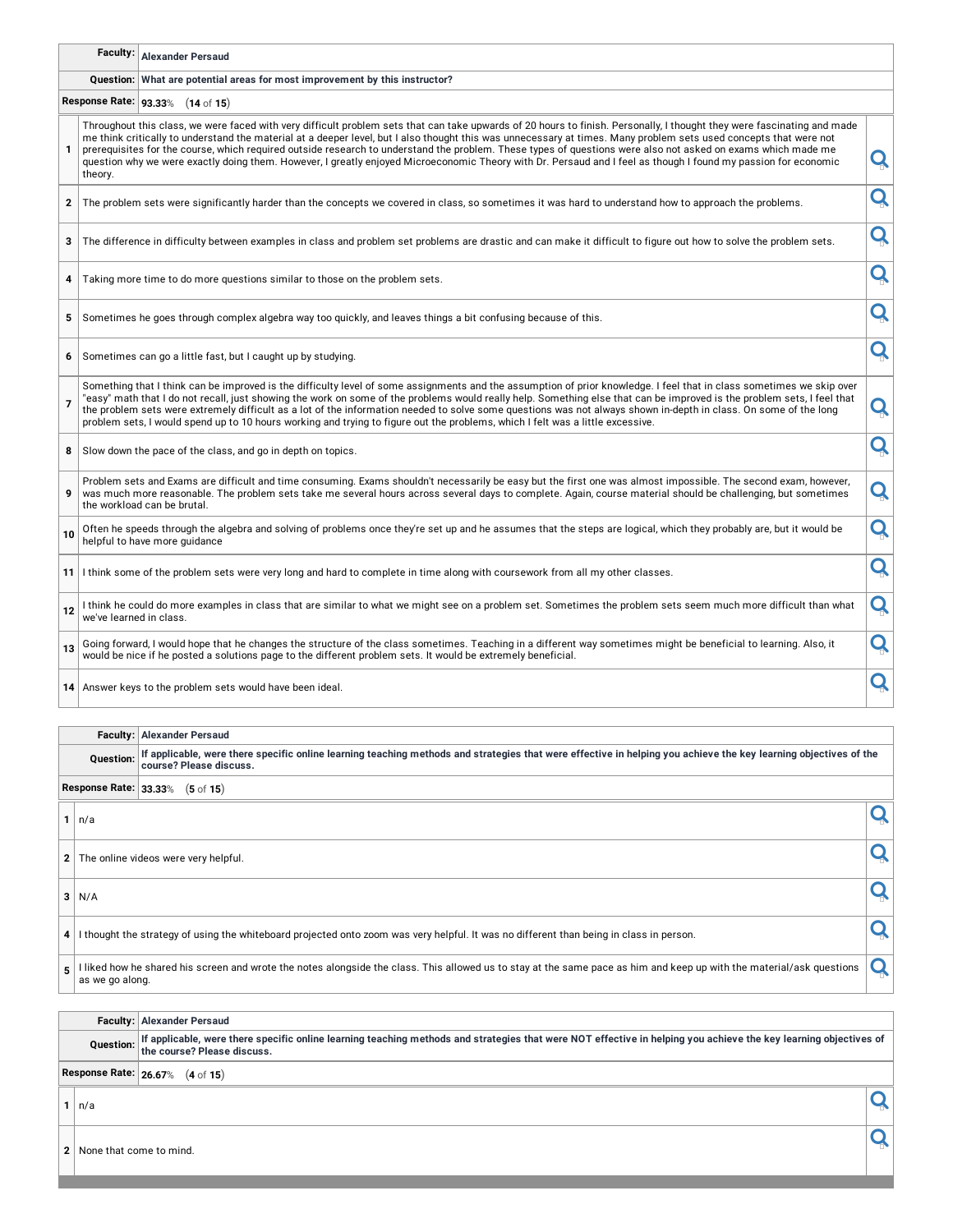### **Student Evaluation of Instruction (RSB) Spring 2021**

#### **Responsible Faculty:** Alexander Persaud **Responses / Expected:** 9 / 10 (90%) **Section I ECON271 - 02** *--- Survey Comparisons ---* **Responses Course ECON All VH H A LOW VL N Mean** Med. Mode Std Dev **N Mean** Pct Rnk **N Mean** Pct Rnk **Q1** Prior to this course, your level of interest in this subject was: 3 3 3 0 0 **9 4.00** 4 3,4,5 .82 **479 3.78** 68 **2.8K 3.62** 72 **Responses:** [**VH**] Very High=5 [**H**] High=4 [**A**] Average=3 [**LOW**] Low=2 [**VL**] Very Low=1 **Pct Rnk:** Percentile Rank (100 is best, calculated vs. precise Mean) **Section I ECON271 - 02** *--- Survey Comparisons ---* **Responses Course ECON All F S J S MBA N Mean** Med. Mode Std Dev **N Mean** Pct Rnk **N Mean** Pct Rnk **Q2** Your class standing: 1 6 2 0 0 **9 2.11** 2 2 .57 **479 2.08** 51 **2.8K 2.53** 30

**Course:** ECON271 02 - MICROECONOMIC THEORY **Department:** ECON

**Responses:** [**F**] Freshman=1 [**S**] Sophomore=2 [**J**] Junior=3 [**S**] Senior=4 [**MBA**] MBA=5 **Pct Rnk:** Percentile Rank (100 is best, calculated vs. precise Mean)

|                                |   |   |   |           |                 |   | ECON271 - 02 |        |      |            |     |             |            | --- Survey Comparisons --- |      |            |
|--------------------------------|---|---|---|-----------|-----------------|---|--------------|--------|------|------------|-----|-------------|------------|----------------------------|------|------------|
| Section I                      |   |   |   | Responses |                 |   |              | Course |      |            |     | <b>ECON</b> |            |                            | All  |            |
|                                | 3 |   |   |           | LT <sub>2</sub> | N | Mean         | Med.   | Mode | Std<br>Dev | N   | Mean        | Pct<br>Rnk | N                          | Mean | Pct<br>Rnk |
| Q3 Your gradepoint average is: |   | ے | 0 | 0         |                 | 9 | 4.78         | J      |      | .42        | 478 | 4.66        | 76         | 2.8K                       | 4.58 | 83         |

**Responses:** [**3**] 3.50-4.00=5 [**3**] 3.00-3.49=4 [**2**] 2.50-2.99=3 [**2**] 2.00-2.49=2 [**LT2**] Less than 2.00=1 **Pct Rnk:** Percentile Rank (100 is best, calculated vs. precise Mean)

|                                                                                               |                |             |                  |   | ECON271 - 02 |        |                      |            |     | --- Survey Comparisons --- |            |      |      |            |
|-----------------------------------------------------------------------------------------------|----------------|-------------|------------------|---|--------------|--------|----------------------|------------|-----|----------------------------|------------|------|------|------------|
| Section I                                                                                     |                |             | <b>Responses</b> |   |              | Course |                      |            |     | <b>ECON</b>                |            |      | All  |            |
|                                                                                               |                | $A$ $B$ $C$ |                  |   |              |        | D F N Mean Med. Mode | Std<br>Dev | N   | Mean                       | Pct<br>Rnk | N    | Mean | Pct<br>Rnk |
| <b>Q4</b> Based on evaluations you have earned to date, your current grade in this course is: | 6 <sup>1</sup> |             | 00               | 9 | 4.56         |        |                      | .68        | 479 | 4.49                       | 59         | 2.8K | 4.57 | 43         |

**Responses:** [**A**] A=5 [**B**] B=4 [**C**] C=3 [**D**] D=2 [**F**] F=1 **Pct Rnk:** Percentile Rank (100 is best, calculated vs. precise Mean)

|         |           |   |                  |   |    |             | ECON271 - 02 |        |      |            |   |             |            | --- Survey Comparisons --- |      |            |
|---------|-----------|---|------------------|---|----|-------------|--------------|--------|------|------------|---|-------------|------------|----------------------------|------|------------|
| tion II |           |   | <b>Responses</b> |   |    |             |              | Course |      |            |   | <b>ECON</b> |            |                            | All  |            |
|         | <b>SA</b> | A | <b>NAN</b>       | D | DS | $\mathbf N$ | Mean         | Med.   | Mode | Std<br>Dev | N | Mean        | Pct<br>Rnk | N                          | Mean | Pct<br>Rnk |

**Q5** The course required you to think critically: 6 3 0 0 0 **9 4.67** 5 5 .47 **479 4.23** 90 **2.7K 4.22** 93

**Responses:** [**SA**] Strongly Agree=5 [**A**] Agree=4 [**NAN**] NeitherAgreeNorDisagree=3 [**D**] Disagree=2 [**DS**] DisagreeStrongly=1 **Pct Rnk:** Percentile Rank (100 is best, calculated vs. precise Mean)

|                                                                |           |   |                  |   |    |   | ECON271 - 02 |        |      |            |     |             |            | --- Survey Comparisons --- |      |            |
|----------------------------------------------------------------|-----------|---|------------------|---|----|---|--------------|--------|------|------------|-----|-------------|------------|----------------------------|------|------------|
| Section II                                                     |           |   | <b>Responses</b> |   |    |   |              | Course |      |            |     | <b>ECON</b> |            |                            | All  |            |
|                                                                | <b>SA</b> | А | <b>NAN</b>       | D | DS | N | Mean         | Med.   | Mode | Std<br>Dev | N   | Mean        | Pct<br>Rnk |                            | Mean | Pct<br>Rnk |
| $\overline{Q6}$ The course required you to think analytically: | b         |   |                  | 0 |    | o | 4.56         | w      |      | .68        | 478 | 4.36        | 69         | 2.7K                       | 4.29 | 79         |

**Responses:** [**SA**] Strongly Agree=5 [**A**] Agree=4 [**NAN**] NeitherAgreeNorDisagree=3 [**D**] Disagree=2 [**DS**] DisagreeStrongly=1 **Pct Rnk:** Percentile Rank (100 is best, calculated vs. precise Mean)

**Section II**

# **University of Richmond**

**Robins School of Business**

**<sup>3</sup>** N/A **<sup>4</sup>** N/A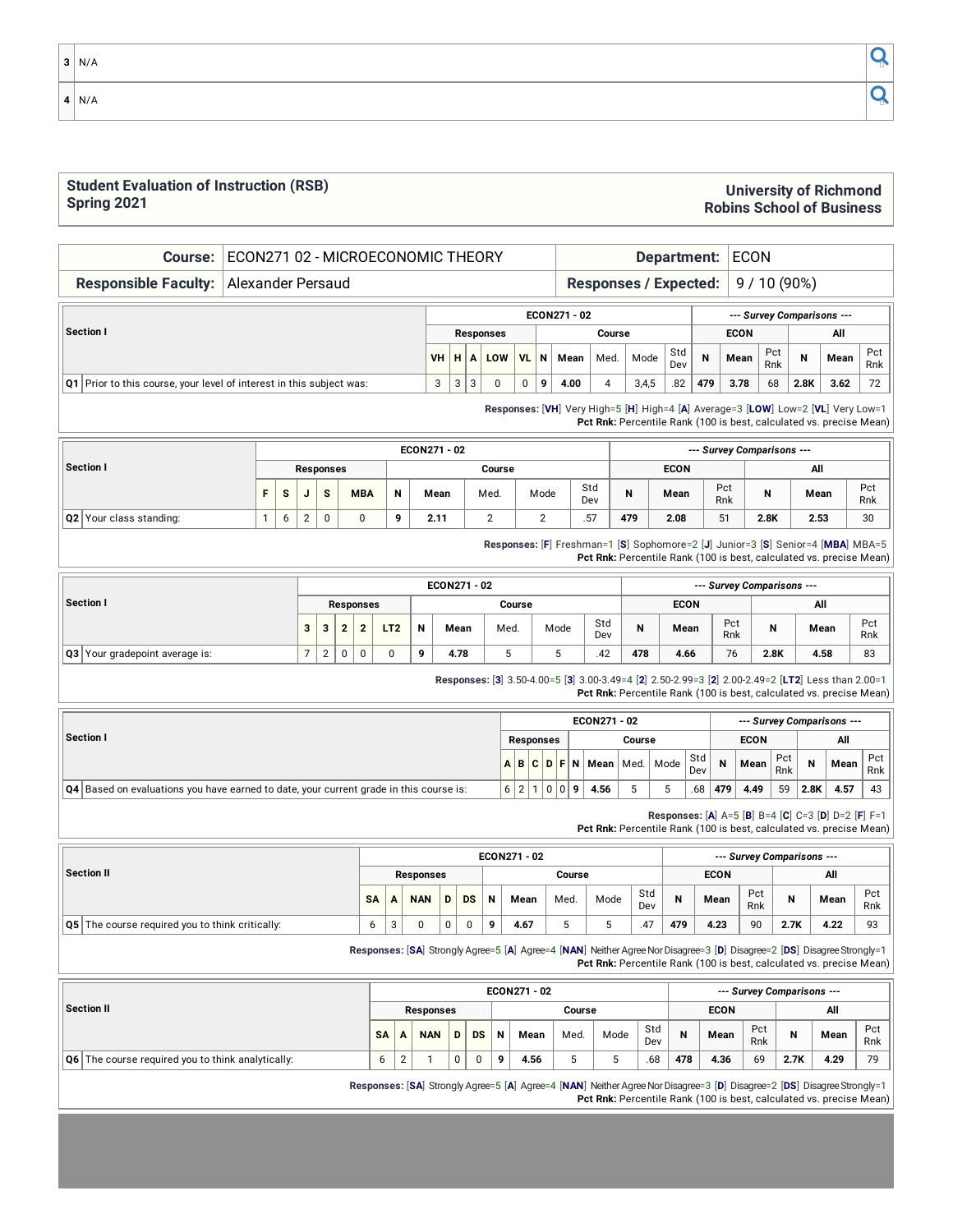|                                                                                                    |    |                |                  |     | ECON271 - 02                     |        |            |     |             |            |      | --- Survey Comparisons --- |            |
|----------------------------------------------------------------------------------------------------|----|----------------|------------------|-----|----------------------------------|--------|------------|-----|-------------|------------|------|----------------------------|------------|
| Section II                                                                                         |    |                | <b>Responses</b> |     |                                  | Course |            |     | <b>ECON</b> |            |      | All                        |            |
|                                                                                                    |    |                |                  |     | $VHHHA EVE N$ Mean   Med.   Mode |        | Std<br>Dev | N   | Mean        | Pct<br>Rnk |      | Mean                       | Pct<br>Rnk |
| $\vert Q7 \vert$ Compared to the difficulty level of other college-level courses, this course was: | -5 | $\overline{4}$ | 0 0 <br>$\Omega$ | l 9 | 4.56                             |        | .50        | 480 | 3.57        | 99         | 2.8K | 3.47                       | 97         |

**Responses:** [**VH**] Very Hard=5 [**H**] Hard=4 [**A**] Average=3 [**E**] Easy=2 [**VE**] Very Easy=1 **Pct Rnk:** Percentile Rank (100 is best, calculated vs. precise Mean)

|                                        |            |           |                  |           |            |          | ECON271 - 02 |        |      |            |     |             |            | --- Survey Comparisons --- |      |            |
|----------------------------------------|------------|-----------|------------------|-----------|------------|----------|--------------|--------|------|------------|-----|-------------|------------|----------------------------|------|------------|
| Section II                             |            |           | <b>Responses</b> |           |            |          |              | Course |      |            |     | <b>ECON</b> |            |                            | All  |            |
|                                        | <b>WTF</b> | <b>TF</b> | <b>AR</b>        | <b>TS</b> | <b>WTS</b> | N        | Mean         | Med.   | Mode | Std<br>Dev | N   | Mean        | Pct<br>Rnk | N                          | Mean | Pct<br>Rnk |
| <b>Q8</b> The pace of this course was: |            |           |                  | C         |            | $\Omega$ | 3.44         |        |      | .50        | 479 | 3.20        | 80         | 2.7K                       | 3.19 | 83         |

**Responses:** [**WTF**] Way Too Fast=5 [**TF**] Too Fast=4 [**AR**] AboutRight=3 [**TS**] Too Slow=2 [**WTS**] Way Too Slow=1 **Pct Rnk:** Percentile Rank (100 is best, calculated vs. precise Mean)

|                        |            |            |     |              | ECON271 - 02 |        |      |            |     |             |            | --- Survey Comparisons --- |      |            |
|------------------------|------------|------------|-----|--------------|--------------|--------|------|------------|-----|-------------|------------|----------------------------|------|------------|
| Section II             |            | Responses  |     |              |              | Course |      |            |     | <b>ECON</b> |            |                            | All  |            |
|                        | <b>AOM</b> | <b>AOM</b> | AAE | N            | Mean         | Med.   | Mode | Std<br>Dev | N   | Mean        | Pct<br>Rnk | N                          | Mean | Pct<br>Rnk |
| Q9 I took this course: | 0          |            |     | $\mathbf{Q}$ | 2.00         | ı      |      | 0          | 480 | 1.83        | 68         | 2.8K                       | 1.83 | 62         |

**Responses:** [**AOM**] Allormostly on-line=1 [**AOM**] Allormostlyin aclassroom=2 [**AAE**] An approximately even mix ofon-lineand in aclassroom=3

**Pct Rnk:** Percentile Rank (100 is best, calculated vs. precise Mean)

|            |                                                                              |        |                  |                |   |    | ECON271 - 02 |        |      |            |     |             |            |      | --- Survey Comparisons --- |            |
|------------|------------------------------------------------------------------------------|--------|------------------|----------------|---|----|--------------|--------|------|------------|-----|-------------|------------|------|----------------------------|------------|
| Section II |                                                                              |        | <b>Responses</b> |                |   |    |              | Course |      |            |     | <b>ECON</b> |            |      | All                        |            |
|            |                                                                              |        | SAA NAND DSN     |                |   |    | Mean I       | Med.   | Mode | Std<br>Dev | N   | Mean        | Pct<br>Rnk | N    | Mean                       | Pct<br>Rnk |
|            | <b>Q10</b> The course significantly increased your knowledge of the subject: | $\sim$ | 0                | 0 <sub>1</sub> | 0 | ۰Q | 4.78         |        |      | .42        | 480 | 4.23        | 99         | 2.8K | 4.32                       | $95 \mid$  |

**Responses:** [**SA**] Strongly Agree=5 [**A**] Agree=4 [**NAN**] NeitherAgreeNorDisagree=3 [**D**] Disagree=2 [**DS**] DisagreeStrongly=1 **Pct Rnk:** Percentile Rank (100 is best, calculated vs. precise Mean)

|                                               |   |   |    |           |           |             | ECON271 - 02 |        |      |            |     |             |            | --- Survey Comparisons --- |      |            |
|-----------------------------------------------|---|---|----|-----------|-----------|-------------|--------------|--------|------|------------|-----|-------------|------------|----------------------------|------|------------|
| Section II                                    |   |   |    | Responses |           |             |              | Course |      |            |     | <b>ECON</b> |            |                            | All  |            |
|                                               | Е | G | с. | Þ         | <b>VP</b> | $\mathbf N$ | Mean         | Med.   | Mode | Std<br>Dev | N   | Mean        | Pct<br>Rnk | N                          | Mean | Pct<br>Rnk |
| The overall quality of this course is:<br>Q11 | v |   |    |           |           | $\Omega$    | 4.22         |        |      | .63        | 479 | 4.11        | 56         | 2.7K                       | 4.24 | 44         |

**Responses:** [**E**] Excellent=5 [**G**] Good=4 [**F**] Fair=3 [**P**] Poor=2 [**VP**] Very Poor=1 **Pct Rnk:** Percentile Rank (100 is best, calculated vs. precise Mean)

|                                                                          |                    |            |   |           |   | <b>Alexander Persaud</b> |                   |      |            |
|--------------------------------------------------------------------------|--------------------|------------|---|-----------|---|--------------------------|-------------------|------|------------|
| Section III                                                              |                    | Responses  |   |           |   |                          | <b>Individual</b> |      |            |
|                                                                          | <b>SA</b>          | <b>NAN</b> | D | <b>DS</b> | N | Mean                     | Med.              | Mode | Std<br>Dev |
| Q12 The assigned text and other course materials are useful in learning. | $\mathcal{D}$<br>∸ |            | 0 |           | a | 3.78                     |                   |      | 1.13       |

**Responses:** [**SA**] Strongly Agree=5 [**A**] Agree=4 [**NAN**] NeitherAgreeNorDisagree=3 [**D**] Disagree=2 [**DS**] DisagreeStrongly=1

|                                                                                                                            |   |   |           |          |          |   | <b>Alexander Persaud</b> |                   |      |            |
|----------------------------------------------------------------------------------------------------------------------------|---|---|-----------|----------|----------|---|--------------------------|-------------------|------|------------|
| <b>Section III</b>                                                                                                         |   |   | Responses |          |          |   |                          | <b>Individual</b> |      |            |
|                                                                                                                            |   |   |           |          |          |   | SAAN DDSN Mean           | Med.              | Mode | Std<br>Dev |
| <b>Q13</b> Considering the difficulty of the material, the instructor presents the subject matter clearly.                 | 4 |   |           | 0        | 0        | 9 | 4.33                     | 4                 | 4.5  | .67        |
| <b>Q14</b> Teaching methods and strategies are effective in helping you achieve the key learning objectives of the course. | 4 |   |           | $\Omega$ | $\Omega$ | 9 | 4.33                     | 4                 | 4.5  | .67        |
| Q15 The instructor is well prepared for class.                                                                             | 5 | 4 | $\Omega$  | $\Omega$ | $\Omega$ | 9 | 4.56                     |                   |      | .50        |
| Q16 The instructor is effective in stimulating your interest in the subject.                                               | 3 |   |           | $\Omega$ | 0        | 9 | 4.22                     | 4                 |      | .63        |
| Q17 The instructor is enthusiastic in teaching the course.                                                                 | 6 | 3 |           | $\Omega$ | 0        | 9 | 4.67                     |                   |      | .47        |
|                                                                                                                            |   |   |           |          |          |   |                          |                   |      |            |

**Responses:** [SA] Strongly Agree=5 [A] Agree=4 [NAN] Neither Agree Nor Disagree=3 [D] Disagree=2 [DS] Disagree Strongly=1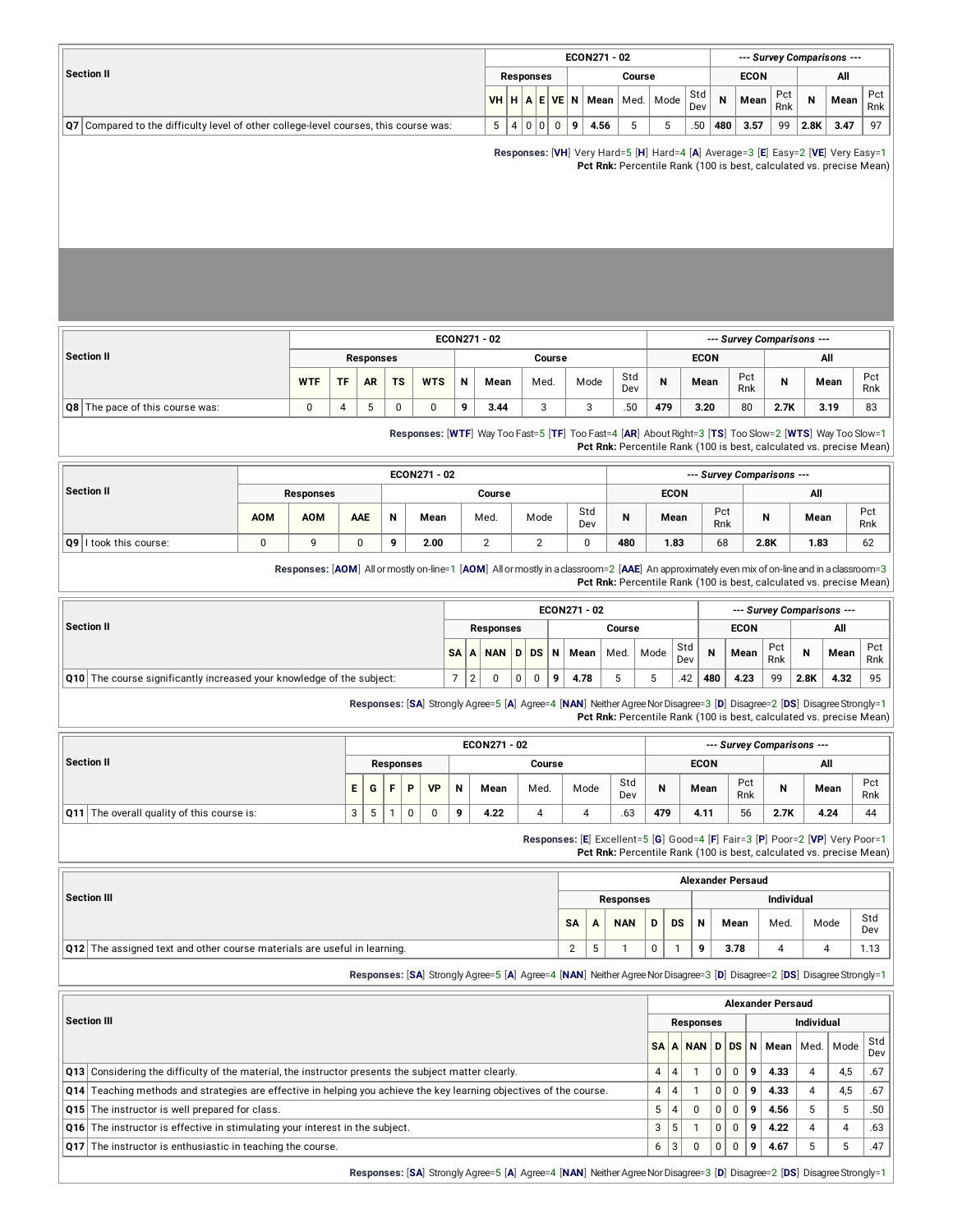|         |                                                                                                                                                |   |                  |          |          |   | <b>Alexander Persaud</b> |            |                                |            |
|---------|------------------------------------------------------------------------------------------------------------------------------------------------|---|------------------|----------|----------|---|--------------------------|------------|--------------------------------|------------|
|         | <b>Section III</b>                                                                                                                             |   | <b>Responses</b> |          |          |   |                          | Individual |                                |            |
|         |                                                                                                                                                |   |                  |          |          |   |                          |            | SA A NAN D DS N Mean Med. Mode | Std<br>Dev |
| ∣ 018 ∣ | The instructor is both available and willing to confer with students outside the classroom. (Leave blank if you did not seek<br>a conference.) |   |                  |          | 0        | 9 | 4.67                     |            |                                | .47        |
|         | <b>Q19</b> The instructor treats students with respect.                                                                                        | 8 |                  | $\Omega$ | $\Omega$ | 9 | 4.89                     |            |                                | .31        |
|         | Responses: [SA] Strongly Agree=5 [A] Agree=4 [NAN] Neither Agree Nor Disagree=3 [D] Disagree=2 [DS] Disagree Strongly=1                        |   |                  |          |          |   |                          |            |                                |            |

**Section III Alexander Persaud Responses Individual SA A NAN D DS N Mean** Med. Mode Std Dev **Q20** Exams and other graded materials are appropriate assessments of your understanding of course content. <br>**3** 5 1 0 0 **9** 4.22 4 4 .63 **Q21** Feedback received from the instructor improved your learning. 2 7 0 **2** 7 0 **9 4.22** 4 4 .42 **Q22** Given the type and quantity of assignments/quizzes/tests, feedback is timely. 4 5 0 0 **9 4.44** 4 .50 **Responses:** [SA] Strongly Agree=5 [A] Agree=4 [NAN] Neither Agree Nor Disagree=3 [D] Disagree=2 [DS] Disagree Strongly=1

|                                                    |    |   |          |           |           |   | <b>Alexander Persaud</b> |                   |                                                                              |            |
|----------------------------------------------------|----|---|----------|-----------|-----------|---|--------------------------|-------------------|------------------------------------------------------------------------------|------------|
| Section III                                        |    |   |          | Responses |           |   |                          | <b>Individual</b> |                                                                              |            |
|                                                    | E. | G |          | P         | <b>VP</b> | N | Mean                     | Med.              | Mode                                                                         | Std<br>Dev |
| Q23 This instructor's overall teaching ability is: | 4  |   | $\Omega$ | 0         |           | 9 | 4.44                     |                   | 4                                                                            | .50        |
|                                                    |    |   |          |           |           |   |                          |                   | Responses: [E] Excellent=5 [G] Good=4 [F] Fair=3 [P] Poor=2 [VP] Very Poor=1 |            |

#### Question: Estimate the average number of hours that you spent on this course per week, including time spent in-class and out-of-class.

|                   | <b>Response Rate:</b> 100.00% (9 of 9) |  |
|-------------------|----------------------------------------|--|
| $1 \overline{20}$ | Q                                      |  |
| 2 15              | Q                                      |  |
| 3 14              | Q                                      |  |
| 4 12              | Q                                      |  |
| 5 11              | Q                                      |  |
| 6 10              | Q                                      |  |
| 7 10              | Q                                      |  |
| 8 10              | Q                                      |  |
| $9 - 10 - 14$     | Q                                      |  |

| <b>Faculty: Alexander Persaud</b> |
|-----------------------------------|
|                                   |

|   | Question: What are the greatest strengths of this instructor?                                                                |                                                                                                                                                                                                                                                                                                                                                                                    |                                                                                                                                                                    |  |  |  |  |  |  |  |  |  |  |  |
|---|------------------------------------------------------------------------------------------------------------------------------|------------------------------------------------------------------------------------------------------------------------------------------------------------------------------------------------------------------------------------------------------------------------------------------------------------------------------------------------------------------------------------|--------------------------------------------------------------------------------------------------------------------------------------------------------------------|--|--|--|--|--|--|--|--|--|--|--|
|   |                                                                                                                              | Response Rate: 77.78% (7 of 9)                                                                                                                                                                                                                                                                                                                                                     |                                                                                                                                                                    |  |  |  |  |  |  |  |  |  |  |  |
|   | has interesting stories and examples and is extremely knowledgeable about almost everything including topics outside of econ |                                                                                                                                                                                                                                                                                                                                                                                    |                                                                                                                                                                    |  |  |  |  |  |  |  |  |  |  |  |
|   |                                                                                                                              | When Dr. Persaud decides to teach us something, he can explain it clearly and in a highly engaging manner. In-class problems are both enjoyable and interesting. Also,<br>he treats his students with respect and is willing to discuss all of our questions in office hours.<br>Also, he realizes that our problem sets are hard and ensures that our exams are not as difficult. |                                                                                                                                                                    |  |  |  |  |  |  |  |  |  |  |  |
| 3 | He is very willing to meet with students outside of class and is always happy to answer any questions.                       |                                                                                                                                                                                                                                                                                                                                                                                    |                                                                                                                                                                    |  |  |  |  |  |  |  |  |  |  |  |
|   | helpful when I attended.                                                                                                     |                                                                                                                                                                                                                                                                                                                                                                                    | He did a good job making the course difficult enough to be engaging, but also provided us with the resources to succeed. He offered office hours regularly and was |  |  |  |  |  |  |  |  |  |  |  |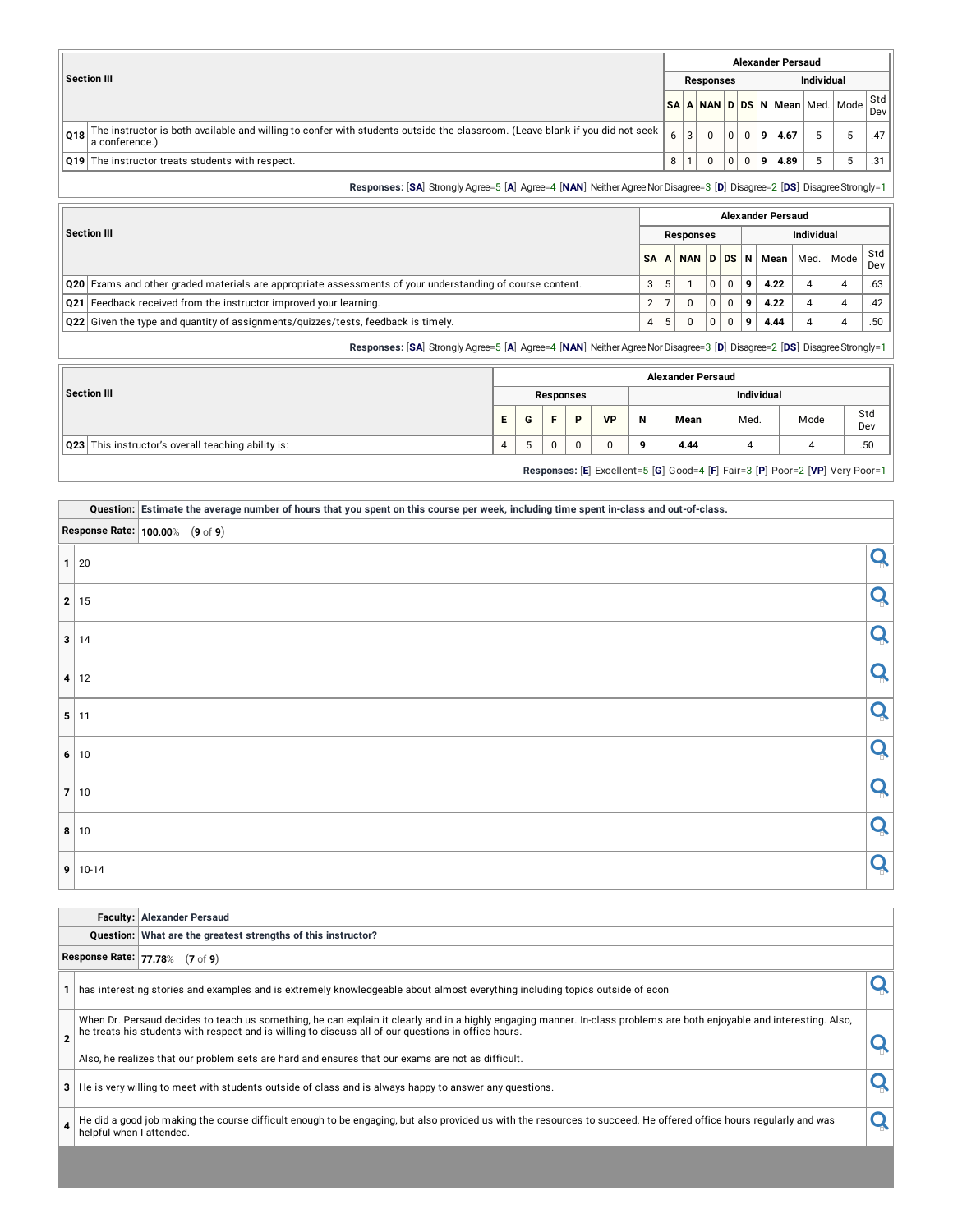|                                                                                                                                                                                                                                                                                                                                                                                                                                                                                                                                                                              | Dr. Persaud's greatest strengths are his ability to engage students in class and keep learning material interesting. By using student examples and also real world |                                                                                                                                                                                                                                                                                                                                                                                                                                                                                                                                                                                                                                                                                                                                                                                                                                                                                                                                                                                                                                                                                                                                             |  |  |  |  |  |  |  |
|------------------------------------------------------------------------------------------------------------------------------------------------------------------------------------------------------------------------------------------------------------------------------------------------------------------------------------------------------------------------------------------------------------------------------------------------------------------------------------------------------------------------------------------------------------------------------|--------------------------------------------------------------------------------------------------------------------------------------------------------------------|---------------------------------------------------------------------------------------------------------------------------------------------------------------------------------------------------------------------------------------------------------------------------------------------------------------------------------------------------------------------------------------------------------------------------------------------------------------------------------------------------------------------------------------------------------------------------------------------------------------------------------------------------------------------------------------------------------------------------------------------------------------------------------------------------------------------------------------------------------------------------------------------------------------------------------------------------------------------------------------------------------------------------------------------------------------------------------------------------------------------------------------------|--|--|--|--|--|--|--|
| O<br>6<br>examples, Dr. Persaud makes the course material both relevant and interesting. He is a great lecturer.                                                                                                                                                                                                                                                                                                                                                                                                                                                             |                                                                                                                                                                    |                                                                                                                                                                                                                                                                                                                                                                                                                                                                                                                                                                                                                                                                                                                                                                                                                                                                                                                                                                                                                                                                                                                                             |  |  |  |  |  |  |  |
| Dr. Persaud is an excellent professor for Microtheory. During class, we was constantly asking for student input: which example did we want, did we want to review the<br>algebraic steps or move on, etc. This made his lectures much more engaging and productive. Dr. Persaud offered many office hours throughout the week. He never<br>Q<br>invalidated any student question and always provided thorough explanations and examples without giving answers away too easily. Dr. Persaud perfectly balanced this<br>course to be challenging yet engaging and fulfilling. |                                                                                                                                                                    |                                                                                                                                                                                                                                                                                                                                                                                                                                                                                                                                                                                                                                                                                                                                                                                                                                                                                                                                                                                                                                                                                                                                             |  |  |  |  |  |  |  |
|                                                                                                                                                                                                                                                                                                                                                                                                                                                                                                                                                                              |                                                                                                                                                                    |                                                                                                                                                                                                                                                                                                                                                                                                                                                                                                                                                                                                                                                                                                                                                                                                                                                                                                                                                                                                                                                                                                                                             |  |  |  |  |  |  |  |
| Question: What are potential areas for most improvement by this instructor?                                                                                                                                                                                                                                                                                                                                                                                                                                                                                                  |                                                                                                                                                                    |                                                                                                                                                                                                                                                                                                                                                                                                                                                                                                                                                                                                                                                                                                                                                                                                                                                                                                                                                                                                                                                                                                                                             |  |  |  |  |  |  |  |
|                                                                                                                                                                                                                                                                                                                                                                                                                                                                                                                                                                              |                                                                                                                                                                    |                                                                                                                                                                                                                                                                                                                                                                                                                                                                                                                                                                                                                                                                                                                                                                                                                                                                                                                                                                                                                                                                                                                                             |  |  |  |  |  |  |  |
|                                                                                                                                                                                                                                                                                                                                                                                                                                                                                                                                                                              |                                                                                                                                                                    | Q                                                                                                                                                                                                                                                                                                                                                                                                                                                                                                                                                                                                                                                                                                                                                                                                                                                                                                                                                                                                                                                                                                                                           |  |  |  |  |  |  |  |
|                                                                                                                                                                                                                                                                                                                                                                                                                                                                                                                                                                              |                                                                                                                                                                    | Q                                                                                                                                                                                                                                                                                                                                                                                                                                                                                                                                                                                                                                                                                                                                                                                                                                                                                                                                                                                                                                                                                                                                           |  |  |  |  |  |  |  |
| the following two thirds. Likewise, I think there has been a tendency to skip over some of the harder math problems just for the sake of time, but I think it would really<br>3<br>textbook was somewhat unhelpful for the class material in that it often overcomplicated problems and made it more confusing than when presented in class.                                                                                                                                                                                                                                 |                                                                                                                                                                    |                                                                                                                                                                                                                                                                                                                                                                                                                                                                                                                                                                                                                                                                                                                                                                                                                                                                                                                                                                                                                                                                                                                                             |  |  |  |  |  |  |  |
| I think Dr. Persaud could improve by covering a little more of the problem sets in class. It is often the case that the only way to figure out a problem is by attending<br>Q<br>office hours, and some weeks students may not have the time to do that.                                                                                                                                                                                                                                                                                                                     |                                                                                                                                                                    |                                                                                                                                                                                                                                                                                                                                                                                                                                                                                                                                                                                                                                                                                                                                                                                                                                                                                                                                                                                                                                                                                                                                             |  |  |  |  |  |  |  |
| I really did not feel like the textbook was helpful at all. I think many students found it extremely difficult to read the mathematical terminology, especially since calc I is<br>the only prereq for this class. Often times homework assignments required an understanding of formulas or concepts we had never discussed in class and it made me<br>5 <sup>1</sup><br>feel overwhelmed when trying to understand what I could do better to have known concepts we never talked about before.                                                                             |                                                                                                                                                                    |                                                                                                                                                                                                                                                                                                                                                                                                                                                                                                                                                                                                                                                                                                                                                                                                                                                                                                                                                                                                                                                                                                                                             |  |  |  |  |  |  |  |
|                                                                                                                                                                                                                                                                                                                                                                                                                                                                                                                                                                              |                                                                                                                                                                    | <b>Faculty: Alexander Persaud</b><br>Response Rate: 77.78% (7 of 9)<br>clearly explaining the concepts and slow down when explaining, makes too many assumptions that the students know what he is talking about and a lot of things that<br>are clear to the professor is not clear to the students, gives too little time for the exam and exams are extremely challenging as some of the problems we have never<br>gone over how to solve them, overall made this class much harder and much more effort than regular classes<br>The textbook was helpful for some of the more conceptual problems in the course, but the fact that it didn't have any calculus created some confusing discrepancies<br>between the math we were doing in class and the math in the textbook.<br>I think my only commentary would be that I think more time should be given to the first third of the material because I believe it was significantly more challenging than<br>benefit students in the class to be able to see that math being done, and understand why each step must happen in order to solve the question. Likewise, I think that the |  |  |  |  |  |  |  |

Finally appreciated that Dr. Persaud offered so many office hours throughout the week. However, on the occasion when my schedule did not allow me to attend these

| 1) Covering the material that is present in problem sets: several classmates of mine agree that Dr. Persaud does not cover enough relevant material during our classes. |
|-------------------------------------------------------------------------------------------------------------------------------------------------------------------------|
| I have often had to teach myself material and work with my colleagues to solve them, but even that is not enough; we all need office hours because there are always     |
| problems that we do not even know how to think about. What Dr. Persaud does teach. he teaches well: however. I feel that he omits a lot of relevant material during     |
| $\mid$ class sessions.                                                                                                                                                  |

**7** 2) Availability outside class: Dr. Persaud's responsiveness via email is not great, which is understandable given that many faculty members seem to have their schedules filled with meetings. However, students whose class schedules clash with his office hours are left at a disadvantage. I would say that about 50% of the time, my emails are left unread. These emails contain important questions about the problem sets and not having them answered adds to the issue in point (1).

3) Understanding the difficulty of his assignments: I think that Dr. Persaud underestimates how difficult both his study questions and problem set questions can be. This could be improved by teaching us more of the material that is present in them, as many of us would be willing to learn. I have a feeling that things that are not<br>obvious to me are things that Dr. Persaud thinks ARE ob

4) Exam study questions: These problems are not as helpful as they can be in terms of how they prepare us for the exams since they are more difficult.

5) The wording of problem set questions: Sometimes Dr. Persaud does not write questions in the clearest of ways; at times they are vague and this can lead to difficulty  $\vert \mathbf{Q} \vert$ 

|                                                                                                                                                                                                                 | <b>Faculty: Alexander Persaud</b> |  |  |  |  |  |  |  |
|-----------------------------------------------------------------------------------------------------------------------------------------------------------------------------------------------------------------|-----------------------------------|--|--|--|--|--|--|--|
| If applicable, were there specific online learning teaching methods and strategies that were effective in helping you achieve the key learning objectives of the<br><b>Question:</b><br>course? Please discuss. |                                   |  |  |  |  |  |  |  |
|                                                                                                                                                                                                                 | Response Rate: 22.22% (2 of 9)    |  |  |  |  |  |  |  |
| i like the in person courses and office hours                                                                                                                                                                   |                                   |  |  |  |  |  |  |  |
| 2                                                                                                                                                                                                               | Virtual office hours.             |  |  |  |  |  |  |  |
|                                                                                                                                                                                                                 |                                   |  |  |  |  |  |  |  |
|                                                                                                                                                                                                                 | <b>Faculty: Alexander Persaud</b> |  |  |  |  |  |  |  |
| If applicable, were there specific online learning teaching methods and strategies that were NOT effective in helping you achieve the key learning objectives of<br>Question:<br>the course? Please discuss.    |                                   |  |  |  |  |  |  |  |
|                                                                                                                                                                                                                 | Response Rate: 11.11% (1 of 9)    |  |  |  |  |  |  |  |

**1** i would rather have in person office hours but cannot due much about that since COVID is still prevalent **of the state of the state of the state of the state of the state of the state of the state of the state of the s** 

| <b>Student Evaluation of Instruction (RSB)</b> |  |
|------------------------------------------------|--|
| Spring 2021                                    |  |

**University of Richmond Robins School of Business**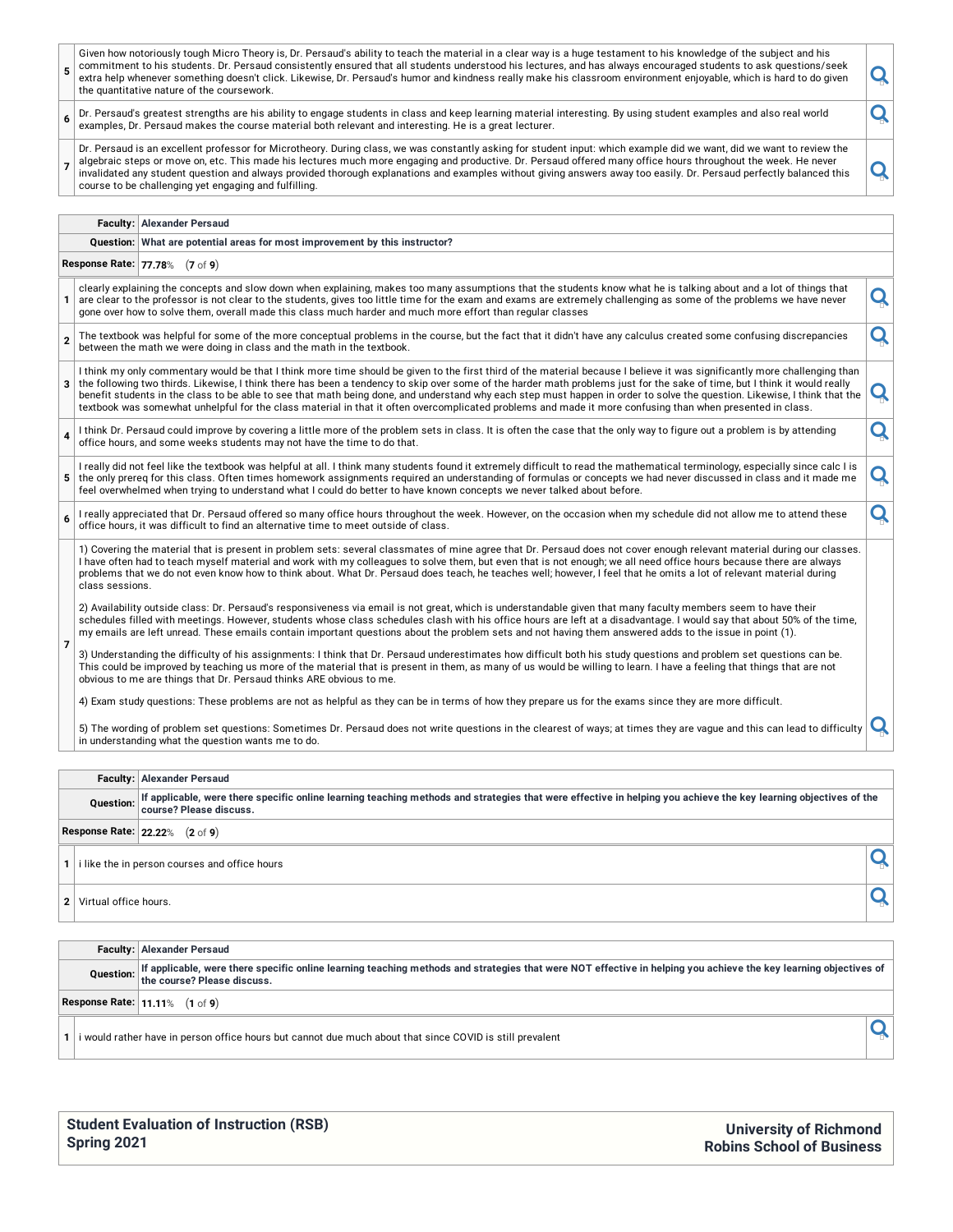#### **Course:** ECON271 03 - MICROECONOMIC THEORY **Department:** ECON

**Responsible Faculty:** Alexander Persaud **Responses / Expected:** 7 / 7 (100%)

| --- Survey Comparisons --- |  |  |  |  |  |
|----------------------------|--|--|--|--|--|
| All                        |  |  |  |  |  |
| Pct<br>Mean<br>Rnk         |  |  |  |  |  |
| 3.62<br>56                 |  |  |  |  |  |
| 2.8K                       |  |  |  |  |  |

**Responses:** [**VH**] Very High=5 [**H**] High=4 [**A**] Average=3 [**LOW**] Low=2 [**VL**] Very Low=1 **Pct Rnk:** Percentile Rank (100 is best, calculated vs. precise Mean)

|                                |   |              |   |           |            |                          | ECON271 - 03 |        |      |            | --- Survey Comparisons --- |             |            |      |      |            |  |  |  |
|--------------------------------|---|--------------|---|-----------|------------|--------------------------|--------------|--------|------|------------|----------------------------|-------------|------------|------|------|------------|--|--|--|
| Section I                      |   |              |   | Responses |            |                          |              | Course |      |            |                            | <b>ECON</b> |            | All  |      |            |  |  |  |
|                                |   | <sub>S</sub> | u | s         | <b>MBA</b> | N                        | Mean         | Med.   | Mode | Std<br>Dev | N                          | Mean        | Pct<br>Rnk | N    | Mean | Pct<br>Rnk |  |  |  |
| <b>Q2</b> Your class standing: | 0 | 5            | C | u         |            | $\overline{\phantom{a}}$ | 2.29         |        |      | 45         | 479                        | 2.08        | 56         | 2.8K | 2.53 | 40         |  |  |  |

**Responses:** [**F**] Freshman=1 [**S**] Sophomore=2 [**J**] Junior=3 [**S**] Senior=4 [**MBA**] MBA=5 **Pct Rnk:** Percentile Rank (100 is best, calculated vs. precise Mean)

| Section I<br>з                        |  |   |   |                  |                 |   | ECON271 - 03 |        | --- Survey Comparisons --- |            |     |             |            |      |      |            |  |
|---------------------------------------|--|---|---|------------------|-----------------|---|--------------|--------|----------------------------|------------|-----|-------------|------------|------|------|------------|--|
|                                       |  |   |   | <b>Responses</b> |                 |   |              | Course |                            |            |     | <b>ECON</b> |            | All  |      |            |  |
|                                       |  | 3 | ົ |                  | LT <sub>2</sub> | N | Mean         | Med.   | Mode                       | Std<br>Dev | N   | Mean        | Pct<br>Rnk | N    | Mean | Pct<br>Rnk |  |
| <b>Q3</b> Your gradepoint average is: |  | 0 | 0 |                  |                 |   | 5.00         | J      |                            |            | 478 | 4.66        | 96         | 2.8K | 4.58 | 98         |  |

**Responses:** [**3**] 3.50-4.00=5 [**3**] 3.00-3.49=4 [**2**] 2.50-2.99=3 [**2**] 2.00-2.49=2 [**LT2**] Less than 2.00=1

**Pct Rnk:** Percentile Rank (100 is best, calculated vs. precise Mean)

|                                                                                               |                  |  |  |           |  |        | ECON271 - 03 |  |                                                     |            | --- Survey Comparisons --- |             |            |      |      |            |  |  |
|-----------------------------------------------------------------------------------------------|------------------|--|--|-----------|--|--------|--------------|--|-----------------------------------------------------|------------|----------------------------|-------------|------------|------|------|------------|--|--|
| <b>Section I</b>                                                                              | <b>Responses</b> |  |  |           |  | Course |              |  |                                                     |            |                            | <b>ECON</b> |            | All  |      |            |  |  |
|                                                                                               |                  |  |  |           |  |        |              |  | $A \, B \, C \, D \, F \, N \, M$ ean   Med.   Mode | Std<br>Dev | $\mathsf{N}$               | Mean        | Pct<br>Rnk | N    | Mean | Pct<br>Rnk |  |  |
| <b>Q4</b> Based on evaluations you have earned to date, your current grade in this course is: |                  |  |  | 5 2 0 0 0 |  |        | 4.71         |  |                                                     | .45        | 1479                       | 4.49        | 79         | 2.8K | 4.57 | 59         |  |  |

**Responses:** [**A**] A=5 [**B**] B=4 [**C**] C=3 [**D**] D=2 [**F**] F=1

**Pct Rnk:** Percentile Rank (100 is best, calculated vs. precise Mean)

| Section II                                                |    |                               |                  |   |    |   | ECON271 - 03 | --- Survey Comparisons --- |      |            |     |             |            |      |      |            |
|-----------------------------------------------------------|----|-------------------------------|------------------|---|----|---|--------------|----------------------------|------|------------|-----|-------------|------------|------|------|------------|
|                                                           |    |                               | <b>Responses</b> |   |    |   |              | Course                     |      |            |     | <b>ECON</b> |            | All  |      |            |
|                                                           | SA | A                             | <b>NAN</b>       | D | DS | N | Mean         | Med.                       | Mode | Std<br>Dev |     | Mean        | Pct<br>Rnk | N    | Mean | Pct<br>Rnk |
| $ {\bf Q5} $ The course required you to think critically: |    | $\overline{\phantom{0}}$<br>đ |                  | 0 |    |   | 4.57         |                            |      | .49        | 479 | 4.23        | 73         | 2.7K | 4.22 | 88         |

**Responses:** [**SA**] Strongly Agree=5 [**A**] Agree=4 [**NAN**] NeitherAgreeNorDisagree=3 [**D**] Disagree=2 [**DS**] DisagreeStrongly=1 **Pct Rnk:** Percentile Rank (100 is best, calculated vs. precise Mean)

| Section II                                          |           | ECON271 - 03     |            |   |    |   |      |        |      |            |     |             |            | --- Survey Comparisons --- |      |            |
|-----------------------------------------------------|-----------|------------------|------------|---|----|---|------|--------|------|------------|-----|-------------|------------|----------------------------|------|------------|
|                                                     |           | <b>Responses</b> |            |   |    |   |      | Course |      |            |     | <b>ECON</b> |            | All                        |      |            |
|                                                     | <b>SA</b> | A                | <b>NAN</b> | D | DS | N | Mean | Med.   | Mode | Std<br>Dev | N   | Mean        | Pct<br>Rnk | N                          | Mean | Pct<br>Rnk |
| Q6   The course required you to think analytically: | 5         | $\sqrt{2}$<br>∠  |            | 0 |    |   | 4.71 |        |      | .45        | 478 | 4.36        | 86         | 2.7K                       | 4.29 | 89         |

**Responses:** [SA] Strongly Agree=5 [A] Agree=4 [NAN] Neither Agree Nor Disagree=3 [D] Disagree=2 [DS] Disagree Strongly=1 **Pct Rnk:** Percentile Rank (100 is best, calculated vs. precise Mean)

|                                                                                        | ECON271 - 03   |           |  |  |      |        |      |  |                                              | --- Survey Comparisons --- |             |             |            |      |      |            |  |
|----------------------------------------------------------------------------------------|----------------|-----------|--|--|------|--------|------|--|----------------------------------------------|----------------------------|-------------|-------------|------------|------|------|------------|--|
| Section II                                                                             |                | Responses |  |  |      | Course |      |  |                                              |                            |             | <b>ECON</b> |            | All  |      |            |  |
|                                                                                        |                |           |  |  |      |        |      |  | VH   H   A   E   VE   N   Mean   Med.   Mode | Std<br>Dev                 | $\mathbf N$ | Mean        | Pct<br>Rnk |      | Mean | Pct<br>Rnk |  |
| Q7   Compared to the difficulty level of other college-level courses, this course was: | $\overline{2}$ |           |  |  | 5000 |        | 4.29 |  |                                              | .45                        | 480         | 3.57        | 91         | 2.8K | 3.47 | 93         |  |

**Responses:** [**VH**] Very Hard=5 [**H**] Hard=4 [**A**] Average=3 [**E**] Easy=2 [**VE**] Very Easy=1

**Pct Rnk:** Percentile Rank (100 is best, calculated vs. precise Mean)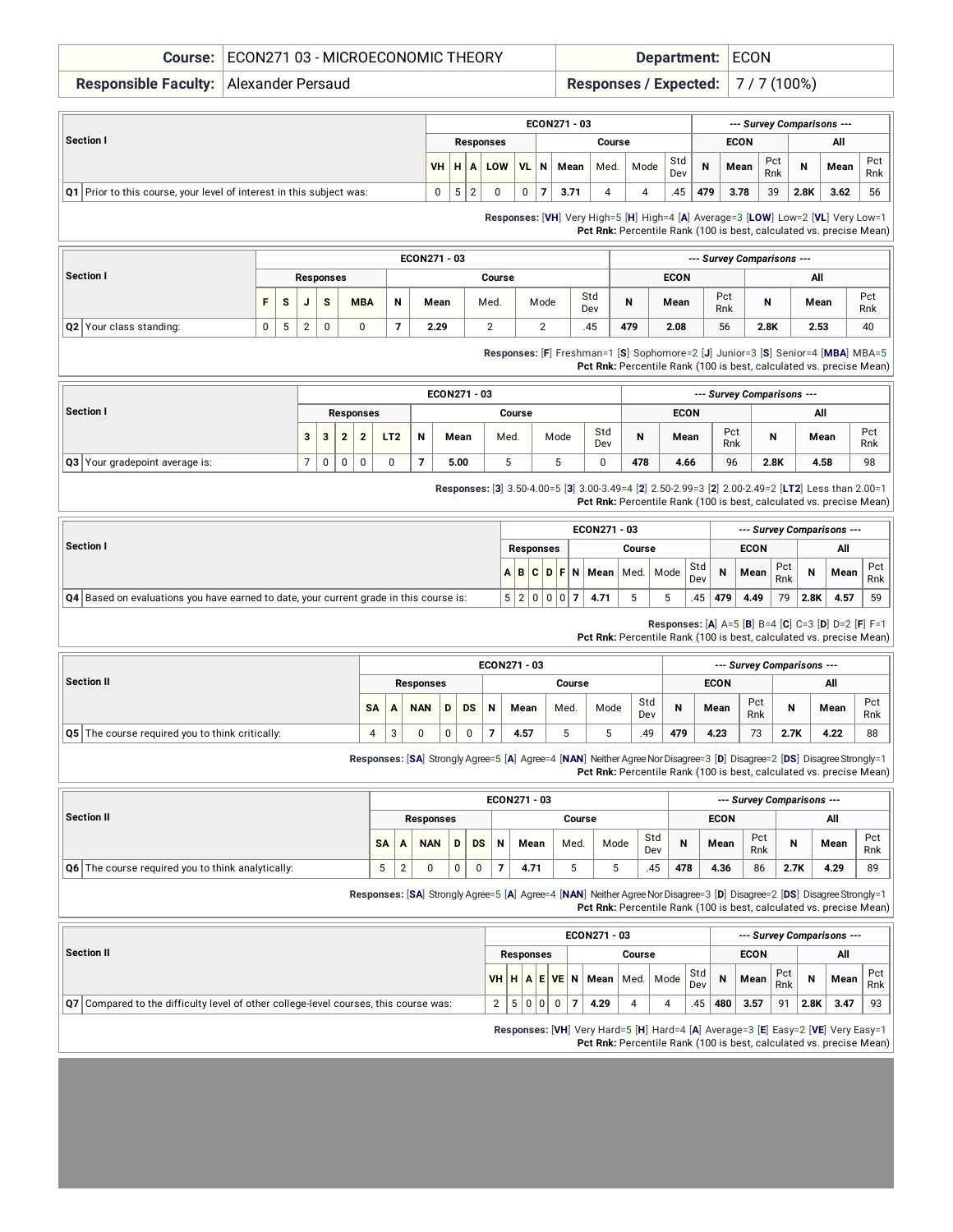|                                                                                                                                            |                                                                                                                                               |                |                  |                           |              | ECON271 - 03            |                                                                                                                         |                                                                    |                     |                  |                    |                                             |                          |                            | --- Survey Comparisons ---                                                                                                                          |            |          |            |
|--------------------------------------------------------------------------------------------------------------------------------------------|-----------------------------------------------------------------------------------------------------------------------------------------------|----------------|------------------|---------------------------|--------------|-------------------------|-------------------------------------------------------------------------------------------------------------------------|--------------------------------------------------------------------|---------------------|------------------|--------------------|---------------------------------------------|--------------------------|----------------------------|-----------------------------------------------------------------------------------------------------------------------------------------------------|------------|----------|------------|
| <b>Section II</b>                                                                                                                          |                                                                                                                                               |                | <b>Responses</b> |                           |              |                         |                                                                                                                         | Course                                                             |                     |                  |                    |                                             | <b>ECON</b>              |                            |                                                                                                                                                     |            | All      |            |
|                                                                                                                                            | <b>WTF</b>                                                                                                                                    | TF             | AR               | ΤS                        | <b>WTS</b>   | N                       | Mean                                                                                                                    | Med.                                                               | Mode                | Std<br>Dev       | N                  |                                             | Mean                     | Pct                        | N<br>Rnk                                                                                                                                            |            | Mean     | Pct<br>Rnk |
| Q8 The pace of this course was:                                                                                                            | 0                                                                                                                                             | $\overline{2}$ | 5                | 0                         | 0            | $\overline{\mathbf{z}}$ | 3.29                                                                                                                    | 3                                                                  | 3                   | .45              | 479                |                                             | 3.20                     | 71                         | 2.7K                                                                                                                                                |            | 3.19     | 73         |
|                                                                                                                                            |                                                                                                                                               |                |                  |                           |              |                         | Responses: [WTF] Way Too Fast=5 [TF] Too Fast=4 [AR] About Right=3 [TS] Too Slow=2 [WTS] Way Too Slow=1                 |                                                                    |                     |                  |                    |                                             |                          |                            | Pct Rnk: Percentile Rank (100 is best, calculated vs. precise Mean)                                                                                 |            |          |            |
|                                                                                                                                            |                                                                                                                                               |                |                  |                           |              |                         |                                                                                                                         |                                                                    |                     |                  |                    |                                             |                          |                            |                                                                                                                                                     |            |          |            |
|                                                                                                                                            |                                                                                                                                               |                |                  |                           | ECON271 - 03 |                         |                                                                                                                         |                                                                    |                     |                  |                    |                                             |                          |                            | --- Survey Comparisons ---                                                                                                                          |            |          |            |
| <b>Section II</b>                                                                                                                          | <b>Responses</b>                                                                                                                              |                |                  |                           |              |                         | Course                                                                                                                  |                                                                    |                     |                  |                    | <b>ECON</b>                                 |                          |                            |                                                                                                                                                     | All        |          |            |
|                                                                                                                                            | <b>AOM</b><br><b>AOM</b>                                                                                                                      |                | <b>AAE</b>       | N                         | Mean         |                         | Med.                                                                                                                    | Mode                                                               | Std<br>Dev          | N                |                    | Mean                                        | Pct<br>Rnk               |                            | N                                                                                                                                                   | Mean       |          | Pct<br>Rnk |
| Q9 I took this course:                                                                                                                     | $\overline{7}$<br>$\pmb{0}$                                                                                                                   |                | $\pmb{0}$        | $\overline{7}$            | 1.00         |                         | $\mathbf{1}$                                                                                                            | $\mathbf{1}$                                                       | 0                   | 480              |                    | 1.83                                        | 10                       |                            | 2.8K                                                                                                                                                | 1.83       |          | 8          |
|                                                                                                                                            | Responses: [AOM] All or mostly on-line=1 [AOM] All or mostly in a classroom=2 [AAE] An approximately even mix of on-line and in a classroom=3 |                |                  |                           |              |                         |                                                                                                                         |                                                                    |                     |                  |                    |                                             |                          |                            | Pct Rnk: Percentile Rank (100 is best, calculated vs. precise Mean)                                                                                 |            |          |            |
|                                                                                                                                            |                                                                                                                                               |                |                  |                           |              |                         |                                                                                                                         |                                                                    | ECON271 - 03        |                  |                    |                                             |                          |                            | --- Survey Comparisons ---                                                                                                                          |            |          |            |
| <b>Section II</b>                                                                                                                          |                                                                                                                                               |                |                  |                           |              |                         | Responses                                                                                                               |                                                                    | Course              |                  |                    |                                             |                          | <b>ECON</b>                |                                                                                                                                                     |            | All      |            |
|                                                                                                                                            |                                                                                                                                               |                |                  |                           |              | SA<br>А                 | <b>NAN</b><br>D                                                                                                         | DS<br>N                                                            | Mean                | Med.             | Mode               | Std<br>Dev                                  | N                        | Mean                       | Pct<br>Rnk                                                                                                                                          | N          | Mean     | Pct<br>Rnk |
| <b>Q10</b> The course significantly increased your knowledge of the subject:                                                               |                                                                                                                                               |                |                  |                           |              | 5<br>$\overline{2}$     | 0                                                                                                                       | $\mathsf{O}\phantom{0}$<br>$\overline{\phantom{a}}$<br>$\mathbf 0$ | 4.71                | 5                | 5                  | .45                                         | 480                      | 4.23                       | 84                                                                                                                                                  | 2.8K       | 4.32     | 89         |
|                                                                                                                                            |                                                                                                                                               |                |                  |                           |              |                         | Responses: [SA] Strongly Agree=5 [A] Agree=4 [NAN] Neither Agree Nor Disagree=3 [D] Disagree=2 [DS] Disagree Strongly=1 |                                                                    |                     |                  |                    |                                             |                          |                            | Pct Rnk: Percentile Rank (100 is best, calculated vs. precise Mean)                                                                                 |            |          |            |
|                                                                                                                                            |                                                                                                                                               |                |                  |                           |              |                         | ECON271 - 03                                                                                                            |                                                                    |                     |                  |                    |                                             |                          |                            | --- Survey Comparisons ---                                                                                                                          |            |          |            |
| <b>Section II</b>                                                                                                                          |                                                                                                                                               |                |                  | <b>Responses</b>          |              |                         |                                                                                                                         | Course                                                             |                     |                  | <b>ECON</b><br>All |                                             |                          |                            |                                                                                                                                                     |            |          |            |
|                                                                                                                                            |                                                                                                                                               | Е              | G                | F<br>P                    | VP           | N                       | Mean                                                                                                                    | Med.                                                               | Mode                | Std<br>Dev       | N                  |                                             | Mean                     | Pct<br>Rnk                 | N                                                                                                                                                   |            | Mean     | Pct<br>Rnk |
| Q11 The overall quality of this course is:                                                                                                 |                                                                                                                                               | 3              | 3                | $\mathbf{1}$<br>$\pmb{0}$ | 0            | $\overline{7}$          | 4.29                                                                                                                    | $\overline{4}$                                                     | 4,5                 | .70              | 479                |                                             | 4.11                     | 59                         | 2.7K                                                                                                                                                |            | 4.24     | 50         |
|                                                                                                                                            |                                                                                                                                               |                |                  |                           |              |                         |                                                                                                                         |                                                                    |                     |                  |                    |                                             |                          |                            | Responses: [E] Excellent=5 [G] Good=4 [F] Fair=3 [P] Poor=2 [VP] Very Poor=1<br>Pct Rnk: Percentile Rank (100 is best, calculated vs. precise Mean) |            |          |            |
|                                                                                                                                            |                                                                                                                                               |                |                  |                           |              |                         |                                                                                                                         |                                                                    |                     |                  |                    |                                             | <b>Alexander Persaud</b> |                            |                                                                                                                                                     |            |          |            |
| <b>Section III</b>                                                                                                                         |                                                                                                                                               |                |                  |                           |              |                         |                                                                                                                         |                                                                    |                     | <b>Responses</b> |                    |                                             |                          |                            |                                                                                                                                                     | Individual |          |            |
|                                                                                                                                            |                                                                                                                                               |                |                  |                           |              |                         |                                                                                                                         |                                                                    | SA<br>А             | <b>NAN</b>       | D                  | DS                                          | N                        | Mean                       | Med.                                                                                                                                                |            | Mode     | Std<br>Dev |
| <b>Q12</b> The assigned text and other course materials are useful in learning.                                                            |                                                                                                                                               |                |                  |                           |              |                         |                                                                                                                         |                                                                    | $\overline{c}$<br>4 | $\mathbf{1}$     | 0                  | 0                                           | $\overline{7}$           | 4.14                       | 4                                                                                                                                                   |            | 4        | .64        |
|                                                                                                                                            |                                                                                                                                               |                |                  |                           |              |                         | Responses: [SA] Strongly Agree=5 [A] Agree=4 [NAN] Neither Agree Nor Disagree=3 [D] Disagree=2 [DS] Disagree Strongly=1 |                                                                    |                     |                  |                    |                                             |                          |                            |                                                                                                                                                     |            |          |            |
|                                                                                                                                            |                                                                                                                                               |                |                  |                           |              |                         |                                                                                                                         |                                                                    |                     |                  |                    |                                             |                          |                            | <b>Alexander Persaud</b>                                                                                                                            |            |          |            |
| <b>Section III</b>                                                                                                                         |                                                                                                                                               |                |                  |                           |              |                         |                                                                                                                         |                                                                    |                     |                  |                    |                                             | <b>Responses</b>         |                            |                                                                                                                                                     | Individual |          |            |
|                                                                                                                                            |                                                                                                                                               |                |                  |                           |              |                         |                                                                                                                         |                                                                    |                     |                  | SA                 | A                                           | <b>NAND</b>              | DS N                       | Mean                                                                                                                                                | Med.       | Mode     | Std<br>Dev |
| Q13 Considering the difficulty of the material, the instructor presents the subject matter clearly.                                        |                                                                                                                                               |                |                  |                           |              |                         |                                                                                                                         |                                                                    |                     |                  | 0                  | 6<br>$\mathbf{1}$                           | 0                        | 0                          | $\overline{7}$<br>3.86                                                                                                                              | 4          | 4        | .35        |
| Q14 Teaching methods and strategies are effective in helping you achieve the key learning objectives of the course.                        |                                                                                                                                               |                |                  |                           |              |                         |                                                                                                                         |                                                                    |                     |                  | $\mathbf 0$        | $\overline{7}$                              | 0<br>0                   | 0                          | $\overline{7}$<br>4.00                                                                                                                              | 4          | 4        | 0          |
|                                                                                                                                            |                                                                                                                                               |                |                  |                           |              |                         |                                                                                                                         |                                                                    |                     |                  | $\overline{4}$     | $\sqrt{3}$                                  | 0<br>0                   | $\mathbf 0$                | $\overline{7}$<br>4.57                                                                                                                              | 5          | 5        | .49        |
| Q15 The instructor is well prepared for class.                                                                                             |                                                                                                                                               |                |                  |                           |              |                         |                                                                                                                         |                                                                    |                     |                  |                    |                                             |                          |                            |                                                                                                                                                     |            |          |            |
| Q16 The instructor is effective in stimulating your interest in the subject.<br>Q17 The instructor is enthusiastic in teaching the course. |                                                                                                                                               |                |                  |                           |              |                         |                                                                                                                         |                                                                    |                     |                  | $\mathbf{1}$<br>3  | $\ensuremath{\mathsf{3}}$<br>$\overline{4}$ | 0<br>3<br>0<br>0         | $\mathbf 0$<br>$\mathbf 0$ | $\overline{7}$<br>3.71<br>7<br>4.43                                                                                                                 | 4<br>4     | 3,4<br>4 | .70<br>.49 |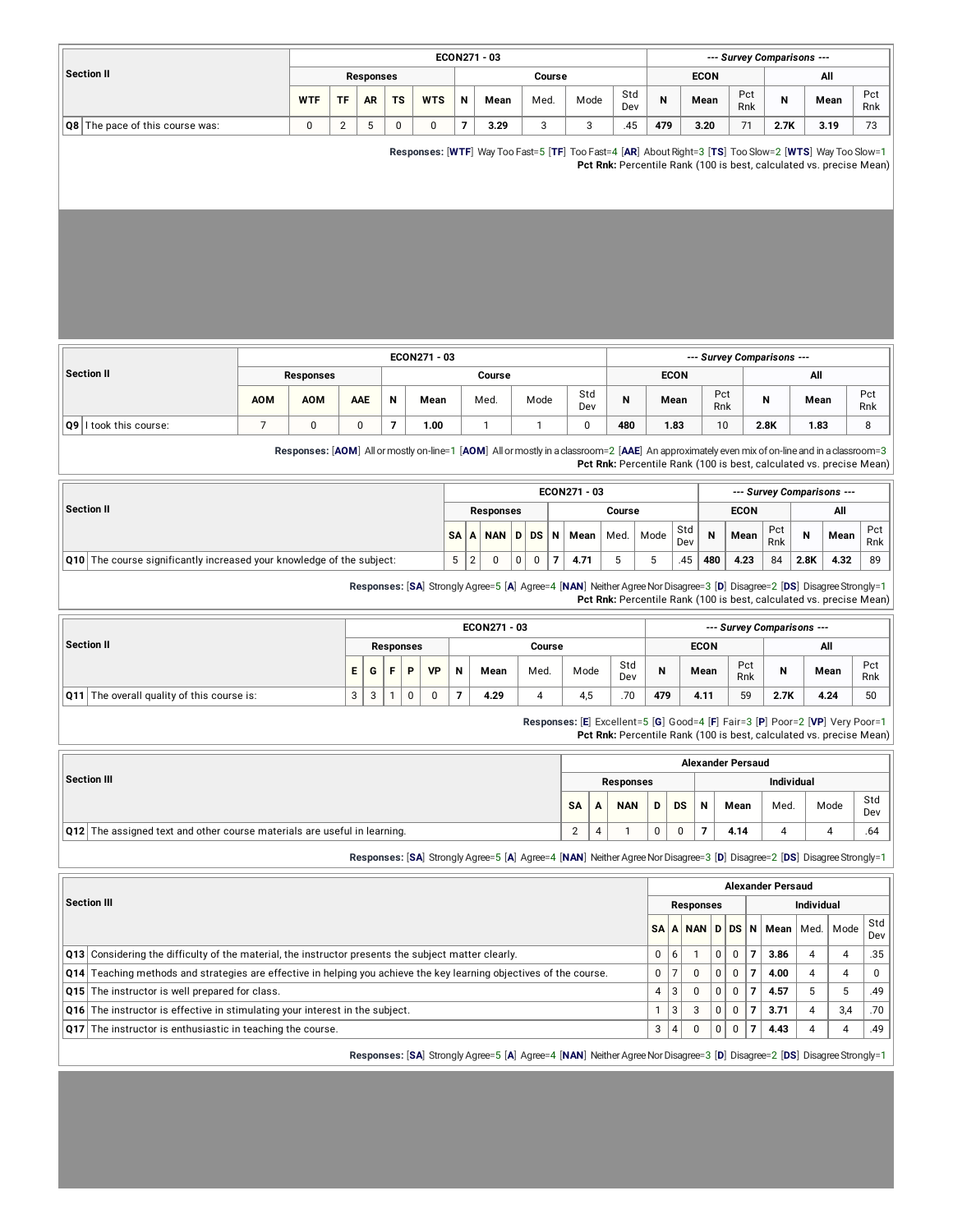|     |                                                                                                                                                |     |                  |   |   | <b>Alexander Persaud</b>                                                       |                   |     |
|-----|------------------------------------------------------------------------------------------------------------------------------------------------|-----|------------------|---|---|--------------------------------------------------------------------------------|-------------------|-----|
|     | Section III                                                                                                                                    |     | <b>Responses</b> |   |   |                                                                                | <b>Individual</b> |     |
|     |                                                                                                                                                |     |                  |   |   | N <mark>SA   A   NAN   D   DS   N   Mean</mark>   Med.   Mode <sup>  Std</sup> |                   | Dev |
| O18 | The instructor is both available and willing to confer with students outside the classroom. (Leave blank if you did not seek<br>a conference.) | 3   |                  |   | 0 | 4.57                                                                           |                   | .49 |
|     | <b>Q19</b> The instructor treats students with respect.                                                                                        | 5 2 |                  | 0 | 0 | 4.71                                                                           |                   | .45 |

**Responses:** [SA] Strongly Agree=5 [A] Agree=4 [NAN] Neither Agree Nor Disagree=3 [D] Disagree=2 [DS] Disagree Strongly=1

|                                                                                                                  |                |   |           |          |          | <b>Alexander Persaud</b> |            |      |            |
|------------------------------------------------------------------------------------------------------------------|----------------|---|-----------|----------|----------|--------------------------|------------|------|------------|
| Section III                                                                                                      |                |   | Responses |          |          |                          | Individual |      |            |
|                                                                                                                  | <b>SA</b>      |   |           |          |          | A NAN D DS N Mean Med.   |            | Mode | Std<br>Dev |
| <b>Q20</b> Exams and other graded materials are appropriate assessments of your understanding of course content. |                | 4 |           | $\Omega$ |          | 3.57                     |            |      | 1.18       |
| Q21 Feedback received from the instructor improved your learning.                                                |                | 5 |           | 0        | 0        | 4.00                     |            |      | .53        |
| $\vert$ Q22 $\vert$ Given the type and quantity of assignments/quizzes/tests, feedback is timely.                | $\overline{4}$ | 3 |           | $\Omega$ | $\Omega$ | 4.57                     |            |      | .49        |

**Responses:** [**SA**] Strongly Agree=5 [**A**] Agree=4 [**NAN**] NeitherAgreeNorDisagree=3 [**D**] Disagree=2 [**DS**] DisagreeStrongly=1

|                                                             |    |   |           |           |                   | <b>Alexander Persaud</b> |      |      |            |  |  |  |
|-------------------------------------------------------------|----|---|-----------|-----------|-------------------|--------------------------|------|------|------------|--|--|--|
| Section III                                                 |    |   | Responses |           | <b>Individual</b> |                          |      |      |            |  |  |  |
|                                                             | Е. | G | Ð         | <b>VP</b> | N                 | Mean                     | Med. | Mode | Std<br>Dev |  |  |  |
| $\sqrt{Q23}$ This instructor's overall teaching ability is: | 3  |   |           |           |                   | 4.43                     |      |      | .49        |  |  |  |
|                                                             |    |   |           |           |                   |                          |      |      |            |  |  |  |

**Responses:** [**E**] Excellent=5 [**G**] Good=4 [**F**] Fair=3 [**P**] Poor=2 [**VP**] Very Poor=1

|                |            | Question: Estimate the average number of hours that you spent on this course per week, including time spent in-class and out-of-class. |  |
|----------------|------------|----------------------------------------------------------------------------------------------------------------------------------------|--|
|                |            | <b>Response Rate:</b> $100.00\%$ (7 of 7)                                                                                              |  |
| $\mathbf{1}$   | 8          |                                                                                                                                        |  |
|                | 2   6h     |                                                                                                                                        |  |
|                | 3 15       |                                                                                                                                        |  |
|                | 4 15       |                                                                                                                                        |  |
|                | 5 14       |                                                                                                                                        |  |
|                | 6 10       |                                                                                                                                        |  |
| $\overline{7}$ | $\vert$ 10 |                                                                                                                                        |  |

|  | <b>Faculty: Alexander Persaud</b>                                                                       |  |
|--|---------------------------------------------------------------------------------------------------------|--|
|  | Question: What are the greatest strengths of this instructor?                                           |  |
|  | <b>Response Rate: 85.71%</b> (6 of 7)                                                                   |  |
|  | This instructor greatest strengths are lecturing and is able to explain material very clearly in class. |  |